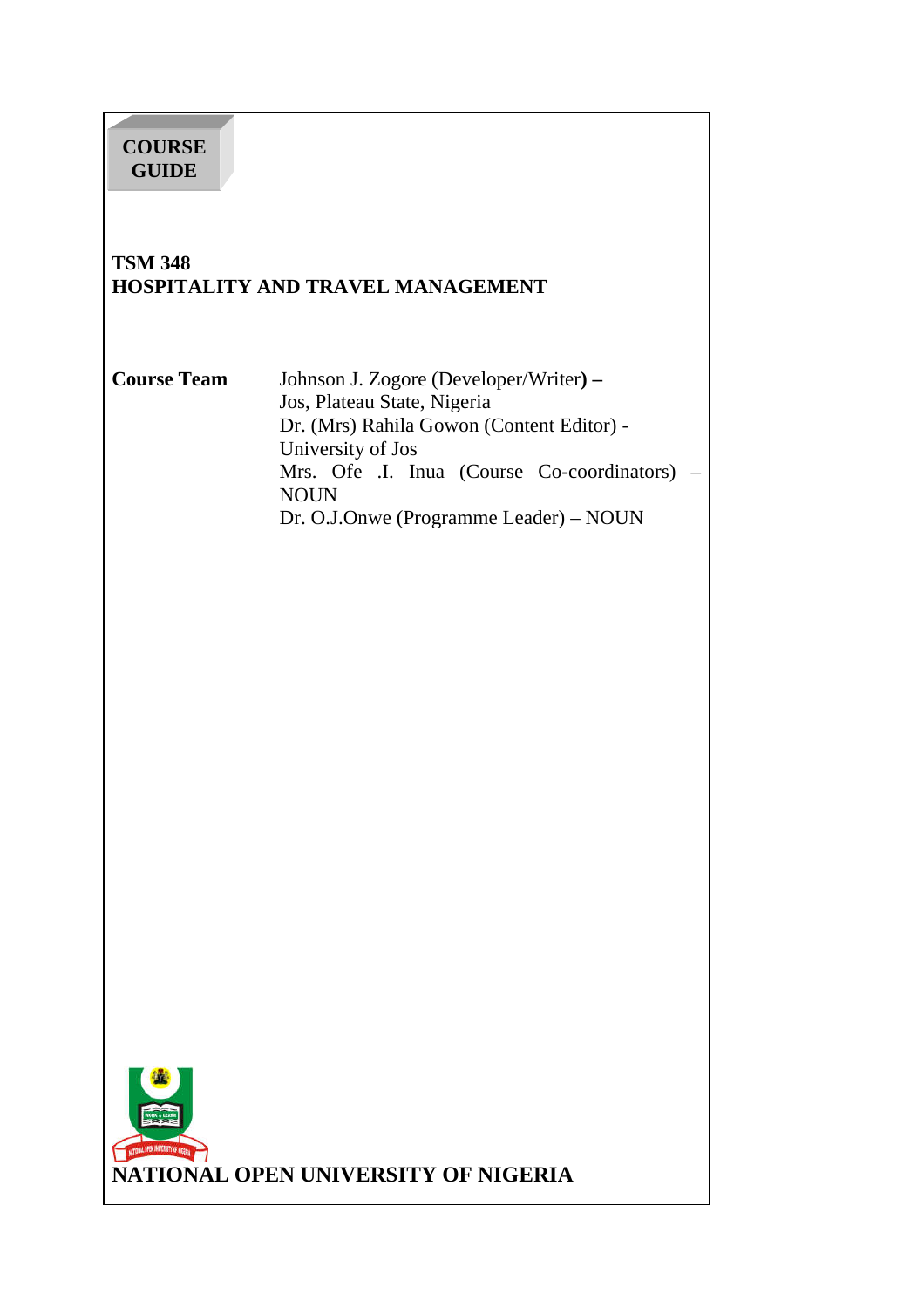National Open University of Nigeria **Headquarters**  University Village Plot 91, Cadastral Zone, Nnamdi Azikiwe Express way Jabi, Abuja

Lagos Office 14/16 Ahmadu Bello Way Victoria Island, Lagos

e-mail: centralinfo@noun.edu.ng website: www.nouedu.net

Published by National Open University of Nigeria

Printed 2012

ISBN:

All Rights Reserved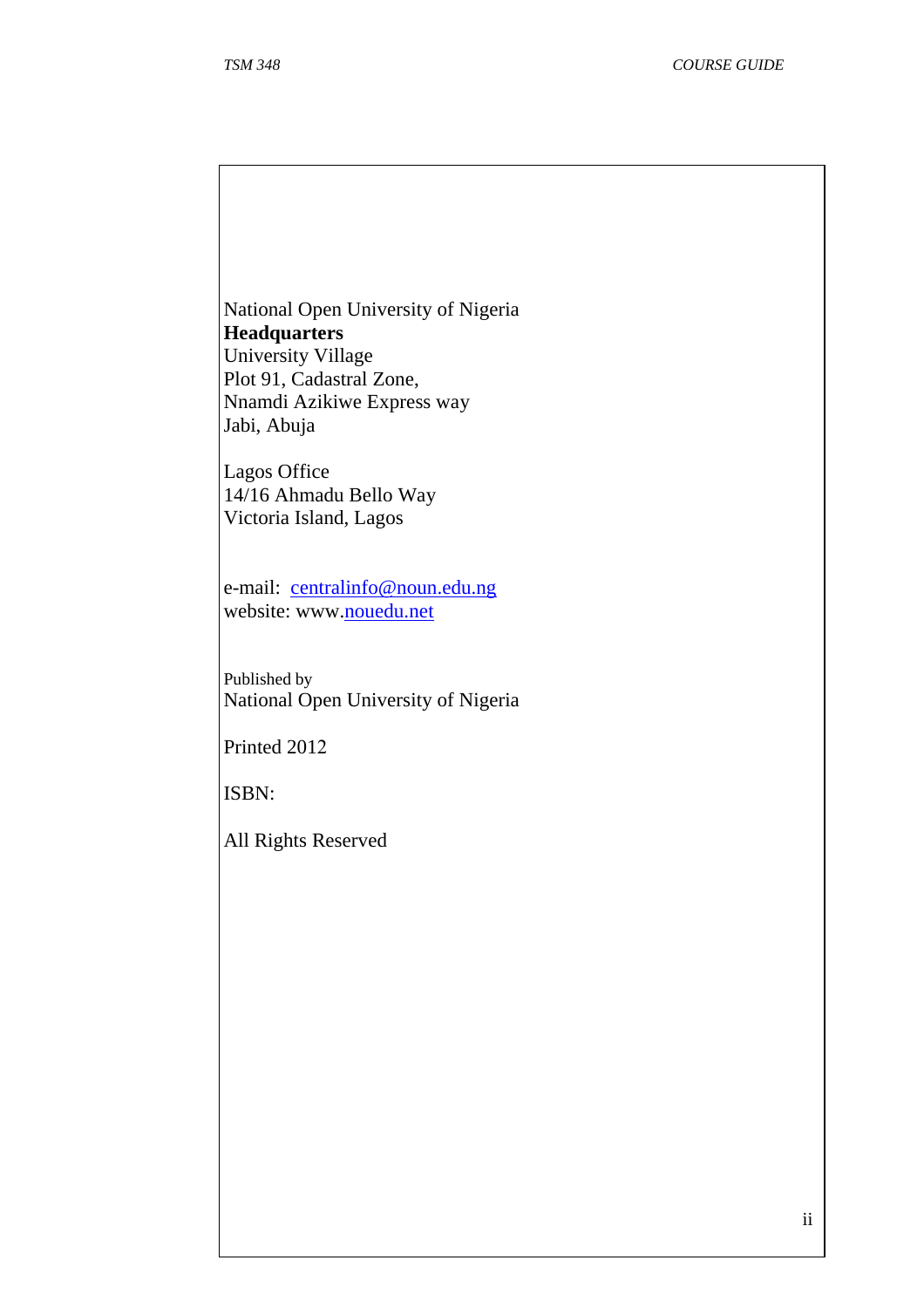# **CONTENTS PAGE**

| 2 |
|---|
| 3 |
|   |
|   |
|   |
|   |
| 6 |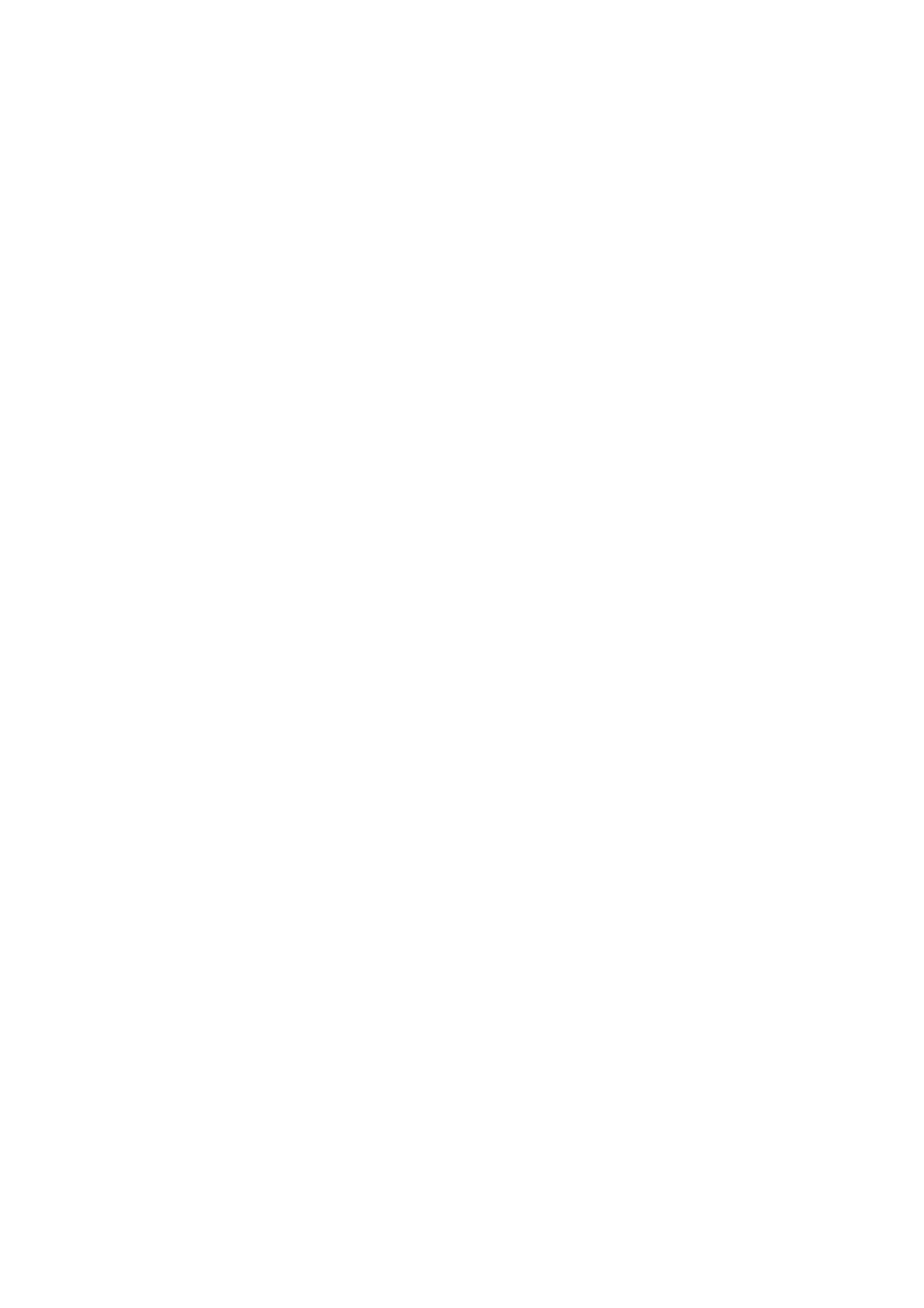# **Introduction**

The course, Hospitality and Travel Management (TSM 348), is a core course with two credit units. It is prepared and made available to all students who are taking the B.Sc. Tourism Studies (TSM) programme with specialisation in Hospitality and Travel Management. It is tenable in the school of Business and Human Resources Management. The course is a useful material to you in your academic pursuit as well as in your workplace as managers and administrators.

# **What you will Learn in this Course**

The course guide is made up of fifteen units, covering areas such as the development of the hospitality and travel industry, organisation of the hospitality and tourism industry, services offered by the industry, the fundamentals of geography and its importance to tourism. It also covers areas like sales and administration procedures, how the economics of the hospitality and travel Iindustry works and the different classification of hotels and services.

This course guide is meant to provide you with the necessary information about, the nature of the materials you will be using and how to make the best use of the materials towards ensuring adequate success in your programme. It covers the practice and knowledge of how the hospitality and tourism industry works and how to run a successful hospitality outfit. Also, included in this course guide are information on how to make use of your time and information on how to tackle the Tutor-Marked Assignments (TMAs). There will be tutorial sessions during which your instructional facilitator will take you through your difficult areas and at the same time have meaningful interaction with your fellow learners.

#### **Course Contents**

The course consists of the basis of hospitality and tourism management, and all the other components that were instrumental to the inception of the industry, the industry's evolution and development. It will treat the management and leadership of the hospitality and tourism industry, and also the different sectors of the industry. It also deals with the economics of the industry and its pricing system.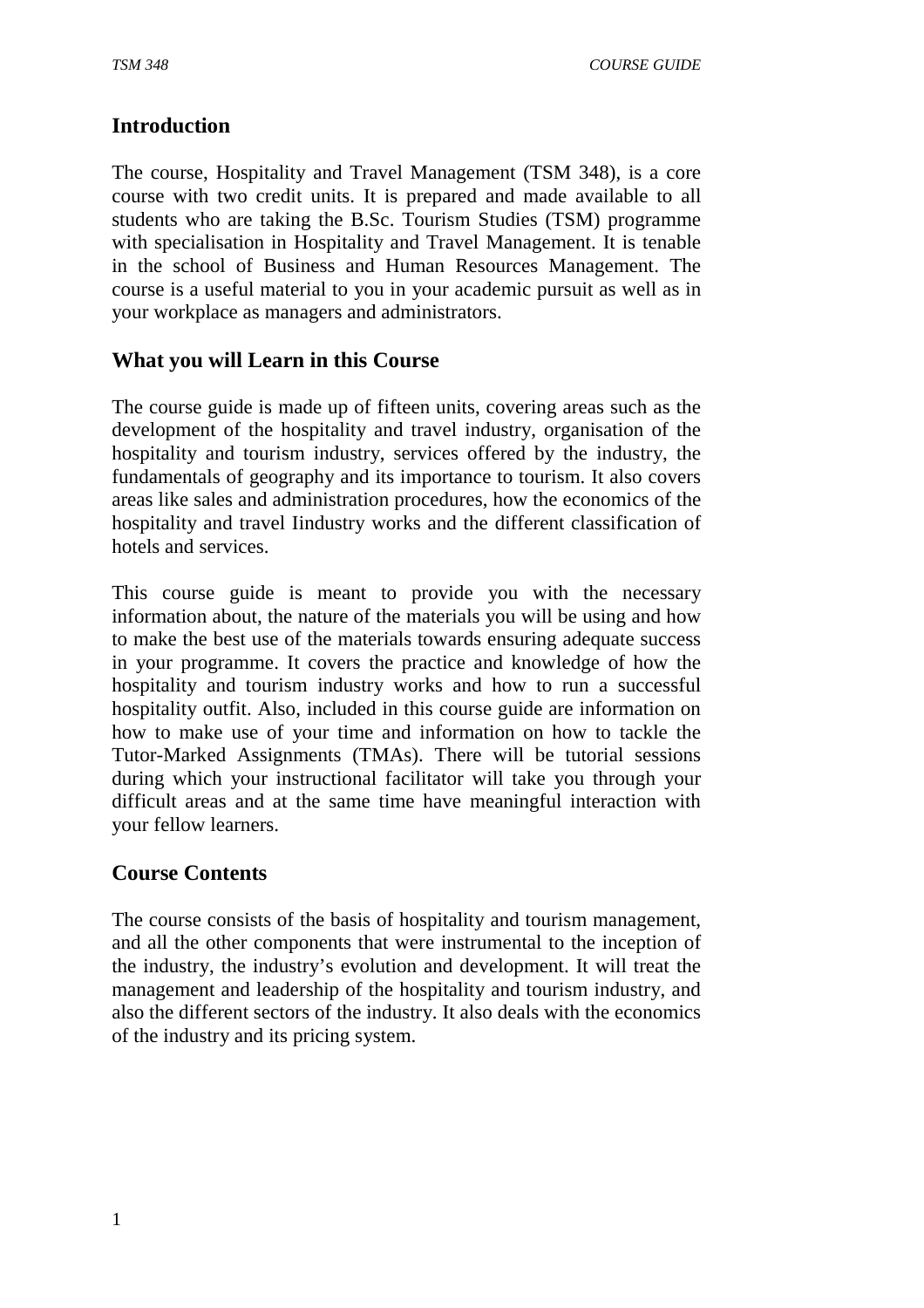# **Course Aims**

The main aim of the course is to expose you to the nature of the hospitality and tourism industry and the necessary skills for managing it successfully. The course also aims at having greater appreciation of the hospitality and tourism industry.

The aims of the course will be achieved as follows*.* 

- Describing the development of the hospitality and tourism industry
- Discussing the importance of transportation to the development of the hospitality and tourism industry.
- Describing the different approach tools for successful sales.
- Explaining what marketing means in the hospitality and tourism industry
- Discussing the different classification of hotels
- Discussing the responsibility of a corporate travel manager

# **Course Objectives**

At the end of this course, you should be able to:

- explain the development of the hospitality and travel industry
- elaborate on the importance of transportation to the development of the hospitality industry
- discuss the different approach tools for successful rules.
- discuss what marketing means in the hospitality and travel industry
- discuss the different classifications of hotels
- describe the responsibility of a corporate hotel manager.

#### **Course Materials**

Major components of the course are as follows.

- 1. Course guide
- 2. Study units
- 3. Assignments
- 4. Recommended study materials and textbooks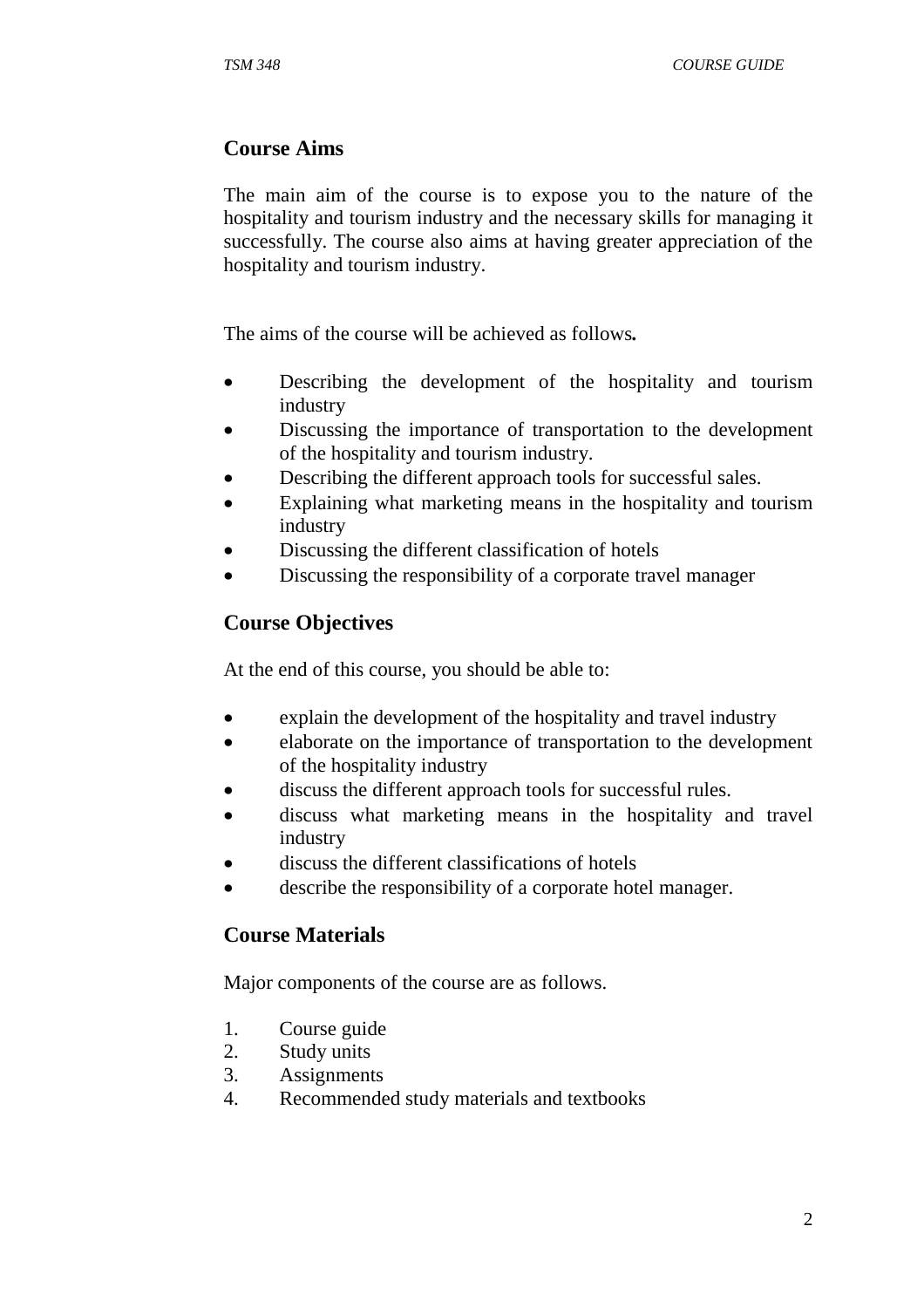# **Study Units**

There are fifteen units in this course, which should be studied carefully.

These units are as follows.

#### **Module 1 A Historic Perspective**

| Unit 1 | <b>Industry Overview</b>                       |
|--------|------------------------------------------------|
| Unit 2 | How the Industry Works                         |
| Unit 3 | Rail, Ground Transportation and Accommodations |
| Unit 4 | Tours, Cruise and Administrating Procedures    |
| Unit 5 | World Geography and Documentation              |

#### **Module 2 Hospitality Administration**

| Unit 1 | <b>Sales and Administration Procedures</b>  |
|--------|---------------------------------------------|
| Unit 2 | Domestic, International Fares and Ticketing |
| Unit 3 | <b>Computer Reservation Systems</b>         |

Unit 4 The Role of Travel Agents and Tour Operators

#### **Module 3 Classifications of Hospitality Services**

| Unit 1<br>Marketing a Full House |
|----------------------------------|
|----------------------------------|

- Unit 2 Classifications of Hotels and Services
- Unit 3 The Economics of the Hospitality and Travel Industry
- Unit 4 Pricing Systems and the Hospitality and Travel Industry
- Unit 5 Leadership and Management in the Hospitality and Travel Industry
- Unit 6 Labour Relations in the Hospitality and Travel Industry

Module 1 gives an overview of the hospitality and travel industry. It also highlights the roles of the various types of transportation systems, accommodation and climate as factors that influence the sustainability of the industry. Module 2 focuses on the administration of the entire industry from the perspectives that range from sales procedures, fares, computer reservation systems to the role of both travel agents and tour operators. Module 3 consists of the classification of hotels and the various services they provide, while the concern of module 4 is the role of leadership and management in the industry in question. It also discusses the role of labour union, as a means of maintaining checks and balances, between the industry's management and its employees. The course (TSM 348) consists of 15 units. A three hour period is recommended for each unit which comprises introduction, objectives, main content, conclusion, summary, self assessment exercises, Tutor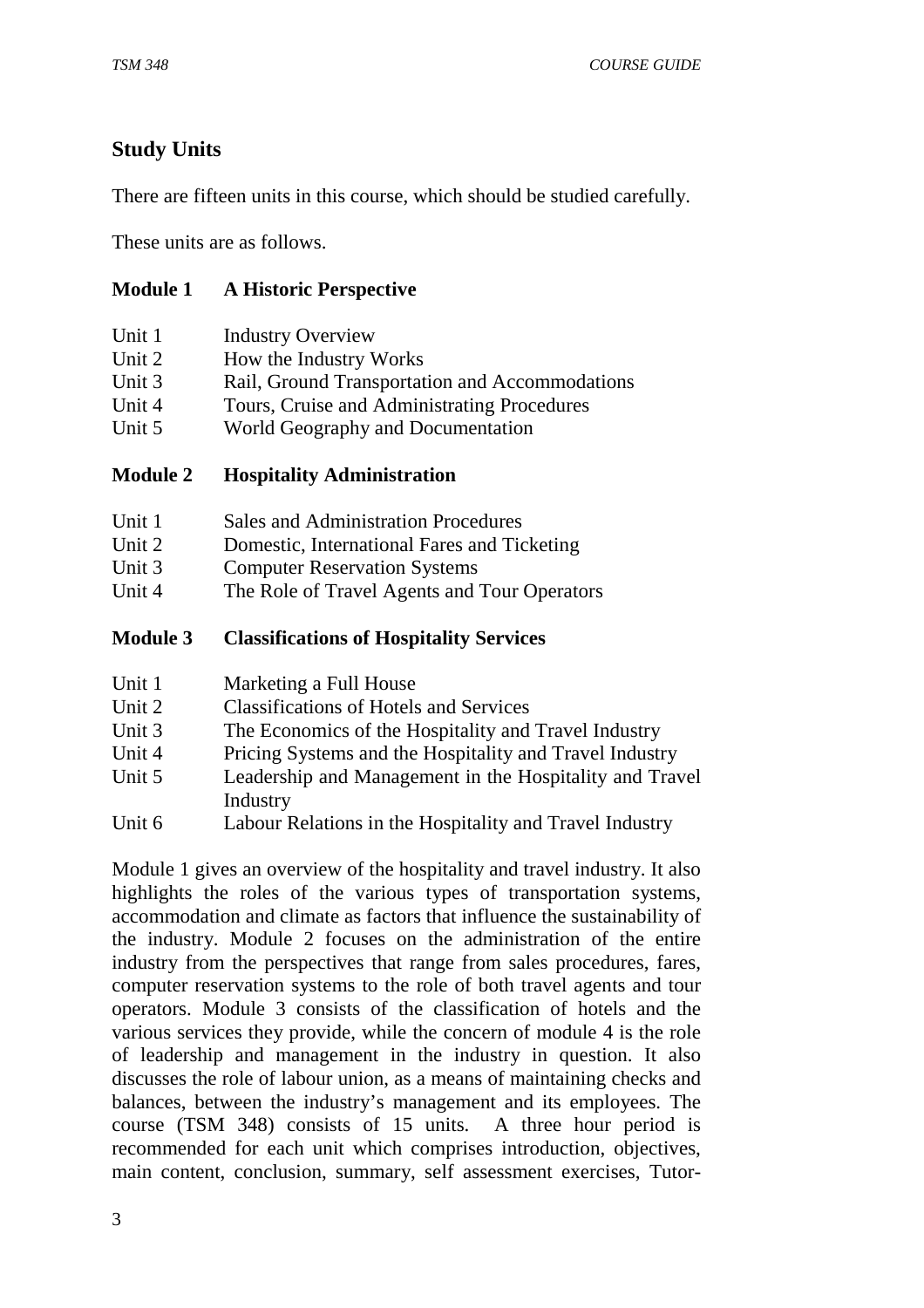Marked Assignments, as well as recommended references and further reading. These I believe, will be of tremendous help in your bid to achieve the aims and objectives of the course.

The table below serves as a study plan that will guide you throughout the study of this course

| Unit<br>Title of study unit |                | Weeks/                                         | <b>Assignment</b> |             |
|-----------------------------|----------------|------------------------------------------------|-------------------|-------------|
|                             |                |                                                | activity          |             |
|                             |                | <b>Course Guide</b>                            | 1                 | TMA 1 to be |
|                             |                |                                                |                   | submitted   |
| <b>MODULE 1</b>             |                | A HISTORIC PERSPECTIVE                         |                   |             |
|                             | $\mathbf{1}$   | <b>Industry Overview</b>                       | $\overline{c}$    | Assignment  |
|                             | $\overline{2}$ | How the Industry works                         | $\overline{3}$    | Assignment  |
|                             | 3              | Rail, Ground Transportation                    | $\overline{4}$    | Assignment  |
|                             |                | and Accommodation                              |                   |             |
|                             | $\overline{4}$ | Tours, Cruise<br>and                           | 5                 | Assignment  |
|                             |                | Administration                                 |                   |             |
|                             | 5              | Geography<br>World<br>and                      | 6                 | TMA 2 to be |
|                             |                | Documentation                                  |                   | submitted   |
|                             |                | MODULE 2 HOSPITALITY ADMINISTRATION            |                   |             |
| Unit                        | $\mathbf{1}$   | and<br>Sales<br>Administration                 | 7                 | Assignment  |
|                             |                | Procedures                                     |                   |             |
|                             | $\overline{2}$ | Domestic , International                       | 8                 | Assignment  |
|                             |                | Fares and Ticketing                            |                   |             |
|                             | 3              | Computer Reservation                           | 9                 | Assignment  |
|                             |                | <b>Systems</b>                                 |                   |             |
|                             | $\overline{4}$ | The Role of Travel Agents                      | 10                | TMA 3 to be |
|                             |                | and Tour Operators                             |                   | submitted   |
|                             |                | MODULE 3 CLASSIFICATION OF HOTELS AND SERVICES |                   |             |
| Unit                        | $\mathbf{1}$   | Marketing a Full House                         | 11                | Assignment  |
|                             | $\overline{2}$ | Classifications of Hotels and                  | 12                | Assignment  |
|                             |                | Services                                       |                   |             |
|                             | 3              | Economics of<br>The<br>the                     | 13                | Assignment  |
|                             |                | Hospitality and Travel                         |                   |             |
|                             |                | Industry                                       |                   |             |
|                             | $\overline{4}$ | Pricing System                                 | 14                | Assignment  |
| <b>MODULE</b>               |                | 4 THE MANAGEMENT OF THE HOSPITALITY            |                   |             |
|                             |                | <b>AND TRAVEL INDUSTRY</b>                     |                   |             |
| Unit                        | $\mathbf{1}$   | Leadership and Management                      | 15                | Assignment  |
|                             |                | in the Hospitality and Travel                  |                   |             |
|                             |                | Industry                                       |                   |             |
|                             | $\overline{2}$ | Relations<br>Labour<br>in<br>the               | 16                | TMA 4 to be |
|                             |                | Hospitality<br>Travel<br>and                   |                   | submitted   |
|                             |                | Industry                                       |                   |             |
|                             |                | <b>Revision</b>                                |                   |             |
| <b>Examination</b>          |                |                                                |                   |             |
|                             |                | <b>Total</b>                                   |                   |             |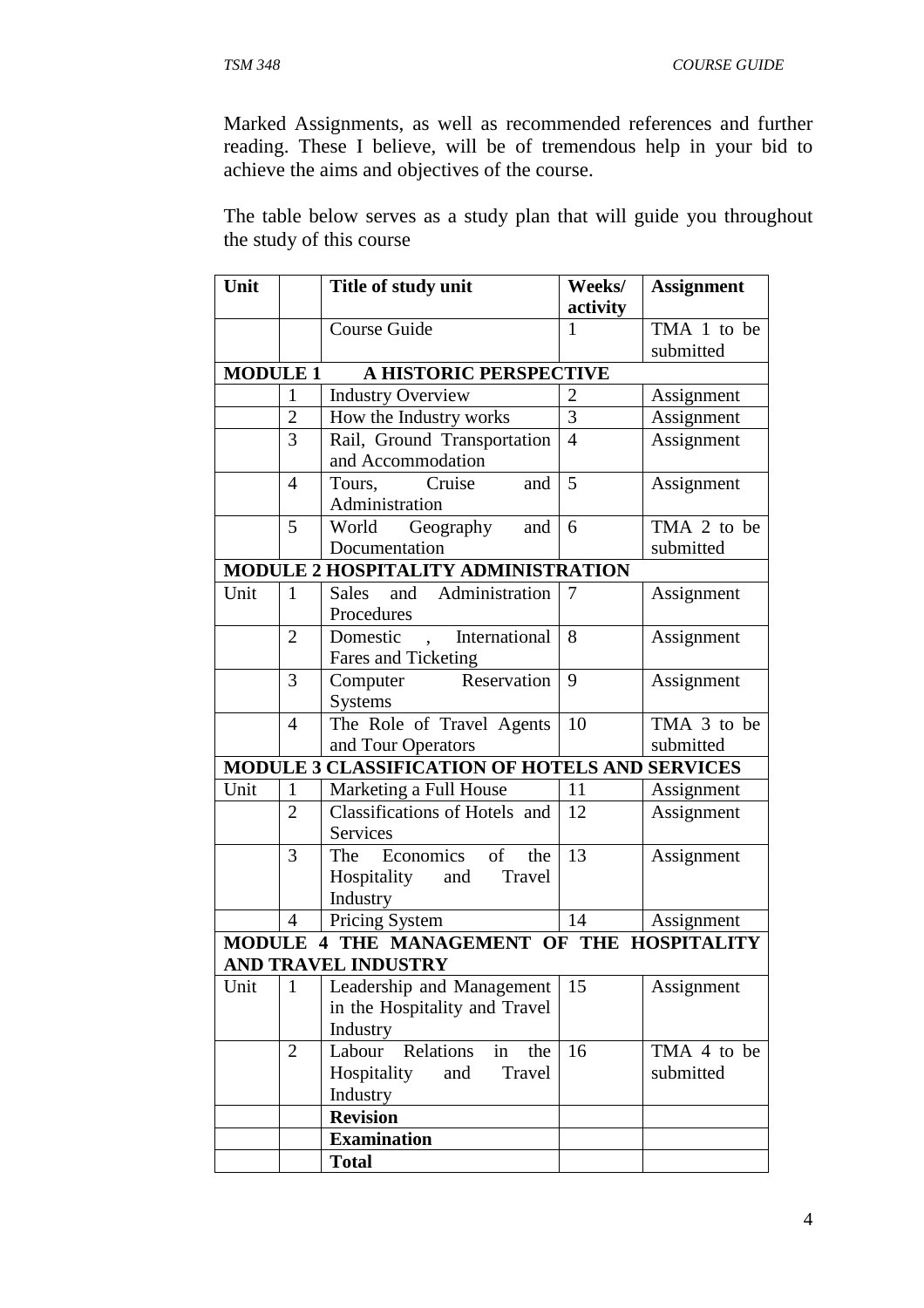#### **Assignment**

There are many assignments in this course and you are expected to do all of them. You are to attempt them and submit same for grading by your tutor.

### **Tutor-Marked Assignment**

In doing the tutor-marked assignments, you are to apply your transferred knowledge and what you have learnt in the contents of the study units. These assignments, which are many in number, are expected to be turned to your tutor for grading. They constitute 30% of the total score for the course.

# **Main Content**

Each unit contains self assessment exercises of about 2 to 3 depending on the sub units in each unit. These exercises are meant to help you assess your understanding of the material in each sub unit and the unit in general. At the end of each unit, there is a tutor-marked section that contains two questions which cover the material studied in the unit. These assignments should be submitted to the tutor for marking. These tutor-marked assignments will take up 30 percent of the total score of the course.

#### **Final Written Examination**

At the end of the course, you will write the final examination. It will attract the remaining 70%. This makes the final score 100%.

#### **Conclusion**

The course, Industrial Relations (TSM 348), exposes you to the issues involved in hospitality and tourism industry management, and how to manage them. On the successful completion of the course, you would have been armed with the materials necessary for efficient and effective management of the hospitality and tourism industry.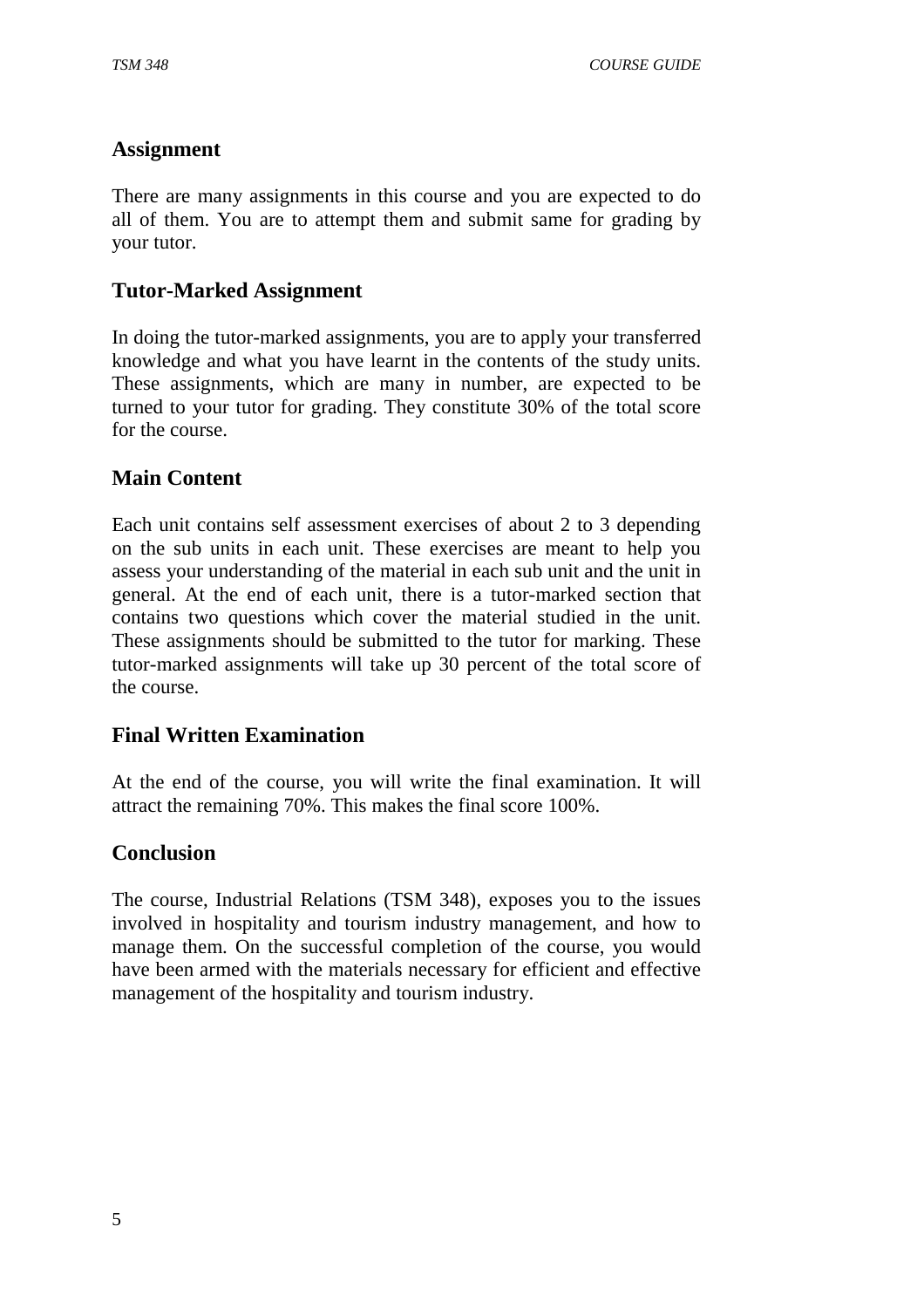#### **BLURB**

#### **TSM 348 Hospitality and Travel Management**

TSM 348 Hospitality and Travel Management is a 2-credit course to be taken in the third year of undergraduate degree programme in tourism. It will be available to all learners as a core course in the programme.

The course is made up of fifteen study units and course guide. It introduces learners to the basics of tourism and the various levels of hospitality and travel management including factors influencing travel, how travel has influenced the hospitality and travel industry and the leadership and management skills of the industry. Learners will be able to build on this foundation as they pursue their studies in the hospitality and travel management.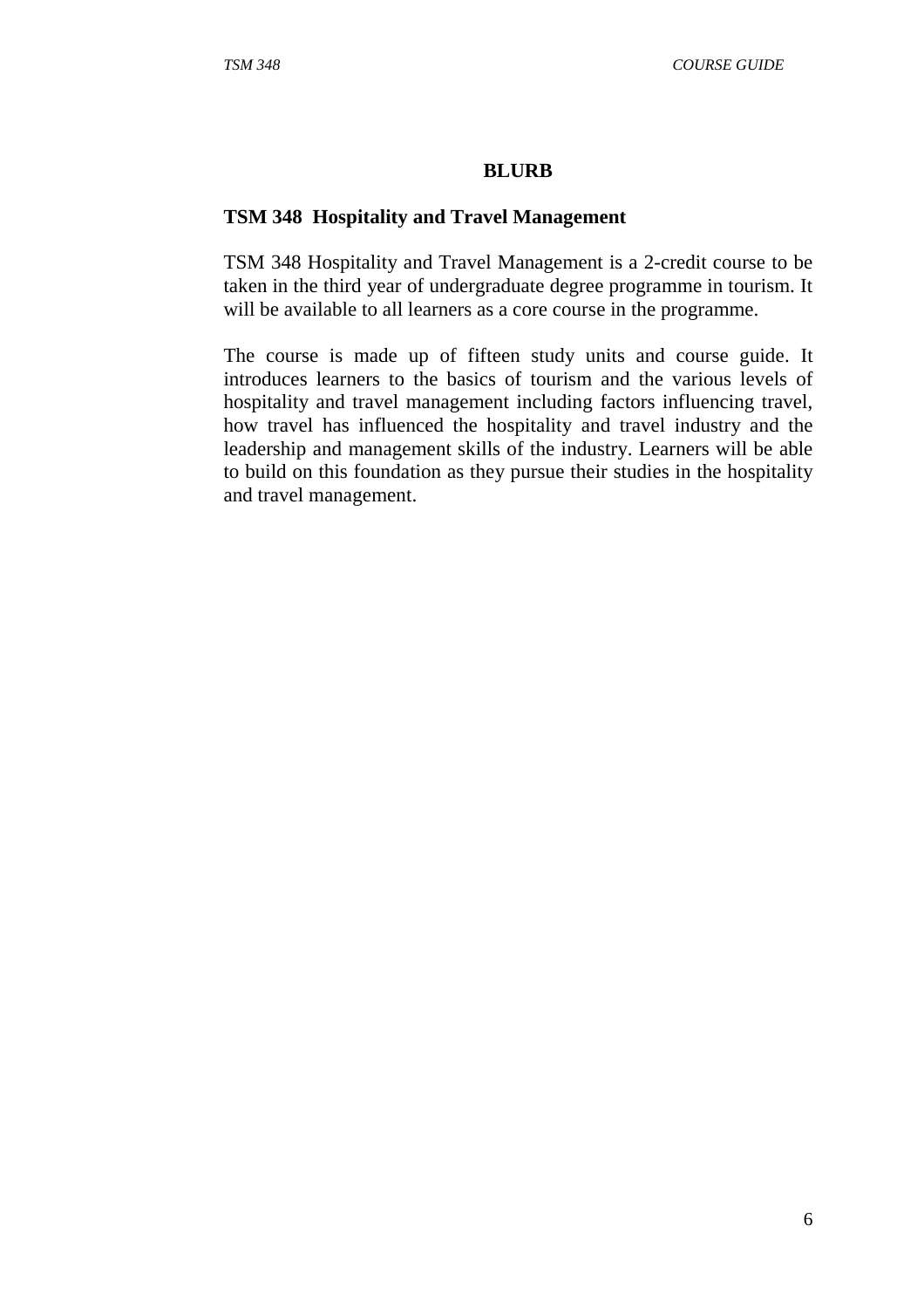#### **REFERENCES/FURTHER READING**

In addition to the main text, you will find the underlisted References/Further Reading and internet websites useful for your studies. It is therefore advisable that you make the best use of them.

- Arrow, K. J. (1992). *The Limits of Organization*. New York: www. Norton.
- Baily, M. (2001). "Travel Business. Rooms at the Top." *Asian Business,*  27, 9 September, 2001.
- Ball, S., Jones, P., Kirk, D. & Lockwood, A. (2002). Hospitality Operations Systems, London: Continuum.
- Baumol, W. J., Panzar, J. C. & Willig, R. D. (1992). *Contestable Markets and the Theory of Industry Structure*. New York: Harcourt Brace Jovanovich, Inc.
- Beerler, D. & Kurshenbaum, H. (1999). *Roles of the Labour Leaders*. Chicago Roosevelt University Press.
- Bennis, W. (2005). *On Becoming a Leader*. Reading, Mass: Addison Wesley
- Boas, M. & Chain, S. (1986). *Big. Mac The Unauthorized Story of McDonald's* – New York: E. P. Dutton.
- Brotherton, R. (2000).*An Introduction to the UK Hospitality Industry: A Comparative Approach.* Oxford: Butterworth Heinemann.
- Davidoff, P. & Davidoff, D. S. (1999). *Sales and Marketing for Travel and Tourism*. Alban, Delmor:Blackhill Inc.
- Dietz, T. & Rosa, E. (1997). "Effects of Population and Affluence." New York:*. National Academy of Sciences,* 94, 175-9.
- Dittmer, P. R. & Griffen, G. G. (2003). *The Dimensions of the Hospitality Industry: an introduction*. New York: Van Nostrand Reinhold.
- Dorf, M. E. (2002). *Restaurants that Work.* New York: Whitney Library of Design.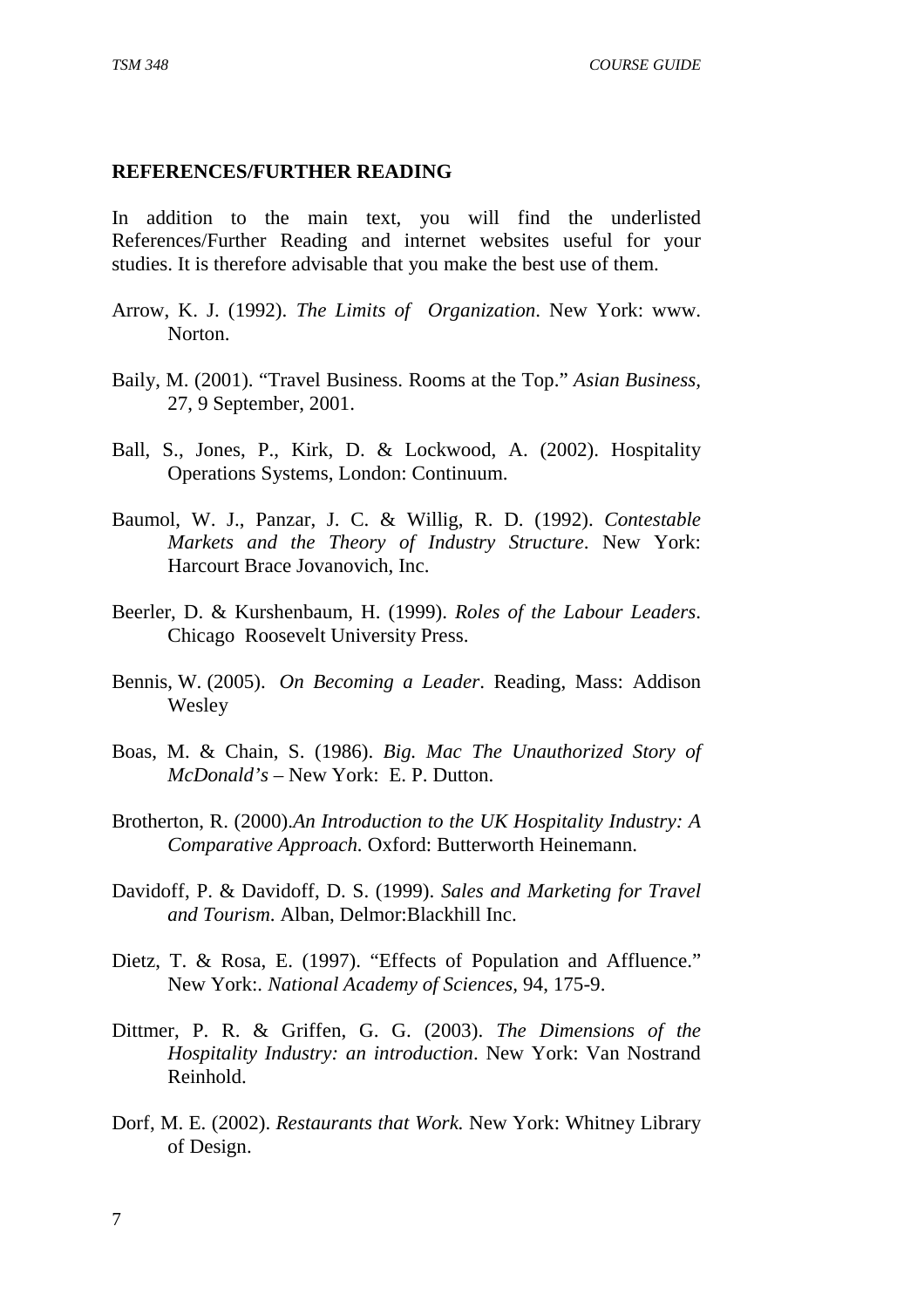- Eddystone, C. N. (2001). *Managing Hotels Effectively: Lessons from Outstanding General Managers*. New York: Van Nostrand Reinhold.
- Edwards, C. (1997). *"Travel Agents Assail Commission Cuts".* San Diego: Associate Press, September 23, 1997, P. 2
- Eyster, J. (2003). "The Revolution in Domestic Hotel Management Contracts". *The Cornel Hotel and Restaurant Administration Quarterly,* 34,1, February, 2003.
- Fairlie, R. (1996). "Dividing the Pies." *Travel Weekly,* November 8, 1996, P. 1.
- Fairlie, R. (2003). "Dividing the Pies." *Travel Weekly. November 8, 2003, P. 7.*
- Fisher, W. P. & Bernstein, C. (1981). *Lessons in Leadership: Perspectives for Hospitality Industry Success*. New York: Van Wostrand Reinhold.
- Godwin, N. (2001). *Complete Guide to Travel Agency Automation*. Alban, Delmar: Blackhill Inc.
- Goeldner, R. C. & McIntosh, R. (1990). *Tourism Principles, Practices,*  Philosophies, 6<sup>th</sup> Ed. New York: John Wiley & sons.
- Griffen, G. G. & Dittmer, P. R. (1993). *The Dimensions of the Hospitality Industry: an Introduction.* New York: Van Nostrand Reinhold.
- Griffin, R. W. & Ebert, J. R. (2004). *Business.* 6<sup>th</sup> Ed. Upper Saddle River. New Jersey: Prentice-Hall.
- Halvorsen, R. & Smith, T. (2001). A Test of *Quarterly Journal of Economics,* 106, 123-40
- Harseel, J. V. (1994). Tourism: an Exploration, 3<sup>rd</sup> Ed., Englewood Cliffs, New Jersey: Prentice-Hall.
- Harssel, J. V. (2004). Tourism: an Exploration,  $5<sup>th</sup>$  Ed., Englewood Cliffs. New Jersey, Prentice-Hall.
- Hasek, G. (1994). "Tourism's Green Machine." *Hotel and Motel Management*, October 3, 1994 Vol. 209, No. 17, Pp. 25 – 26.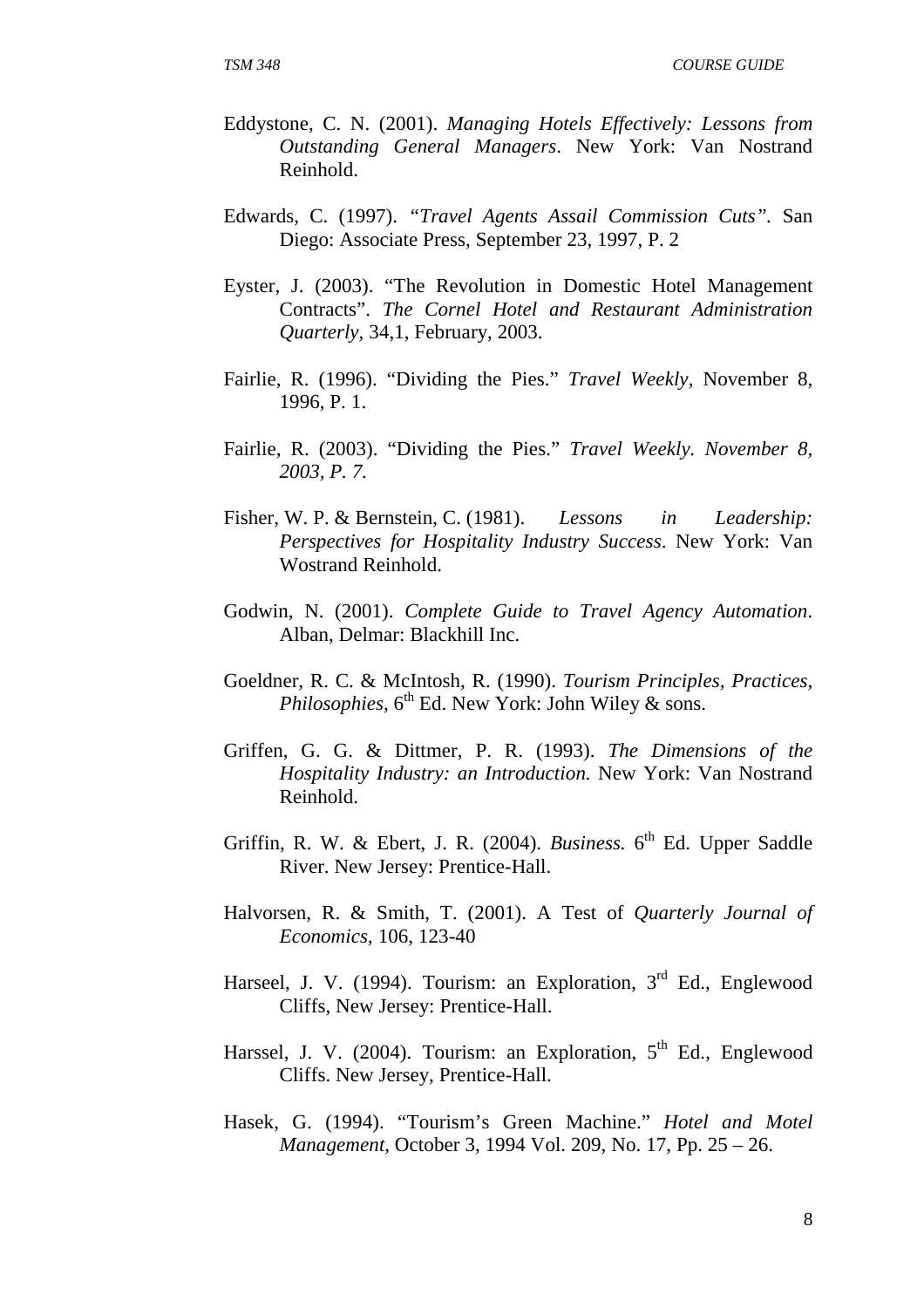- Heal, G.M. (1995). Depletion and Discounting a Classical Issue in the Economics of Exhaustible Resources. *in "Environmental and Natural Resource Mathematics. Providence, RI:" American Mathematical Society, 33-43.*
- Hunkins, P. & Armstrong, D. G. (1984). *World Geography: People and Places.* Columbus: Ohio Charles Merit Publishing Company.

International Air Transport Association, www.iata .org.

*International Civil Aviation Organization, www.icao.org*

Johnson, R. (1999). "A Framework for Developing a Quality Strategy in a Customer Processing Operation." *International Journal of Quality and Reliability Management 4.* 

Jupiter Communications www.jup.com

- Kaplan, M. (1995). *Leisure: Theory and Policy*. New York: John Wiley & Sons, Inc.
- Kasavana, M. L. & Brooks, R. M. (1991). *Managing Front Office Operations*. East Lansing, Michigan: The Educational Institute of the American Hotel and Motel Institute.
- Kotter, J. P. (1990). *A Force for Change: How Leadership Differs from Management*. New York: Free Press.
- Landberg, D. E. (1994). The Hotel and Restaurant Business,  $4<sup>th</sup>$  Ed. New York: Van Nostrand Reinhold.
- Lane, H. E. & Hartesvelt, M. (1993). *Essentials of Hospitality Administration. Englewood Cliffs*. New Jersey: Prentice-Hall Inc.
- Lane, H. E. & Hartsvelt, M. (1999). *Essentials of Hospitality Administration.* Englewood Cliffs, New Jersey. Prentice-Hall.
- Law, D. (1994). "Making Diversity Work." *Restaurants and Institutions, 208, 4.*
- Lewis, R. C. & Chambers, R. E. (1990). Marketing Leadership in Hospitality: Foundations and Practices. New York: Van Nostrand Reinhold.
- Lorsch, J. W., Baughman, Reece, J. & Mintzberg (1998). Third Ed*. Understanding Managemen.* New York: Harper & Row.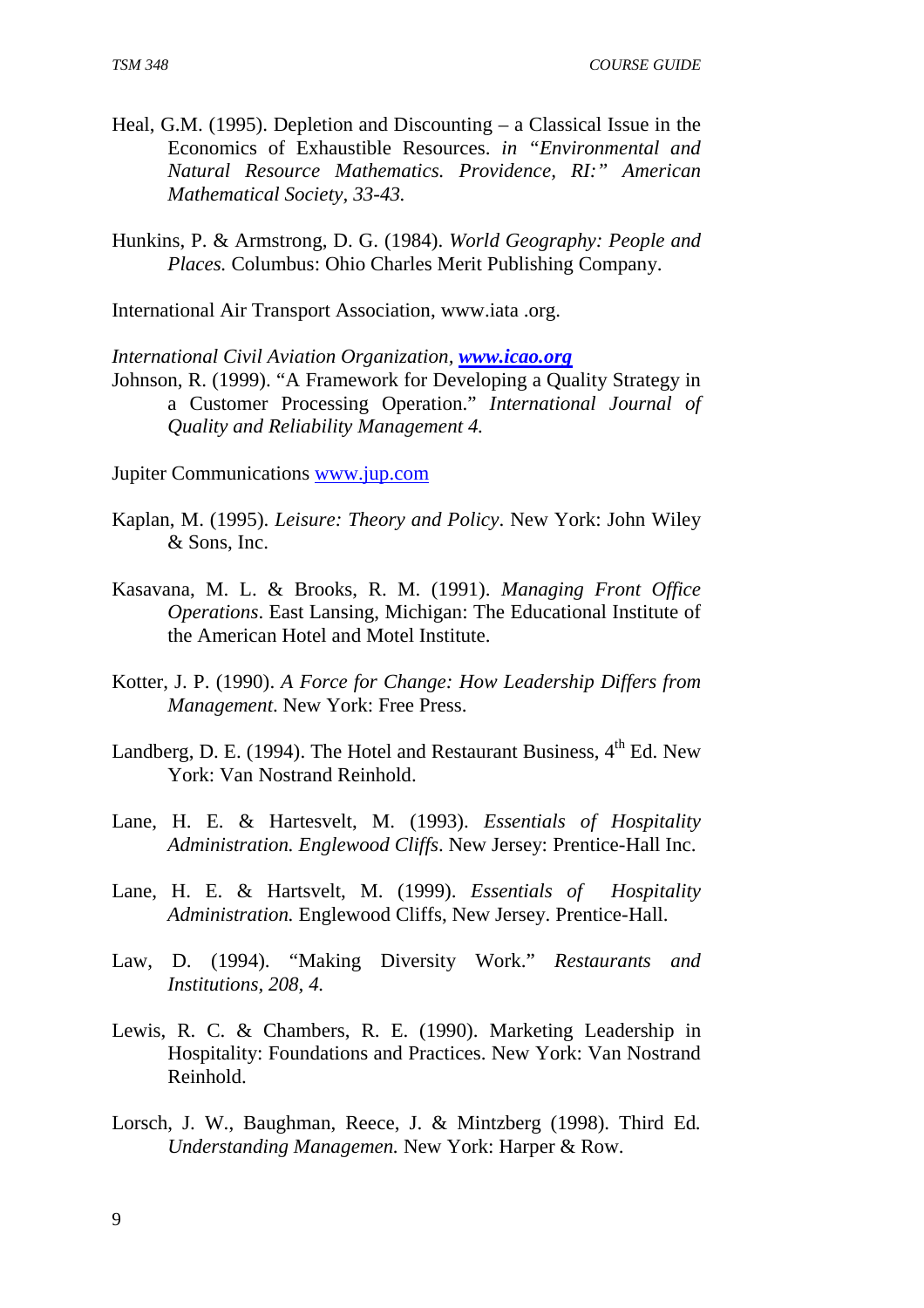- Lumberg, D. E. (2000). The Tourist Business,  $7<sup>th</sup>$  Ed.. New York: Van Nostrand Reinhold.
- Lundberg, D. E. (1990). *The Tourist Business.* 6th Ed. New York: Van Nostrand Reinhold
- Malthus, T. (1798). *Essay on the Principles of Population*. New York: Modern Library.
- Mariami, J. (2001). American Eats Out. New York: William Morrow.
- Marsh, G. P. (2004). *Man and Nature or Physical Geography as Modified by Human Action*. New York: Charles Scribner.
- Mayo, E. J. & Jarvis, L. P. (1991). *The Psychology of Leisure Travel: Effective Marketing and Selling of Travel Services*. Boston: CBI Publishing Company.
- Meddlik, S. & Butkarat, A. J. (1994). *Tourism: Past, Present And Future.* London: Heinemann.
- Mill, R. C.& Morrison, A. M. (1995). *The Tourism System: An Introductory Text*. Englewood Cliffs, New Jersey; Prentice-Hall.
- Mill, R. C. & Morrison, A. M. (1995). *The Tourism System: An Introductory Text.* Englewood Cliffs, New Jersey: Prentice-Hall.
- Morris, A. M. (1998). *Hospitality and Travel Marketing, Albany, New*  York: Delma.
- Robbins, S. P. (2001). Management  $3<sup>rd</sup>$  Ed. Englewood Cliffs, New Jersey: Prentice-Hall.
- Seth, P. N. & Bhat, S. S. (2005). *An Introduction to Travel and Tourism*. New Delhi: Sterling Publishers Limited.
- Shrank, R. (1997). *Ten Thousand working Days.* Cambridge: M. I. T. Press.
- Sloane, A. A. & Witney, F. (1997). Labour Relations, Sixth Ed. Englewood Cliffs, New Jersery: Prentice-Hall.
- The International Hotel Association, Paris, "The Management Game: How to Keep One step Ahead." *Hotels,* 27, 6, May 2003.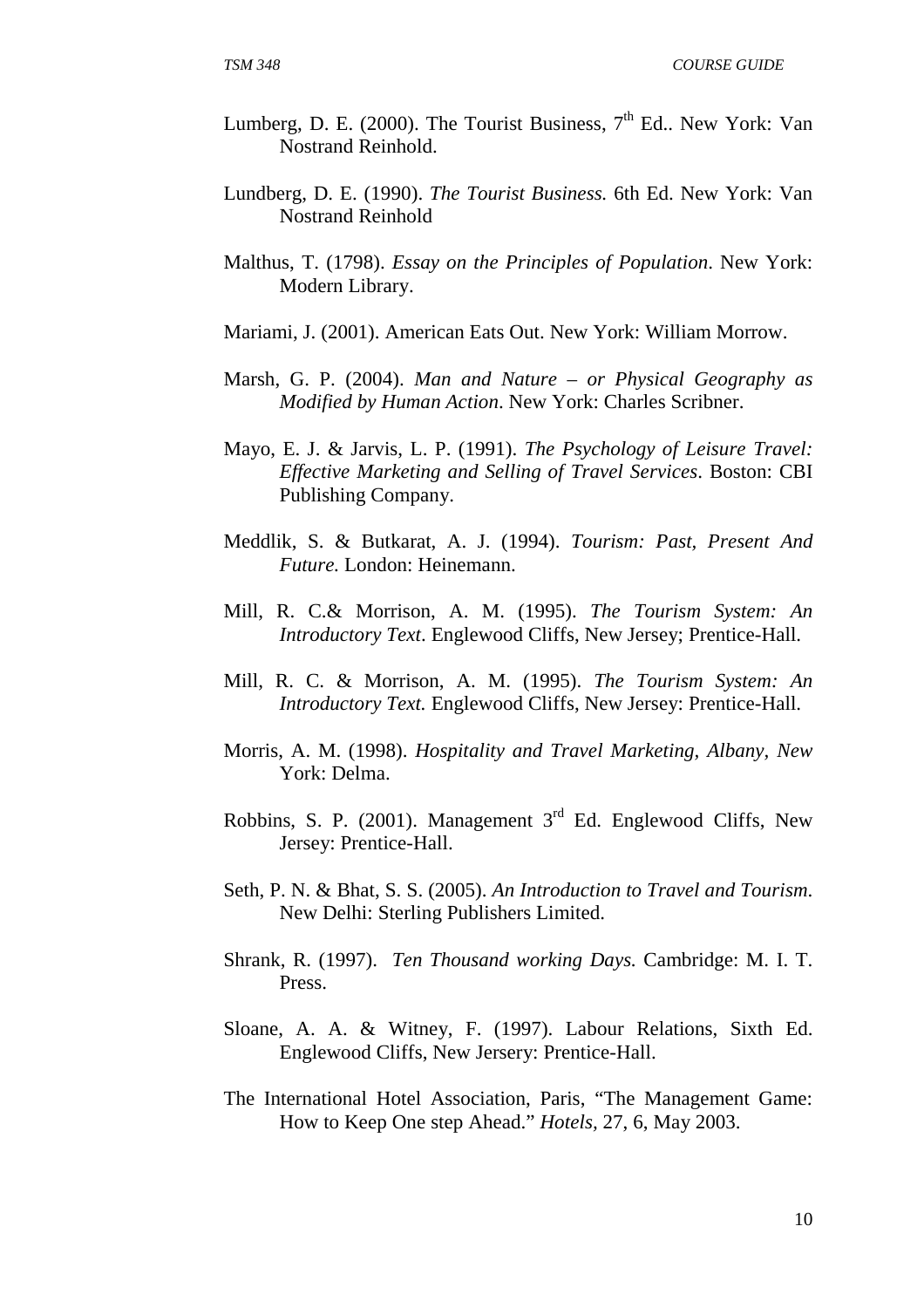- Tour Wholesaler Industry Study, Tocuhe Ross & Co; 1996, P. 68 as cited in Mill and Morrison, Op, cit., P. 400.
- Troy, T. N. (2003). "Hospitality Association Waging War in Minnesota." *Hotel and Motel Management,* 208, 15, September, 6, 2003.
- Wahab, S., Crampton, L. J. & Routhfield, L. M. (1993). London: Tourism International Press.
- Wahab, S., Crampton, M. A. & Rothfield, M. L. (1993). *Tourism Marketing.* London: Tourism International.
- Walker, J. R. (1999). *Introduction to Hospitality.* Upper Saddle River, New Jersey: Prentice-Hall
- White, D. D. & Bednor, D. A. (2001) .Organizational Behaviour: Understanding and Managing People at Work. 2nd Ed.

World Tourism Organization (WTO) Vol. 232, No. 13, July, 2007.

www.bhar –online.org.uk

www.htt.org.uk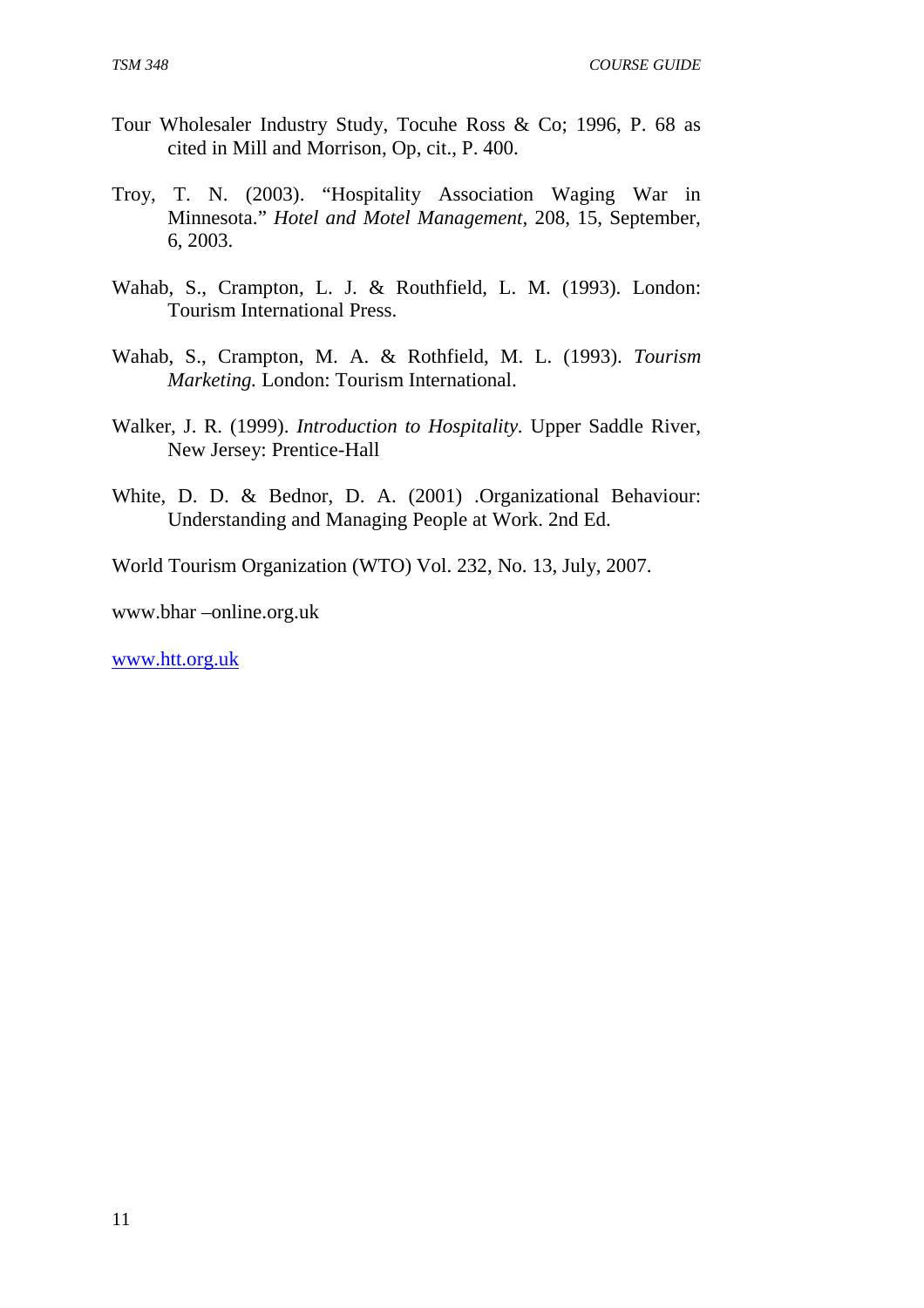# **MODULE 1 A HISTORIC PERSPECTIVE**

| Unit 1 |                                               |    |
|--------|-----------------------------------------------|----|
| Unit 2 |                                               |    |
| Unit 3 | Rail, Ground Transportation and Accommodation | 16 |
| Unit 4 | Tours, Cruise and Administrating Procedures   | 22 |
| Unit 5 |                                               | 28 |

# **MODULE 2 HOSPITALITY ADMINISTRATION**

| Unit 1 | Sales and Administrative Procedures          | 33 |
|--------|----------------------------------------------|----|
| Unit 2 | Domestic, International Fares and Ticketing  | 41 |
| Unit 3 |                                              | 46 |
| Unit 4 | The Role of Travel Agents and Tour Operators | 54 |

# **MODULE 3 CLASSIFICATIONS OF HOSPITALITY SERVICES**

| Unit 1 |                                                  | 62 |
|--------|--------------------------------------------------|----|
| Unit 2 |                                                  | 70 |
| Unit 3 | The Economics of the Hospitality and             |    |
|        |                                                  |    |
| Unit 4 | Pricing Systems and the Hospitality and          |    |
|        |                                                  |    |
| Unit 5 | Leadership and Management in the Hospitality and |    |
|        |                                                  |    |
| Unit 6 | Labour Relations in the Hospitality and          |    |
|        |                                                  |    |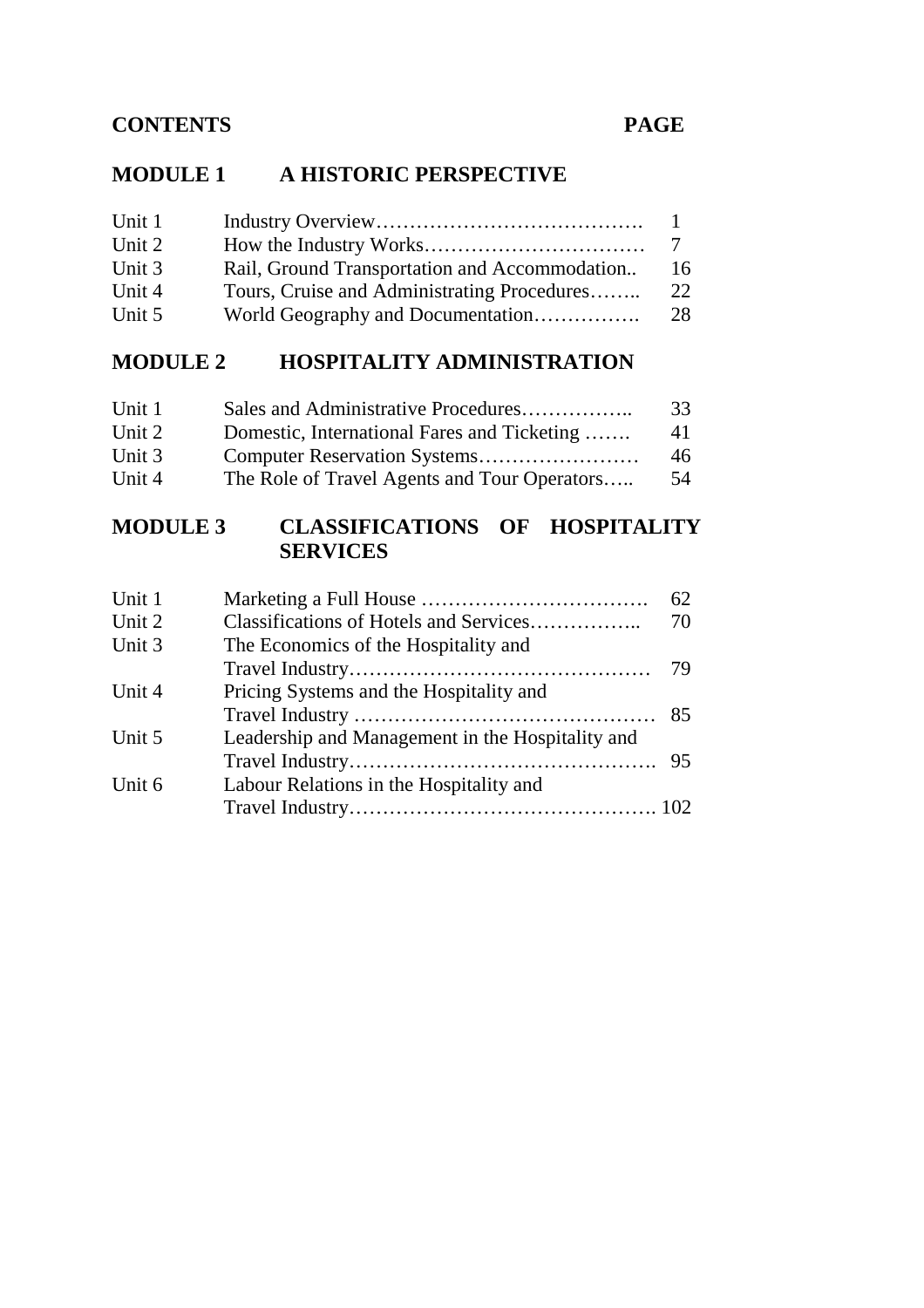# **MODULE 1 A HISTORIC PERSPECTIVE**

- Unit 1 Industry Overview
- Unit 2 How the Industry Works
- Unit 3 Rail, Ground Transportation and Accommodation
- Unit 4 Tours, Cruise and Administrating Procedures
- Unit 5 World Geography and Documentation

# **UNIT 1 INDUSTRY OVERVIEW**

# **CONTENTS**

- 1.0 Introduction
- 2.0 Objectives
- 3.0 Main Content
	- 3.1 Development of the Hospitality and Tourism Industry
	- 3.2 The Development of the Hospitality and Tourism Industry and World Events
	- 3.3 The History of Restaurants 3.3.1 Demand for Hospitality Services
- 4.0 Conclusion
- 5.0 Summary
- 6.0 Tutor-Marked Assignment
- 7.0 References/Further Reading

# **1.0 INTRODUCTION**

The hospitality and travel industry is typically associated with the management of hotels, motels, clubs, restaurants, fast food establishments, and institutional catering organisations that prepare food for seminars, schools and hospitals etc. In understanding the hospitality and travel industry we have to look at the history, evolution and most importantly the, future of the industry. This means having knowledge of the administration of the industry, seasons for its existence, customers and patronage.

The concept of hospitability is as old as civilization. It has developed from the ancient custom of breaking bread with a passing stranger to operations of today's hospitality conglomerates. The word hospitality itself is derived from the French word, hospice, which means to care/shelter for travellers. Increase in trade and travel made some form of overnight accommodation a necessity. More so because travel was slow, long and hazardous, many travellers depended solely on the hospitality of private citizens before the gradual growth of inns and towers.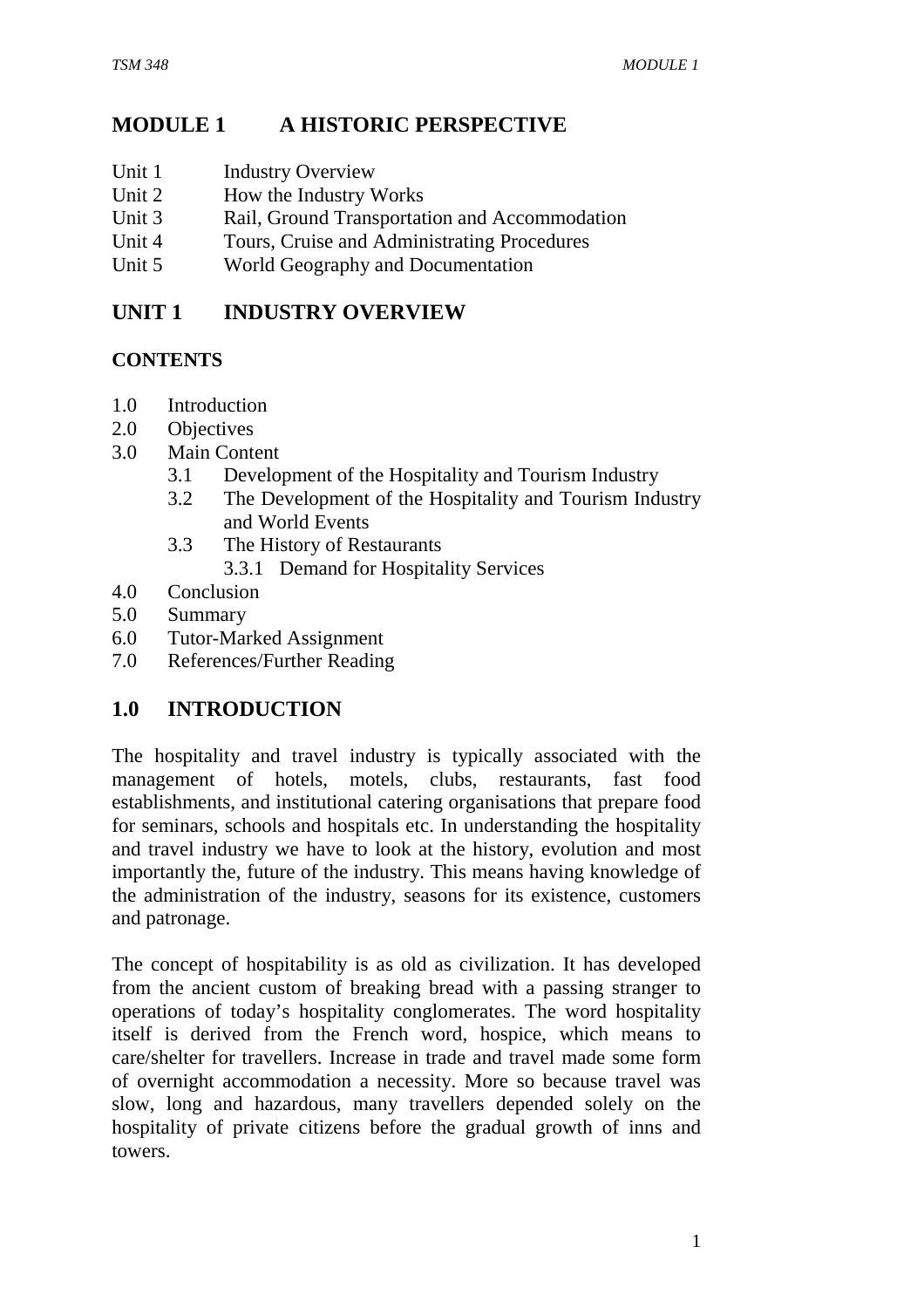# **2.0 OBJECTIVES**

At the end of this unit, you should be able to:

- describe the development of the hospitality and travel industry
- relate the development of the hospitality and travel industry to world events
- state the history of services rendered by the hospitality and travel industry.

# **3.0 MAIN CONTENT**

#### **3.1 Development of the Hospitality and Tourism Industry**

In ancient Persia, travelling was done in large caravans that carried elaborated tents for use along the caravan routes. Once in a while, the caravans stopped at Khans- i.e. the combination of stables, sleeping accommodation and fortresses which provided shelter against elements such as sand storms. During the period, accommodation in Asia surpassed those of the Western World. In England, for example, the stage coach became a favoured method of transportation, although a two and a half hours journey by car, took about three days, which made it necessary for wayside inns. As travelling increased so did the number of wayside inns. As the quality of the inns improved, more people travelled. (Walker, 1999, Pp. 13-16). The travel industry evolved from the stage coach to the railroad. Around 1800, the first British passenger rail road was constructed, and by 1870 there were some more railroad tracks in the United States of America. With this development, accommodation facilities in terms of structures and services changed. The old post houses and roadside inns were first replaced by restaurants and gradually hotels sprang up. (Wahab 1993, P 204).

Among the pioneers of the hospitality and tourism industry was Fred Harvey, in 1876. He opened a small railway restaurant quite different from others of its kind because it served good and well cooked food and offered good services. The business was good and others followed in his footsteps. Later that same year, Harvey opened his first hotel. The nineteenth century saw more innovations in the industry as better methods of preserving food through canning and vacuum packing made out-of-season culminated in peoples' delight. The 1950s witnessed incredible growth in both air and road transportation as inter-continental flights were not just frequent but took less time. They could travel at up to 600 mph carrying 125 passengers. As a result, a booming economy, business and leisure travel grew. Business people liked to eat well, while mass tourism began as millions could afford vacations, thus the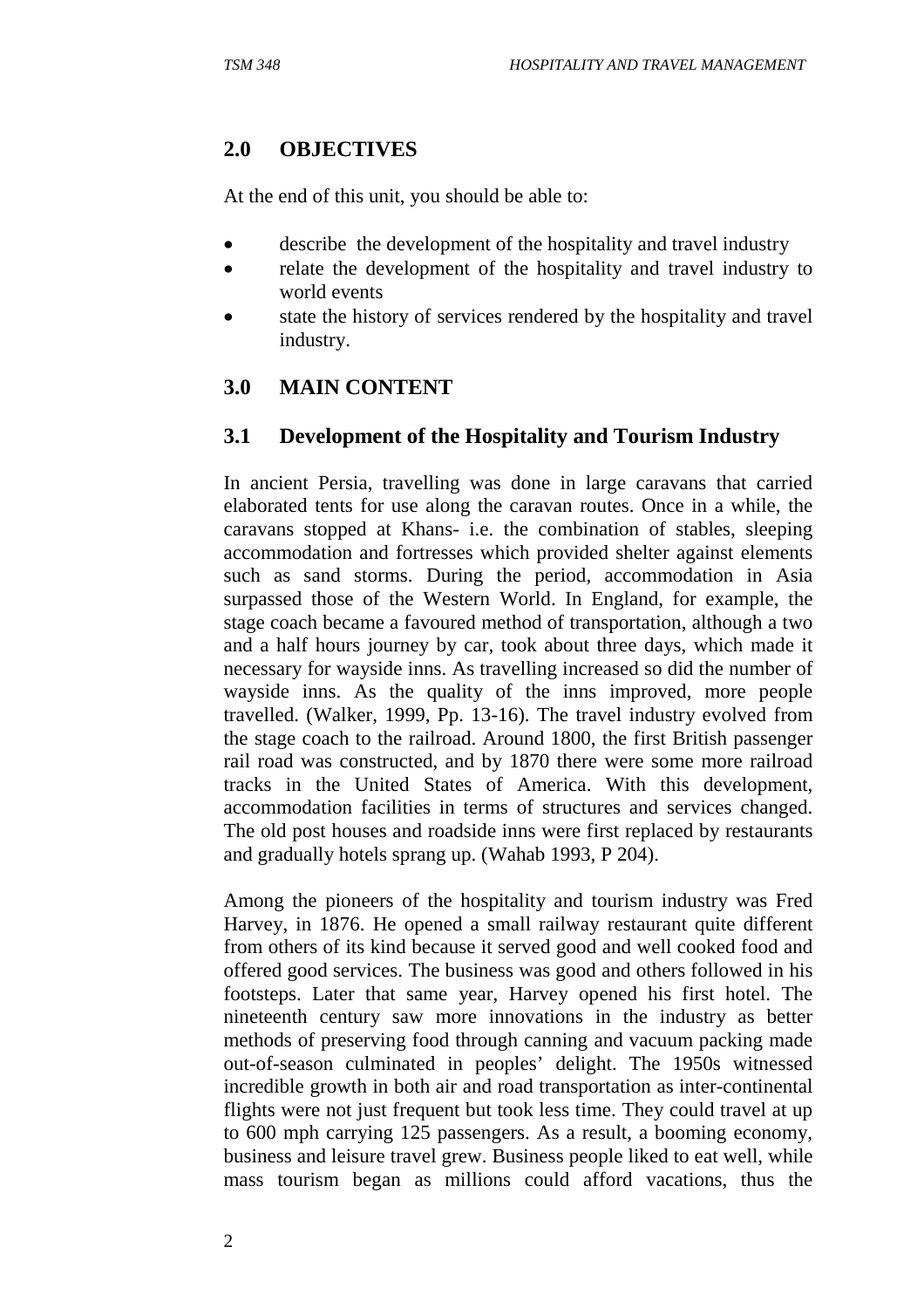hospitality and tourism industry boomed and is now the largest industry in the world (Mariami, 2001, pp. 122-123)

# **3.2 The Development of the Hospitality and Tourism Industry and World Events**

The development of the Hospitality and tourism industry has contributed to some global events. Colonial inns and taverns were based on the British type and early colonial inns and taverns in America. During the American Revolution, the taverns were called the Kings Arms because they became the arsenal of the British general cage.

There was a famous tavern called the Frances Tavern. It was the revolutionary headquarters of General George Washington and it was the same place in which he made his famous farewell address. By 1794, during the French Revolution, the chiefs of the noble houses were scattered by the revolution, and many crossed the Atlantic to America, especially to New Orleans which is named after a French city. Due to more development in the tourism and hospitality industry, there were far better methods of preserving food through canning and vacuum packing. In 1809, Napoleon I, awarded a Prize of 12,000 Francs to the inventor, Nicholas Apart. However, Napoleon's actions were because his armies were depleted more from deficiency, disease and starvation than from wounds. The invention greatly helped him. Also, the nineteenth century saw the development of hospital feeding that reduced mortality rates (Darf, 2002, P. 39).

In the sixteenth century, travellers from Western Europe that travelled to Constantinople, known as Istanbul in Turkey, enjoyed a drink now known as coffee, which they decided to bring back on their return journey. By the next century, coffee houses were all over Europe. In 1675, Venice already had dozens of coffee houses, including the famous Café Florian in the Piazza San Marco. The Café is still filled to capacity up till date. In 1683, the siege of Vienna by the Turks was lifted and a man called Kolschitski, who received the credit of saving the city of Vienna from destruction, was given the permission to open the first coffee house in central Europe. It was in that coffee house that the first cup of coffee sweetened with honey and lightened with milk was served.

# **3.3 The History of Restaurants**

The French Revolution took place at about the same time the American Revolution took place and this was one of the reasons for the birth of the restaurants. In 1533, a restaurant the Tour D'Argent was opened. It was the only restaurant in the whole of France. Although inns served meals, they were not primarily eating places as the Tour D'Argent. The father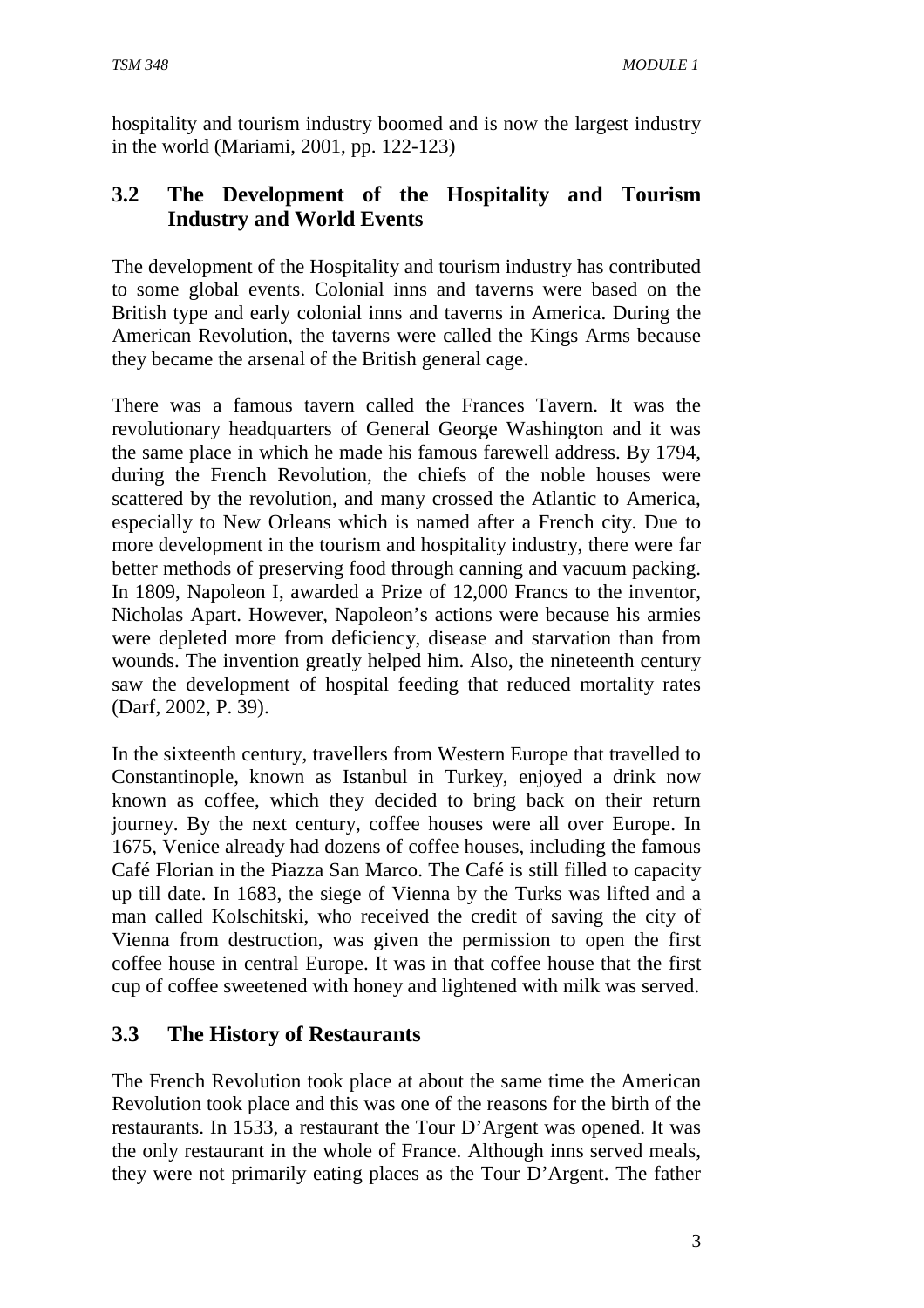of modern restaurant, M. Boulanger, sold soups at his all night tavern which he called the Soups Restoratives (restaurants), and that became the origin of the word restaurant. During that period, only the traiteurs or caterers were allowed to sell cooked meals to the public. Boulanger, who was not contented to let his culinary repertoire rest there, challenged the traiteurs' (caterers') monopoly by creating a soup of sheep's feet in a white source. The traiteurs (caterers) took the case to the French Parliament. Boulanger won and soon opened his restaurant called the champ d'Oisealu; and in subsequent years other restaurants sprang up all over France.

In 1782, the Grande Taverns de Londres was opened. Three years later, Aux Trois Frères Provencaux was opened and by 1794 there were about 500 all over Paris. The French Revolution was responsible for the propagation of the concept of restaurants; because it was during the revolution that chefs of the noble houses in France scattered. Some stayed in France, while others fled to other parts of Europe. A lot of others crossed the Atlantic to America and opened restaurants especially in New Orleans, known as the one true French corner of the new world. By the early 1800s, the English had started to borrow the concept of the restaurant from their French neighbours.

#### **SELF-ASSESSMENT EXERCISE**

Give a brief history of restaurants.

#### **3.3.1 Demand for Hospitality Services**

Accommodation, foodservice and travel are the primary concerns of the hospitality and travel industry. The demand for accommodation has increased drastically in recent times due to increase in travelling for both leisure and business, which are linked to advancement in technological development and transport systems. For example, the evolution of the transport systems, which started from the train to the car and later to the jet airplane, has made travel faster, convenient and attractive. The demand for and supply of services of the hospitality and travel industry particularly accommodation, are due to the increase in wealth and disposable incomes which have also led to increases in the patterns of business and trade, as well as leisure and tourism.

Demand for accommodation can be in many ways depending on the nature or purpose of the travel e.g. business or pleasure, which of course is determined by funds (price), location or destination and facilities. In the United Kingdom and the United States of America for instance, the accommodation industry is characterised by facilities such as bed and breakfast, and little private hotels which have conveniences for short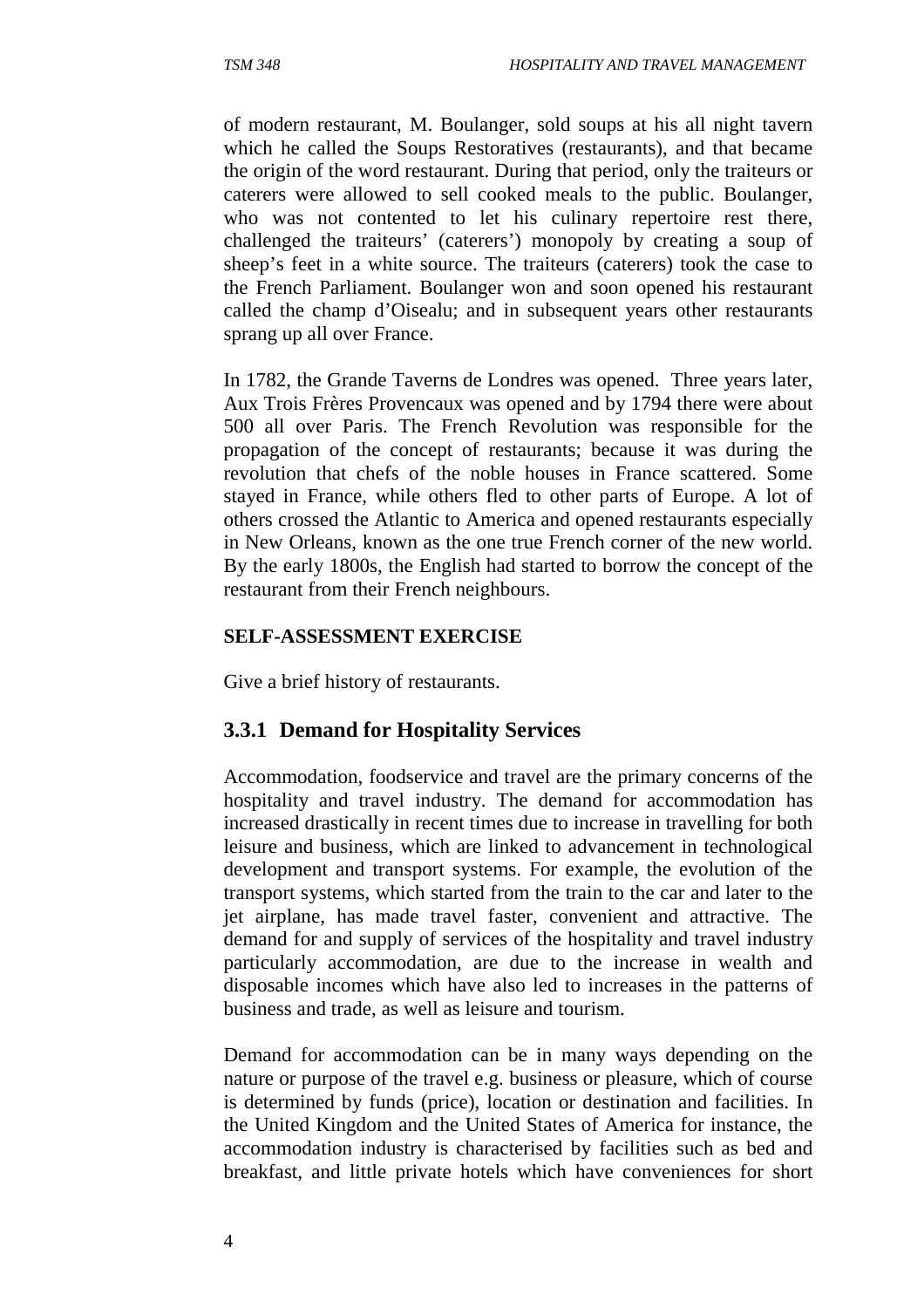stay usually by travellers who are in transit. By the nature of their sizes, these facilities are privately owned and managed.

Food service, which is the second reason for the existence of the hospitality and travel industry, is more or less determined by the consumers and consumption patterns, which are also determined by what is referred to as socio-economic groups. Such groups can further be categorised based on age, levels of education, occupation and incomes, through which the hospitality market has been segmented. However, in recent times, this classification has been replaced by what is regarded as life style of groups based on people's attitudes, values and expectations. Accordingly, a number of reasons have been advanced on why people like to eat away from their homes. These include economics or status, convenience, variety, having fun, culture and/or tradition. Travel, being the third determining factor that influences and sustains the hospitality and travel industry derives its historical development from five perspectives as follows. (McIntosh and Goeldner, 1999, p.75).

Pre-industrial Revolution (i.e. prior to 1840)

- The railway age
- The automobile age.
- The Jet aircraft age and
- The cruise ship age.

# **4.0 CONCLUSION**

In this unit, you have learnt that the hospitality and tourism industry has been going through massive changes and development through factors influencing the evolution of the travel industry. The hospitality and tourism industry, while being influenced, was also influencing some other world effects. The exclusive restaurant of the past may still be the exclusive restaurant of today, but the average citizen or individual can choose from an array and a variety of restaurants. We live in a world where the airplane and the automobile have made almost every place in the world accessible. What tourists and travellers have now is not the problem of where to eat but that of choice.

#### **5.0 SUMMARY**

The first reference to the hospitality and tourism industry can be traced back to ancient Greece and Rome, where increases in travel and trade made overnight accommodation a necessity. The Persians also created sleeping stables called Khans . This helped them as shelters from thieves while travelling in caravans and against natural elements like sand storms. As colonies turned into towns, travelling increased and taverns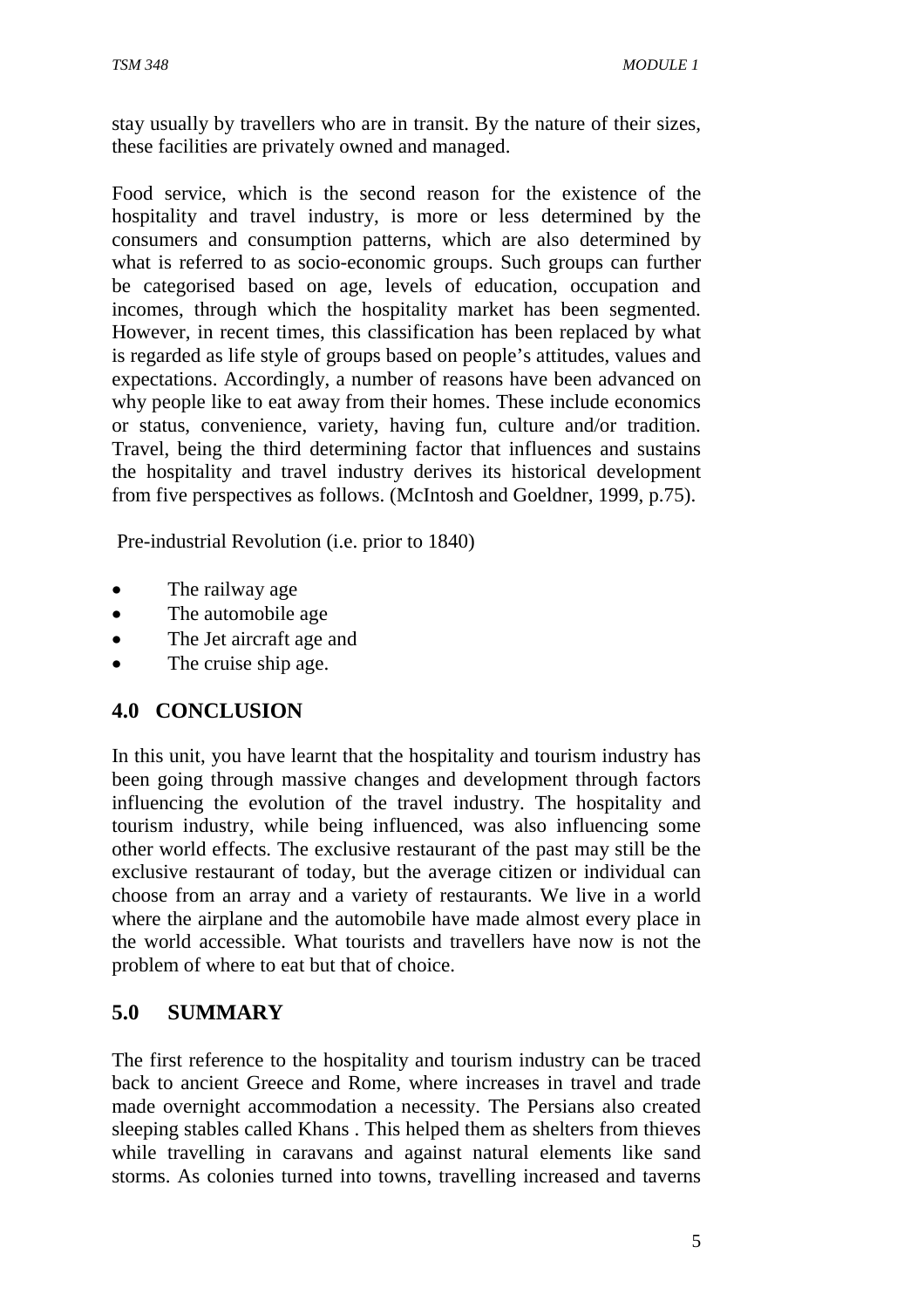sprang up to cater for travellers. These taverns also became social and political gathering places which were a sign of French growing influence. The French Revolution also influenced the development and establishment of restaurants.

#### **6.0 TUTOR-MARKED ASSIGNMENT**

- i. Briefly explain the origin of the term hospitality.
- ii. Explain the origin of the development of the hospitality and tourism industry.
- iii. State the concept of modern hospitality and tourism.

#### **7.0 REFERENCES/FURTHER READING**

- Dorf, M. E. (2002). *Restaurants that Work*. New York: Whitney Library of Design.
- Mariami, J. (2001). *American Eats out*. New York: William Morrow.
- Wahab, S., Crampton, L. J. & Routhfield, L. M. (1993). *Tourism Marketing.* London: Tourism International Press
- Walker, J. R. (1999). *Introduction to Hospitality*. Upper Saddle River, New Jersey: Prentice-Hall.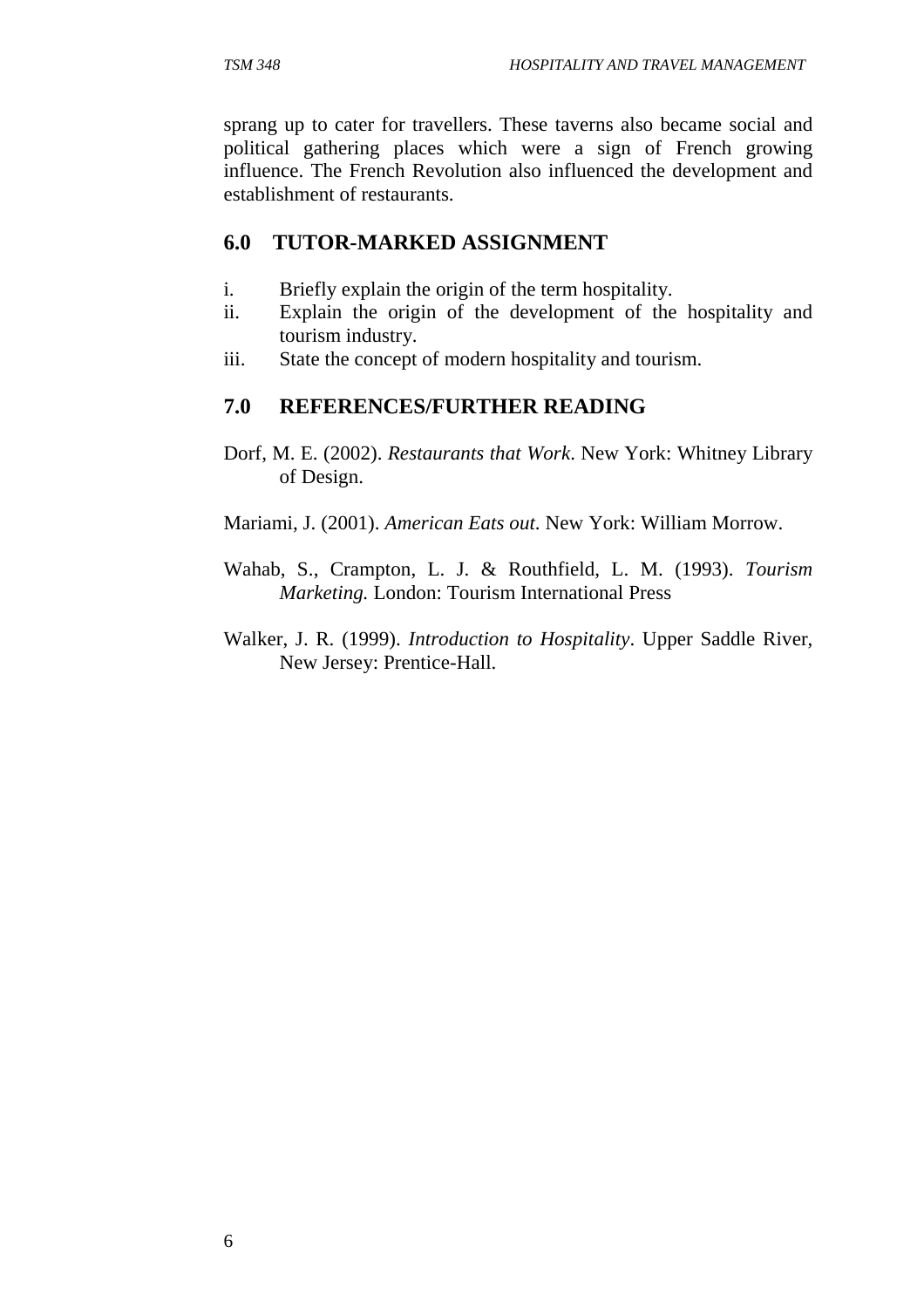# **UNIT 2 HOW THE INDUSTRY WORKS**

# **CONTENTS**

- 1.0 Introduction
- 2.0 Objectives
- 3.0 Main Content
	- 3.1 Organisation of the Hospitality and Tourism Industry
	- 3.2 Hospitality and Employment Categories
	- 3.3 The Impact of Changing Travelling Patterns and Modes of Travel on the Hospitality Industry
		- 3.3.1 Identification of a Specific Market
- 4.0 Conclusion
- 5.0 Summary
- 6.0 Tutor-Marked Assignment
- 7.0 References/Further Reading

# **1.0 INTRODUCTION**

The primary purpose of many hotels and other outfits in the hospitality industry is to provide services to people who are travelling or visiting. The opportunity of staying at a specific accommodation sometimes depends on the location. In the hospitality industry, a primary factor leading to guest registration is the location of the hotel. Examples could be cited of hotels, adequate within themselves, but suffering from low occupancies because of their location. Among actions that have been taken to increase occupancies of individual properties include factors like, identification of specific markets, bookings, advertising and promotion, group tours and conventions, also accommodation marketing which consists of both product developing and product promotion.

Hospitality has emerged as the way hoteliers and caterers would like their industry to be perceived. The term hospitality conveys an image that reflects the tradition of services that goes back to the earliest days of inn-keeping. Hospitality is made up of two types of services, i.e. the provision of accommodation for travellers and people staying away from home, while it also provides sustenance for people eating away from home and other catering services.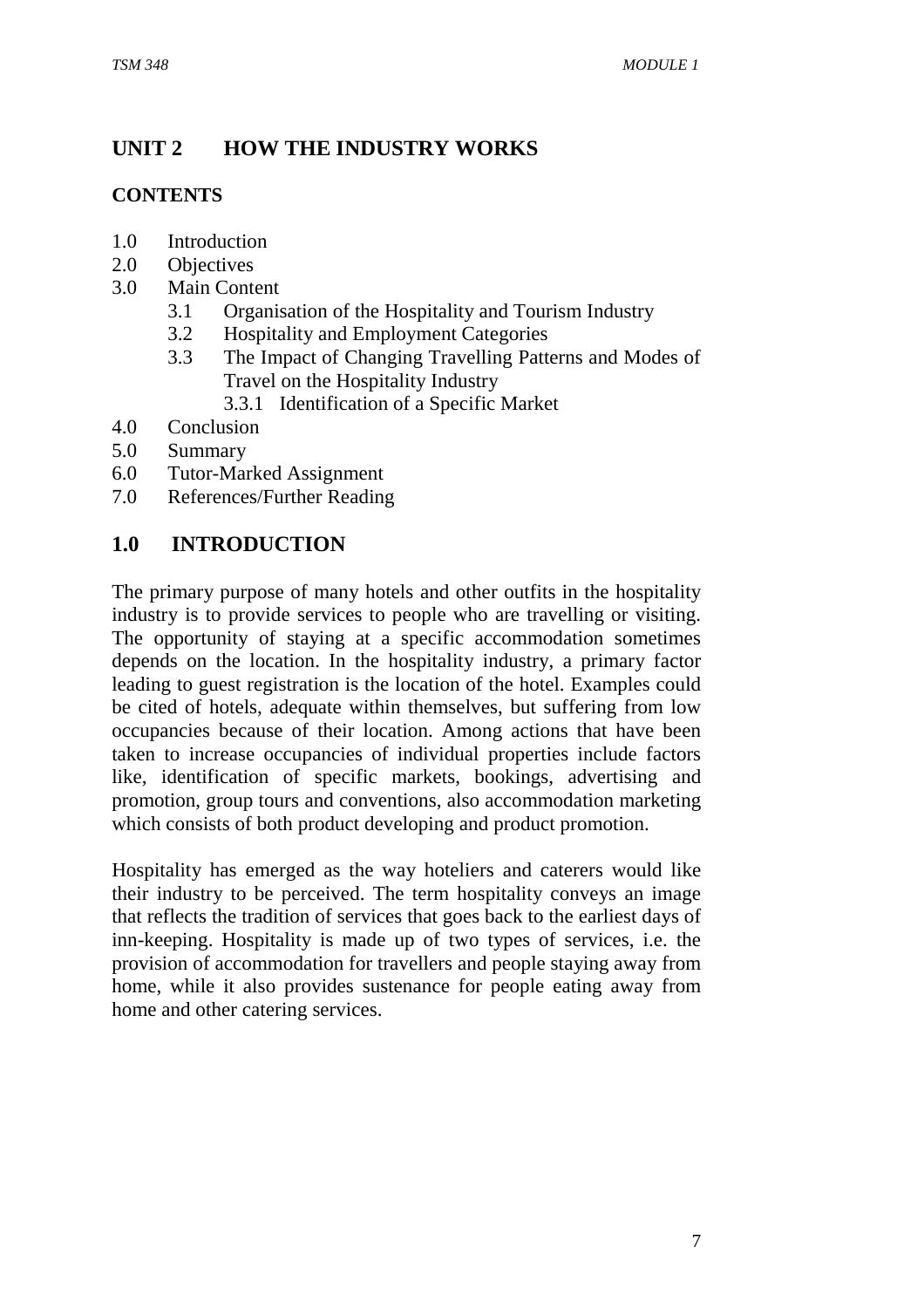# **2.0 OBJECTIVES**

At the end of this unit, you should be able to:

- explain the organisation of the hospitality and tourism industry
- describe the operations of the hospitality and tourism industry
- analyse the impact of changing travel patterns and modes of travel of the hospitality and tourism industry.

# **3.0 MAIN CONTENT**

# **3.1 Organisation of the Hospitality and Tourism Industry**

To identify a large number and variety of tourism organisations that are involved in the hospitality and tourism industry, the following factors are responsible for the growth of these organisations. The industry has continued to have smaller units owned by individuals despite the fact that there is also a growth of large companies. The industry is also made up of different sectors and each of these sectors has its own particular services to cater for specific needs. An example is the difference in the service rendered by hotel/motel in providing accommodation for travellers and people not sleeping at home, and also a café or fast food/restaurant that only serves those who are interested in eating outside. Another sector in the hospitality and tourism industry can be found in out-door caterers and event planners. Therefore the different sectors in the industry have really enhanced the growth of this organisation (Brotherton, 2000, P. 24).

Another factor responsible for the organisational growth of the industry can be attributed to its wide spread in terms of location, with some types of operation like the fast food/restaurant concentrated around population centres. Some other types of operations in the industry do not necessarily have to be carried out in and around population centres e.g. parks and gardens and game reserves. The industry has grown in the aspect of being a very large employer, offering a wide range of job opportunities and employment categories.

# **3.2 Hospitality and Employment Categories**

In looking into the operations of the hospitality and tourism industry and how organisations go about delivering their products and/or services, we have to understand the two major aspects in which the industry operates. Accommodation and food services are the two essential types of operations. Under these two essential operations, we have three main types of operations, i.e. product processing operation; customer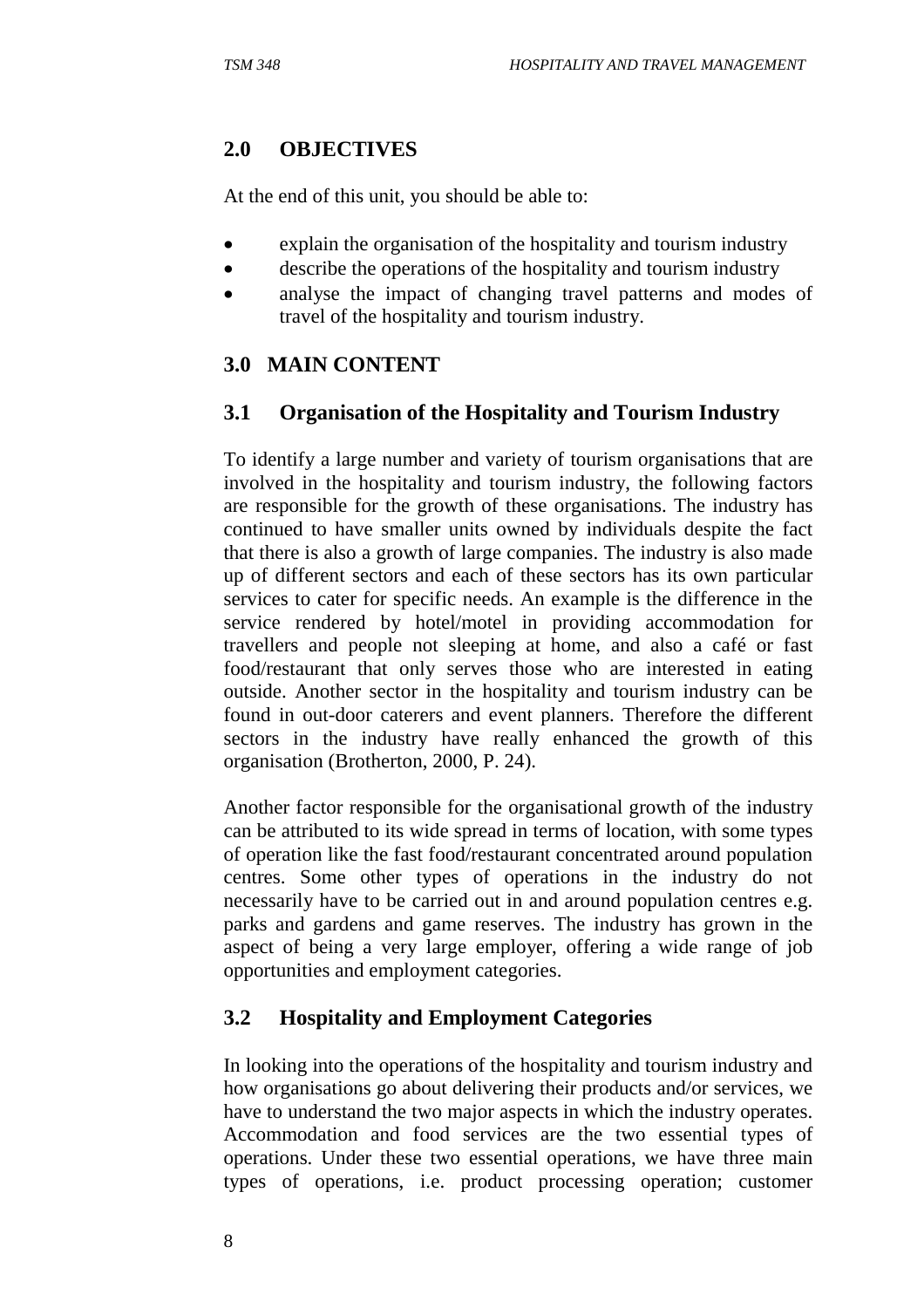processing operation and information processing operation (Johnston, 1998, P.6). Looking at the activities in the industry, most of them (activities) are a combination of all the three i.e. product, customer and information.

This concept of the three types of operations gives a good understanding in differentiating between accommodation and food services. The accommodation operation deals more on customer process operation, with little or no product processing operation (e.g. room servicing). It deals with information processing in the form of reservations, check-in and billing. In food service operation the combination of the three types of operation is in a different proportion, which is, the product processing operation, including the meal, the customer processing operation (the meal experience), and lastly, little information processing. See also Ball et al. (2002, p. 6).

In recent times, due to complexity in the hospitality and tourism industry, it is quite difficult to differentiate between food service and retail and also distinguish between operations within the hospitality and tourism industry. Examples are distinguishing between an automatic vending machine selling can soft drinks in a shopping centre and another selling them in paper cups in a cafeteria. Would the vending machine in the shopping centre be retailing and the one in the cafeteria catering? Or if a single organisation produces banquets for occasions, provides lunch for offices and handles outdoor services, how can that industry be easily classified?

To understand these two major aspects that make up the hospitality and tourism industry, experience has shown us that the operations analysis is helped by what we call systems model theory or "flow process charting" system. The system puts forward four key elements namely; inputs, processes, outputs, and feedback. These are characterised by processes carried on at'back-of-house' that is out of sight of the customers, and other processes performed in the "front-of-house", meaning the customers are being involved. A vivid understanding of this is illustrated in table 2.1 below.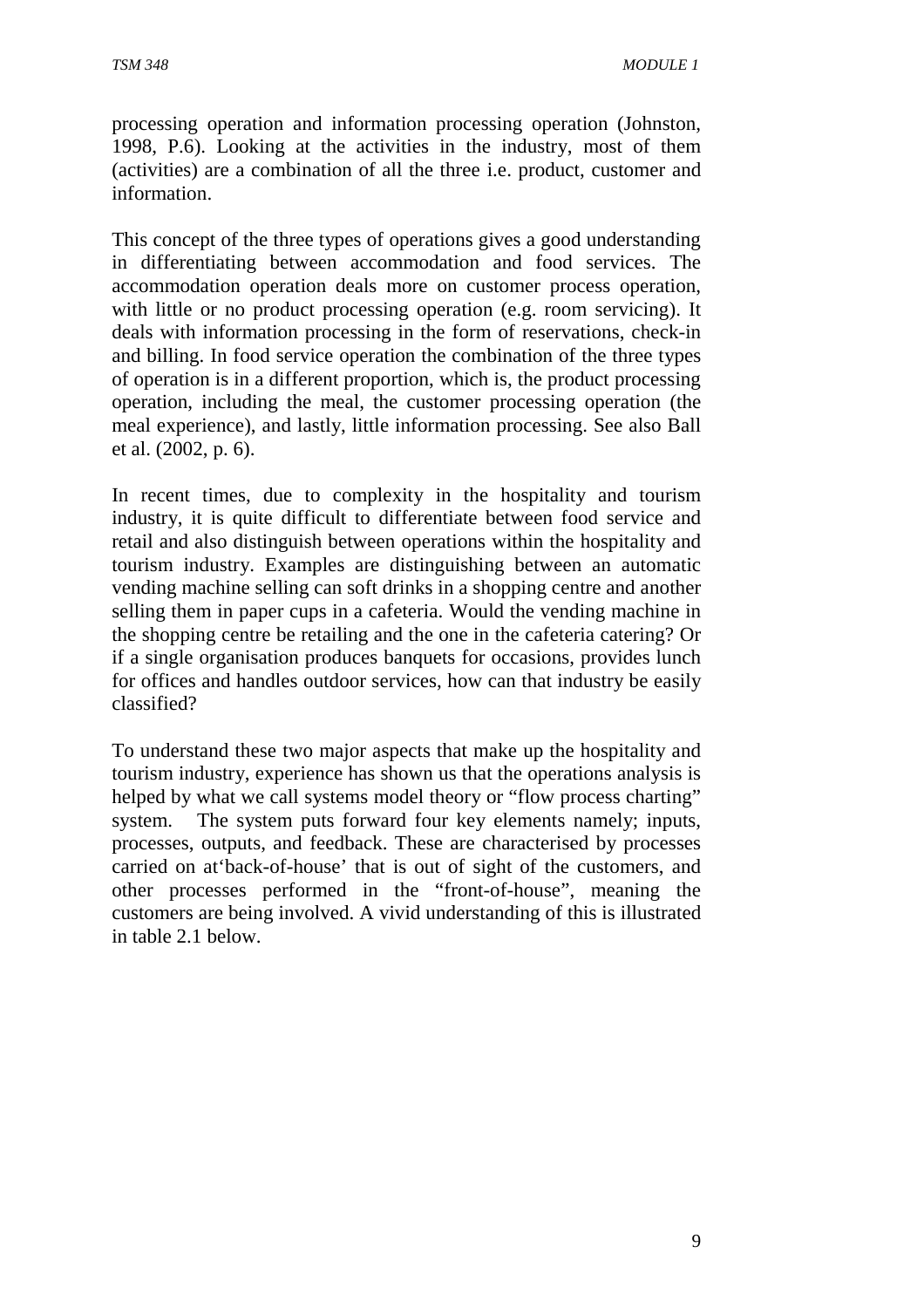#### **Table 2.1: General Systems Model of Hospitality Operations**

|  | <b>Back-of-house</b> | <b>Front-of-house</b> |  |
|--|----------------------|-----------------------|--|
|  | e.g.                 | e.g.                  |  |
|  | Storage              | Reception             |  |
|  | Food production      | Restaurant            |  |
|  | Cleaning             | Bar                   |  |
|  | Laundry              | Lounge                |  |
|  |                      | Feedback              |  |

Source: Adapted from Jones (2002)

From Table 2.1.you can see that in the hospitality and tourism industry, typical back- of-house processes include material storage, food production, cleaning, and laundry, while front-of-house operations include guest reception, restaurant services, bar operations and lounge. In an accommodation operation, the system model or flow process charting system shows the accommodation operation as a customer processing operation. It is possible to identify two systems. The first, known as the 'core system', makes provision for space to sleep. The second, known as a sub system, or ancillary offered services like cyber cafe, swimming pool, laundry, meals, drinks and others. These subsidiary services (ancillary services) are illustrated in figure 2.2 below.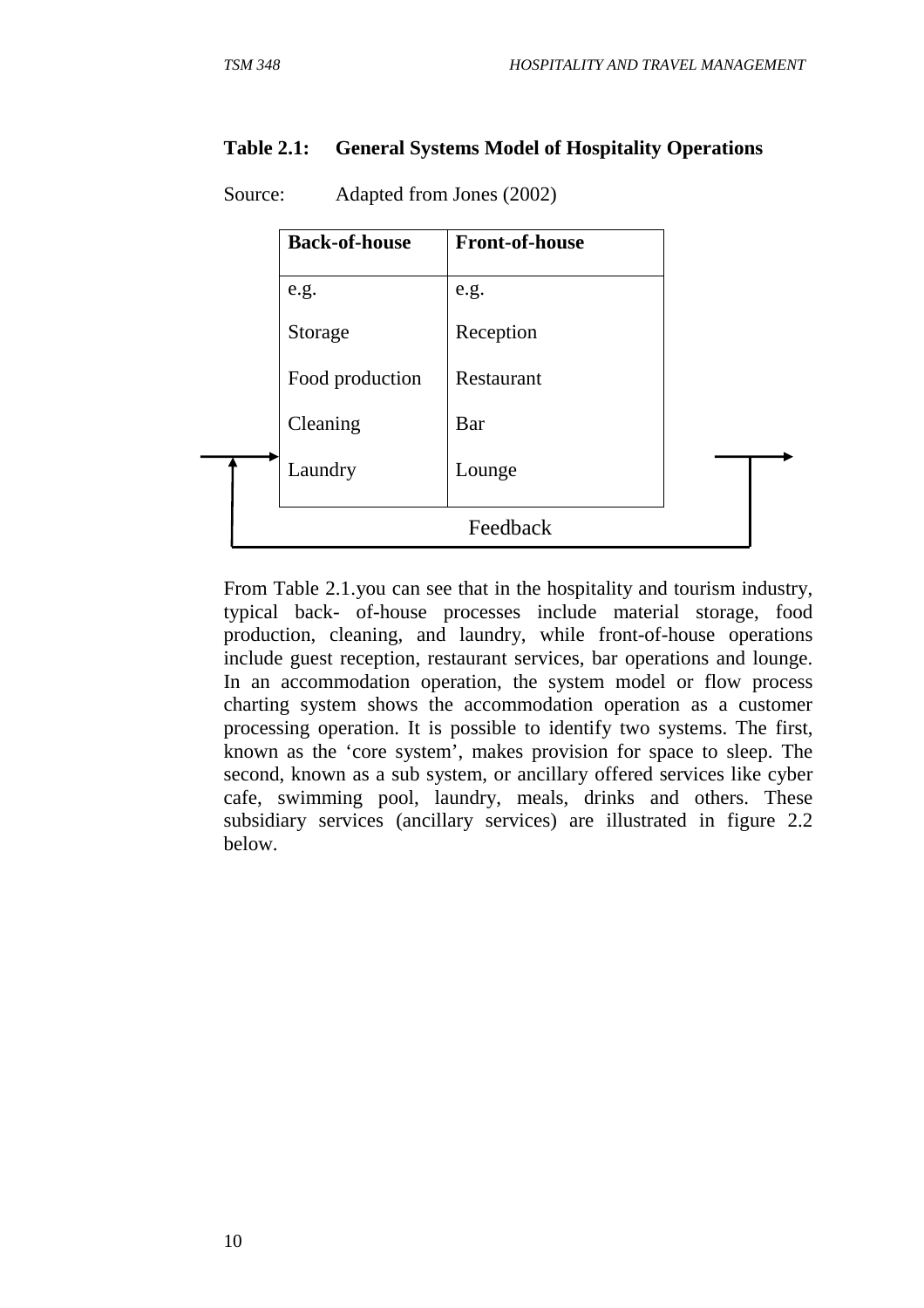

#### **Fig. 2.2: System Model of Accommodation**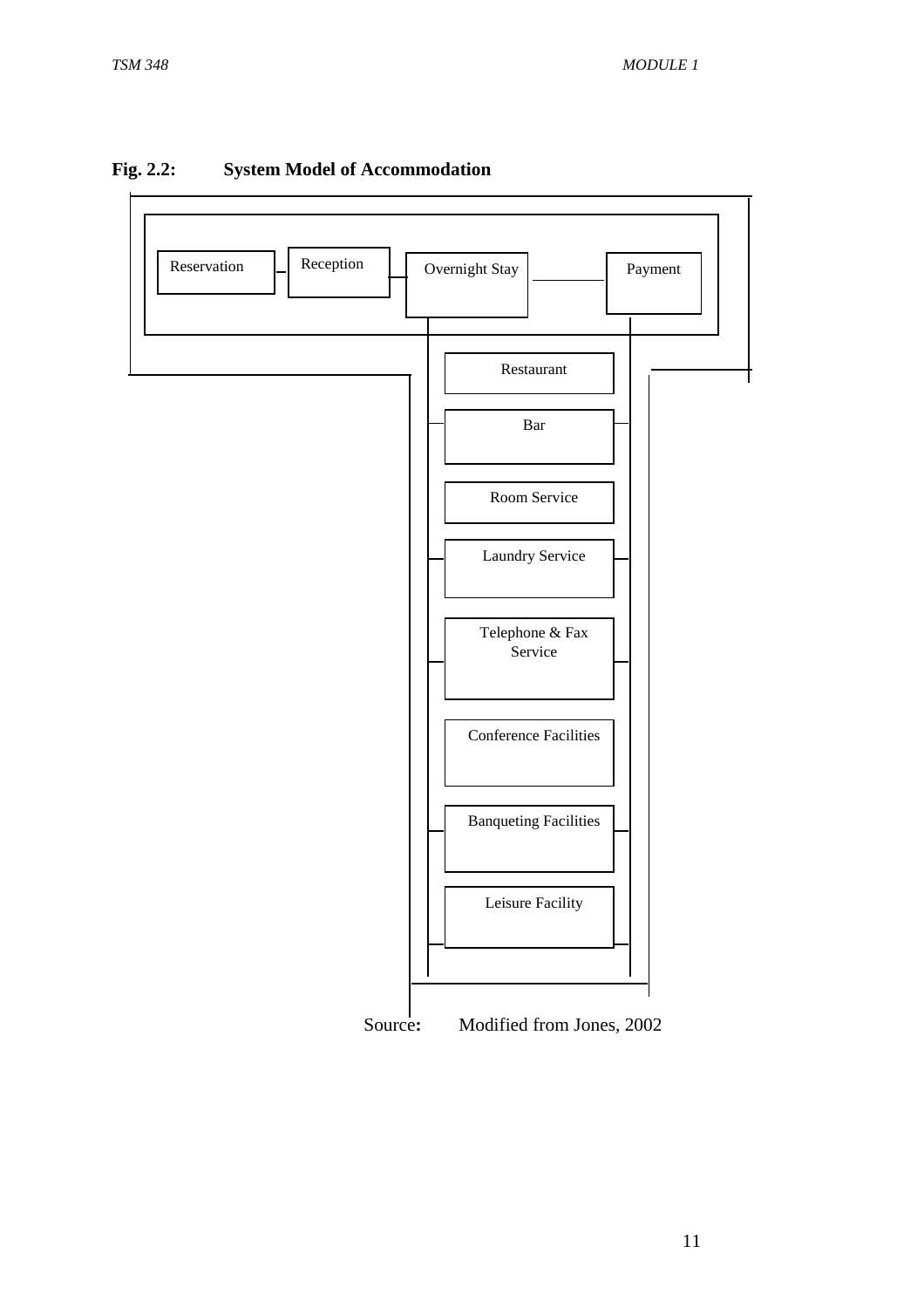### **3.3 The Impact of Changing Travelling Patterns and Modes of Travel on the Hospitality Industry**

The travel industry has had a lot of influence and impact on the hospitality and travel industry, the rail system of transportation notably is synonymous with the hospitality industry. Before the use of the rail system, most English aristocrats were moving around the continent between the  $17<sup>th</sup>$  and  $18<sup>th</sup>$  centuries in carriages and coaches which were so uncomfortable due to the bad conditions of roads. The bad roads also made the journey very slow, hence the need for inns by the road sides (Wahab et al 1993, Pp. 204 – 214). The development of a steam locomotive in the early 1800s and later the improved engine train in 1825 and 1870 made it possible to travel several thousand miles across the United States, France and other parts of Europe with ease. With this development there was a change in accommodation. The roadside inns and other poor eateries gave way to hotels that were suitable to the railway stations. These improvements in the transportation system led to the development of spas, and other resorts in Europe. At the time the railway was enjoying patronage and was still expanding its services; another mode of transportation was in the making, and by 1900 cars became a reality. Therefore an alternative form of travelling gradually replaced the train.

The automobile was a very convenient mode of travelling due to its size and because it could pick a whole family, and also travel without restrictions. The railroad, the location and manner of accommodation like restaurants had to also change. Roadside rest homes and restaurants were built to serve a whole family. In the mid 1800's, the steamship replaced sailing ships which was faster and comfortable. This led to an increase in transoceanic travel, usually by the rich and wealthy who were attracted to luxury liners. Still, when the steam ship business was basking in the euphoria of profit and expansion, another form of transportation was in the making that would replace the railroad, passenger ship and even compete with the automobile on long distance journeys. It was the aeroplane which also changed the face of the hospitality business due to speed and convenience.

The industry had to be able to accommodate and feed a large number of people at the same time. Also, business people could fly in and out of a city in one day for meetings or appointments, property became bigger and meetings at airport hotels became a frequent occurrence. See also Lorsch, et al. (1998, P.216).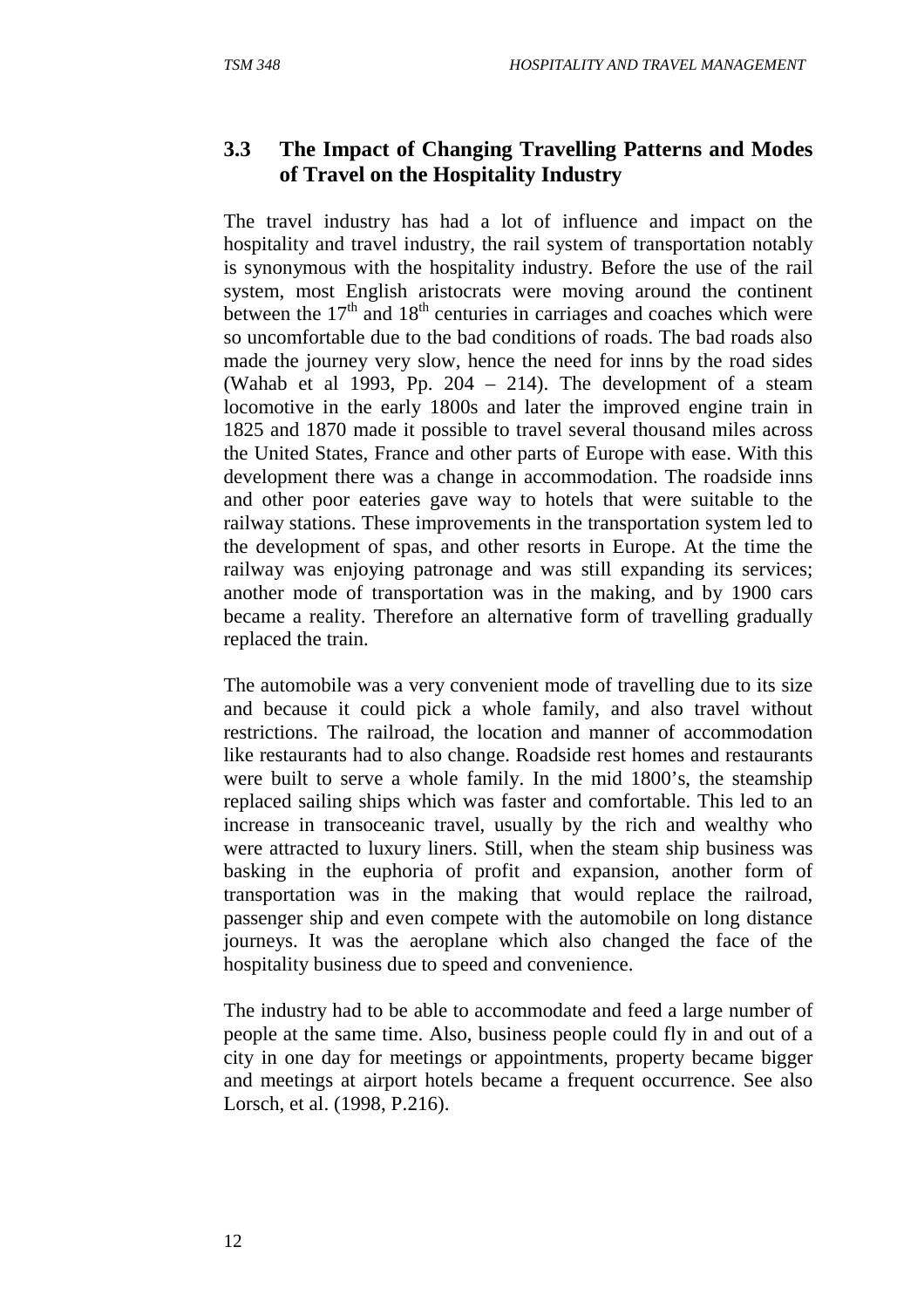One of the greatest impacts of the industry lies in the diversity and categories into which its customers fall. The hospitality travel industry has classified or segmented its customers into the following class: the commercial travellers who are usually the most consistent patrons of accommodation. They usually travel to transact business not really to utilise the hotel facilities (Lane and Hartesevelt, 1993, pp. 6-9). The tourists and vacation travellers are very important customers to the growth of the hospitality and tourism industry. These categories of customers are important because they usually travel during the summer and also during the weekends, thereby spending longer nights and using most of the facilities the hotels have to offer. The group and convention categories are also profitable for a hotel because group meetings require a whole block of rooms, and are more likely to patronise a lot of the hotels ancillary systems which include business centre, (Telephone, fax, etc) food and beverage outlets, conference centres and special rooms.

# **3.3.1 Identification of a Specific Market**

In most cases, the hotel probably needs not cater for the entire market served by the destination in which it is located. Seldom does even a giant hotel account for more than 10 percent to 20 percent of the total room capacity of the destination. Therefore, the starting point in marketing a given property such as hotel might well be the selection of one sub-market i.e. based on income, age, nationality, family status and interest groups. After selecting a sub-market tourist destination e.g. hotel can adapt the facilities to better serve that smaller group. An example can be seen of a ranch near a town that is witnessing a large number of visitors. These visitors arrive at the resort area to participate in the annual summer cultural activities. This same resort sees a market in families with small children interested in the attractions around it. A supervised programme for the children has to be developed and inaugurated, so that parents can leave their children to enjoy themselves while they attend concerts and other events. The bar at the night club may be the majority profit centre for many hotels. There are examples of "dry" resorts that cater for the sub-market of travellers who object to the use of alcoholic beverages. There are also those that cater for the swinging younger set, leaving the quieter travellers to other accommodation. By adapting to special needs or desires, accommodation can serve sub-markets, often with a resulting improvement in occupancy. Also, hospitality is the key to continued success. The guest is all important and should be so treated. A pleasant, helpful, interested attitude on the part of staff members that come into direct contact with the guests is paramount. Such attitude can do much to produce the return of satisfied guests and recommendation to others.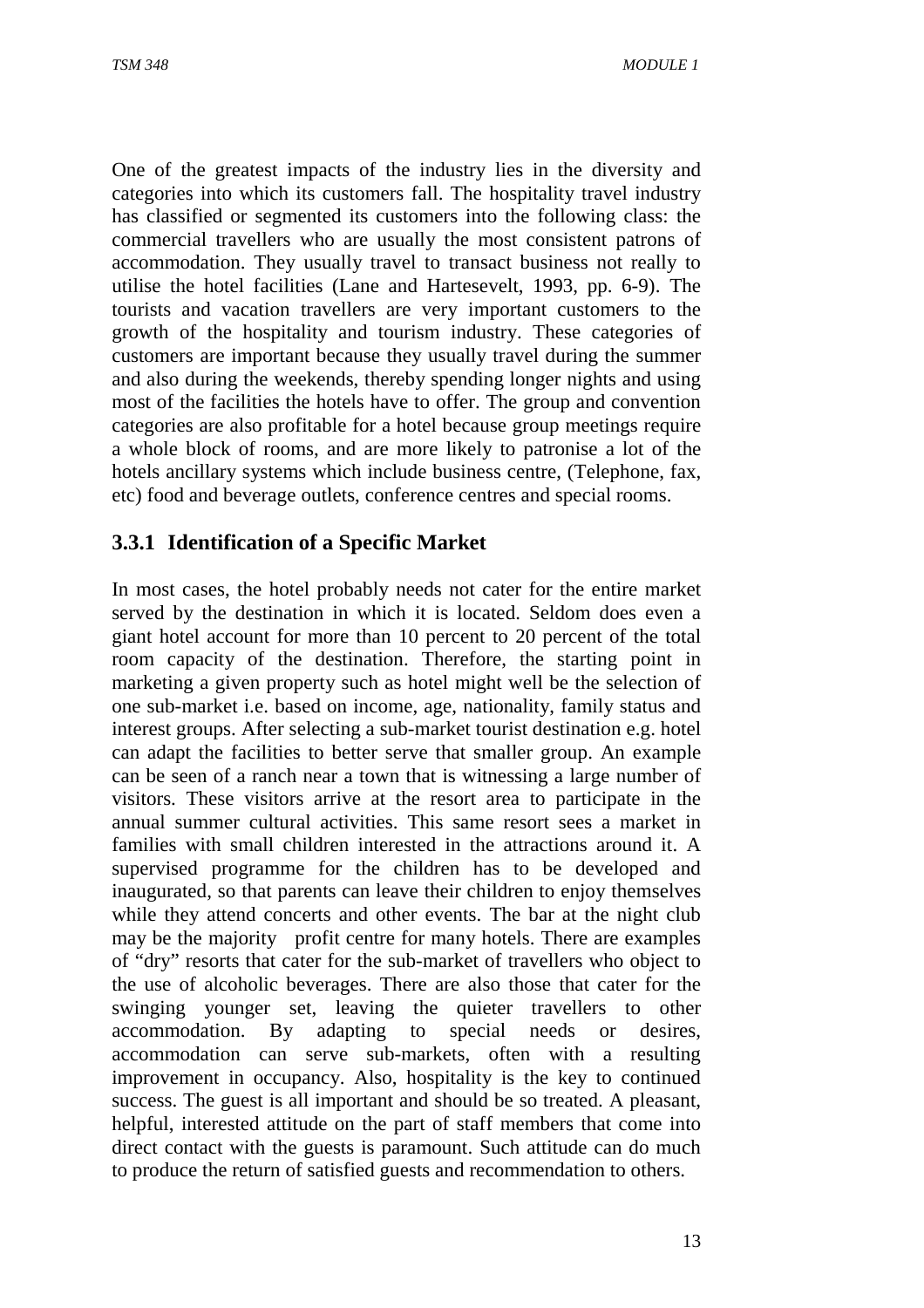#### **SELF-ASSESSMENT EXERCISE**

What are the major aspects in the hospitality and travel industry and what are the types of operations that help in differentiating them?

# **4.0 CONCLUSION**

In this unit, you have learnt that the hospitality and tourism industry comprises of two sectors i.e. accommodation and food service. The origins and historical development of the industry can be seen from the size and sale of the industry which makes it one of the largest industries in the world. You are now able to analyse the hospitality operations, accommodation and food service system. Lastly, the travel industry as an essential part of the hospitality and tourism industry had undergone a lot of changes and has continued to evolve with time and technology in the process of carrying the hospitality and tourism industry along. It is also enhancing the growth of the hospitality and tourism industry.

# **5.0 SUMMARY**

Hospitality and tourism has been made possible by changes and improvements recorded in the transportation business. Throughout the evolution of the different modes of transportation and also the preferential shift from one means of transportation to another, (i.e. train, bus, car, ship, planes and cruise liners), the population of people travelling has definitely caused the choice of destinations and types of accommodation to change.

#### **6.0 TUTOR-MARKED ASSIGNMENT**

- i. Identify, compare and contrast the kind of hospitality operations of three hotels in your immediate environment.
- ii. Briefly describe how the hospitality and tourism industry is organised.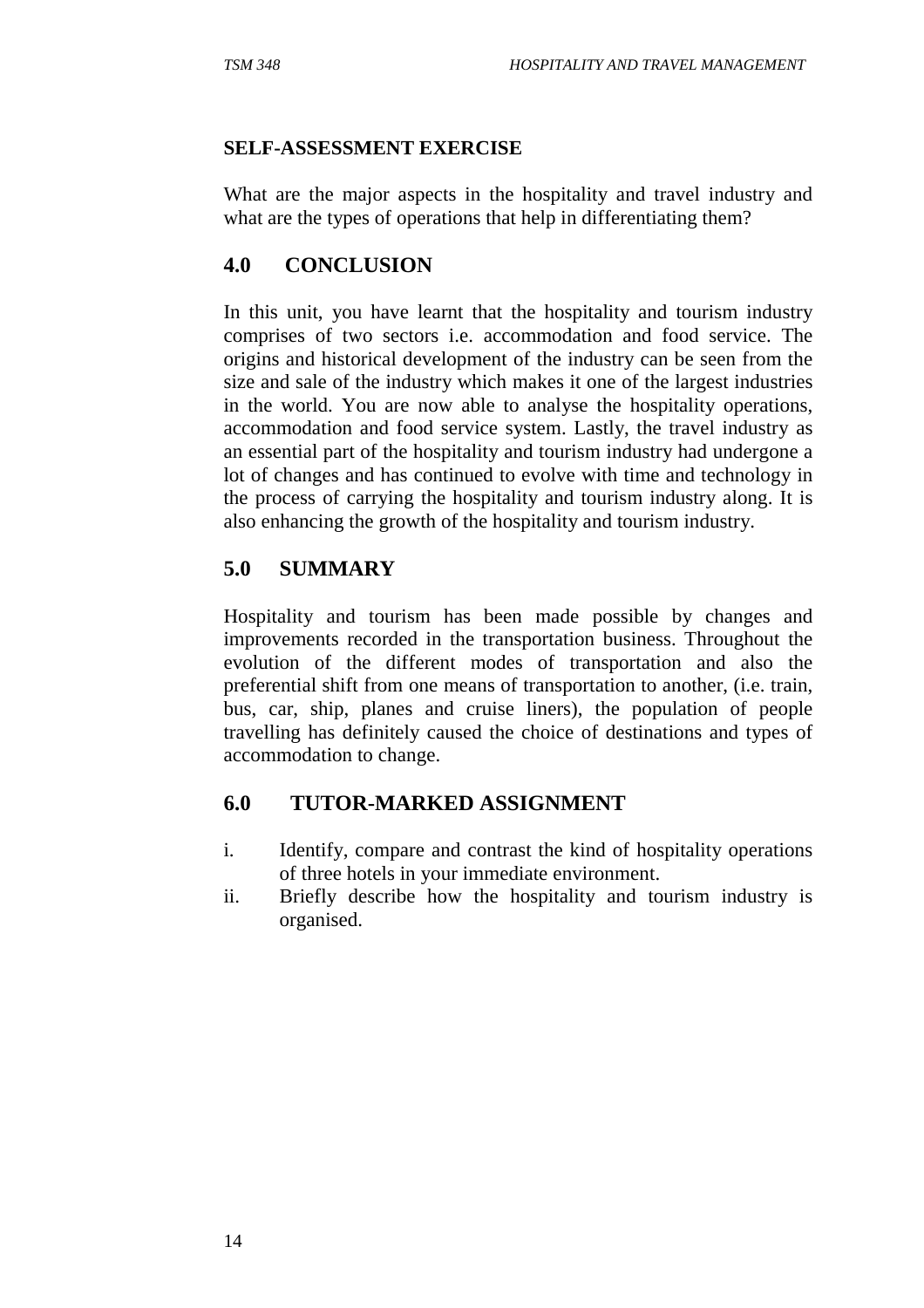#### **7.0 REFERENCES/FURTHER READING**

- Ball, S., Jones, P., Kirk, D. & Lockwood, A. (2002). *Hospitality Operations Systems*. London: Continuum.
- Brotherton, R. (2000). *An Introduction to the UK Hospitality Industry: A Comparative Approach*. Oxford: Butterworth Heinemann.
- Johnson, R. (1999). "A Framework for Developing a Quality Strategy in a Customer Processing Operation". *International Journal of Quality and Reliability Management 4.*
- Lane, H. E. & Hartesvelt, M. (1993). *Essentials of Hospitality Administration,* Englewood Cliffs, Now Jersey: Prentice Hall Inc.
- Lorsch, J. W., Baughman, R. J. & Mintzberg, (1998). (3rd Ed.) *Understanding Management*. New York: Harper & Row.
- Wahab, S.; Crampton, M. A. & Rothfield, M. L. (1993). *Tourism Marketing.* London: Tourism International.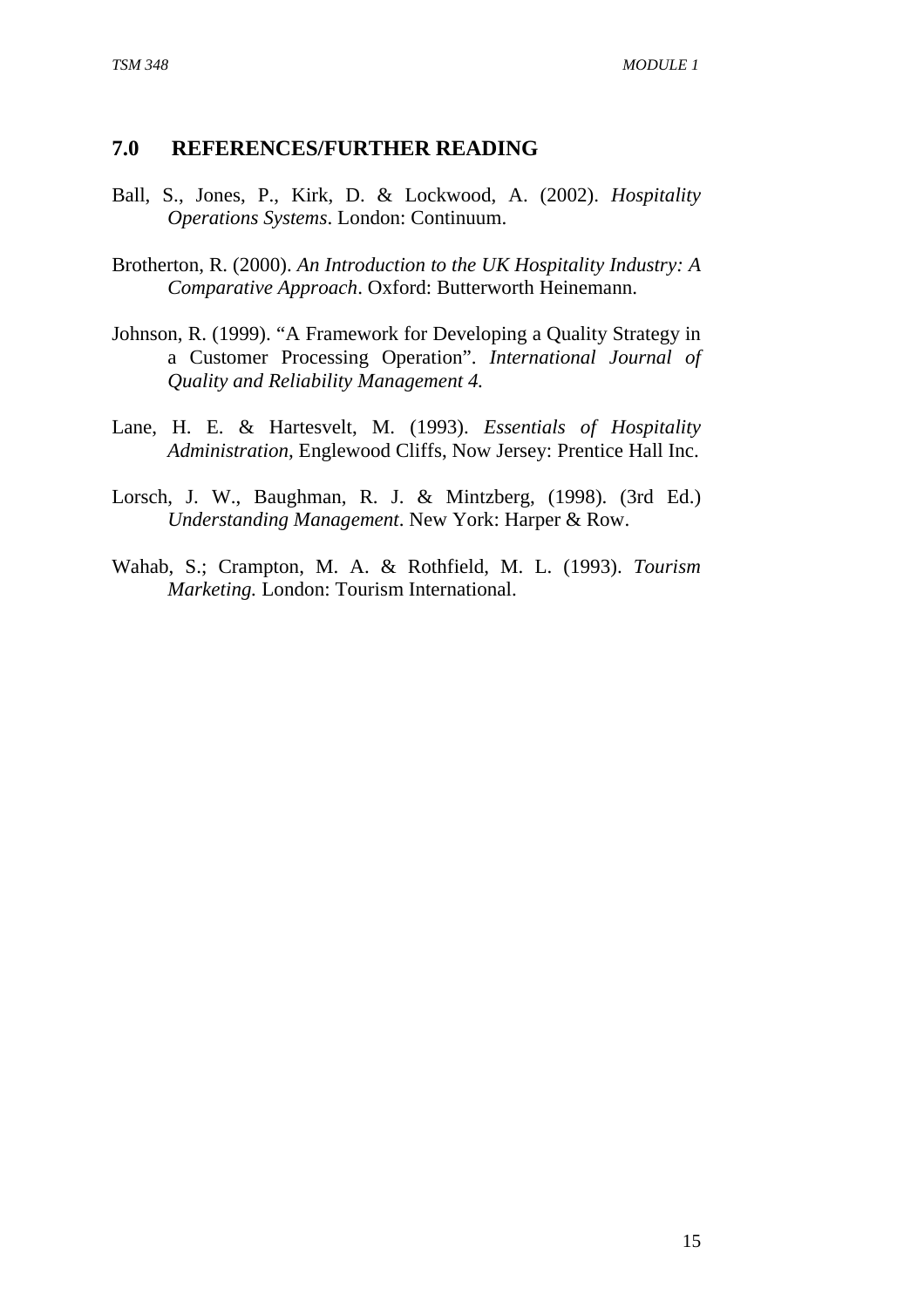#### **UNIT 3 RAIL, GROUND TRANSPORTATION AND ACCOMMODATION**

#### **CONTENTS**

- 1.0 Introduction
- 2.0 Objectives
- 3.0 Main Content
	- 3.1 The Importance of the Rail as a means of Mass Transportation and its Relevance to Accommodation in the Tourism Industry
	- 3.2 The Importance of Automobiles to the Growth and Development of Accommodation in the Hotel and Tourism Industry
	- 3.3 The Demand on Accommodation due to Technological Advancement in the Transport Industry
		- 3.3.1 The Revival and Sustenance of the Passenger Rail Systems
- 4.0 Conclusion
- 5.0 Summary
- 6.0 Tutor-Marked Assignment
- 7.0 References/Further Reading

#### **1.0 INTRODUCTION**

The world travel, hospitality and tourism council declares the travel, hospitality and tourism industry to be the largest industry, a leading producer of revenue in the world. It employs about 300 million people and also the world leading industrial contributor to the world's economy. It produces 10 percent of the World's Gross National Product (GNP). The suppliers of a variety of transport services play a significant role in making it possible for travellers to visit, see, experience and enjoy destinations and facilities. The primary objective of the transport services is to attract customers to their own facilities. Major suppliers of travel services may join tourism organisations in the promotion of destinations. For anybody to embark on a journey through any means of transport, the person must have a destination in mind. Passengers, as well as variety of goods and services, are transported from origin-todestination and the most important factor for choosing a destination is accommodation.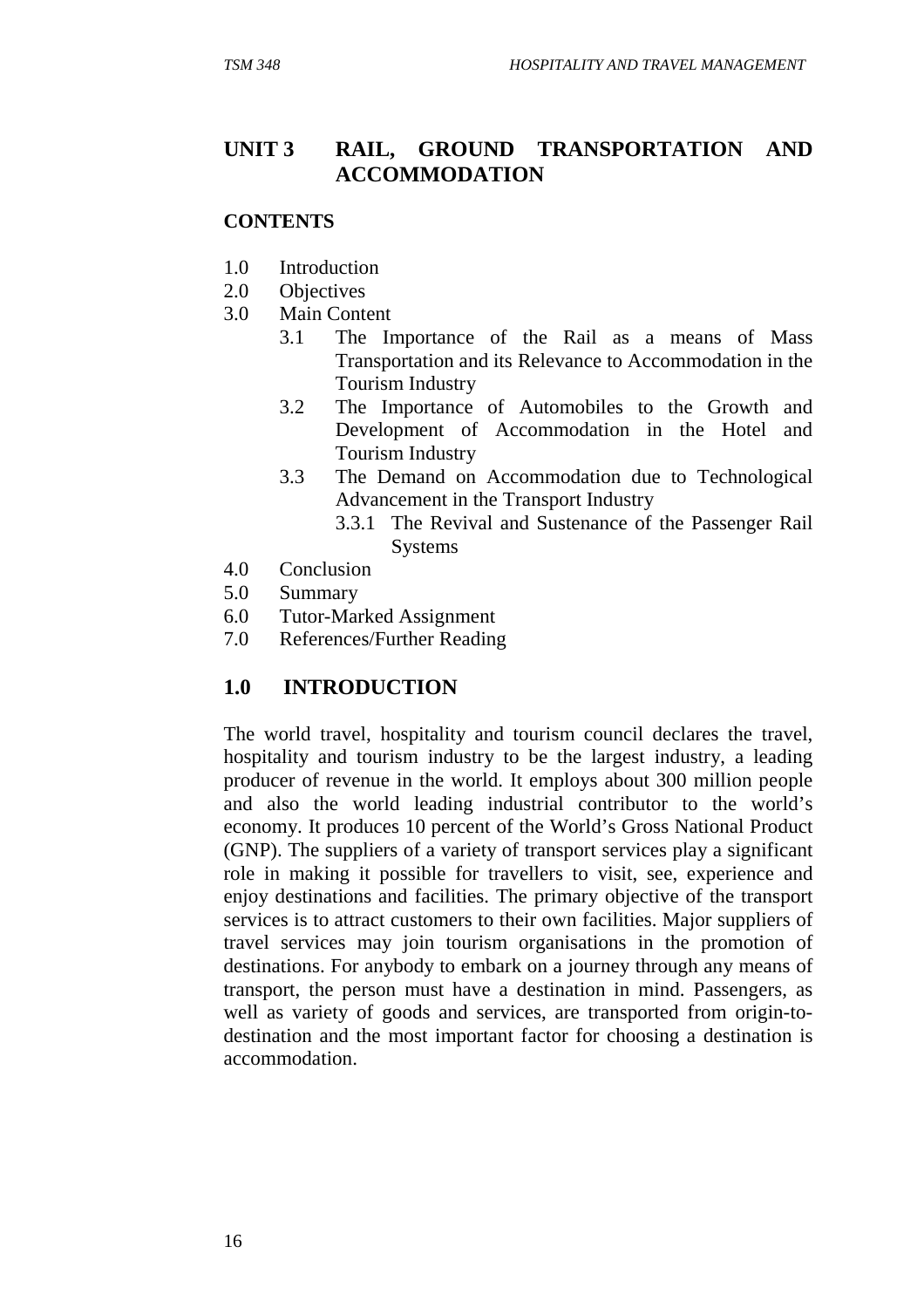The hospitality industry has undergone great changes and improvements as transportation modes have improved from one form to another. These improvements have an impact on the people that travel. Also, it has an impact on the choice of destination and the type of accommodation. In this unit you shall be studying rail and ground transportation and how it relates to accommodation, hospitality and the tourism industry.

# **2.0 OBJECTIVES**

At the end of this unit, you should be able to:

- explain the importance of the rail as a means of mass transportation and its importance to accommodation in the tourism industry
- discuss the importance of automobiles in the growth and development of accommodation in the hospitality industry
- discuss the challenges and demands facing the accommodation institutions due to technological advancement.

#### **3.0 MAIN CONTENT**

### **3.1 The Importance of the Rail as a means of Mass Transportation and its Relevance to Accommodation in the Tourism Industry**

The development of the locomotive steam rail system was in the early years of the 1800s and a much improved engine was developed by 1825 in Britain. By 1930, the United States had its first railway line. Prior to the advent of rail travel, tourists had to travel by horses and carriages; and by the time rail travel came into being, it was by comparison far much better, efficient, less costly, more comfortable and even much safer. The railroad had now replaced the stage coach, carriages and horses and thereby replacing various river and canal travels. This inevitably changed the choice of accommodation. The carriage and other horse power means of transportation could only convey a handful at a time, while the rail system could transport a lot of people at the same time to the same destination. Therefore, the railway brought immense changes to the tourism and accommodation industry. Little taverns that could cater for a handful of travellers now gave way to hotels that were built near the rail stations, in order to cater for the mass transportation of passengers and tourists the rail system was able to convey (Meddlik and Butkart, 1994, p.20).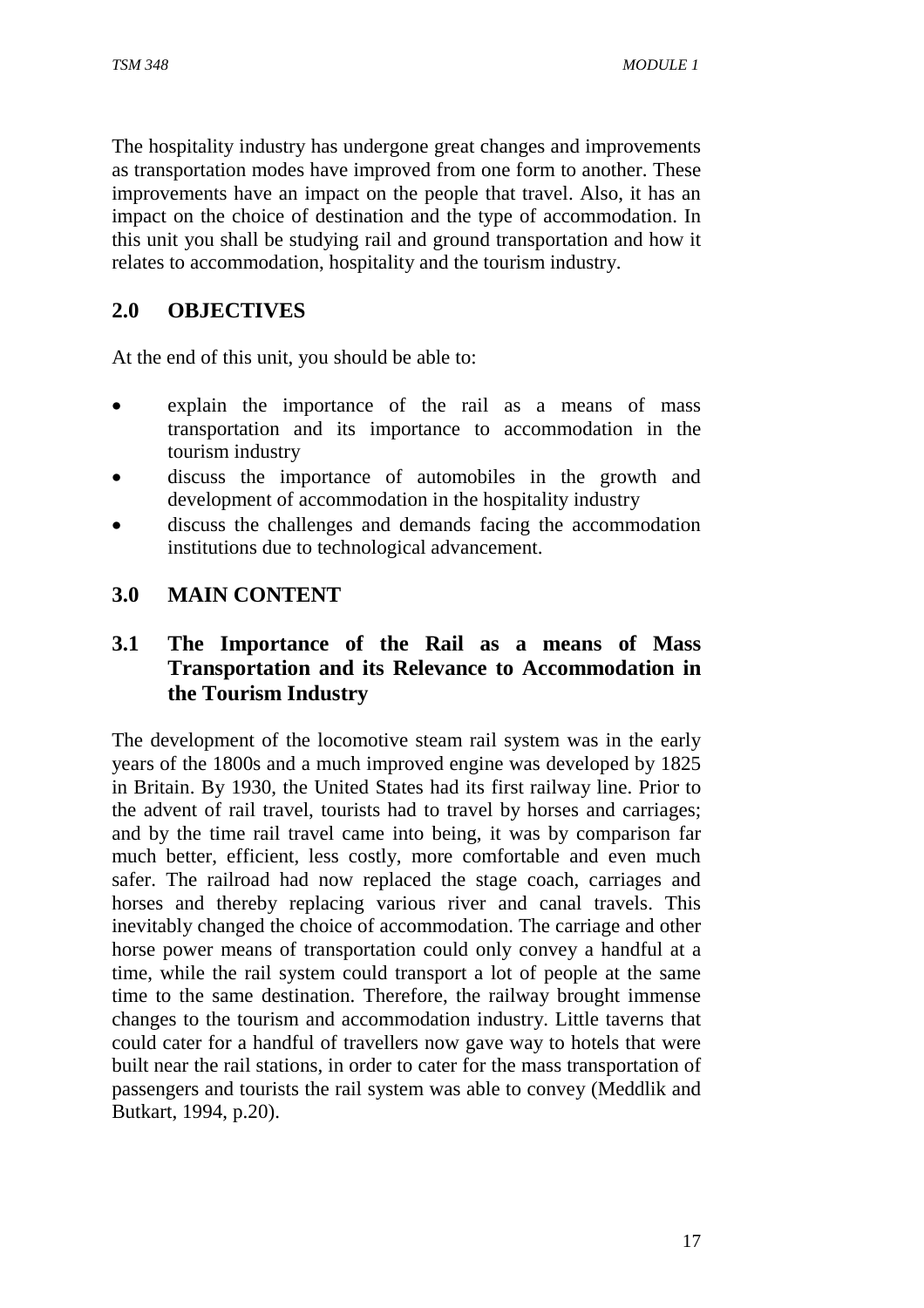Before the invention of the rail system, a number of travellers and tourists could travel for, sometimes, months before getting to their destinations. However, with the invention of the rail system, a journey of several months could be achieved in six days by more tourists at a particular time. The railroad also had excellent dining chairs and sleeping berths in order to ensure passengers' safety and comfort. Although the invention of the automobile after the Great Depression and the World War II threatened the railway industry, it came up with innovations to avert its collapse. Now we have bullet trains, mostly found in Europe and Asia, which can move at a speed of 250 miles per hour (see Hasek, 1994, P. 38).

#### **3.2 The Importance of Automobiles to the Growth and Development of Accommodation in the Hotel and Tourism Industry**

Due to its convenience and relatively low cost per passenger, the automobile became the preferred means of transportation against the rail system of travel, and it became the most popular means of travel by family units. The automobile was a very convenient mode of transport because it was not restricted to routes traversed by railway and the rigid schedules of the railway. Another great advantage the automobile had in ground transportation at that time was that it provided tourists with vehicles for use at the destinations, while the rail system only took tourists to their destinations and left them to find their ways around (Griffen and Dittner, 1993, P.29).

The importance of automobile to the development of accommodation and the hotel and tourism industry was very tremendous. Before the invention of automobiles, hotels, accommodation and restaurants were mostly found in and around train stations. But with the development of the automobiles, there was a great growth in intercity travel and an inevitable change in the location and design of accommodation. The design of accommodation changed to conform to the family unit because the automobiles encourage travel by family groups. Also, most accommodation and eateries sprang up within the cities and on roadsides to cater for people and families. These newly built facilities had to be built with car parks to accommodate the automobiles. Another interesting development that happened in the hotel and tourism industry was the conversion of locations not served or used by railroads into tourist destinations (Mill and Morrison, 1995, P.18).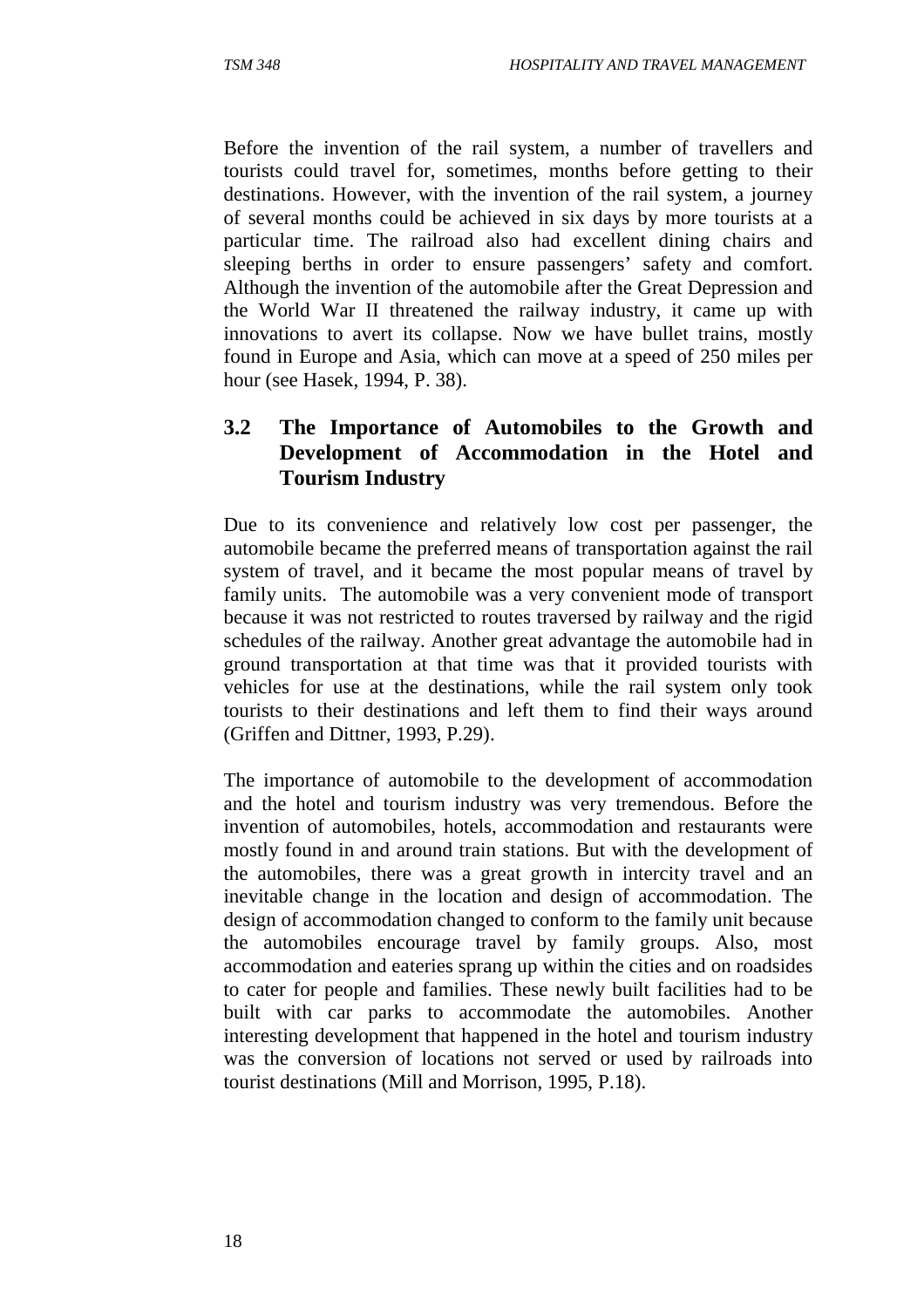# **3.3 The Demand on Accommodation due to Technological Advancement in the Transport Industry**

The demand that the accommodation sector had was due to the immense growth and evolution in the transport sector. As the transport industry gets modernised and more efficient in transporting more and more number of people at a single time, accommodation has to increase to cater for the increasing number of tourists and businessmen. More space also has to be created around this accommodation to serve as car parks (www.**htf**.org.uk). From a historical background, the rail system has played a major role in the development of the hospitality and travel industry. It was when the rail road served as the major means of transportation that the old houses, inns and taverns along turnpikes and carriage roads, gave way to hotels, convenient to the railway stations. Trains had dining cars and sleeping compartments to give passengers the required comfort. The depression of the 1930s and World War II caused a decline in the use of the railroad and that decline was accelerated by the invention of the automobile.

The automobile has become the most popular transportation mode for tourists' use. Its convenience and flexibility of the car has given it an advantage over the train. Automobiles have made it possible for the family to travel as a unit, and successful accommodation have been developed to serve the type of travellers, who are the middle income family group. The demand for accommodation in the hospitality and tourism industry has developed a lot by travellers, tourists and those on business trips. Such a rapid growth has been fundamentally linked to the transport system and the technological progress of the last 150 years. Advancement from the railroad to the automobile and unto another mode of transportation like the airplane has made travelling on large scale possible for both leisure and business. This amounts to a serious demand for accommodation in the hospitality industry (www.bhaonline.org.uk).

# **3.3.1 The Revival and Sustenance of the Passenger Rail Systems**

The Great Depression of the 1930s and World War II created a decline in rail road usage which was accelerated by the invention of the automobile. The freedom of the open road gave automobile travel a competitive advantage over train travel. In order to prevent a complete collapse of the passenger rail systems, the United States of America government created AMTRAK in 1971. AMTRACK is a semipublic organisation; eight of the fifteen members of its board are selected by the President of the United States, three by the railroads, and four by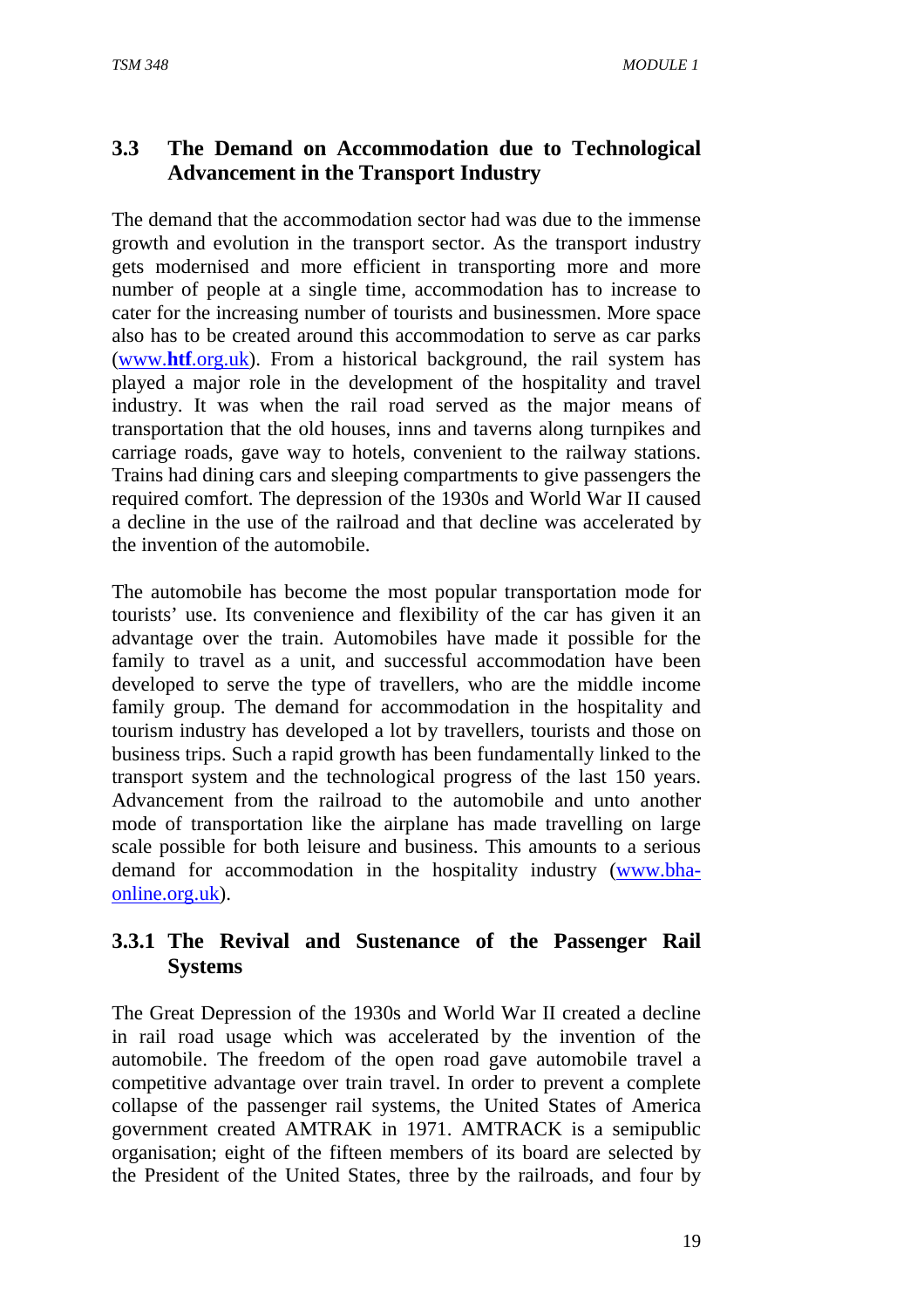preferred private stockholders. AMTRACK is subsidised by the U S congress in amounts ranging from \$ 500 million to \$800 million per year.

This subsidy represents between 35 and 50 percent of its total revenue. AMTRACK has eliminated many unprofitable lines and improved overall efficiency and service quality. However, despite these efforts, many passengers opt for the speed and sometimes price advantage of airlines. To counter this, AMTRAK offers special prices on regional or transcontinental travel. Tour packages are also popular, particularly with retired people who prefer relaxing and watching the ever-changing scenery to driving.

Although the US experienced a decline in rail travel, railroads in Europe and Asia play far more important roles in passenger and freight transportation. Railroads are more cost-effective and a more efficient means of transportation especially in densely populated areas. Europeans have developed trains that can travel up to 250 miles per hour. For instance, the French Tries Grande Vitesse (TGV, very high speed) runs between Paris and Marseilles in three hours. The channel tunnel links England with France and enables both trains and automobiles to travel the twenty-three miles of the English Channel.

As with the United States of America, the Japanese and European rail systems are heavily subsidised by their respective governments. .Without such subsidies, the roads and the air would be more congested. A lot of Americans visiting Europe take advantage of the Eurailpass. The Eurailpass which must be purchased from travel agents outside Europe, allows visitors to travel throughout continental Europe.

#### **SELF-ASSESSMENT EXERCISE**

How did ground transportation/automobile change the pattern of the accommodation sector?

# **4.0 CONCLUSION**

The rail and ground travel have been great contributors to the early tourism industry and accommodation. Technologically, travel by train was a pioneer and a great developer of the tourism and accommodation industry, but it gradually lost its role in the tourist industry because it lacked the convenience of the automobile. Meanwhile, the automobile is the most popular means of transportation for tourists' use because of its convenience and flexibility. Also, due to the technological advancement in the transport industry, accommodation is stretched to the limits to meet up with the ever increasing number of travellers and tourists. The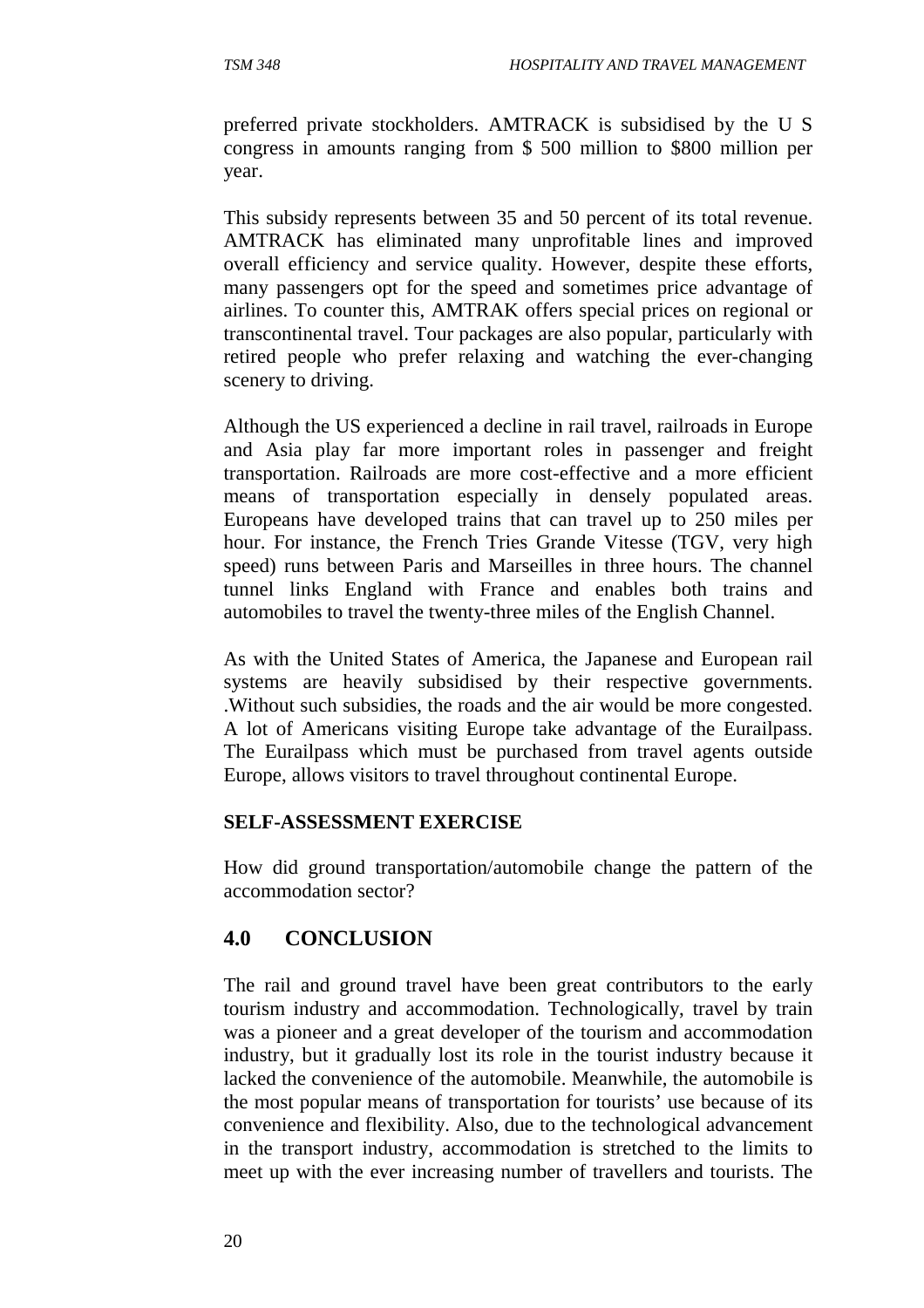rail and ground transportation have been the main influence in the hospitality and tourism industry. Also, it has an economic impact to the world's economy and the hospitality and tourism industry's economy.

# **5.0 SUMMARY**

The changes that have occurred in the transportation industry have had a great impact on the number and type of people who travel. As a result of the changes in the number and type of travellers, there was also a change in the destinations visited and types of accommodation used. The development of tourism started before the industrial revolution and continued parallel with the improvement of means of transportation. Also, physical needs, business, leisure, the desire to experience other peoples' culture and an interest in meeting new people are some of the reasons people travel.

# **6.0 TUTOR-MARKED ASSIGNMENT**

- i. Outline the importance of the rail system as a means of transportation for the hospitality and tourism industry.
- ii. How did the automobile impact changes on the accommodation sector of the hospitality and tourism industry?
- iii. What are the challenges and demands faced by accommodation sector due to technical advancement?

# **7.0 REFERENCES/FURTHER READING**

- Griffen, G. G. & Dittmer, P. R. (1993). *The Dimensions of the Hospitality Industry*: *An Introduction* New York: Van Nostrand Reinhold.
- Hasek, G. (1994). "Tourism's Green Machine" *Hotel and Motel Management*. October 3, 1994 Vol. 209, No. 17, Pp. 25 – 26.
- Meddlik, S. & Butkarat, A. J. (1994). *Tourism: Past, Present And Future*. London: Heinemann.
- Mill, R. C. & Morrison, A. M. (1995). The Tourism System: An Introductory Text: Englewood Cliffs, New Jersey: Prentice Hall.

www.bhar –online.org.uk

www.htt.org.uk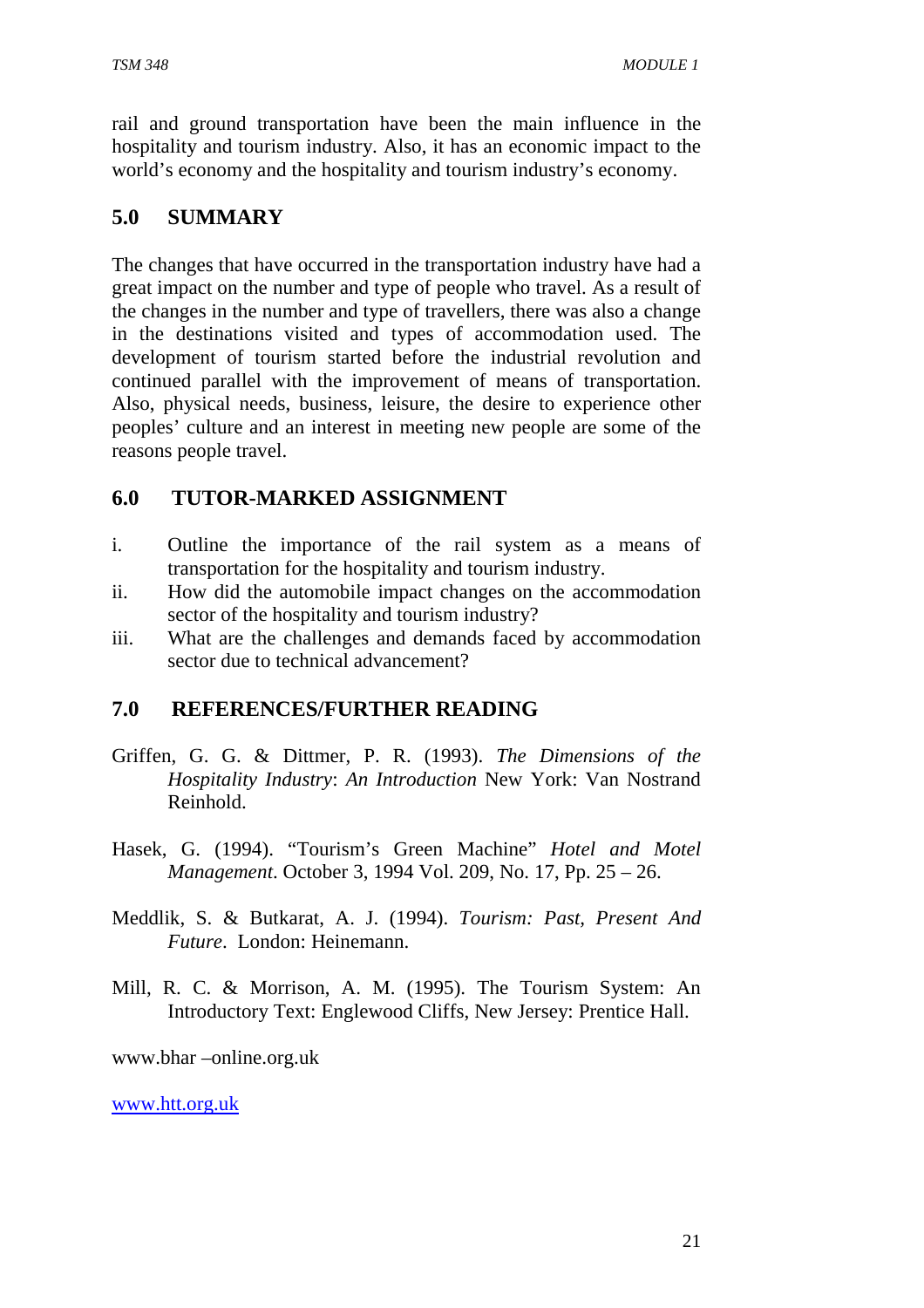### **UNIT 4 TOURS, CRUISE AND ADMINISTRATING PROCEDURES**

#### **CONTENTS**

- 1.0 Introduction
- 2.0 Objectives
- 3.0 Main Content
	- 3.1 Services Offered by Cruise Liners
	- 3.2 The Importance of Cruise Ships as a means of Transportation to the Hotel and Tourism Industry
	- 3.3 The Various Segments of the Cruise Market
		- 3.3.1 International Administrative Tourism Organisations
- 4.0 Conclusion
- 5.0 Summary
- 6.0 Tutor-Marked Assignment
- 7.0 References/Further Reading

### **1.0 INTRODUCTION**

In the field of tourism, the ship has undergone a major shift. As the primary mode of transportation on oceans, seas, lakes and rivers, it has now been replaced by the airplane and jets, because it is now faster to travel by air. Nevertheless the ship has been transformed from a means of transportation to a sightseeing vehicle. Cruising has become a very big tourism venture and is generally limited to warm water areas where distances between ports-of-call are not too great. Good examples of cruising locations are the Caribbean and Mediterranean. In the Caribbean, a cruise ship can be scheduled to sail at night, calling on a different port each day. Some lines are still offering long round-theworld and south pacific cruises, but the most common cruise is usually short and frequently with air service to the cruise area from the visitors' origin.

Although the cruise has a problem in the area of cost, the great liners that have been built to sail the oceans are expensive to build and operate. State rooms on a cruise ship cost more to build than do hotel rooms, and the ratio of crew to passengers often significantly exceeds the ratio of hotel employees to hotel guests. A cruise ship that weighs about 70,000 tons can cost about \$200 million. The vessel is longer than two football fields and is capable of carrying up to 1,500 passengers. Casual ships usually cater for young couples, family with children and singles, while ships that appeal to the upscale crowd draw mature clients that prefer a more sedate atmosphere and low key entertainment.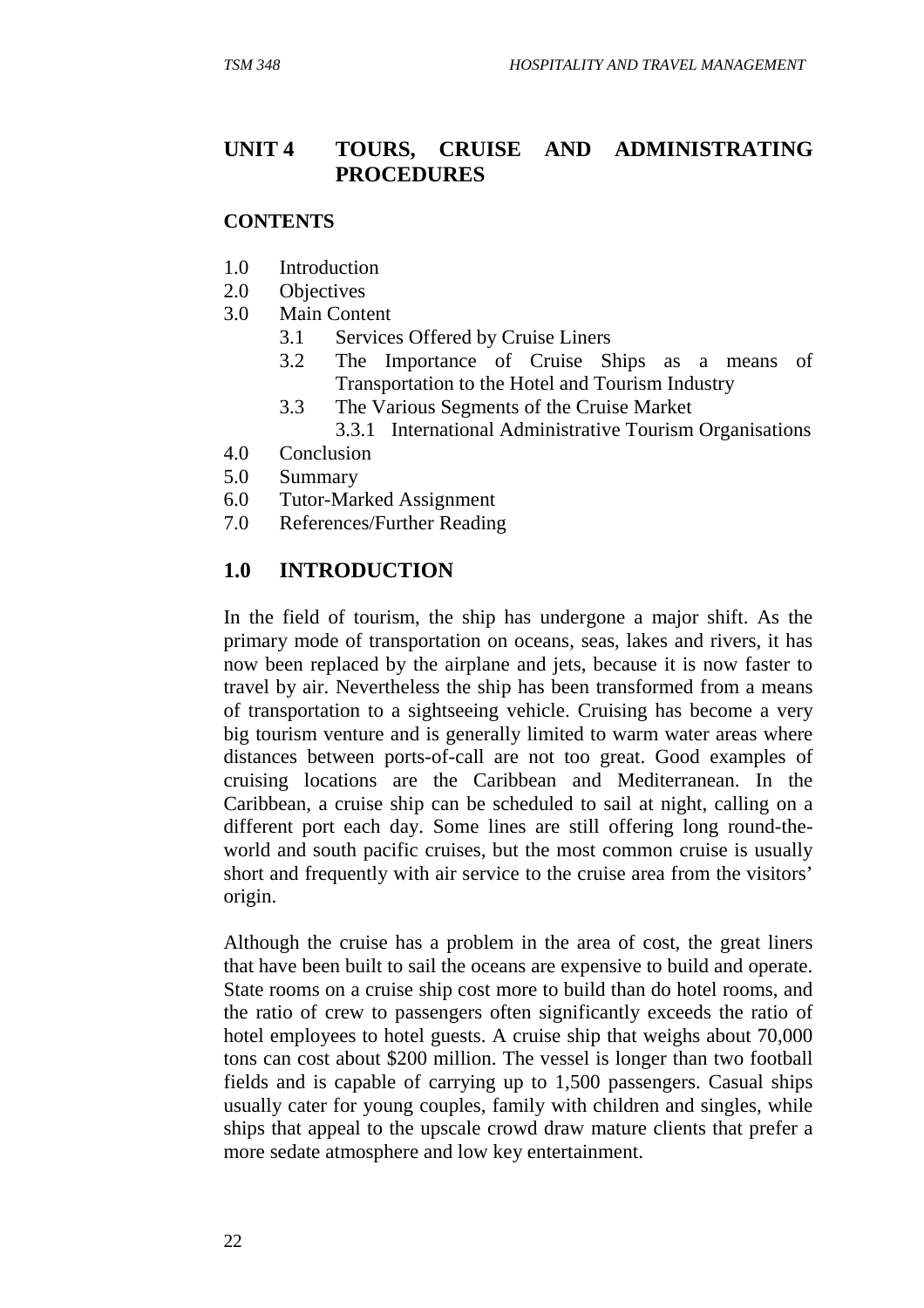# **2.0 OBJECTIVES**

At the end of this unit, you should be able to:

- describe the services that are offered by cruise liners
- discuss the importance of cruise ships as a means of transportation to the hotel and the tourism industry
- describe the various segments of the cruise market.

### **3.0 MAIN CONTENT**

### **3.1 Services Offered by Cruise Liners**

In the hospitality and tourism business the ship has gone through tremendous changes. The ship has evolved from being a primary mode for transporting people and goods on oceans and seas, especially the transatlantic and transpacific routes, to being used as vehicle for sightseeing. Now that the ship has been replaced by the plane, it is now used as a vehicle for sightseeing. (Wahab, P. 212. Lewis and Chambers, 1990, P. 30).

In recent times, the cruise liner has become a floating resort and travellers cruising to locations are being pampered throughout their trip. These cruise liners offer accommodation just like a five star hotel. Their accommodations range from luxurious suites to cabins, and offer attractions like gyms. for early morning work-outs, incredible cuisines and buffets, while guests can spend their afternoon time visiting beauty parlours and play games like table tennis. Passengers can simply relax by the pool and enjoy a good view. Night life can be very interesting on a cruise ship, night clubs offer avenues for dancing, banquets etc. (See Goeldner, and McIntosh 1990, P.11).

The cruise ship also gives passengers the opportunity for sightseeing. There are trips that are strictly for sightseeing. Although sightseeing trips have almost disappeared except for a few on the Rhine and Nile, there have been provisions for trips on the Ohio and Mississippi Rivers for Americans interested in experiencing a type of travel in the past. Similarly, tourists are also interested and attracted by canals in Amsterdam and also in the harbours of Rotterdam.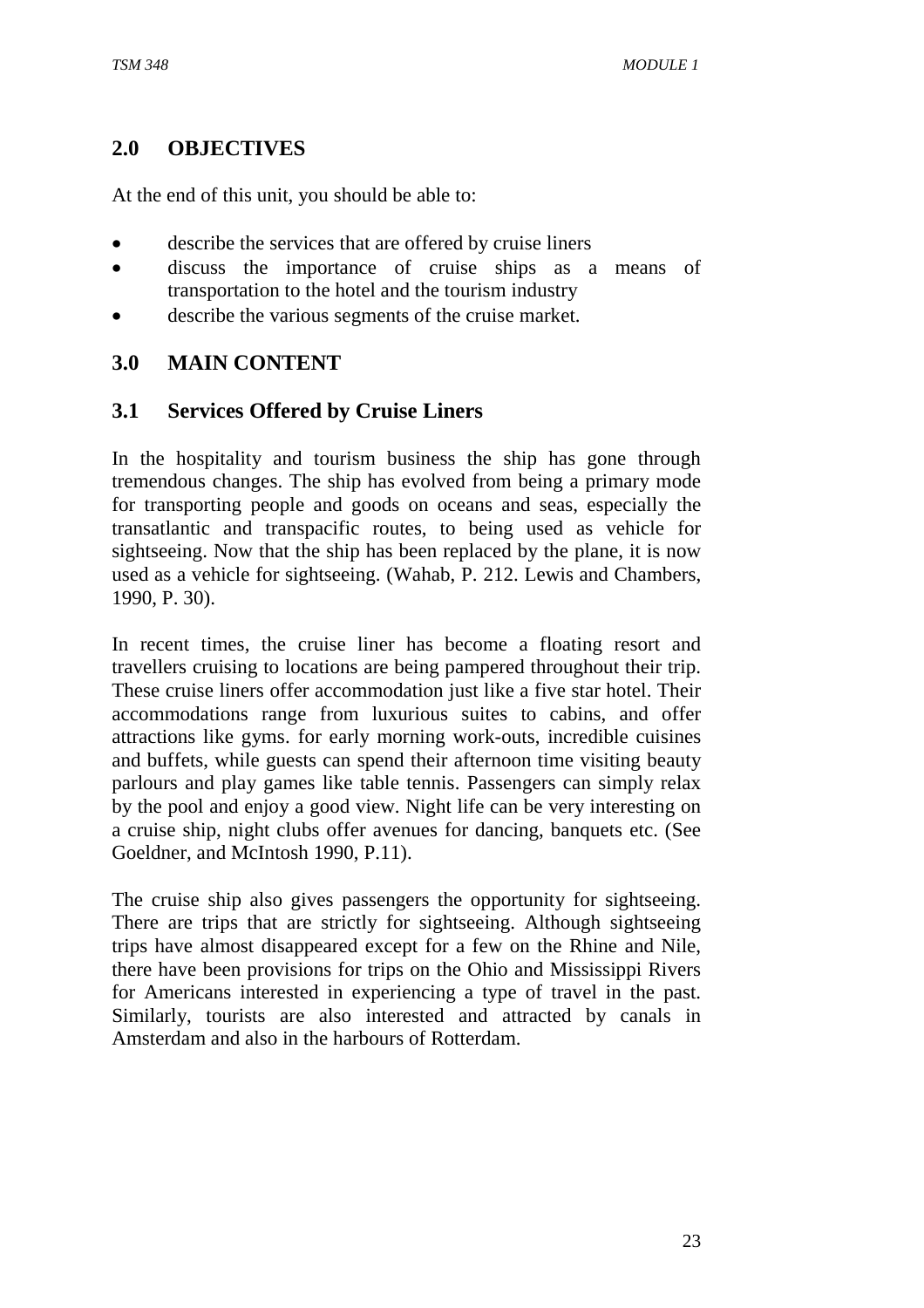# **3.2 The Importance of Cruise Ships as a means of Transportation to the Hotel and Tourism Industry**

The tourism industry is the largest industry and also among the highest/largest employer of labour. An industry as large as the tourism industry has to come up with innovations as often as possible in order to survive the competition. This is one of the reasons the Radisson Hotel International has entered the \$4.6 billion Cruise Business. This new ship named after the hotel (Radisson Diamond) can carry up to three hundred and fifty four (354) passengers (see Hartssel, 1994, P. 21).

The cruise market had increased by more than 500 percent from 1970 to 1990 and suites vary from around \$195 per person per day, on carnival cruise lines, to about \$600 per person per day. Although cruising rates are usually for double occupancy, a hotel that owns a cruise line, like the Radisson Diamond would make a lot of profit with rates like that. Cruise ships with spectacular decks, and round the clock activities have attracted close to 2 million passengers annually. Most cruise ships sail under foreign flags. These flags are known as flags of convenience because registering these ships in countries such as Liberia, Bahamas and Panama means fewer tax regulations and little or no taxation. Many passengers remain loyal to their particular vessels of choice and half of the passengers on a cruise ship are repeated guests.

# **3.3 The Various Segments of the Cruise Market**

As it is in most industries, there are also categorical differences between the segments of the cruise industry which we are going to list and elaborate on. The first segment we are going to look into is the *mass market.* This segment has tourists in the lower part of a five figure income range and are usually interested in paying between \$125 and \$200 per day depending on the size of the cabin and its location. There are other tourists that have incomes of \$40,000 to \$59,000 and are usually interested in paying \$200 to \$350 per day, and this segment is known as the *middle market.* This is usually the largest part of the market because the middle market ships are stylish and comfortable, and the ships are also capable of accommodating between 750 – 1,000 passengers.

The last segment is known as the *luxury market*. These are six-star vessels that boast of sophisticated cuisine, excellent service and a very satisfying cruise experience. The luxury market is usually for people with incomes higher than \$60,000 per annum who can afford to pay more than \$350 per day. Usually, the ships are smaller having a passenger capacity of about 700. A current trend in the cruise industry is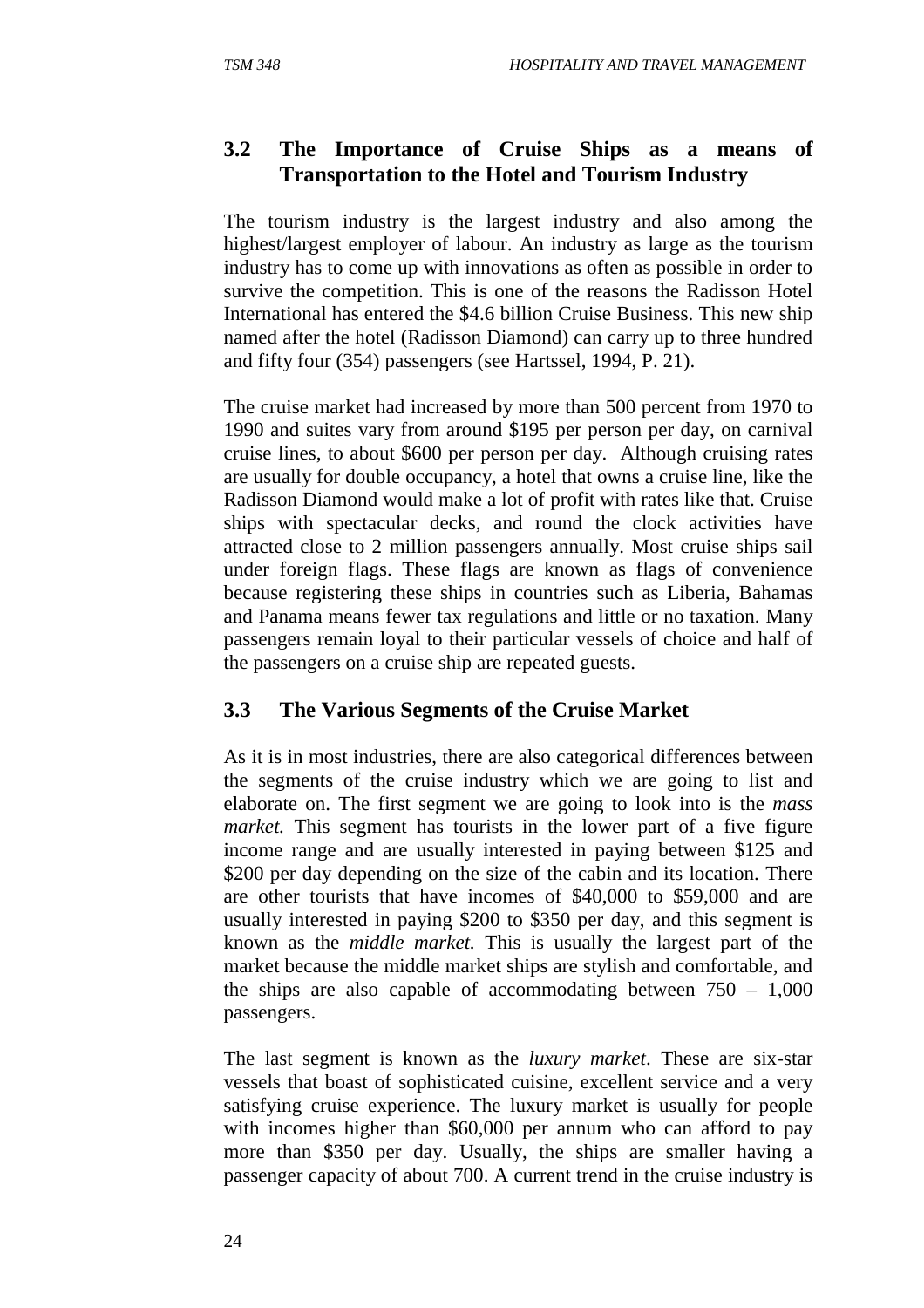merging or consolidation just as it is in any maturing market. This allows a greater economy of scale and also leads to more efficient marketing and cost savings by the virtue of the size of the organisation (Mayo and Jarvis, 1991).

# **3.3.1 International Administrative Tourism Organisations**

Governments of different countries are involved in tourism decisions and administration because tourism involves travelling across international boundaries, and it also involves different people from different backgrounds and nationalities. Government regulates the entrance and exit of foreign nationals. They become involved in the decisions surrounding national parks, heritage, preservation, and environmental protection, as well as cultural and social aspects of tourism. Tourism is to some extent an international ambassador, fostering goodwill and closer intercultural understanding among the peoples of the world. The World Tourism Organisation (WTO) is the widely recognised organisation in tourism today. The WTO is the only organisation that represents all national and official tourism interests among its allied members. Just the way government allocates its domestic duties to several ministries for efficient management and good supervision, so also do tourism activities and safety of tourists and the environment being administered by different international organisations.

Among these international organisations, are the International Air Transportation Association (IATA),. This is the global organisation that regulates almost all international airlines. IATA facilitates the movement of people and goods through a network. It standardises tickets, way bills and baggage checks. Another international organisation responsible for tourism activities is the International Civil Aviation Organisation (ICAO). ICAO coordinates the development of all aspects of civil aviation, specifically with regard to the formulation of international standards and practices. There are also other organisations related to tourism, tourism development and tourism administration that are not known to the public. Each of these international development organisations shares a common purpose that includes tourism development. These organisations include the following.

The World Bank (WB) lends substantial sums of money for tourism development. Most of this money is awarded in the form of low-interest loans to developing countries. The International Bank for Reconstruction and Development which has similar activities with the World Bank and the United Nations Development Programme (UNDP), assist countries with a variety of development projects, including tourism. The Organisation for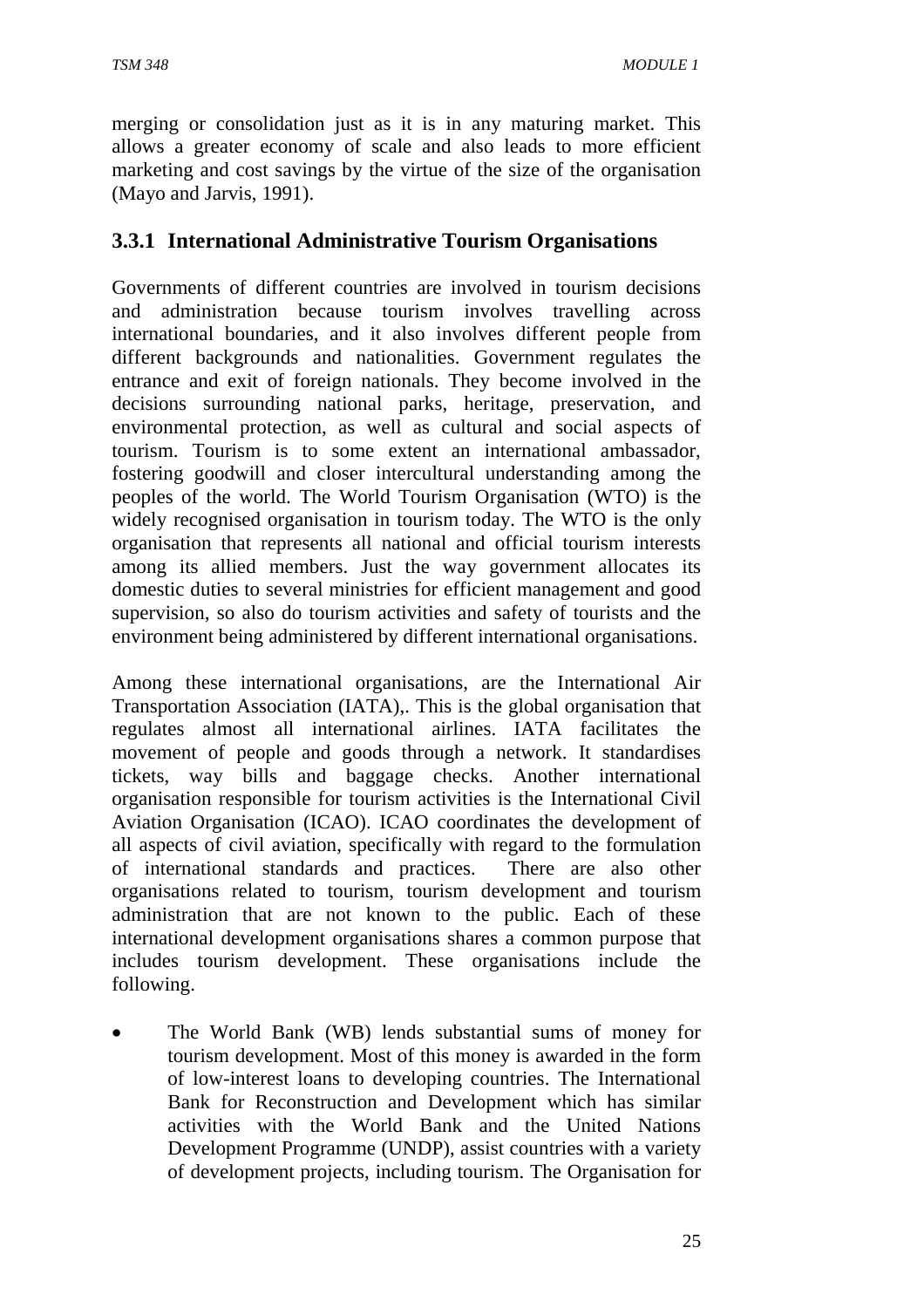- Achieve the highest sustainable economic growth and employment, and raising standard of living in member countries while maintaining financial stability thus, contributing to the development of the world economy.
- Contribute to economic expansion in member as well as non-member countries through economic development.
- Contribute to the expansion of world trade on a multilateral, non-discriminating basis in accordance with international obligations.
- The OECD's tourism committee studies various aspects of tourism, including tourism problems, and makes recommendations to national governments. The committee also works on standard definitions and methods of data collection, which are published in annual reports entitled "Tourism Policy and International Tourism in OECD Member Countries".

#### **SELF-ASSESSMENT EXERCISE**

What are the services offered by cruise lines?

# **4.0 CONCLUSION**

In this unit, you are acquainted with some services that cruise liners render to tourists. These include, the opportunity of having an ultimate satisfaction while experiencing breathtaking views. Cruise liners, which are also tourist destinations are very important to hotels and the tourism industry in general. Hotels have seen the importance of cruise liners, which is the reason why some hotels are investing in cruise liners. For example, the Radisson Hotels, have invested in a cruise ship called the Radisson Diamond. It has the capacity to take up to 354 passengers with rates of about \$600 per day. Cruise liners offer accommodation, just like five star hotels, gymnasiums and night clubs. Cruise liners have three different segments, namely, the mass market, the middle market and the luxury market.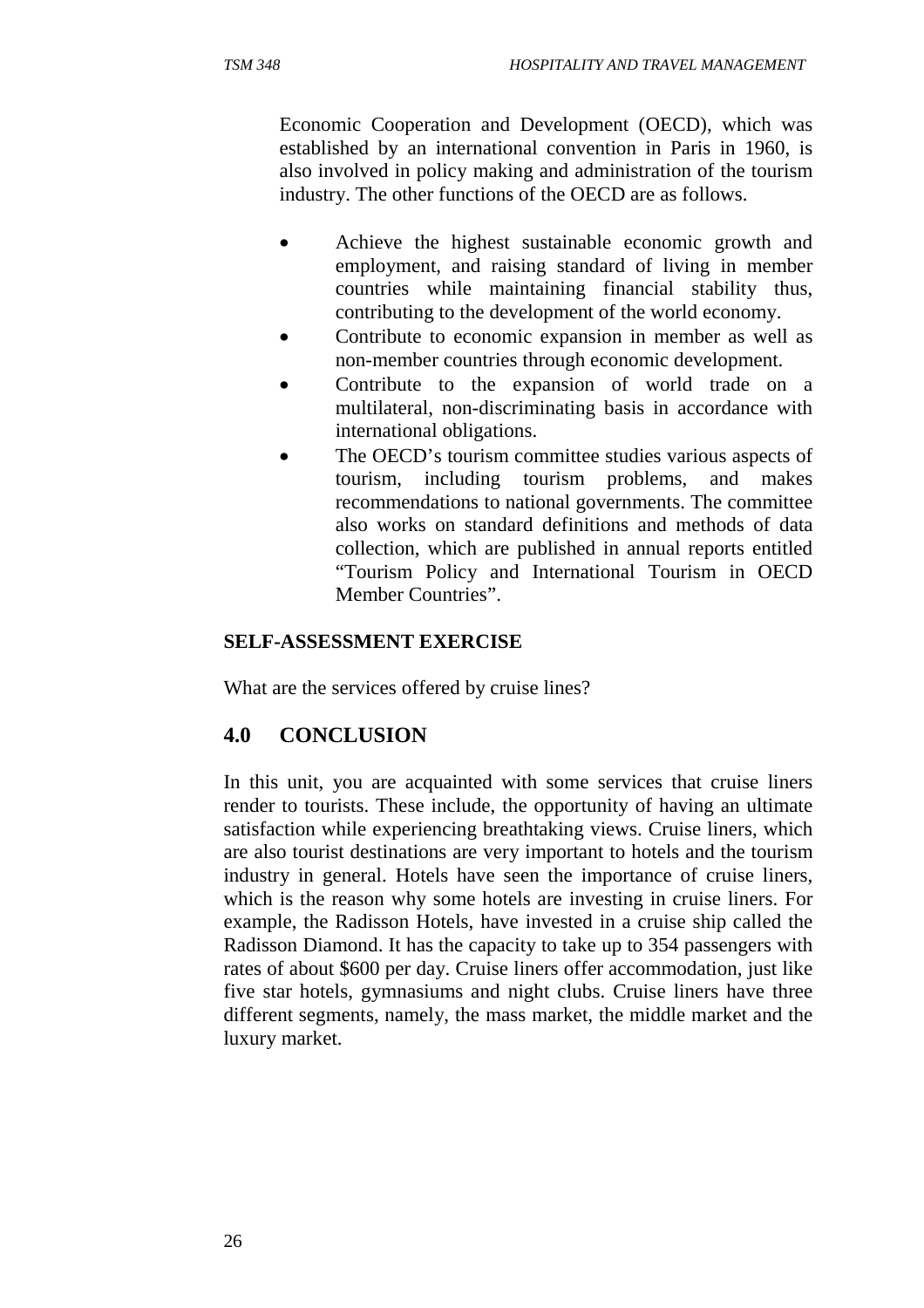# **5.0 SUMMARY**

Cruise liners are very important to the hospitality and tourism industry. They provide excellent services and have over the years evolved from being a mode of transportation to becoming a tourists' destination. Cruise ships are like floating resorts and passengers associate a certain romance with cruising to exotic locations. Casual ships cater for couples, singles and families with children, while ships that are on the upscale end of the spectrum appeal to more matured clients that prefer a serene, sedate atmosphere and low-key entertainment.

# **6.0 TUTOR-MARKED ASSIGNMENT**

- i. Identify the various segments of the cruise market.
- ii. What does the term "flags of convenience" mean?
- iii. State the importance of the cruise ship as a means of transportation to the hotel and tourism industry..

# **7.0 REFERENCES/FURTHER READING**

- Edwards, C. (1997). *"Travel Agents Assail Commission Cuts".* San Diego: Associate Press, September 23, 1997, P. 2
- Goeldner, R. C. & McIntosh, R. (1990). (6<sup>th</sup> Ed.). *Tourism Principles, Practices, Philosophies,* New York: John Wiley and sons.
- Harseel, J. V. (1994),. (3rd Ed.) *Tourism: An Exploration*, Englewood Cliffs, New Jersey: Prentice Hall.
- Lewis, R. C. & Chambers, R. E. (1990). *Marketing Leadership in Hospitality: Foundations and Practices*. New York: Van Nostrand Reinhold.
- Mayo, E. J. & Jarvis, L. P. (1991). *The Psychology of Leisure Travel: Effective Marketing and Selling of Travel Services*. Boston: CBI Publishing Company.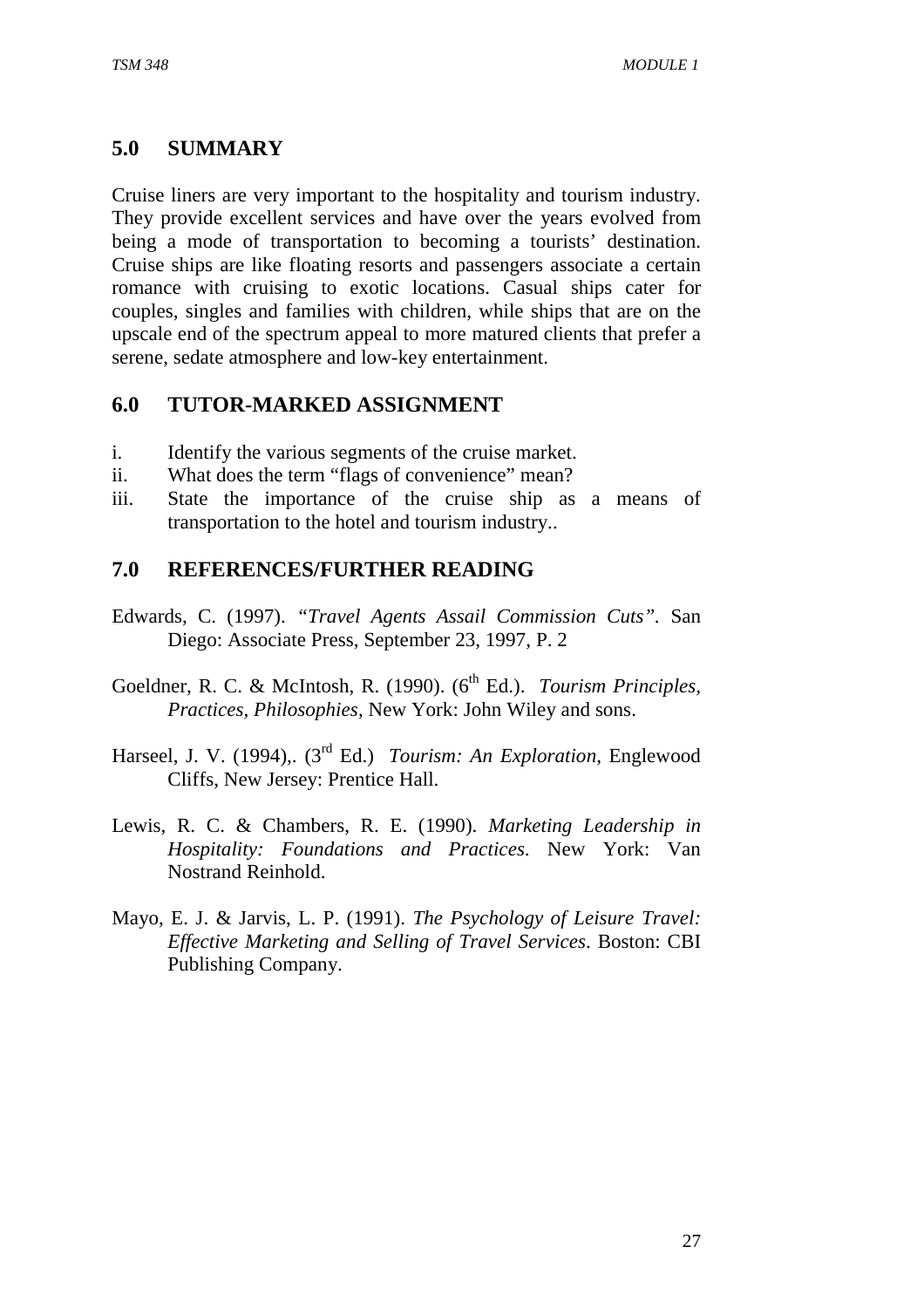# **UNIT 5 WORLD GEOGRAPHY AND DOCUMENTATION**

#### **CONTENTS**

- 1.0 Introduction
- 2.0 Objectives
- 3.0 Main Content
	- 3.1 Fundamentals of Geography
	- 3.2 Maps and Tables
	- 3.3 Land Marks, Climate and Population
- 4.0 Conclusion
- 5.0 Summary
- 6.0 Tutor-Marked Assignment
- 7.0 References/Further Reading

#### **1.0 INTRODUCTION**

Geography is globally defined as the study of the earth and the people who live on it. The term geography comes from a Greek word meaning "description of the earth". Geographers try to understand the relationships between one place and a group of places, and another place or group of places. These relationships are called spatial interactions. Geographers study the earth because they want to describe it, explain it, and make predictions or forecasts about its future. Geographers realise that things on the earth constantly change; some of which come from natural causes, e.g. the effects of water and ice cause a field to change over a period of time, while some other changes occur because of human activities like highway constructions, and building towns and cities.

Land marks and climate are very important to the tourism and hospitality industry. For instance, a good topography gives excellent views and climate makes people to decide their holiday destinations. These are what we know as natural wonders in the world. The examples of these are Wase and Riyom Rocks in Plateau State, Nigeria, and the rugged fjord in Canada, which attract many tourists. These landscapes around the world make tourists travel far and wide in order to satisfy their curiosity. This is another boost for the travel industry. People sometimes just take a ride in a car to the country side and sometimes people travel thousands of kilometers to have a feel of a different weather and environment.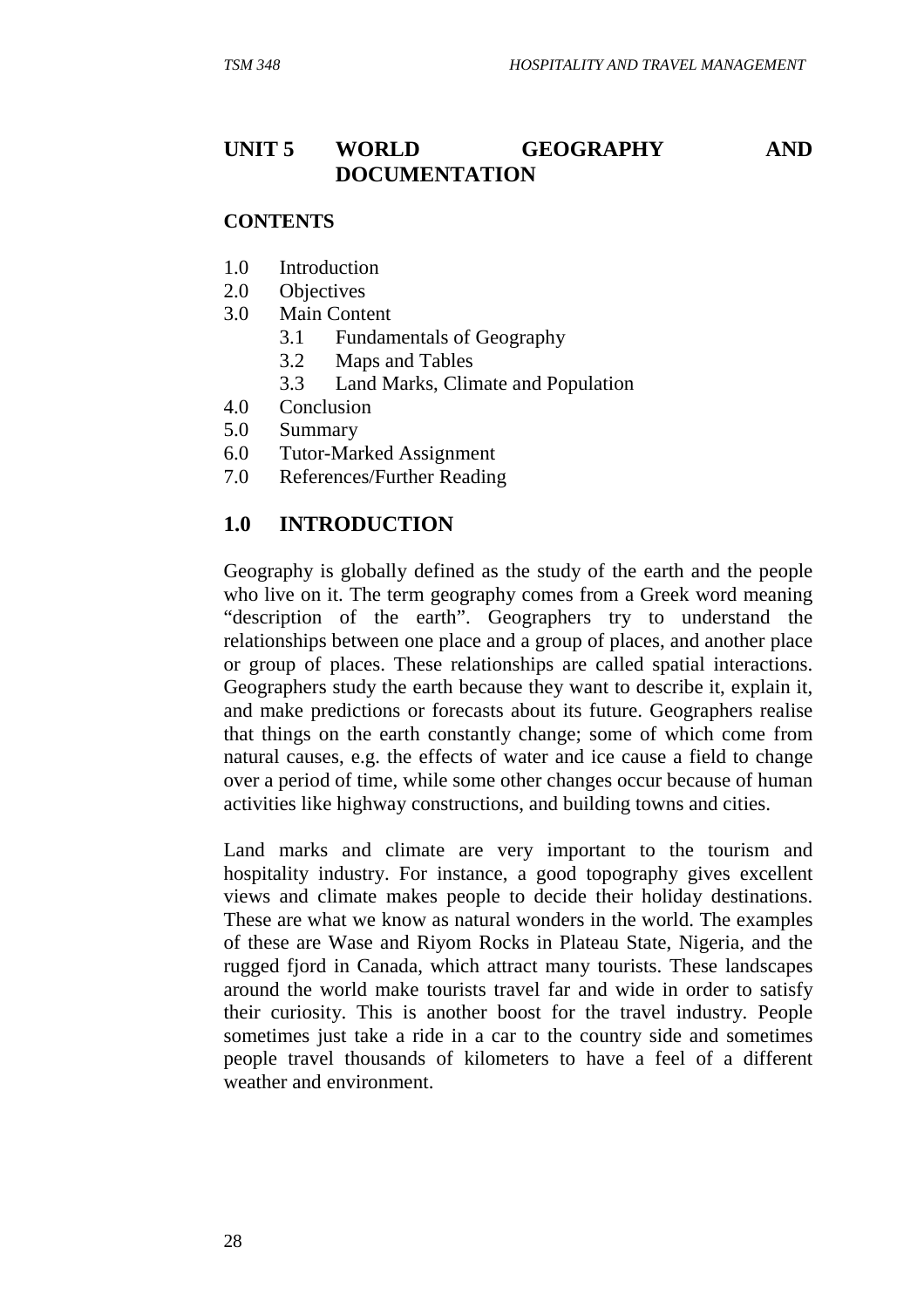# **2.0 OBJECTIVES**

At the end of this unit, you should be able to:

- state the similarities and differences between the subject geography and geographers
- state the skills you need to study maps
- distinguish between landmark, climate and population in relation to the hospitality and tourism industry.

### **3.0 MAIN CONTENT**

### **3.1 Fundamentals of Geography**

The fundamentals of geography as you have observed in the introduction, is the study of the earth and the people who live on it. Several years ago, American astronauts went to the moon and sent back some pictures of the earth taken from the moon. The earth was shown as a beautiful blue and white ball shining in the moon's sky. This is among the reasons that geographers have always been in an unending search to secrets of the earth and the solar systems.

As pointed out by Hunkins and Armstrong (1984, P.157), geographers were very curious people and they wanted to know why things were constantly changing, why the changes in seasons and why there is night and day, and also why there were different time zones around the earth. These were the questions that brought about the discovery that the earth is among the nine planets revolving round the sun which is also known as the solar system. The nine planets including the earth revolve round the suns path called the orbit, and the planets stay in these orbits because of two opposite forces. The gravitational force pulls the planets toward the sun, while the centrifugal force pulls the planets away from the sun. The two forces are balanced with each other. The earth revolves round the sun once every 365.25 days. Each complete revolution marks one year. In addition, it also spins on its axis and each complete rotation marks 24 hours i.e. one day.

### **3.2 Maps and Tables**

Geographer's use many sources of information in their study of the earth, among which are books, photographs and other special equipment like binoculars. But the most important tool of a geographer is the map. Maps are very useful because they show in picture form information that can often be complex to the lay man. The map is so special that almost any feature on earth that can be measured or counted can be represented.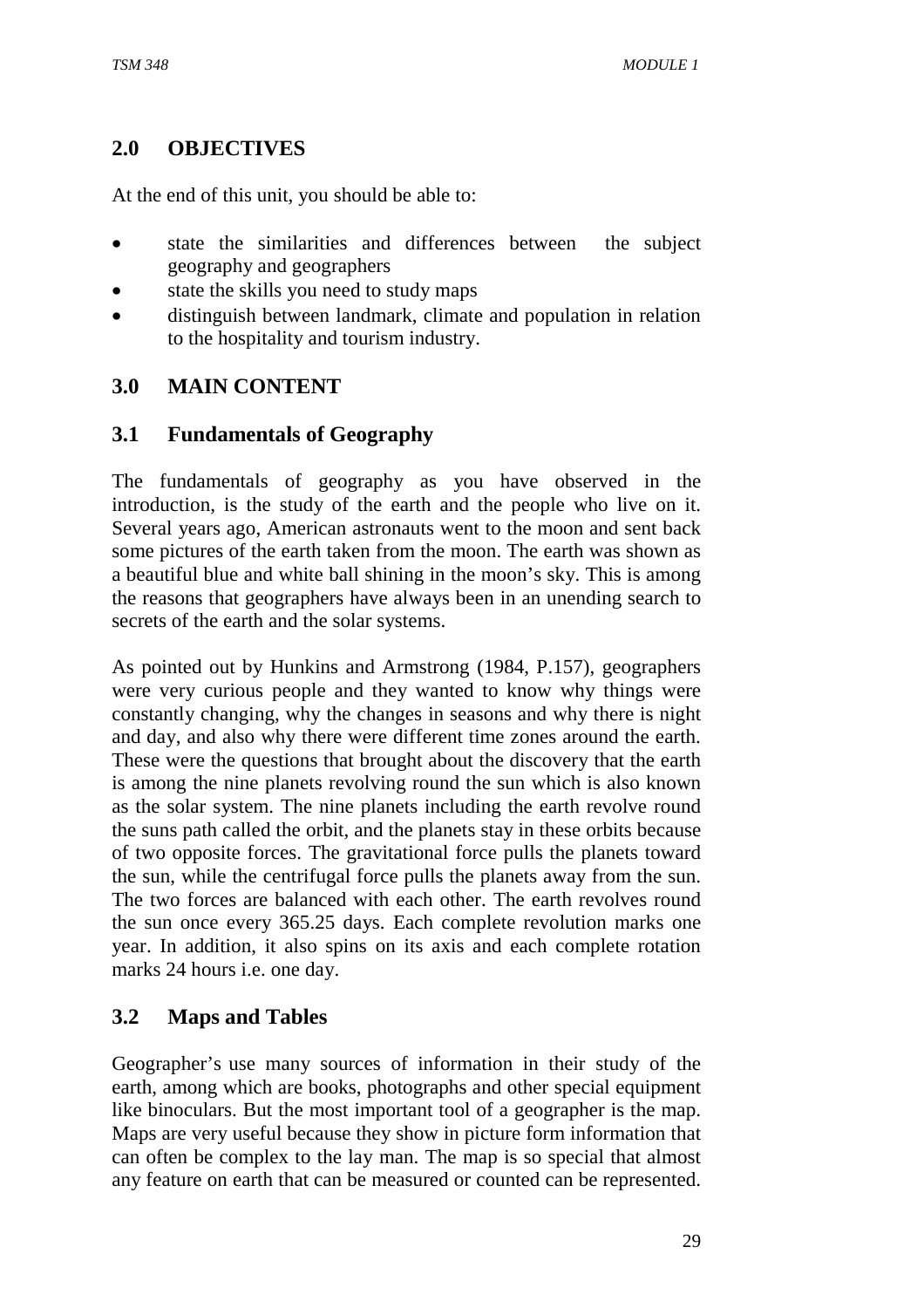People often see the globe as the best model of the earth, but it does not allow a person to look at the earth at the same time, while a map can be spread on a table and the whole earth can be seen at a glance. A globe carries very little information while a map gives more information and can even be enlarged, i.e. from the global map, one can get the map of a country like Nigeria. Also one can still get a map that can show roads and important places within a city (Hunkins & Armstrong, 1984, P. 197).

In the course of the study, it is important to know about map properties and their parts. There are five parts which maps have that help in reading them. These are:

- i **Title** the title tells the reader what information is found in the map.
- ii **Legend** this tells the reader about the colours or symbols used on a map and what they represent.
- iii Grid system- this is a series of lines used to find exact locations of places on a map.
- iv **Directions** these are important because they make the map reader determine his or her position.
- (v) Arrows- these show the various directions of the world so that the reader can configure other directions.
- vi **Map scale** this is the relationship between a unit of measure on a map and a unit of measure on earth.

### **3.3 Land Marks, Climate and Population**

The earth's surface is divided between the land portion and the water portion. The land portion of the earth is made up of a variety of shapes. These varieties of shapes are known as landforms. Together with the soil and plants, these landforms form the different landscapes that cover the surface of the earth. Major landforms include plains, plateaus, mountains and hills. Plains are large areas of mostly level land. Most plains rise to about 1,000 feet above sea. It is also called a table land. The mountain, which is another landmark, is usually a rise of land that has an elevation of about 2,000 feet. Hills are the last types of major landforms, like mountains, they rise above surrounding land, but they are much smaller.

The climate refers to the different kinds of weather at a particular place over a long period of time. Climate, like landscapes, is important to plant, animal and human life (Marsh, 2004, P.61). The elements of climate include – temperature, moisture, air pressure and wind. The different combinations of these elements produce the different world climates. Population is another area of concentration. The human race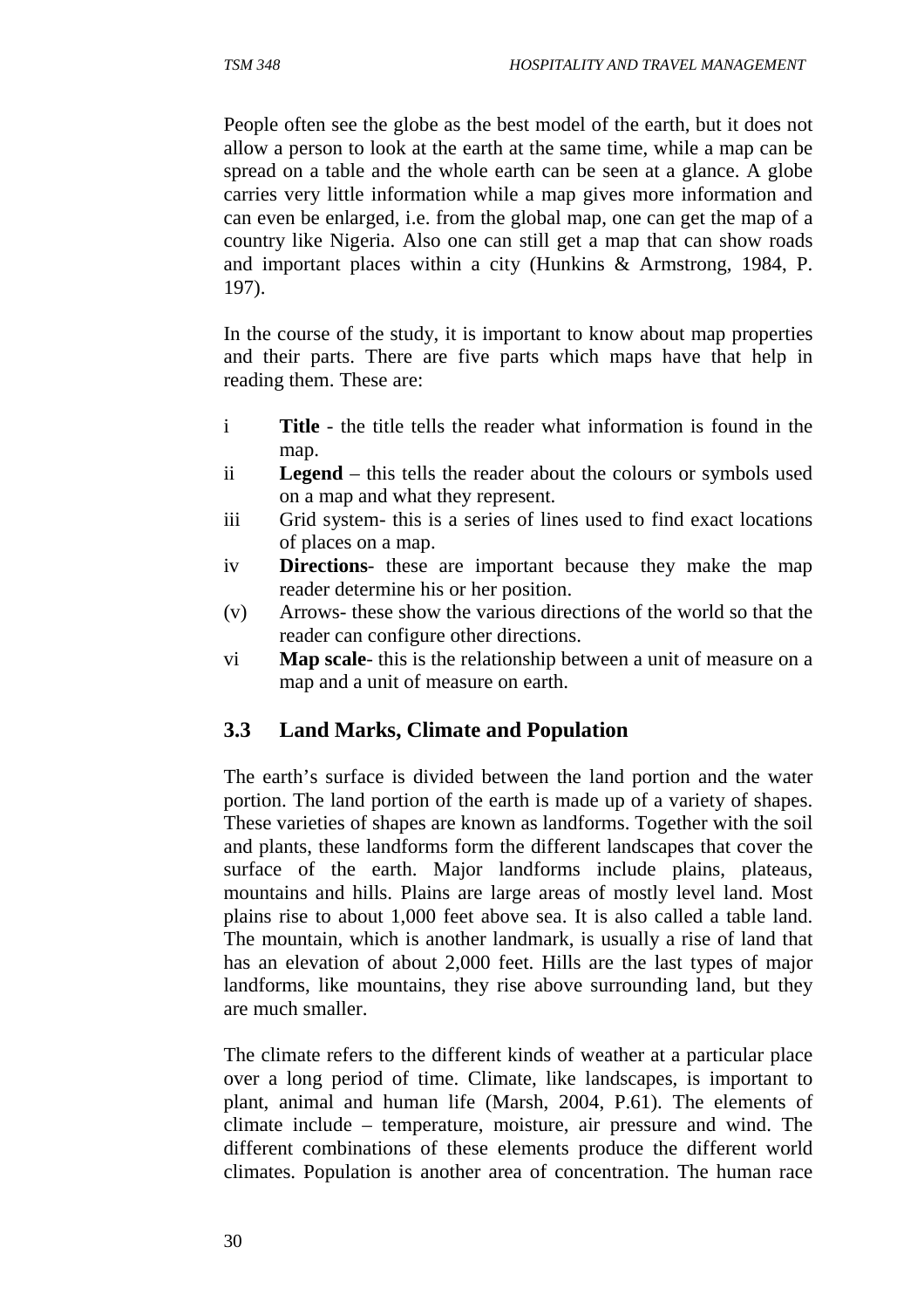has lived for thousands of centuries and has undergone a lot of encounters with its environment, nature and development. All these factors have had effects in one way or the other on the human population (Dietz, 2004, P. 175-9, Malthus, 1798, P. 38).

The first important change in population growth rate was a result of agriculture, farming and domestication of animals. Population growth also appreciated during the industrial revolution. A lot of things were happening that reduced the death rate and introduction of machinery greatly increased the production of factory goods which were more hygienic and reduced death rates.

Along with the industrial revolution came advances in medical science. Increase in trade and contact between people spread ideas about growing crops and exchange of food for variety. This greatly improved the diet of millions of people and by the twentieth century there was a population explosion. The impact of the population explosion, aided by the industrial revolution which also aided agricultural development, has greatly reshaped the earth. People have settled in various parts of the world, forming patterns as diverse as the land scope.

The ability and success of people in adapting to different physical settings is reflected in the tremendous growth of the world's population. Land marks and the climate influence the population of a region. A good landmark with good vegetable is likely to attract more population and tourists than an arid and dry region. Climates also influence the attitude of the tourists and thus have enhanced the development of the hospitality and tourism industry.

#### **SELF-ASSESSMENT EXERCISE**

What are the parts of a map that make map reading easy and interesting?

### **4.0 CONCLUSION**

Geography, as a field of study, is necessary because it allows you to understand the earth and its people. It deals with the interrelationships of people with their environments. Due to the large size of the earth and its complexities involving climates and weather, geographers must specialise in order to really understand the earth. The earth surface is a place of great variety of landscapes. Although landscapes are affected by natural causes, for example, volcanoes change the landscapes; human activities will continue to have wide range effects on the landscapes. The atmosphere in which we live is very active in processing the energy of the sun and the result is daily weather and climate change. Due to the movement of the earth on its axis and on the orbit, and the various land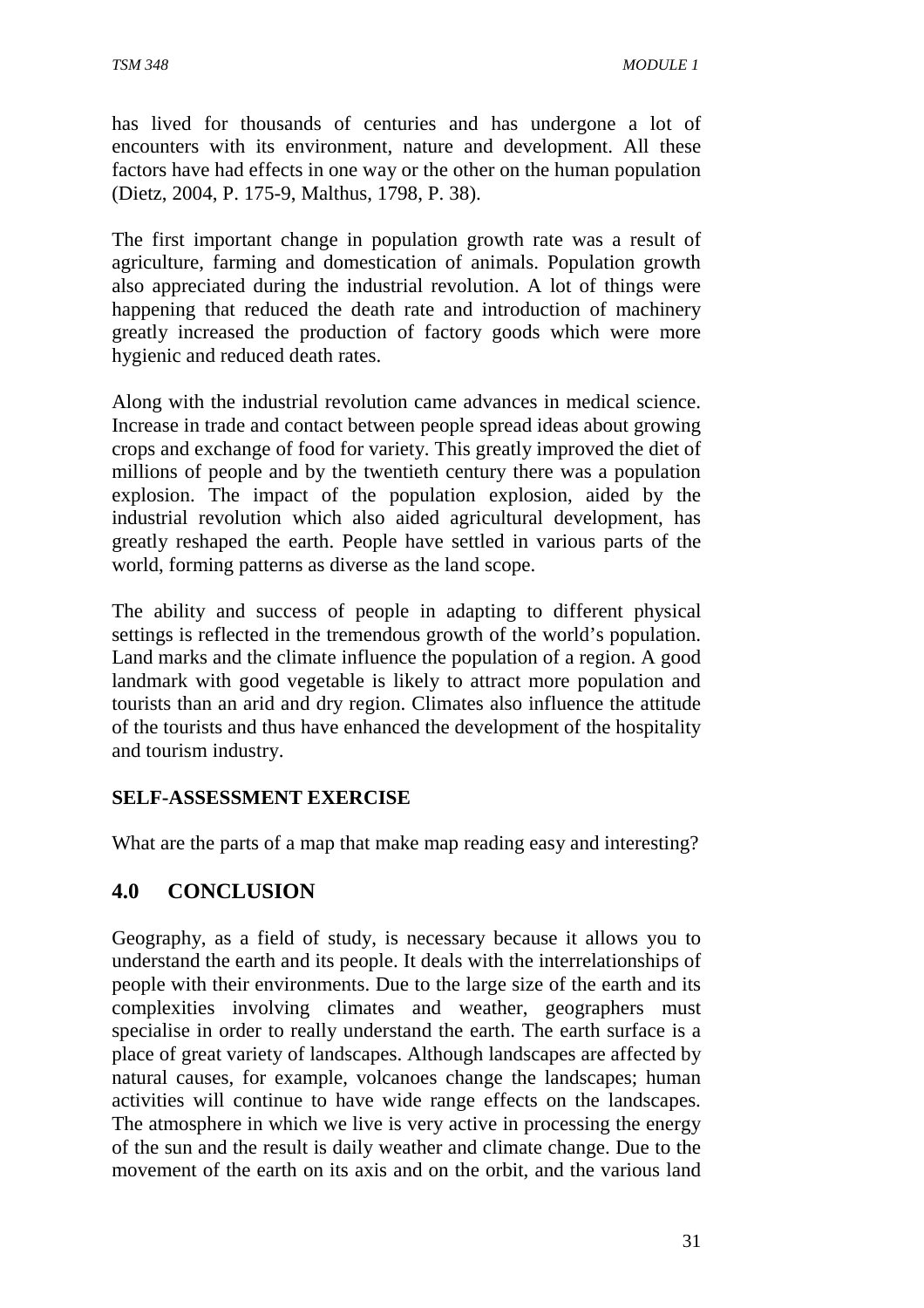and water bodies, there is a variety of climate types. Population on the other hand has increased tremendously with improvement in agriculture and medical supply.

# **5.0 SUMMARY**

Geography is a study that seeks to know more about the earth, its environment and the people that live on the earth. It also studies why there is climate change, and also other bodies in the solar system. This unit has also discussed about maps and their importance in locating certain destinations. You have also learnt about land marks and the changes that occur on them i.e. by natural causes and by human activities. You have seen how the industrial revolution and progress made in agriculture and sciences have boosted population.

### **6.0 TUTOR-MARKED ASSIGNMENT**

- i. Write a brief description of geography as a field of study.
- ii. Why is climate relevant to the hospitality and travel industry?

### **7.0 REFERENCES/FURTHER READING**

- Dietz, T. & Rosa, E. (1997). Effects of Population and Affluence. New York: National Academy of Sciences, 94, 175-9.
- Hunkins, P. & Armstrong, D. G. (1984). World Geography: People and Places. Columbus, Ohio: Charles Merit Publishing Company.
- Malthus, T. (1798). Essay on the Principle of Population. New York: Modern Library.
- Marsh, G. P. (2004). Man and Nature or Physical Geography as Modified by Human Action. New York: Charles Scribner.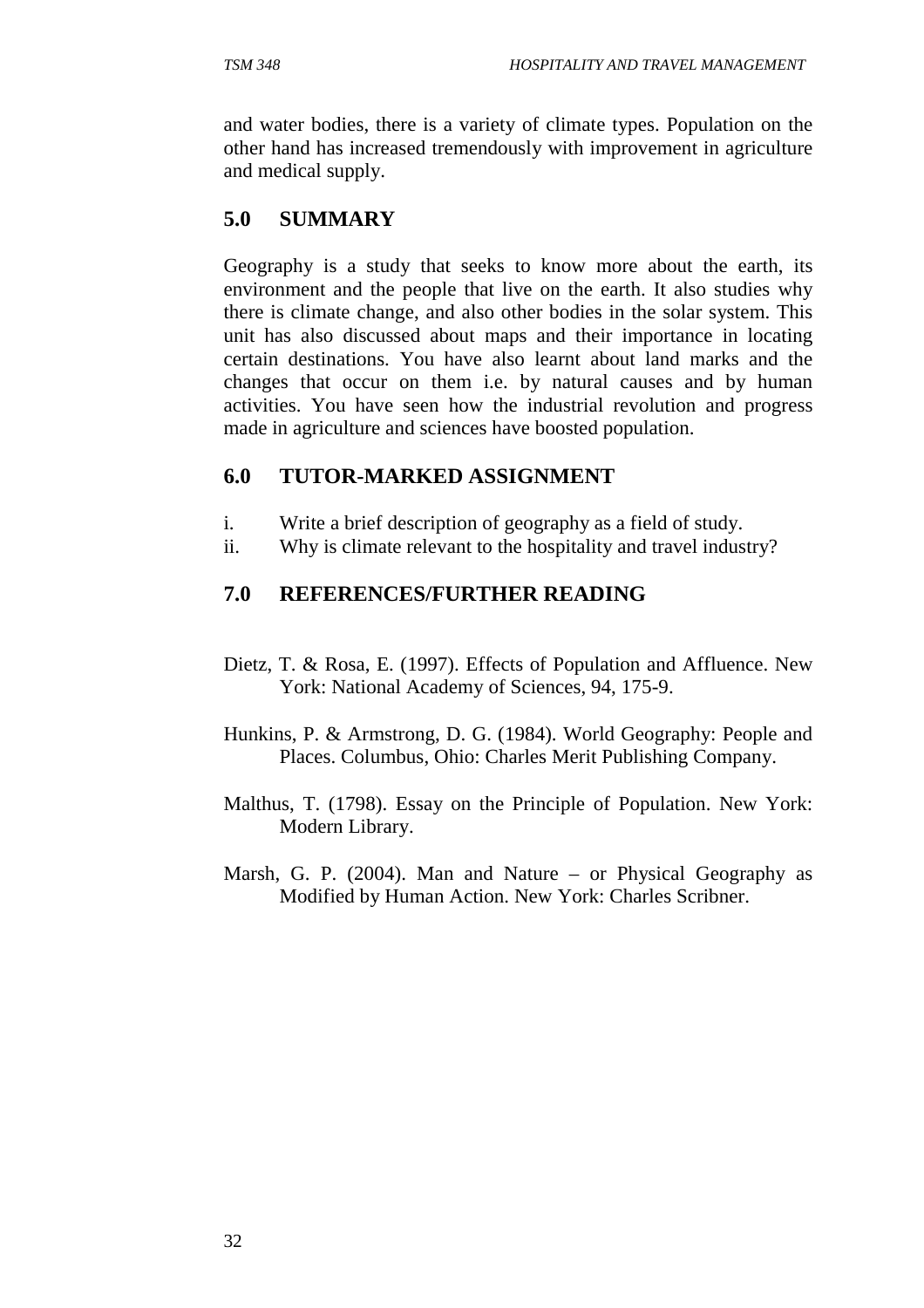# **MODULE 2 HOSPITALITY ADMINISTRATION**

- Unit 1 Sales and Administrative Procedures
- Unit 2 Domestic, International Fares and Ticketing
- Unit 3 Computer Reservation Systems
- Unit 4 The Role of Travel Agents and Tour Operators

# **UNIT 1 SALES AND ADMINISTRATIVE PROCEDURES**

#### **CONTENTS**

- 1.0 Introduction
- 2.0 Objectives
- 3.0 Main Content
	- 3.1 Sales, Advertisements, Marketing and the Administration of the Hospitality and Tourism Organisation
		- 3.1.1 Recruitment of Human Resources
	- 3.2 Sales Tools, Sales Programmes and Sales Promotions
	- 3.3 Administration and Organisational Structure in the Hospitality and Tourism Industry
- 4.0 Conclusion
- 5.0 Summary
- 6.0 Tutor-Marked Assignment
- 7.0 References/Further Reading

### **1.0 INTRODUCTION**

Sales are very important part of marketing the goods and services any organisation has to offer. In this unit, you will look at the selling skills and administrative procedures. First of all, it is imperative for you to know the difference between sales and marketing. Sales focus on the products or services for sale, while marketing focuses on the guests. Although sale is different from marketing, the two go hand in hand. In the hospitality and tourism industry, the sales department is responsible for making products to guests who are the target market. Each organisation organises its sales department in a way it deems best and that is why some organisations have sales offices throughout the nation and in other countries, in addition to the internal sales department. The sales department uses advertisements like billboards, newspapers, magazines and the electronic machines (i.e. radio and television).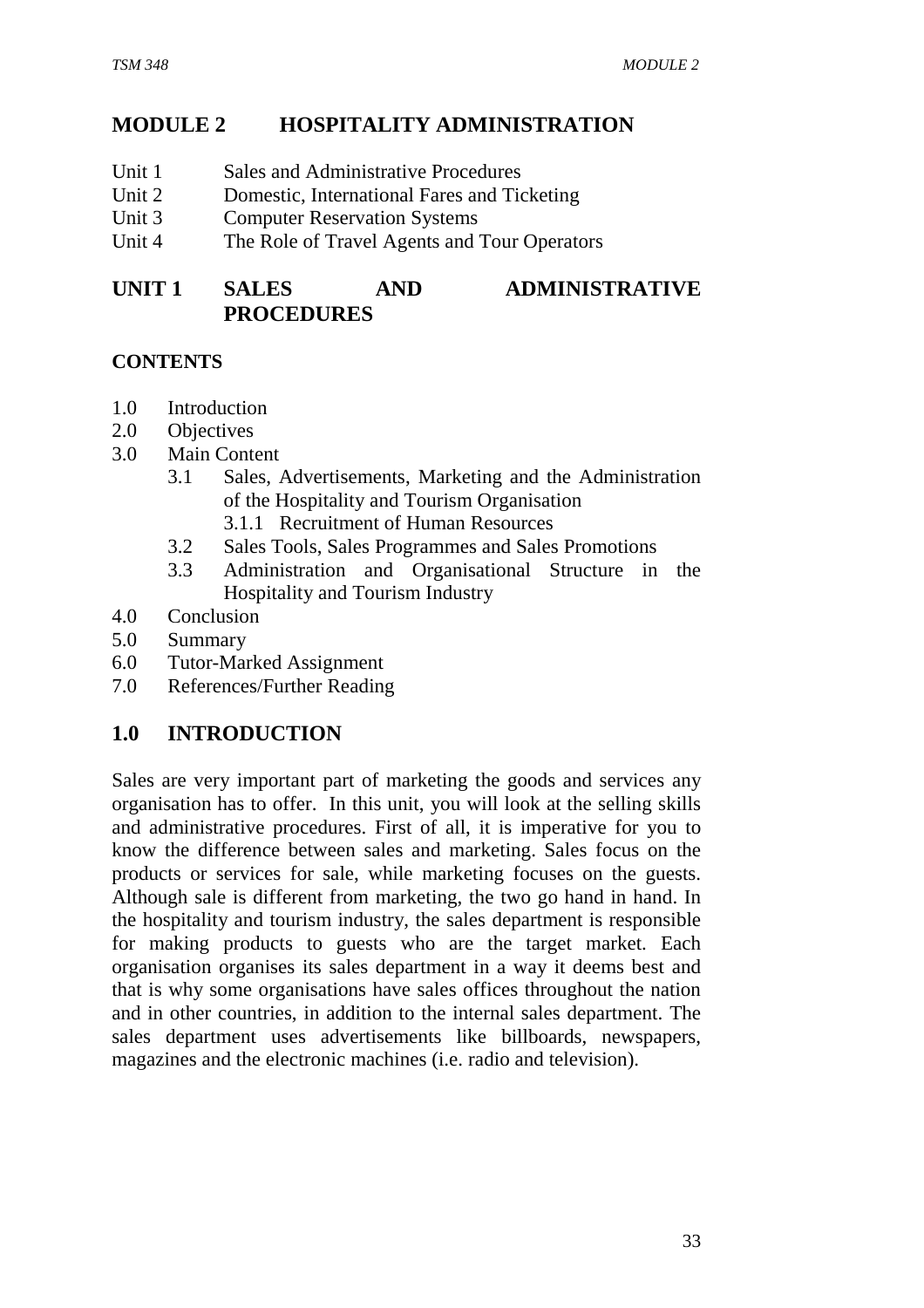Another way to reach customers or guests is through sales promotion such as community projects, like identification of selected parks and gardens. Corporate sales programmes usually have ties with oil companies, credit cards, car rental companies and travel agents. Brochures for selling group meetings and tour groups at special rates are given to companies.

There cannot be a successful selling, without a sales programme and there cannot be a sales programme without an assigned responsibility for supervising and conducting all phases. In general, the sales plan should be directed at pulling up business in the low spots. Sales tools, i.e. direct-mail, display advertising, personal selling and publicity, should be applied at the same time to achieve a definite goal. Sales men, very familiar with the product, are expected, as part of their duties, to call on travel agents, corporate offices and other potential clients.

# **2.0 OBJECTIVES**

At the end of this unit, you should be able to:

- state the relationship of sales, advertisement and marketing and their importance, to the hospitality and tourism industry
- describe the different approach tools for successful sales
- analyse various means of advertisements and public relations that make a hospitality and tourism organisation sell.

### **3.0 MAIN CONTENT**

# **3.1 Sales, Advertisements, Marketing and the Administration of the Hospitality and Tourism Organisation**

In the promotion of marketing and sale of any product, the principles are the same but the hospitality and tourism sector has some peculiarities. The hospitality and tourism product is a combination of products and services, and no single individual or entrepreneur can produce it, because each department in the industry needs a high degree of specialty (Seth and Bhat, 2005, Pp 194-195). The hospitality and tourism product is a peculiar product that cannot be transported or taken to the customer; hence the customer has to get to it in order to make use of it. This product cannot be stored for sale at a later time. For example, a hotel room has to be in use every day or it becomes a total waste, unlike somebody selling stationeries who can store up any stationery not bought for sale the next day. Also, in the case of natural calamities,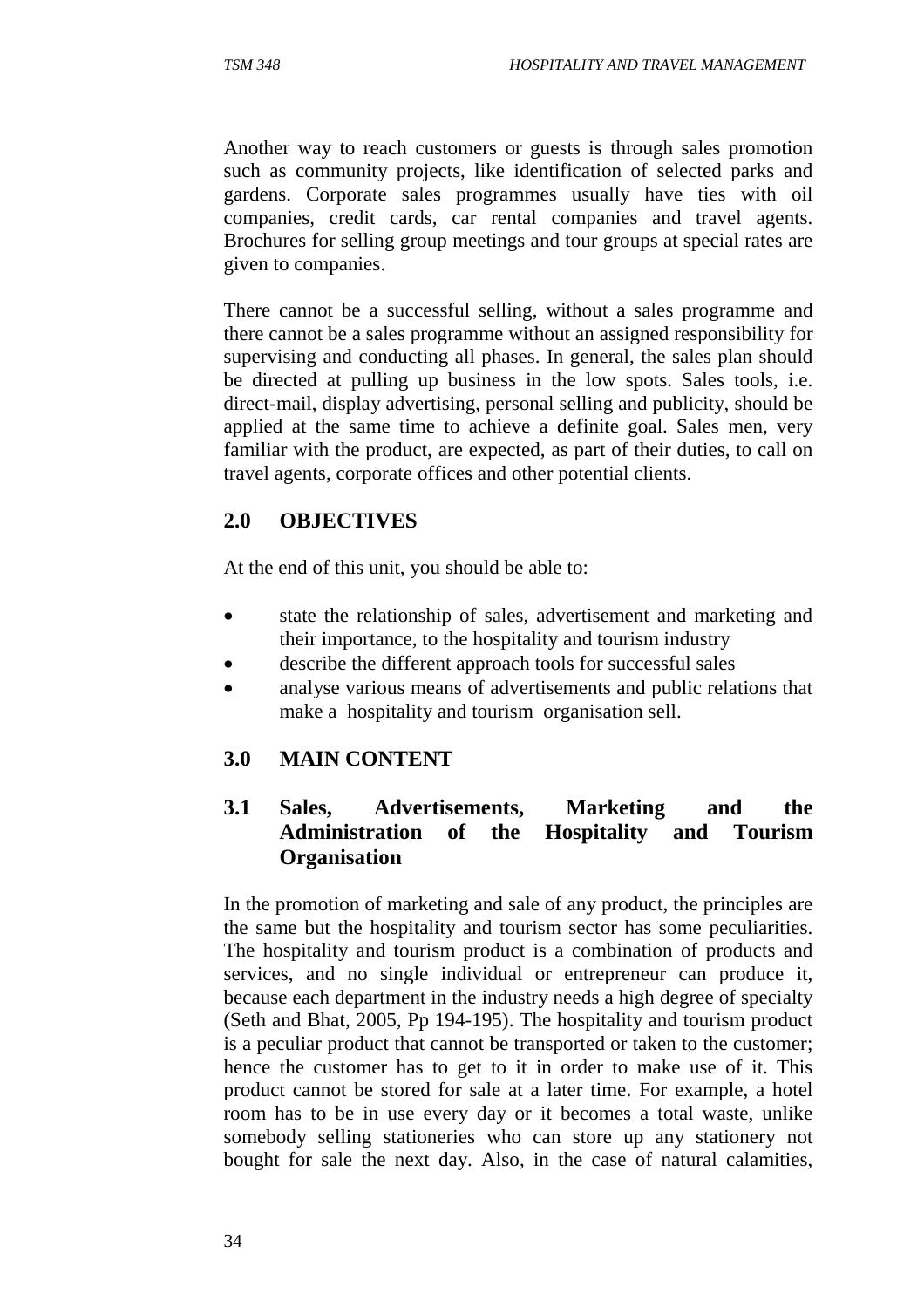economic instability or political and ethno-religious upheaval, the hospitality and tourism industry suffers terribly.

Therefore, there is the need for an aggressive marketing in order to sell its products. In order for tourism organisation to sell its products, a good sales department usually employs fact finding or data gathering (market research) communication to inform the public (tourist promotion), ensuring sales (distribution channels) and, coordination, control and evaluation (monitoring, the total marketing plan). To motivate members of the sales team, some organisations reward the sales teams with a little percentage and this makes sales professionals to guard the clients carefully. (Walther, J. 1999, P. 417).

Making a sale and influencing the guest to become a repeat guest is vital in today's competitive market place. About 80 percent of hotels and some restaurants business come from about 20 percent of the guests that patronise them because of sales representatives. Another morale booster used by administrators of the hospitality and tourism industry to gain the loyalty and dedication of duty by employees, especially the sales team, is compensation. Compensation is the total reward benefits given to staff members that have met particular targets. Compensations can amount to 25 percent of the total payroll, making them the highest single cost factor in the hospitality and tourism industry.

### **3.1.1 Recruitment of Human Resources**

As we have already known, the hospitality and travel industry is the largest in the world, employing some 70 million people. Also, there is no other industry in the world that has a front line guest contact between employees and guests, especially entry-level employees. In this industry, employment ranges from entry level-employee to specialised positions, supervisory positions and managerial/executive positions. Human resource is all about attracting, selecting, orienting, training, developing, and evaluating the performance of organisational resources (Morrison, 1999, p.14). The complexity of human resources management and development in the hospitality and travel industry is increased because many unskilled workers are employed at entry level. There is enormous and increasing cultural diversity within the industry. Figure 6.1 illustrates the human resources management and development process of the hospitality and travel industry.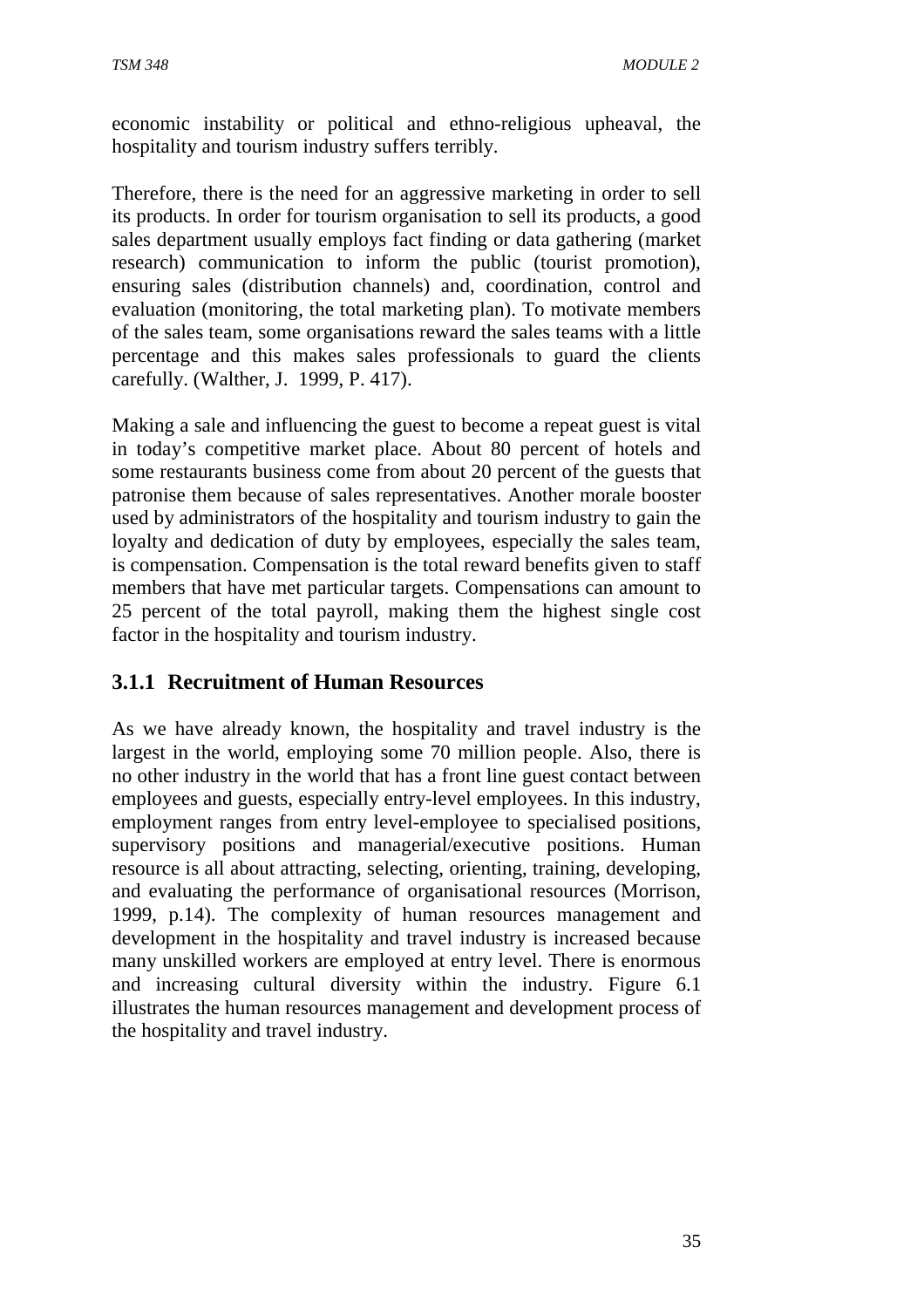# **Fig. 6.1: Human Resources Management and Development Process**

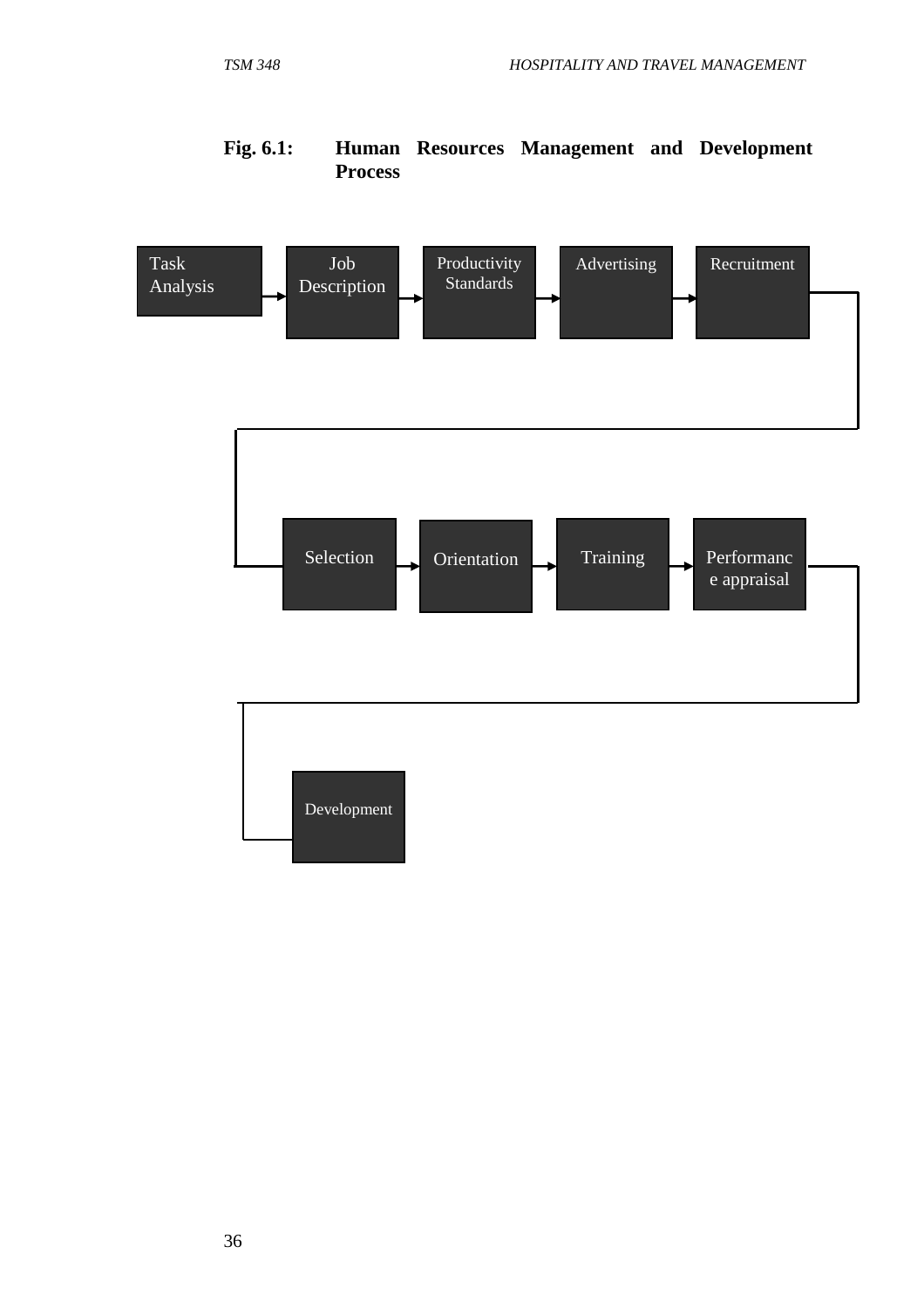Recruitment and selection mean the process of looking for the most qualified and suitable employee for the available position. The process starts with the announcement of vacancies, which can start within the organisation. Applications are received from a variety of sources e.g. internal promotions, employee referrals, applicant files transfers within the company, advertising, colleges and universities and also government – sponsored employment services.

Application forms and curriculum vitae are accepted and screened by the human resources department. A lot of organisations prefer the applicants to come to the property and personally fill out the application form. The human resources department then reviews the application and curriculum vitae for accuracy and also to be sure that the prospective employee is legally entitled to work in the country. It is previous employees only that are given the beginning and ending dates due to legal reasons. Figure 6.2; shows the description of the recruitment and selection process.



 **Fig. 6.2: The Recruitment and Selection Process**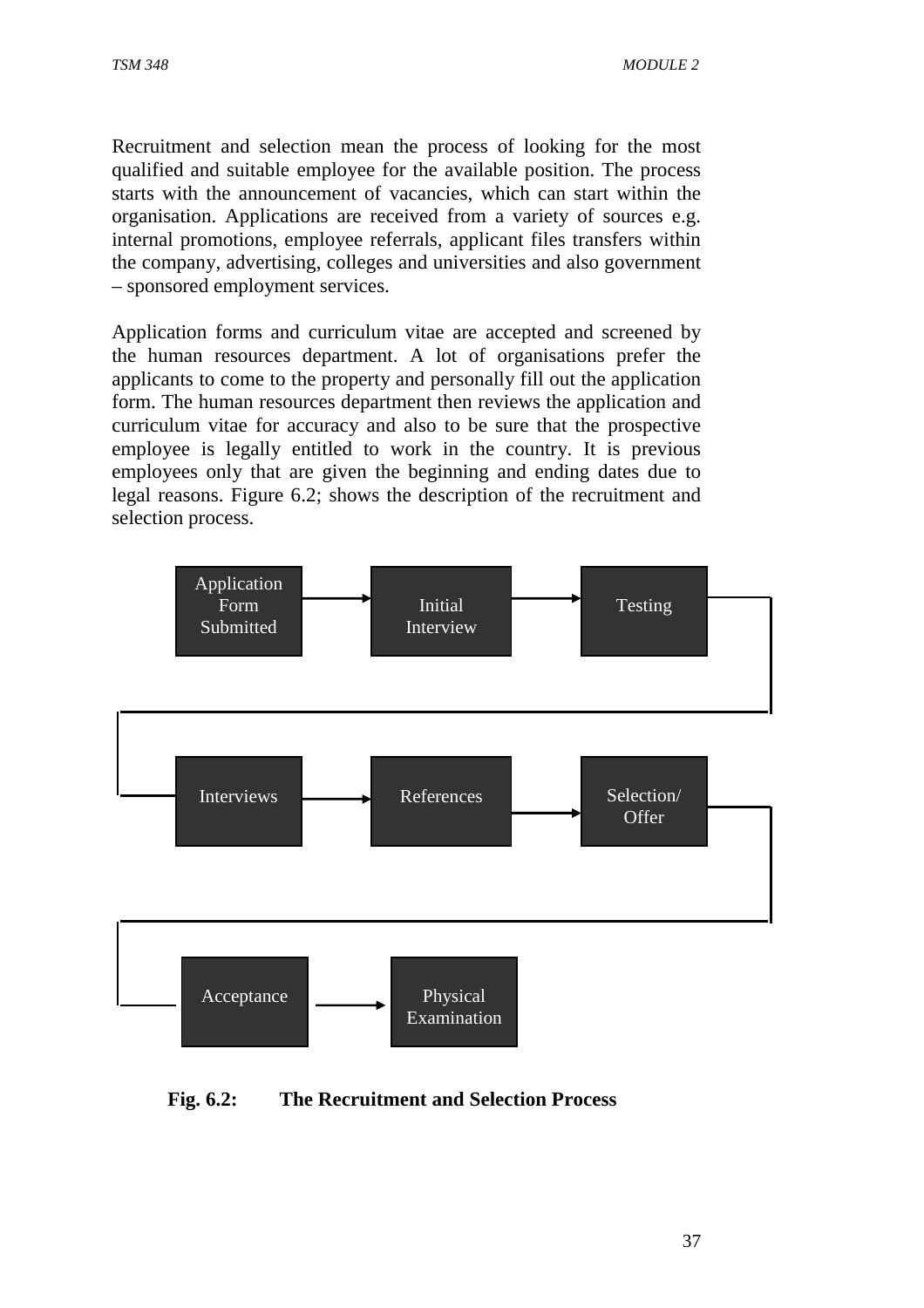Applicants are invited to come for an interview. This interview is a general screening interview to determine whether the applicant is suitable for employment or not. During the interview, employment managers look for dress sense, mannerisms, attentiveness, attitude and interests. Questions are also asked which encourage the applicant to answer in details. Interviews with the department head will assess the candidate's ability to do the job, while selection, is selecting the most suitable qualified candidate for the available position. Part of the selection process might involve tests like personality, aptitude, skill or psychological tests to ensure that candidates possess the requisite interpersonal skills to do the job.

### **3.2 Sales Tools, Sales Programmes and Sales Promotions**

Sales, as we have noted in our introduction, is focused on the product or service to sell, therefore a good hotel administration splits its sales team according to the various target markets e.g. association, corporate, catering etc. Sometimes the classification might have to involve regions in the area e.g. North, South, West, East, etc. Some of the approaches employed by the sales team are to ask companies about their accommodation and restaurant needs and also to know which hotels and restaurants they use at present. The team should be able to get the names of the people responsible for booking hotels and restaurants so that they could be invited to the hotel for a personal tour and lunch during the tour, which is of great advantage (Walker P. 417).

Some sales tools and programmes include personal selling. Under this tool we have sales calls, internal sales training for guards and contact employees' telephone. The second tool is the direct mail. Under this tool we have questionnaires, brochures, post cards, envelope staffers and calendars. Display advertising; this third tool has properties like newspapers, roadside billboards and signs at airports and other strategic places. Publicity is another tool which includes radio and television advertisement messages and special events. Also, internal advertising as a tool includes room directories, menu clips,, personal sales messages, records announcement on the P. A. system (public announcement system). Yet another tool is programme sponsorship on TV and radio e.g. sports programmes (Coffman and Recknaget, 2000, P. 184).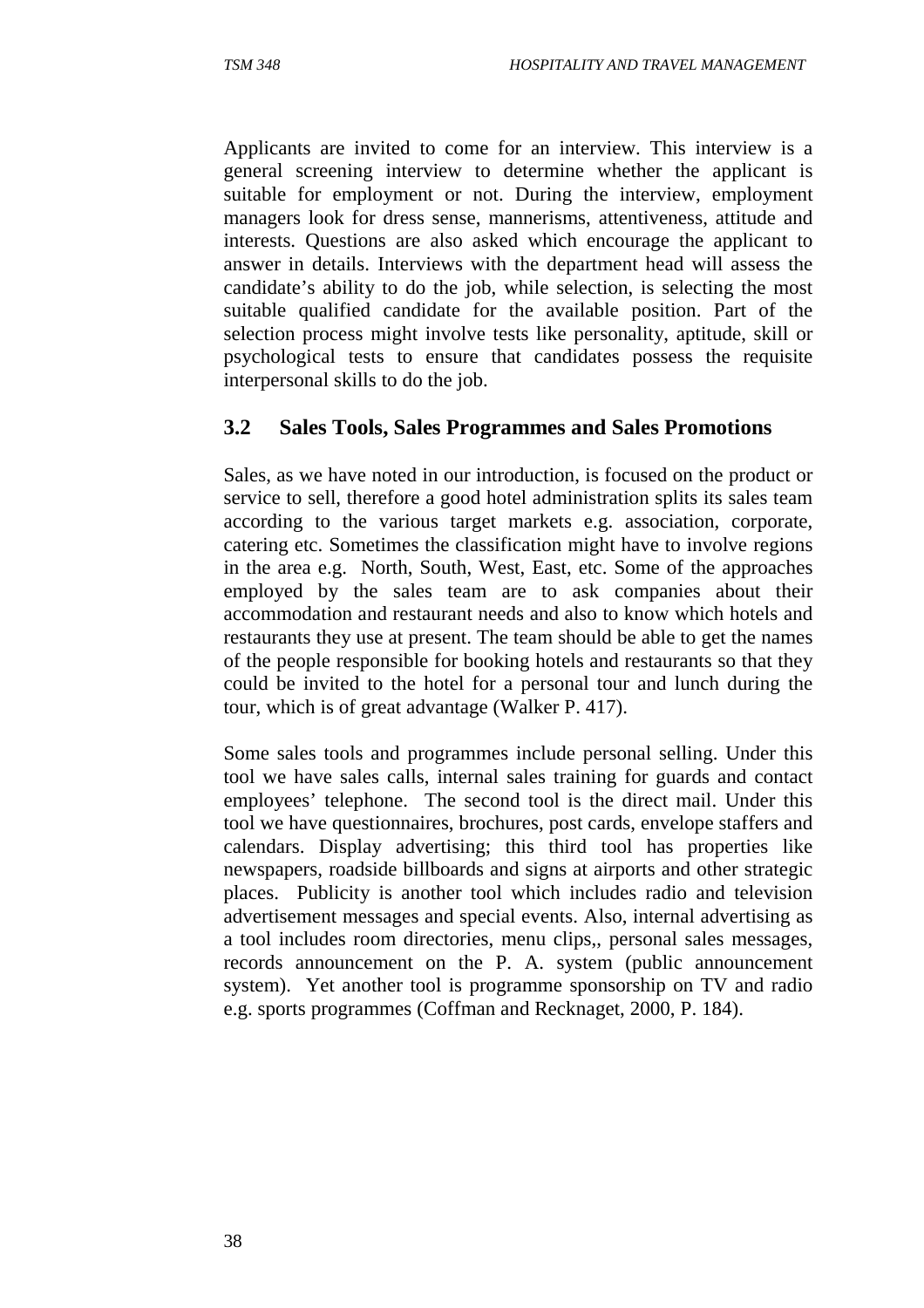# **3.3 Administration and Organisational Structure in the Hospitality and Tourism Industry**

The hospitality and tourism industry, as we have noted previously. is the largest industry and also largest employer in the world – employing about 70 million people. There is hardly any other industry that has the type of contact between employees and guests such as this industry. In the hospitality and tourism industry, employment ranges from entry level positions to specialised positions e.g. supervisory positions and managerial/executive positions. This is why the industry revolves around Human Resources Management. This point has been stressed by Troy (2003, Pp. 208). Human resources is all about attracting, selecting, orienting, training, developing and evaluating the performance of an organisation's most important resources, i.e., the human resource.

No hotel or restaurant or tourism organisation is the same with another one. The differences are their services and professionalism. That is why human resources management is so significantly critical to the success of the organisation, J. Malker 2005. (Seth and Baith, 2005, p. 13). This is the reason why the industry has to be divided into sectors and departments. There is the primary services (room, food, and beverages), ancillary services (guest laundry, valet service and telephone). Support service (marketing/sales, property operations, maintenance/energy, general administration and accounting).

### **SELF-ASSESSMENT EXERCISE**

Briefly discuss human resources management.

### **4.0 CONCLUSION**

In this unit, you have learnt how the nature of the hospitality and tourism industry, and how the marketing and sales of the industry are quite different from those of other industries. This is because of the nature of its services, which as noted, cannot be stored like clothes or stationeries. For example, anytime a room is not in use, it is wasted. There is urgent need to sell to prospective guests and tourists. This is why there is the need to come up with an administrative section to cater for the needs of the sales. To make these sales easier and more effective, some innovations have to be brought in like sales tools, sales promotions and sales programmes.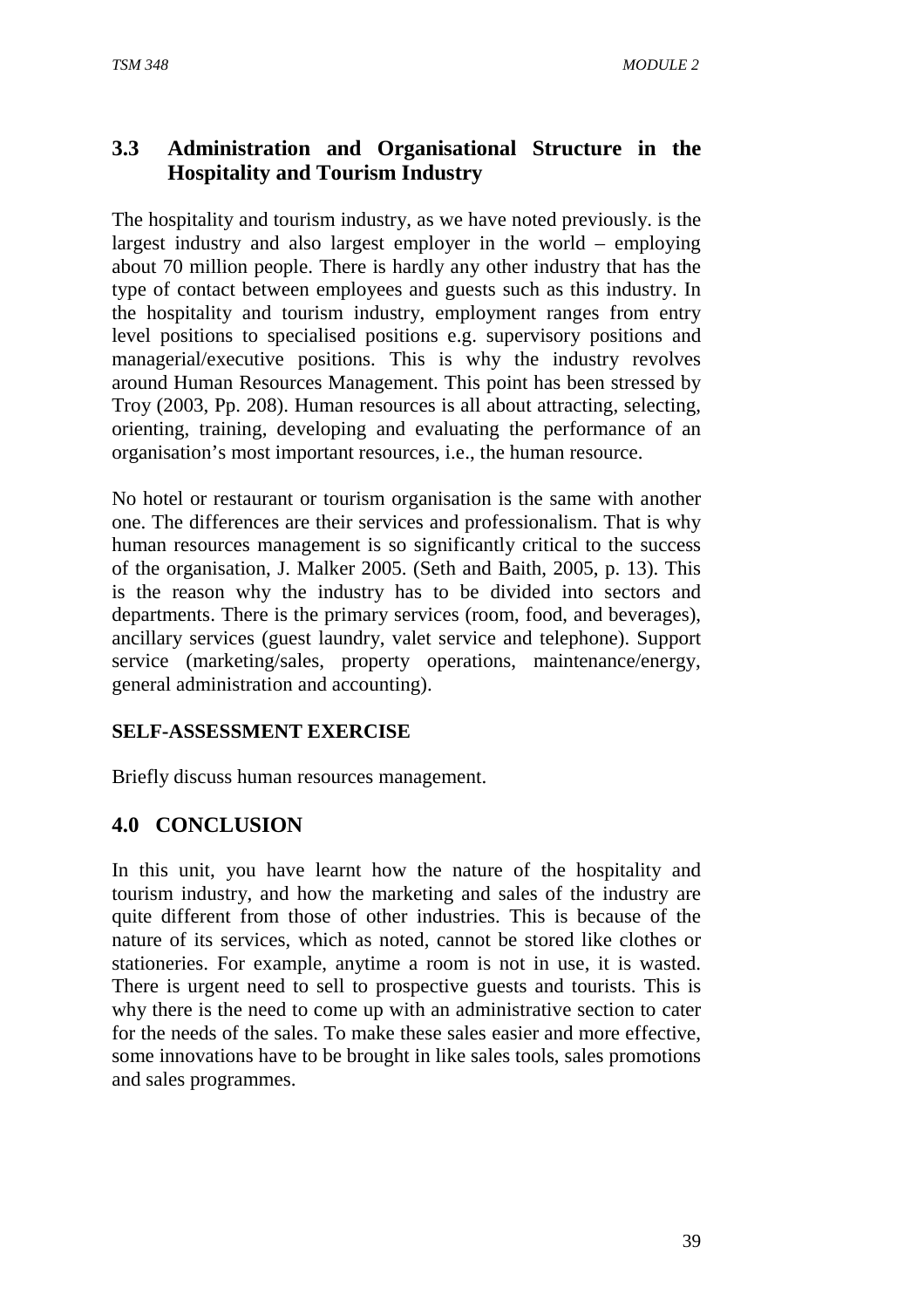### **5.0 SUMMARY**

In this unit, you have learnt that the sales department is responsible for making sales to guests that are the target market. Making a sale and influencing the guests to become repeat guests is vital in today's competitive market place. Since the profitability of a hotel depends on the occupancy ratio in a hotel, innovative concepts have been introduced to meet up with the growing competition. This also shows the reason why there is a full organisational and administrative ladder to deal with professionally in order to keep the standard high.

### **6.0 TUTOR-MARKED ASSIGNMENT**

- i. Discuss the essential principles of good advertising
- ii. Differentiate between marketing and sales, and their impact on the hospitality and tourism industry.

### **7.0 REFERENCES/FURTHER READING**

- Coffman, D. C. & Recknage, J. H. (2000).( Ed.). Ithaca, New York: Cornell University Press.
- Seth, P. N. & Bhat, S. S. (2005). *An Introduction to Travel and Tourism*. New Delhi: Sterling Publishers Limited.
- Walker, J. R. (1999). *Introduction to Hospitality. Upper Saddle River*. New Jersey: Prentice Hall
- Troy, T. N. (2003) "Hospitality Association Waging War in Minnesota". *Hotel and Motel Management*.208, 15, September, 6, 2003.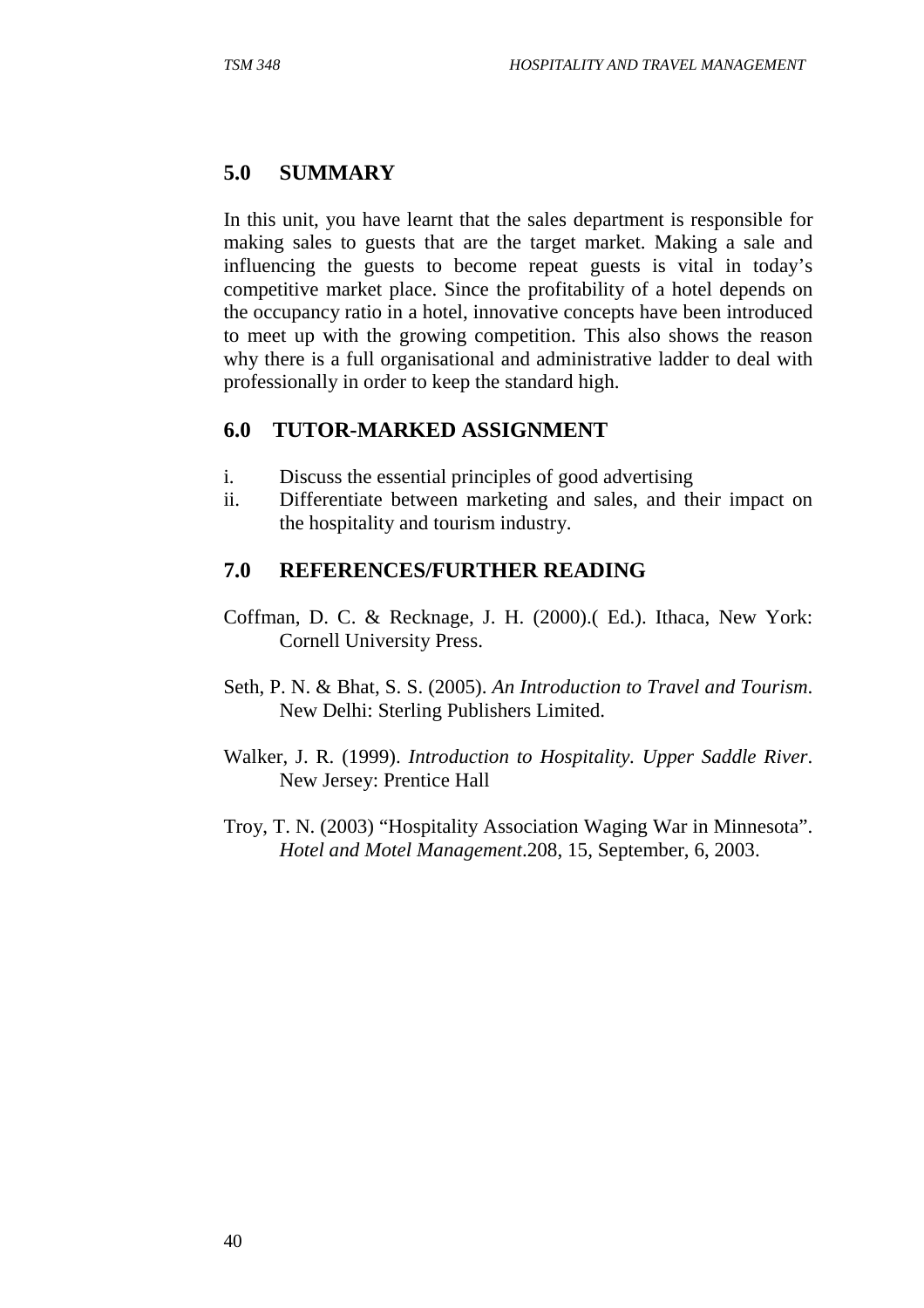# **UNIT 2 DOMESTIC, INTERNATIONAL FARES AND TICKETING**

### **CONTENTS**

- 1.0 Introduction
- 2.0 Objectives
- 3.0 Main Content
	- 3.1 Domestic and International Flight Fares
	- 3.2 Ticketing
	- 3.3 Domestic and International Regulatory Organisations
- 4.0 Conclusion
- 5.0 Summary
- 6.0 Tutor-Marked Assignment
- 7.0 References/Further Reading

### **1.0 INTRODUCTION**

The travel industry is a very big industry and that makes its activities complex. In order to ease these complexities, it came up with different sectors, agencies and associations to assist the industry in carrying out some of the complicated duties. The International Air Transport Association (IATA) is one of those agencies that assist the travel organisations. IATA, with its headquarters in Montreal, Canada, was established in 1945 and most scheduled airlines are members of IATA. IATA governs only international fares, while domestic fares are governed by the domestic airlines or the government of the respective domestic entity or nation. The function of IATA is assisting in the movement of people and goods through a network of routes as easily as possible. IATA is also responsible for regulating and standardising tickets and stabilising fares and rates.

The world schedule air transportation industry was grown from a mere million passengers in 1945 to about 1.5 billion passengers in 2001. Currently, more than 3 percent increase and about 40 percent of manufactured goods in the world are transported by air. All this is attributed to the fact that the average consumer of scheduled airline products are paying 70 percent less than what he or she was paying twenty years ago. The International Air Transport Association has made all this possible by making airlines to be deregulated, which has benefited most of them.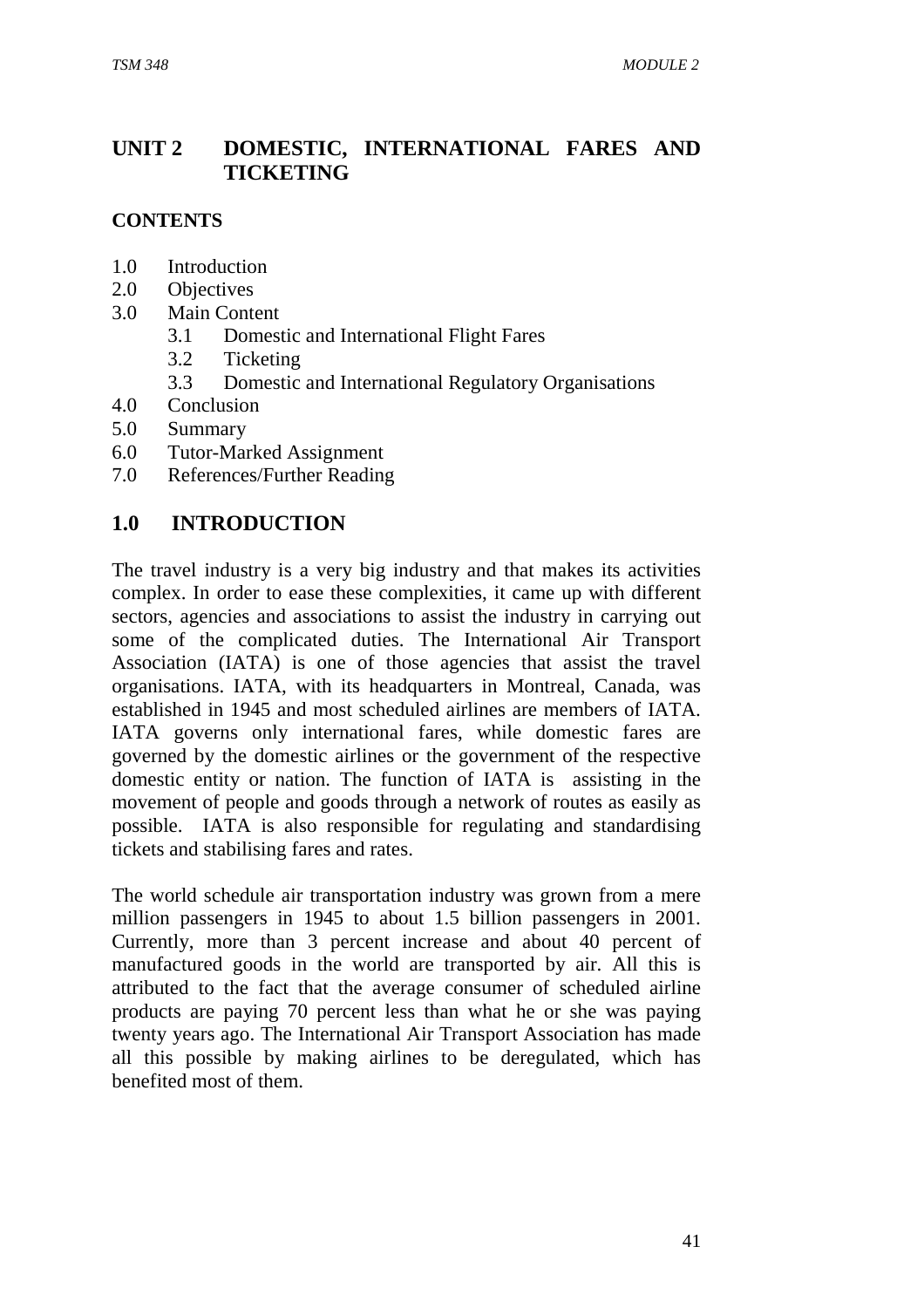# **2.0 OBJECTIVES**

At the end of this unit, you should be able to:

- discuss domestic and international flight fares
- list the roles of domestic and international regulatory organisations
- explain the use and importance of ticketing.

# **3.0 MAIN CONTENT**

# **3.1 Domestic and International Flight Fares**

Fares in the travel industry vary in different ways and for different reasons. Reasons can range from the mode of transportation, or the distance between the origin and the destination. Just like in most organisations, there is usually a body responsible for regulating and monitoring prices and fares, as is the case with the travel industry. Without these modalities in place for price regulation and monitoring, there will likely be exploitation by some travel organisations. In the case of the aviation industry, the body responsible for this is the International Air Transport Association (IATA) (visit www.iata.org).

Fares are also determined by the density of traffic demand in an area. An example is a trip from Europe to America which will be cheaper than a trip from London to India. This is because the density on London- India route is lower than that of London – New York. The same is true of the domestic route. For example, the density of Kano-Lagos route is definitely higher than the density on Sokoto –Lagos route. Other factors are the capacity available on certain routes, the level of competition on the sector and cost of operations. (Fairlier, 2003, P.7).

Fares especially on international travels, when paid, will only become applicable when the journey commences at the point of origin shown on the ticket. If a travel actually commences at a different location or country, the fare must be re-assessed from such location or country. Promotional fares are the way airlines offer cheaper fares to attract more passengers. Most important among these fares are; the excursion fares, which are for people spending a week to fourteen days,in order to stop business people from looking for cheaper ways to travel. The group fares are the second type of fare, which are applicable to groups. It is applicable to a minimum of a group of ten to forty people travelling together.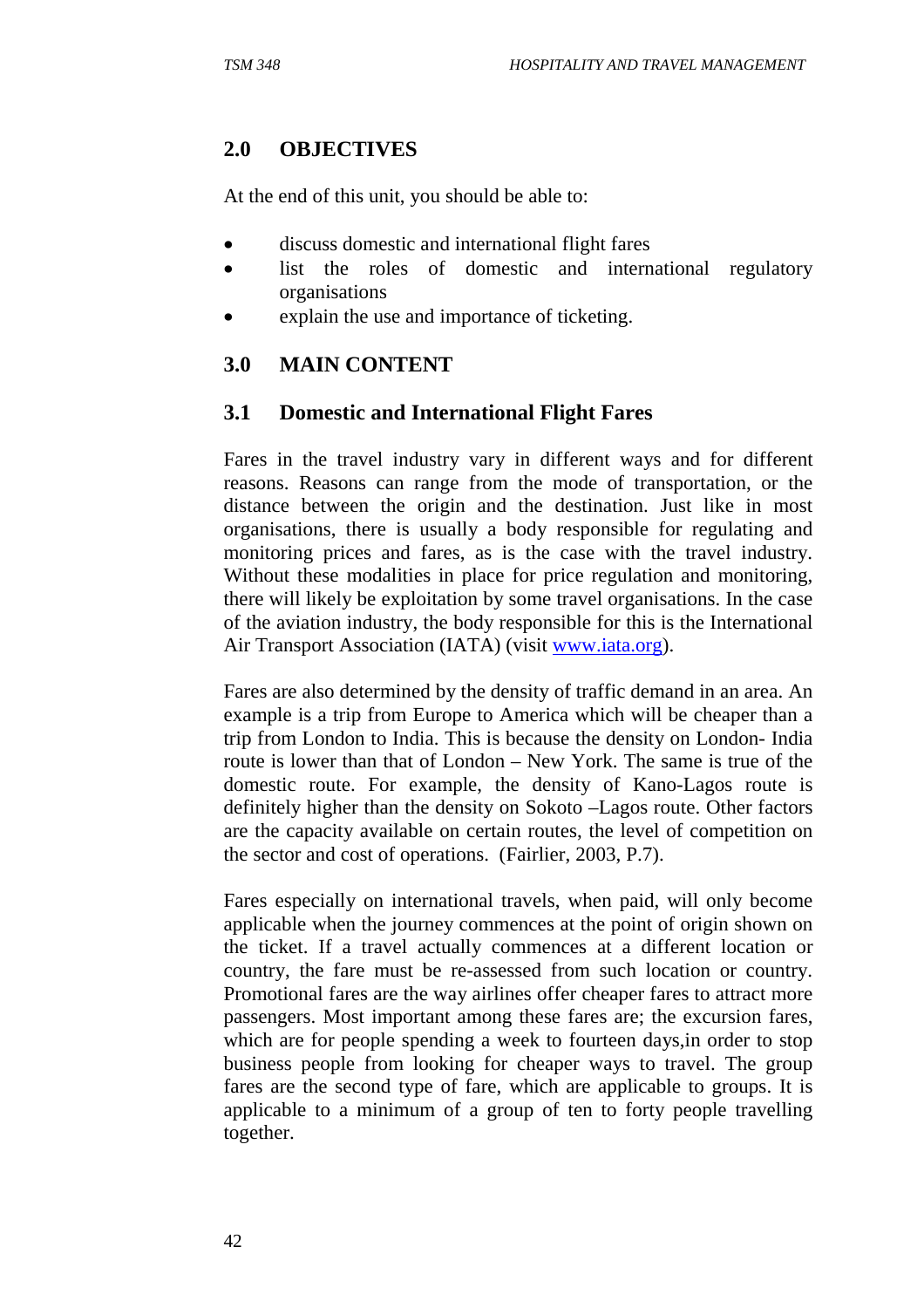# **3.2 Ticketing**

A ticket is obtained when a traveller pays the stipulated fare. When the fare is paid through cash or credit card, automatically a ticket has been bought. The ticket is like a receipt but more detailed and contains all the information needed by any check-in staff of any airline. Normal ticket regulations apply to documents issued against credit cards or cash. The validity of the ticket lies in the ticket and not by the date on the credit card.

As innovations continue getting introduced into the industry, so also is a multipurpose ticketing system. This ticketing system is known as the Automated Ticket Boarding (ATB) pass So far the ATB has been introduced by a number of carriers and airlines. This ticket is a combined document serving a passenger ticket and baggage check, boarding pass and also a baggage identification tag. The Automated Ticket Boarding (ATB) pass also contains information like, the name of the origin and name of the destination, issuing name/vacation and place of issue, carriers information (ticketing system provider) and flight information (flight coupon and boarding pass). The ATB also contains about thirty to thirty five more detailed pieces of information.

### **3.3 Domestic and International Regulatory Organisations**

Tourism is to some extent an international ambassador, bringing goodwill and intercultural understanding among people of the world. However, because it deals with travels across international boundaries, the government inevitably is involved in tourism decisions, and also has to regulate the entrance and exit of foreign materials. For this reason, organisations are formed that will check the hospitality and travel industry.

The organisation that represents all national and official tourism interests among its allied members is the World Tourism Organisation (WTO). It is the most widely recognised organisation in tourism. There is also the International Civil Aviation Organisation (ICAO), which comprises of more than eighty governments. This international organisation coordinates the development of all aspects of civil aviation with regards to international standards and practices. The International Air Transport Association (IATA) regulates and standardises tickets, way bills and baggage checks. It coordinates handling and accounting to allow quick interline bookings and connections. In addition, the IATA also maintains the stability of fares and rates.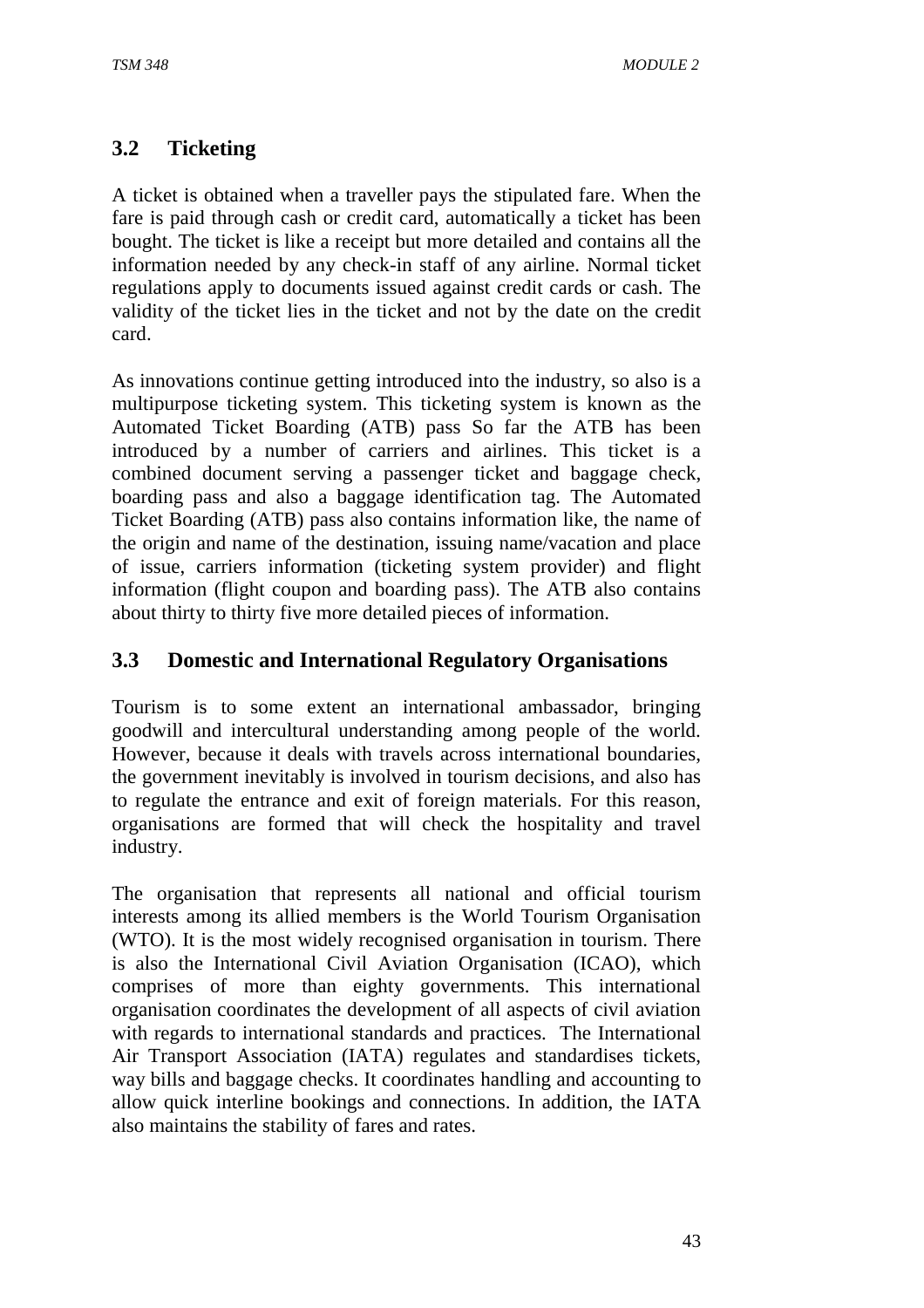There is also the domestic International Civil Aviation Organisation, which regulates the common interest and concerns of all components in a country or regions, and it has the same attribute and sometimes affiliated to the international bodies. In Nigeria, an example of this organisation is the Federal Airport Authority of Nigeria (FAAN). FAAN is the domestic organisation that regulates and standardises flight activities in Nigeria. Due to its activities, there is a standard air fare across the country.

In the United States of America, Travel and Tourism Administration (USTTA), the main government agency responsible for the promotion of the other domestic regulatory organisation is the Travel Industry of America (TIA). It looks after the common interest and concerns of all components of the U.S. travel industry.

#### **SELF-ASSESSMENT EXERCISE**

What are domestic and international flight fares?

# **4.0 CONCLUSION**

The travel industry is very complex and has evolved at a tremendous pace that it needs different bodies and organisations to operate efficiently. The travel industry deals with people from all over the world especially with the invention of the airplane, because the safety of passengers and their interests are uppermost. Some organisations were formed at both international and domestic levels to check and surprise the travel industry. One of such is the International Air Transport Association (IATA). Other examples are the Federal Airports Authority of Nigeria (FAAN) and the United States Travel and Tourism (USTTA). Another aspect learnt in this unit is ticketing. This is usually issued to an intending traveller after he or she must have paid the stipulated fare. The ticket contains all the information needed by any check-in-staff and airline.

# **5.0 SUMMARY**

Domestic and international fare and ticketing are some of the innovations brought about by the evolution of the travel industry. The industry has grown so large that modalities are put in place to protect the rights, lives and properties of the travellers and also to save the travellers' time. These modalities include formation of bodies and organisations to check the activities of the airline operators. Some of these bodies and organisations include the International Air Transport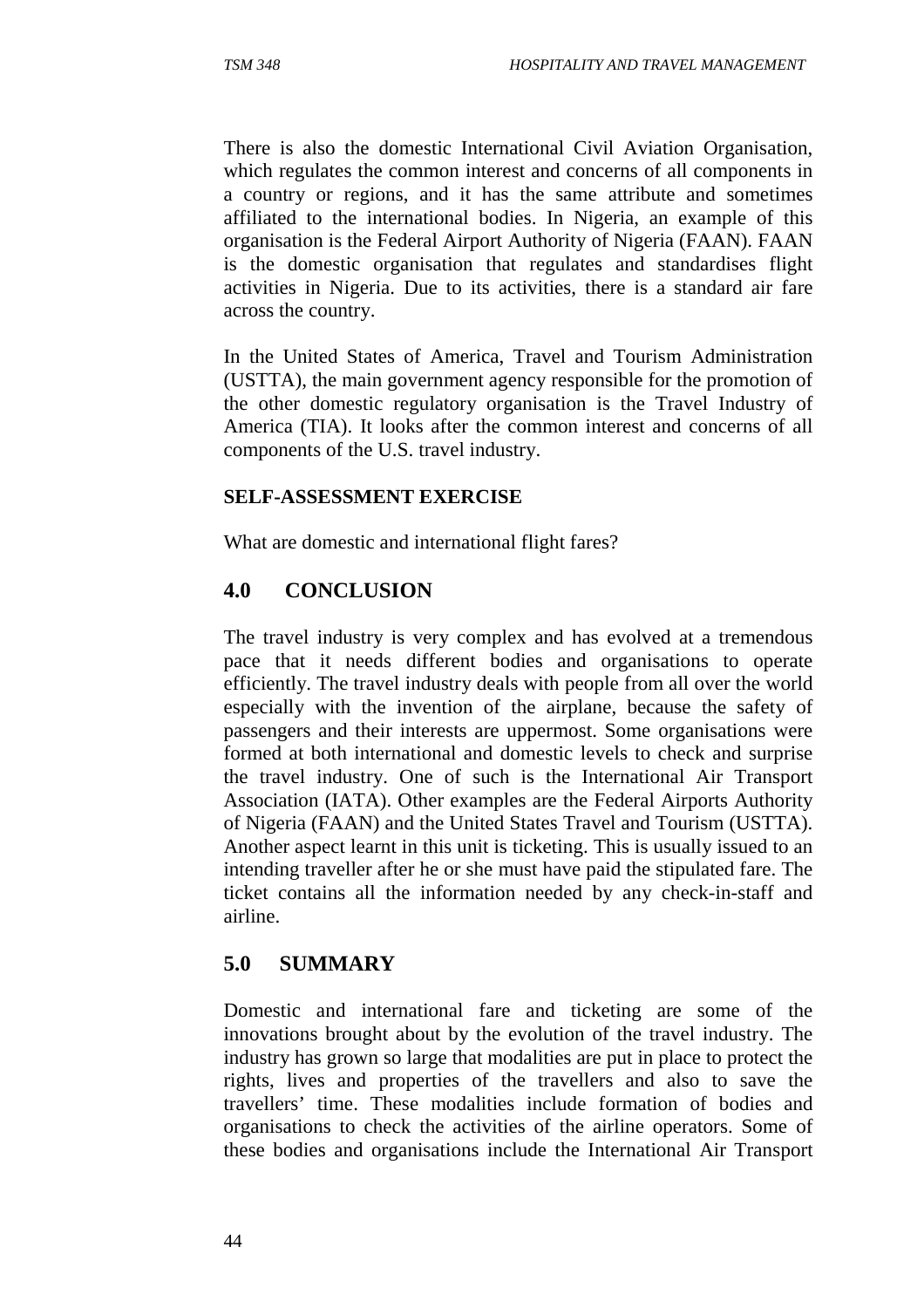Association, the International Civil Aviation Organisation and the Federal Airport Authority of Nigeria.

### **6.0 TUTOR-MARKED ASSIGNMENT**

- i. Explain the term ticketing
- ii. What are regulatory organisations and their roles?

### **7.0 REFERENCES/FURTHER READING**

Fairlie, R. (2003)."Dividing the Pies" Travel Weekly. November 8, 2003. P. 7.

*International Air Transport Association*, www.iata .org.

International Civil Aviation Organisation, *www.icao.org*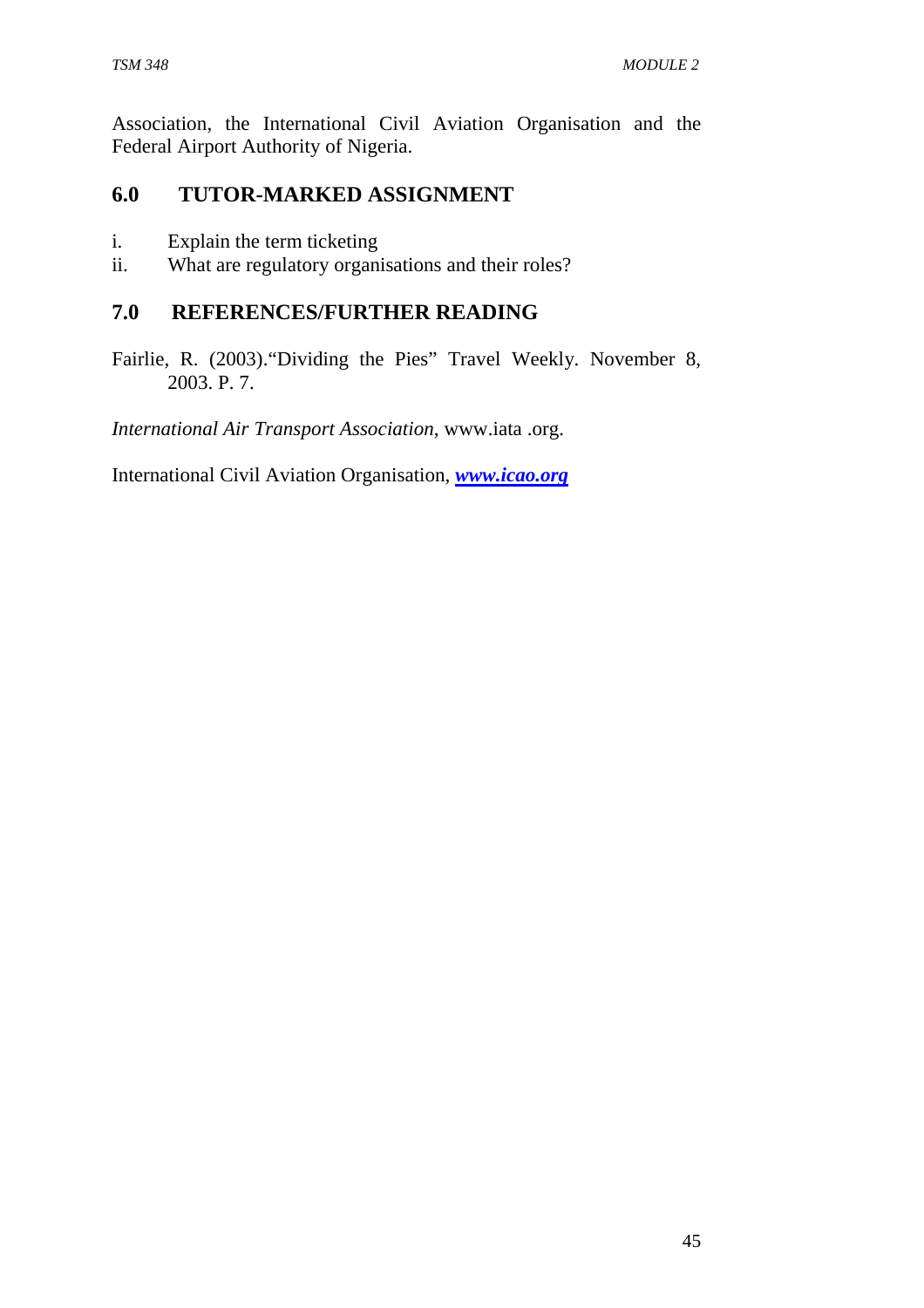### **UNIT 3 COMPUTER RESERVATION SYSTEMS**

#### **CONTENTS**

- 1.0 Introduction
- 2.0 Objectives
- 3.0 Main Content
	- 3.1 The Importance of the Computer Reservation System in the Hospitality and Tourism Industry
	- 3.2 The Dimensions of Communications for the Hospitality and Tourism Industry
		- 3.2.1 Property and Reservation Management Systems
	- 3.3 The Types of Reservation System
- 4.0 Conclusion
- 5.0 Summary
- 6.0 Tutor-Marked Assignment
- 7.0 References/Further Reading

### **1.0 INTRODUCTION**

Some decades ago, it could be recalled that airlines check in staff operated at airports with large sheets of papers, matching details of each passenger manually. This usually took a long time and queues got even longer. In modern times however, it takes just a minute to get clearance from a check-in-staff. Once the staff collects a passenger's ticket, all the passenger's data needed will appear on a screen and a pass is issued by the same computing machine instantly. This process also gives out information on seat numbers and exit gates from where a commuter can board the plane. This brought about the invention of the Computer Reserve Systems (CRSs) which is the most important marketing tool of airlines. Computer reserve systems are systems for information; they store current information about all travel providers. These systems also perform tasks that are related to service distribution.

The computer reservation systems do have the details of all flights, and details of millions of passengers are also stored in these machines. Although some airlines had started using computers in the 1950s, it was still hectic because each airline had its own computer. If one airline was making a reservation of a sector on a different airline, the two computers could not communicate with each other, and they would send teletype messages. It was in the 1970s that travel agents and airlines saw the need for a computer reservation, that could show the flight availability of most of the airlines, and portable enough to be kept on a table where reservations could be made and tickets printed.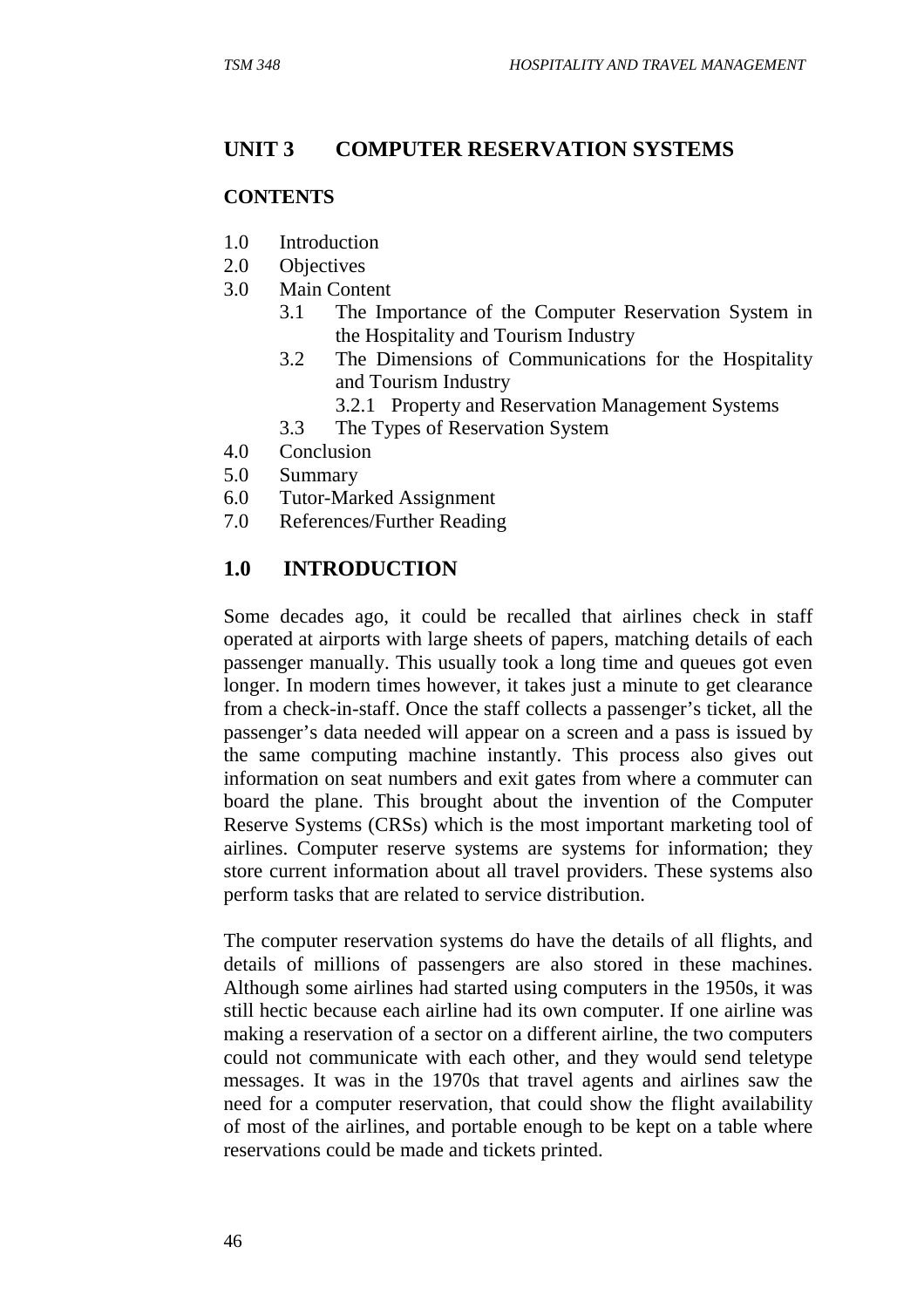# **2.0 OBJECTIVES**

At the end of this unit, you should be able to:

- discuss the importance of the computer reservation system in the hospitality and tourism industry
- explain the dimensions of communication for the hospitality and tourism industry
- describe specific reservations system.

### **3.0 MAIN CONTENT**

# **3.1 The Importance of the Computer Reservation System in the Hospitality and Tourism Industry**

The Computer Reservation System is fundamental in the growth and survival of the hospitality and tourism industry. In fact, any successful organisation in this industry must have to attribute its success to the Computer Reservation Systems. As we all know, tourists travel from their homes to destinations and in modern times, the airplane has been among the preferred travelling means by tourists. In the past, before the invention of the C.R.S., passengers and tourists had to queue up for a long time for manual matching of details of each passenger with his or her ticket. Today, all these are achieved in just a minute, making travelling faster and more efficient. Travel has expanded all over the world. Many times over one can imagine what it would be like for tourists without the Computer Reservation Systems (see for example, Kasavana and Brooks, 1991, Pp.  $114 - 5$ ).

The same Computer Reservation Systems have access to data on hotels, car rentals, trains, cruises, climate, currencies, etc. Apart from reservations, the computer can make changes in reservations with just a touch of the button. Now, many hotel chains have a number that a prospective guest can call to make reservations at any of the company's properties. The corporate Computer Reservation System allows operators to access the inventory of the availability of rooms in each hotel, and once a reservation has been made, it is immediately cancelled from the inventory of rooms throughout the duration of the guest's stay. The Central Reservations System has been - important in saving time and cost for airlines, hotels, travel agents and tourists. Now, one can just relax at home or in the office to make multiple reservations (flight and hotel room) at the same time. This has also reduced unnecessary overcrowding at reception desks, hotels and airports.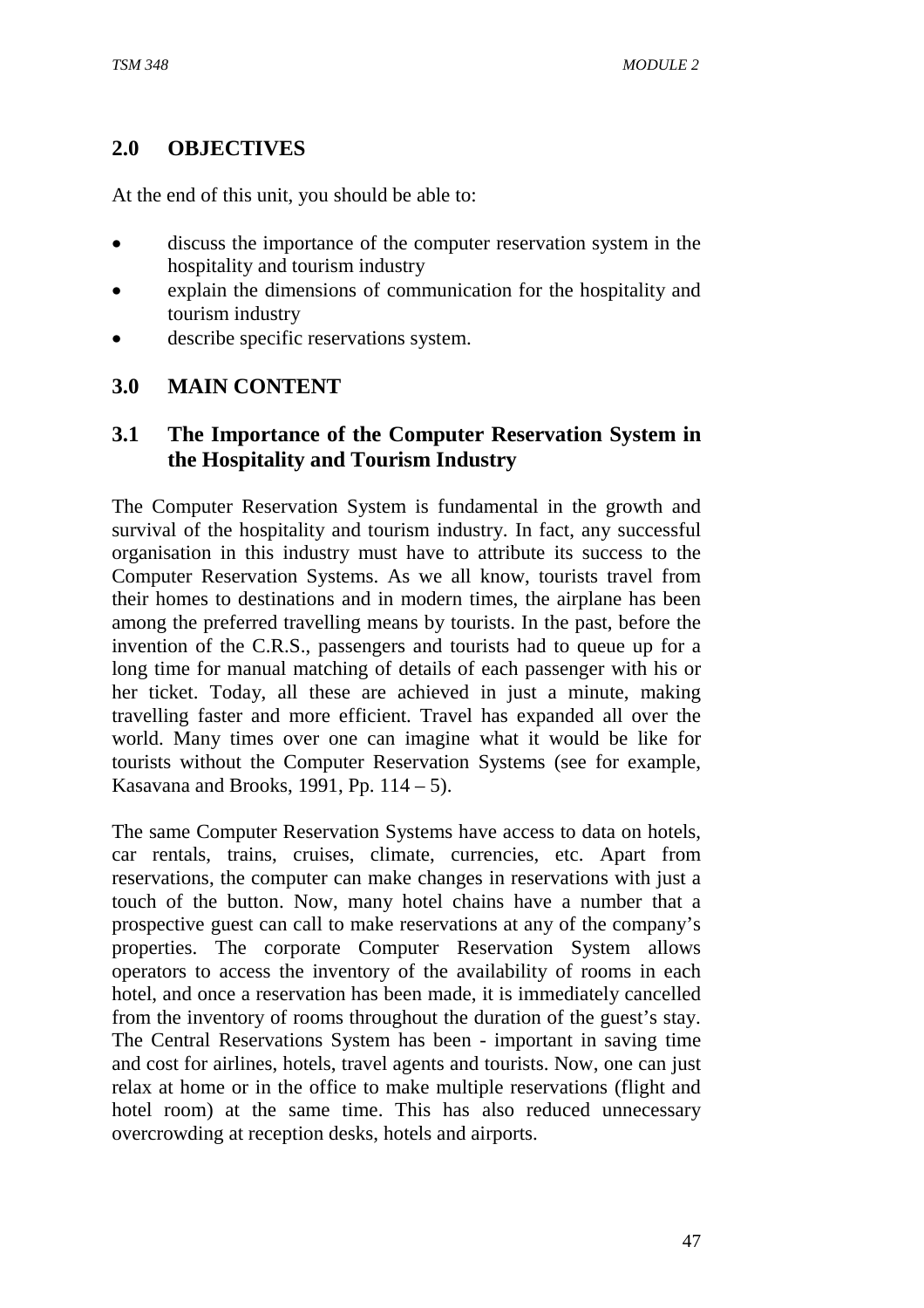# **3.2 The Dimensions of Communications for the Hospitality and Tourism Industry**

The internet has added a new dimension to the hospitality and tourism industry. The system has made communication in the industry system very easy and with very little stress. With a computer unit in the office or at home and with access to the internet, one can click to a website where airline tickets, holiday resorts and hotel reservations are on sale, and thereby buy whatever one wants to buy just by giving one's credit card details. The website of Jupiter Communications (www.//jup.com) has done a study on the proliferation of travel related sites in the internet and is illustrated below: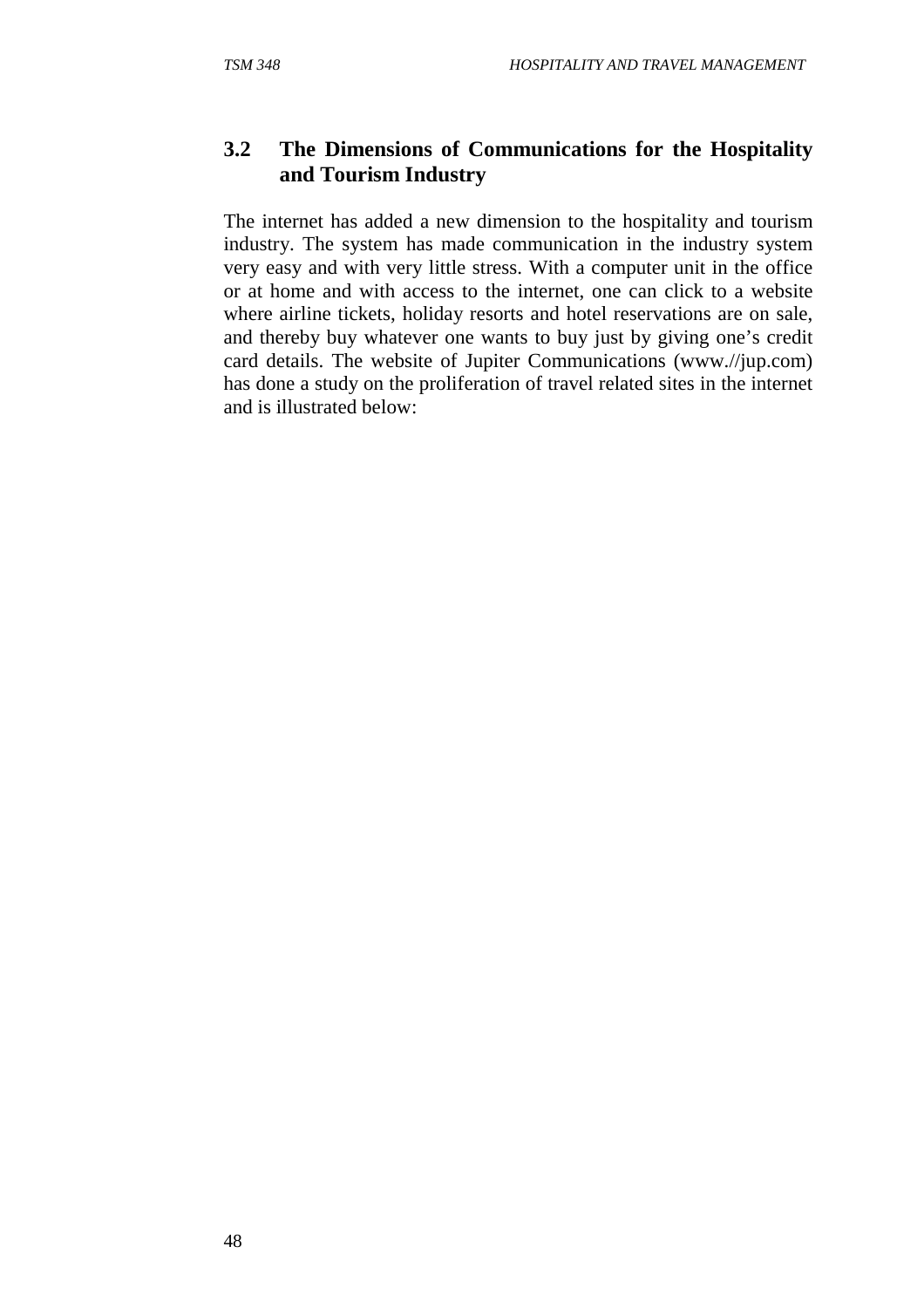

#### **Fig. 7.1: Proliferation of Travel Related Sites Worldwide**

Source: World Tourism Organisation, 2005.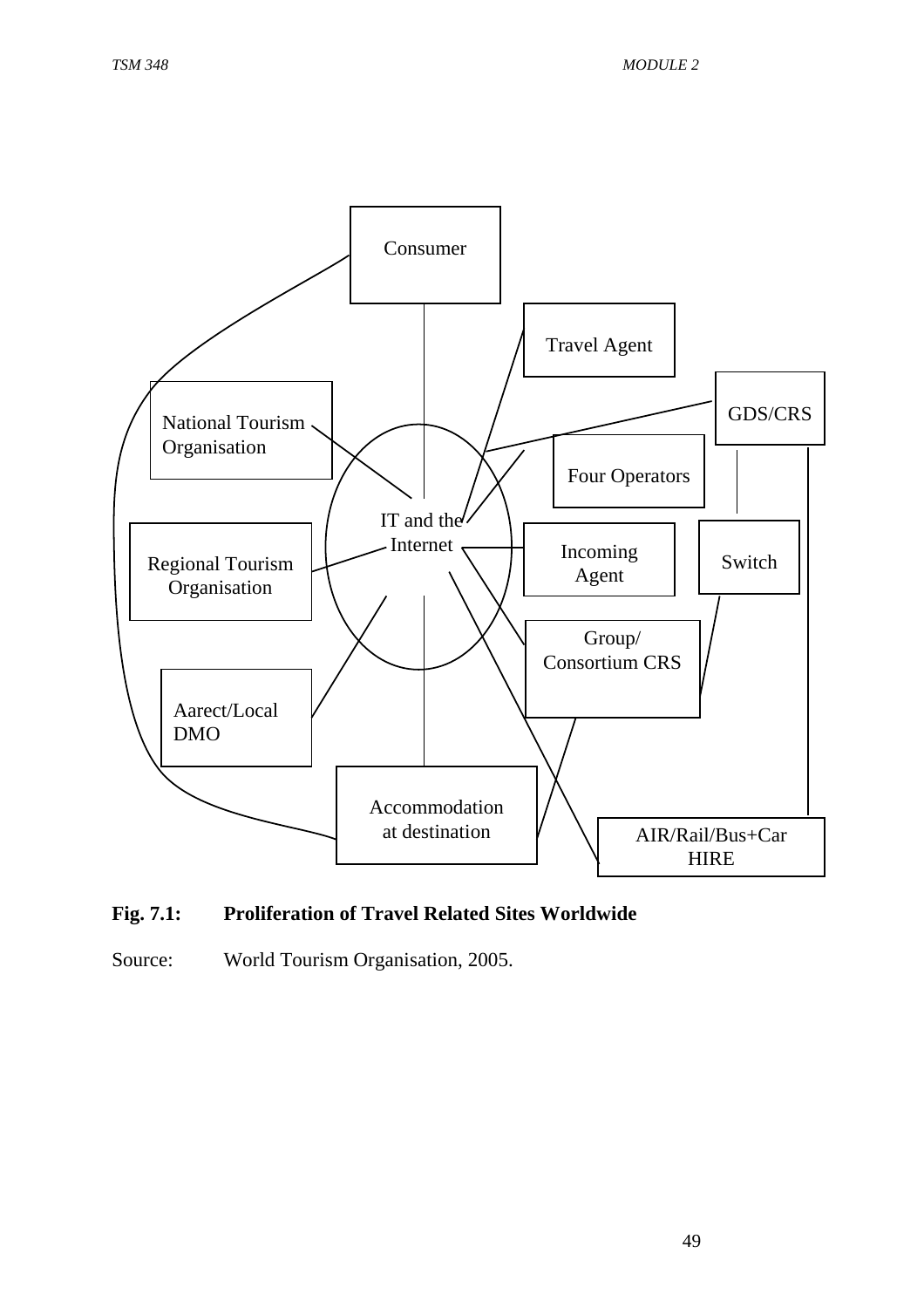This website has estimated that online revenue for 2002 alone was about US\$8.9 billion. In the US, back in the late 1990s, some sixty four million people were reported to have access to the internet, still, matters are made easier with millions of websites of travel retailers, whole sellers and the consolidators, as well as national tourist offices.(Eddystone, 2001, Pp. 15-16, Godwin, 1999, P. 56). The hospitality and tourism industry is next only to airlines in the use of technology, and has been enjoying the best of both worlds. From computerised check-in to automatic wake up calls, electronic locks to closed circuit T.V., fire security protection systems and teleconferencing, nothing is better organised than the modern day hotel.

# **3.2.1 Property and Reservation Management Systems**

Property Management Systems (PMSs) have greatly enhanced a hotel's ability to accept, store and retrieve guests' reservations, guests' history, requests and billing arrangements. Property management system also provides reservations associated with information on types of rooms available, features, views and room rates. A list of expected arrivals can be easily generated from such a system. Before the advent of the PMSs, it took reservation associates much longer time to learn about the features of each room and the various room rates. A property management system contains a set of software packages that are capable of supporting a variety of activities in both the front office and the back office areas. Among the most common front office software packages that are designed to assist front office workers in performing their functions efficiently are reservations management, rooms management, guest account management and general management.

The reservation department software allows the room reservations department to quickly accept reservations, and generate confirmations and occupancy forecasts for reservations, that are being handled by the hotel directly and by the Computer Reservation Systems (CRSs). Most hotel chains, operating or affiliated to hotels, have a phone number that has the last digit reading from  $1 - 500$ . This is to allow guests to call at any time without obstruction and in some cases without charges. Travel agents also have direct access to the central reservation numbers. The various software packages contain information on the following; reservations, front office, group billing, guest history, report writer, travel agent, billing, tour operations, housekeeping, yield management, package plans, wholesaler blocks, call accounting interface, point-ofscale of interface and environmental control. Others include central reservation, general ledger, and accounts payable, owner accounting associate management, long-term rentals and timeshare rentals.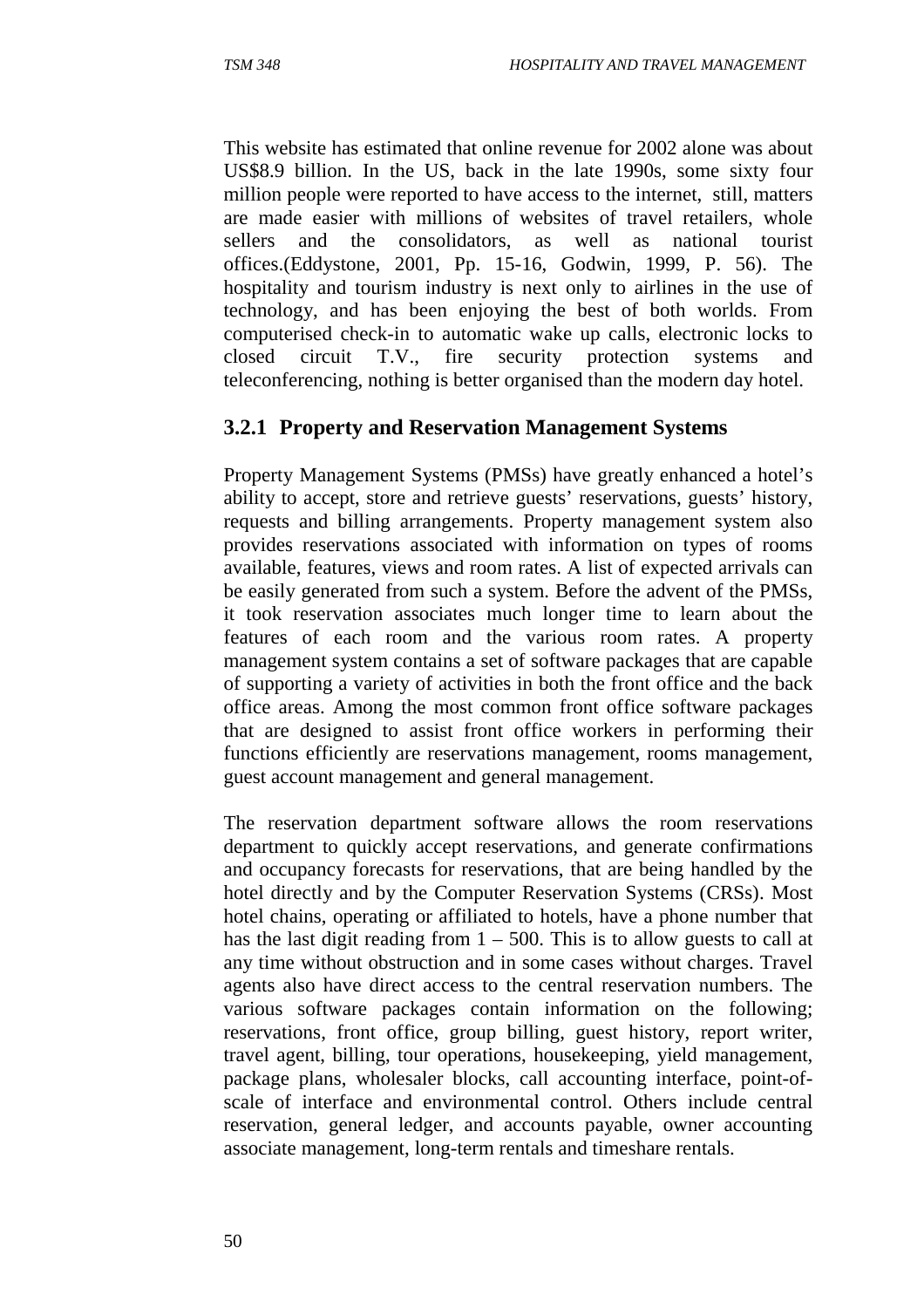The Holiday Inn worldwide for instance, has invested more than \$60 million for the installation of PMSs in all its properties. This system integrates revenue optimisation and customer tracking software to maximise income for the properties and options for the guests. Some of the advantages of the Holiday Inn Reservation Optimisation (HIRO) and ENCORE are that they include a two-way interface with Holidex (i.e. the Holiday Corporation's Reservation System) that automates and makes front desk tasks and procedures simpler and easier. The HIRO system is believed to be the first automated length-of-stay optimisation system to be integrated with a central reservation system.

# **3.3 The Types of Reservation System**

The Hotel Industry Switch Company (THISCO) has a link between the hospitality industry's central reservation systems and those of the airlines. This allows travel agents access to hotel data base. Among the modern and sophisticated computer reservation systems are SABRE and APOLLO, which are the two main airline computer systems. SABRE is owned by American airlines and APOLLO is jointly owned by United, USAIR, and several European airlines. The two computer systems have developed sophisticated global reservation systems to make it easy for the travel agents to arrange international hotel reservations.

SABRE is one of the largest privately owned computer networks in the world. Its hardware headquarters is situated in Tulsa, USA. The building, where the hardware is located, is specially designed to withstand terrorists and criminal attacks and safe from natural disasters. The SABRE uses six of the largest International Business Machines (IBM) computers which are connected by hundreds of thousand kilometres of network data circuits, to some hundreds of thousand terminals all over the world. (See also Godwin (2001, P. 61). They also contain flight and fare data in over thirty five thousand cities throughout the world, for more than seven hundred airlines. The SABRE can be used to book rooms in over thirty thousand hotel properties and rental cars from car rental companies. It also contains details of over sixty five thousand vacation and recreation activities. SABRE is more than thirty years old and it is a hundred percent publicly traded company since March 2000.(Davidoff and Davidoff, 1999, P. 56).

The APOLLO, just like the SABRE, has developed sophisticated global reservation systems, designed to make it easy for the travel agent to make international hotel reservations. Colva is a typical example of a computer reservation system (CRS). It is a subsidiary of Colva airlines system known to the American travel agents as APOLLO, and it enables agents to book hotel reservations around the world. The APOLLO is jointly owned by United, USAIR, Air Canada and several European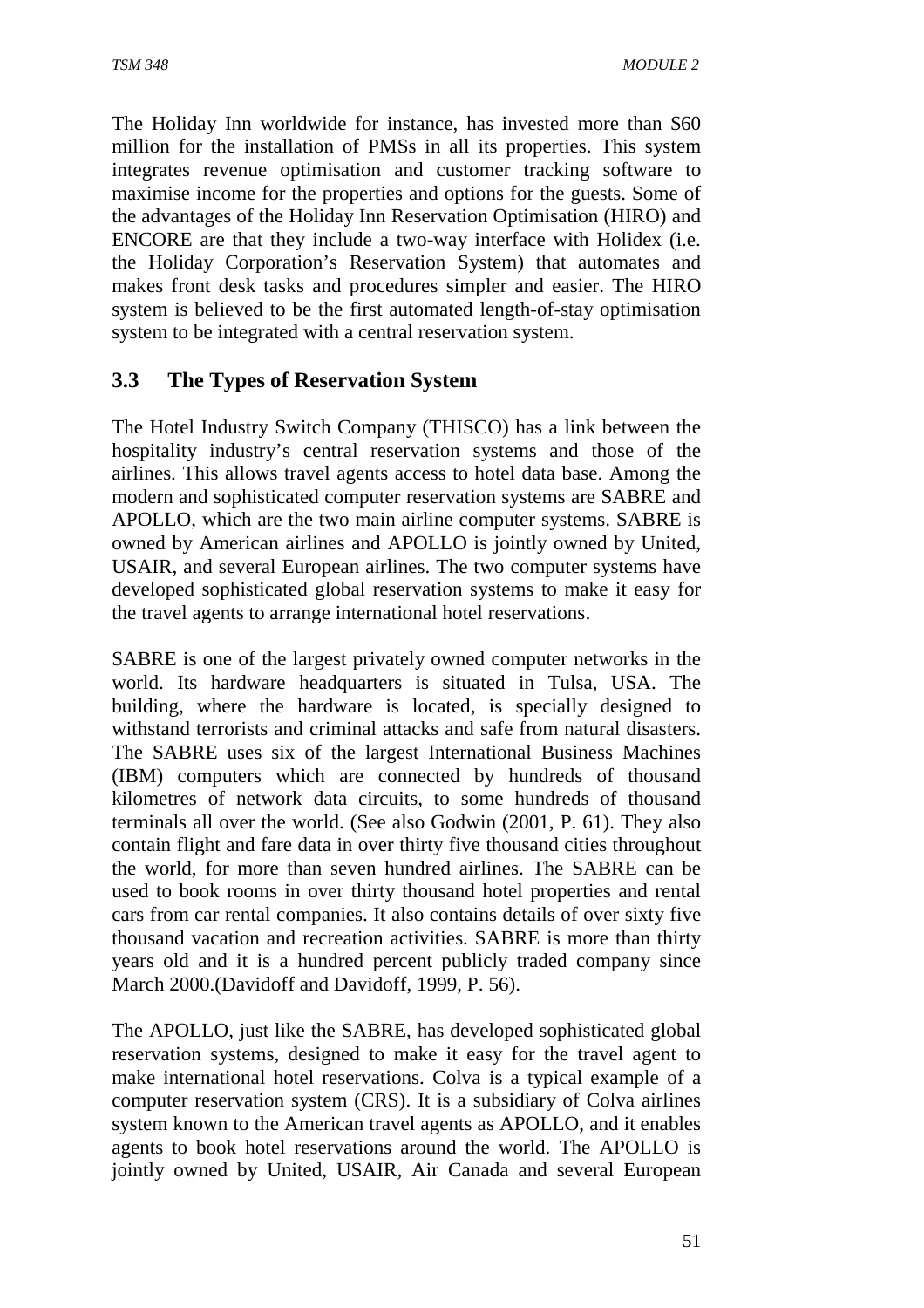airlines, and just like SABRE, the APOLLO has also developed sophisticated global reservation systems designed to make it easy for the travel agents to make international hotel reservations.

Another example of a leading type of Computer Reservation System is the AMADEUS. It is a market leader in Europe, Africa and Asia-Pacific with a strong presence in the USA and South America. It is believed to have a worldwide network in sixty countries as a leading player. AMADEUS, which was founded in 1987, is a company with 60 percent of its capital held by Air French, Iberia of Spain and Lufthansa of Germany. AMADEUS headquarters is located in Madrid, Spain with its data processing centre near Eding in Munich Germany. It has also a product development facility at Sophia Antipolis. AMADEUS has three regional offices for Asia Pacific (Bangkok), North Central America (Miami), and South America (Buenos Aires). The AMADEUS Global Network (AMANET) links providers and users and it is the largest civilian data centre in Europe. The new technology that manifested itself in the form of Computer Reservation Systems (CRCs), which was first developed by the American airline, was soon emulated by other US airlines.

#### **SELF-ASSESSMENT EXERCISE**

Discuss the dimensions of communication for the hospitality and travel industry.

# **4.0 CONCLUSION**

In this unit, you have learnt that the Computer Reservation System (CRS) has reached a high economical and technological level. Travel agents and hoteliers, including all stake holders in the hospitality and tourism industry, can hardly survive without its expertise. The ultimate goal has been focused on hotels and airlines, the two main pillars in the hospitality and tourism industry to have access to global reservations network. This user friendly software system makes it easier for travel agents to make hotel reservations in four easy steps; stop, look, check, and book.

# **5.0 SUMMARY**

The internet automation and the global reserve system also known as the computer reservations system has changed the travel, hospitality and tourism industry in less than three decades. Major hotel chains and leading hotels have developed their own reservation systems and have made excellent use of the new technology. Also the National Tourist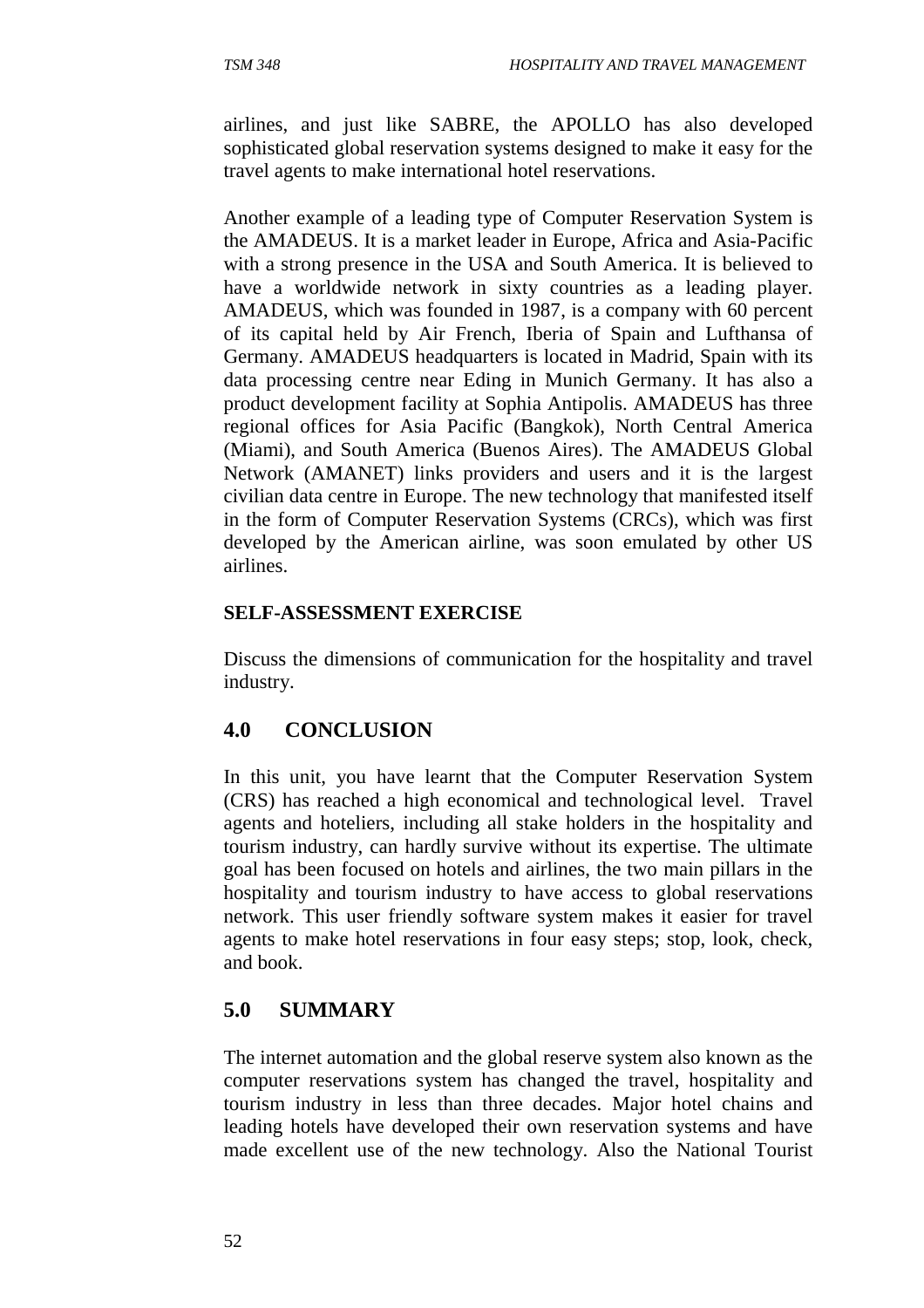Administrations have been caught up in the technology bug and are now promoting their destinations on multimedia websites.

# **6.0 TUTOR-MARKED ASSIGNMENT**

- i. Trace the evolution of the various computer reservation systems and their relevance to the hospitality and tourism industry.
- ii. How do airlines benefit from the computer reservation systems?

### **7.0 REFERENCES/FURTHER READING**

- Davidoff, P. & Davidoff, D. S. (1999). *Sales and Marketing for Travel and Tourism*. Alban, Delmor: Blackhill Inc.
- Eddystone, C. N. (2001). "*Managing Hotels Effectively"; Lessons from Outstanding General Managers*. New York: Van Nostrand Reinhold.
- Godwin, N. (2001). Complete Guide to Travel Agency Automation. Alban, Delmar: Blackhill Inc.

Jupiter Communications www.jup.com

Kasavana, M. L. & Brooks, R. M. (1991)."Managing Front Office Operations." East Lansing, Michigan: *the Educational Institute of the American Hotel and Motel Institute*.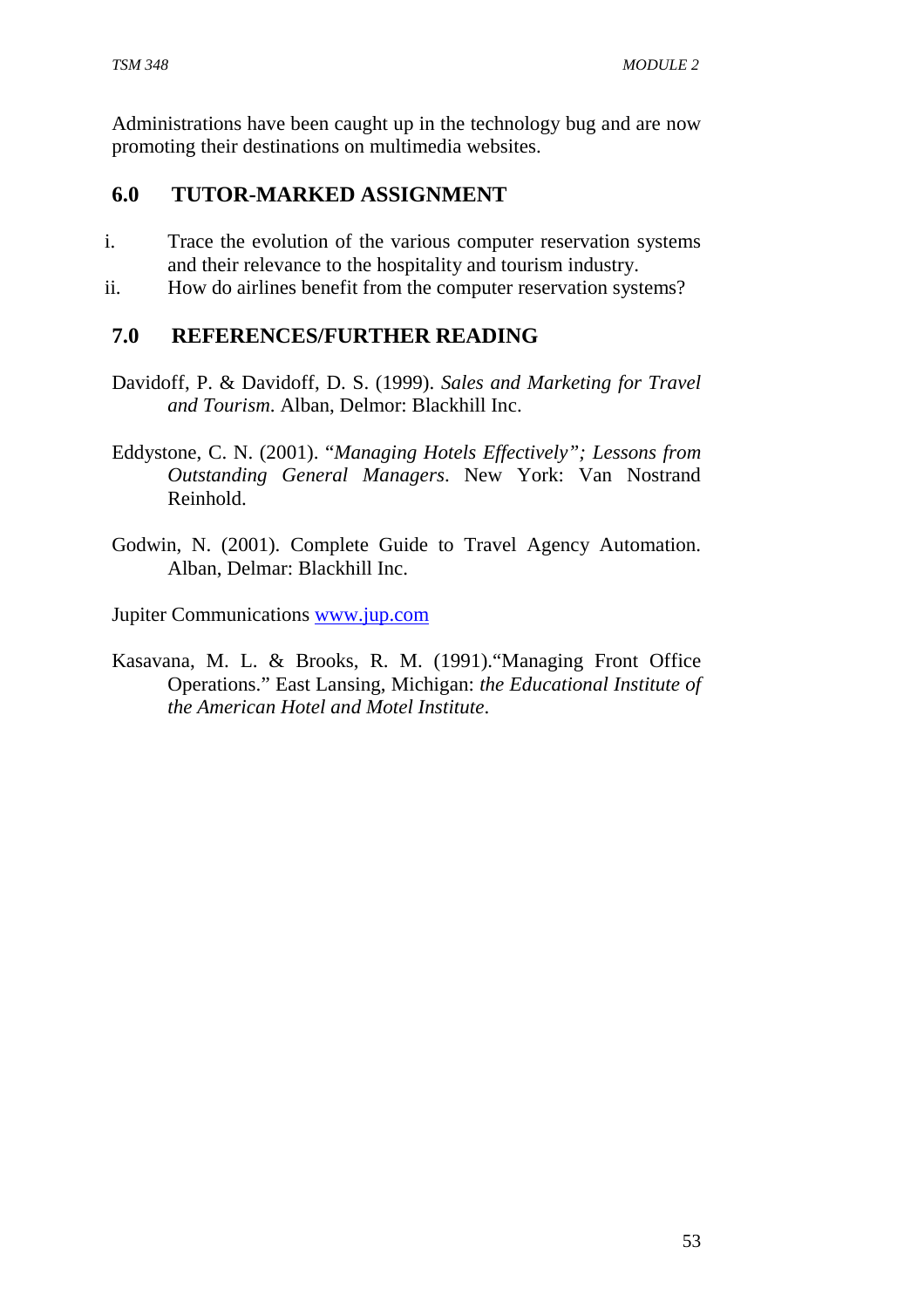### **UNIT 4 THE ROLE OF TRAVEL AGENTS AND TOUR OPERATORS**

#### **CONTENTS**

- 1.0 Introduction
- 2.0 Objectives
- 3.0 Main Content
	- 3.1 Travel Agents/Agencies
		- 3.1.1 The Role of State Offices and the Hospitality Industry
	- 3.2 The Corporate Travel Manager
		- 3.2.1 Modeling Travel Motivations
	- 3.3 Destination Management Companies
- 4.0 Conclusion
- 5.0 Summary
- 6.0 Tutor-Marked Assignment
- 7.0 References/Further Reading

#### **1.0 INTRODUCTION**

The hospitality and tourism industry, just like any industry or organisation, has to promote, i.e. advertise the industry to prospective customers. For any industry to progress there has to be a form of awareness to the prospective customers. The customer has to know what he is being offered and what he has to expect or the gains and advantages of his patronage.

Over the course of time, the motivation for most travels has been related to religion, conventions, economic gains, war, escape, migration, but would seem that the only motive left is travel for pleasure. Obviously, travellers select destinations for different reasons. These reasons include climate, history, culture, sports, shipping, facilities etc. For these diverse reasons, there has to be a way of selling these destinations to prospective travellers and a promotion of the mode of transportation and the destination. The advantages of using travel agents and travel operators are that they represent a number of airlines, making it possible for clients to make choices. Travel agents are in a better position to advise clients on alternative air services. If the desired one is over booked, travel agents and operations supply their customers with information about flight operation and timings. They give information about destinations, cost of airline fares, hotel rates, weather, and business opportunity conditions.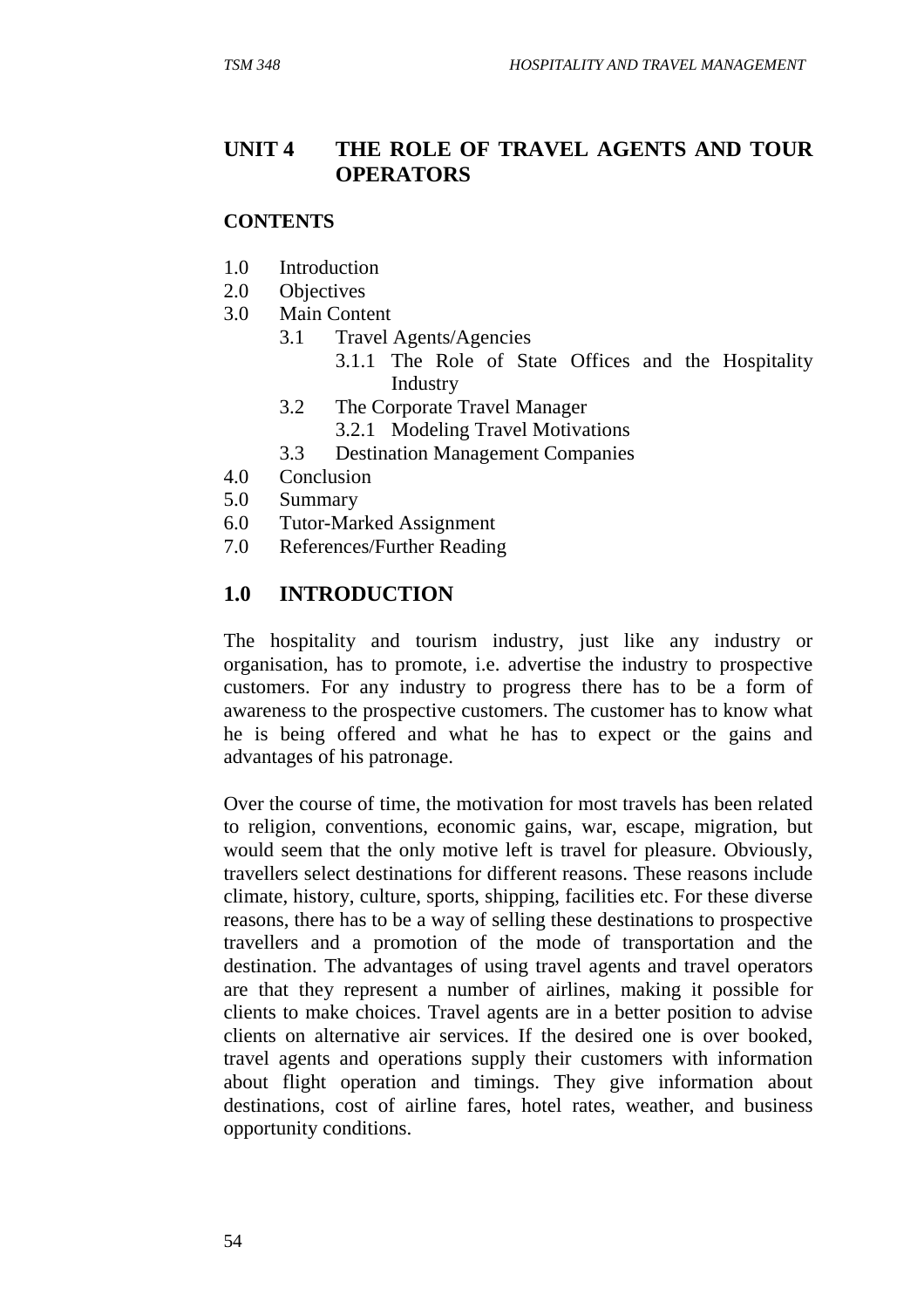### **2.0 OBJECTIVES**

At the end of this unit, you should be able to:

- describe the responsibility of a corporate travel manager
- state the functions of travel agencies and tour operators
- outline the importance of Destination Management Companies (DMCs) to the promotion of the hospitality and tourism industry.

# **3.0 MAIN CONTENT**

### **3.1 Travel Agents/Agencies**

A travel agent can be seen as a middle man that acts as a travel counsellor. He/she is responsible for selling on behalf of airlines, cruise lines, rail and bus transportation, hotels and auto rental companies. A travel agent can sell individual parts of the overall system or several elements like air and cruise tickets. A travel agent is a broker that brings together the client that is the buyer, and the supplier who is the seller. A travel agent has quick access to schedules, fares, and advises clients about different tourist destinations (Lundberg 1990, P.20).

A travel agent is more than a ticket seller. Other responsibilities of a travel agent include:

- arranging transportation by air, sea, rail, bus, or car rentals
- arranging individual itinerary, personal escorted tours, group tours and personal package tours
- arranging for hotel, motel, resort accommodation which include meals sightseeing, tours, transfer of passengers and luggage between terminals and hotels etc.
- giving advice on many details involving travels such as insurance, travellers checks, foreign currencies, exchange, immunisation and documentary requirements and
- arranging reservations for special activities, tour operators organise, advertise, promote and make these tours available for sale to the general public by combining air transportation with surface arrangements like road, rail, hotels and entertainment.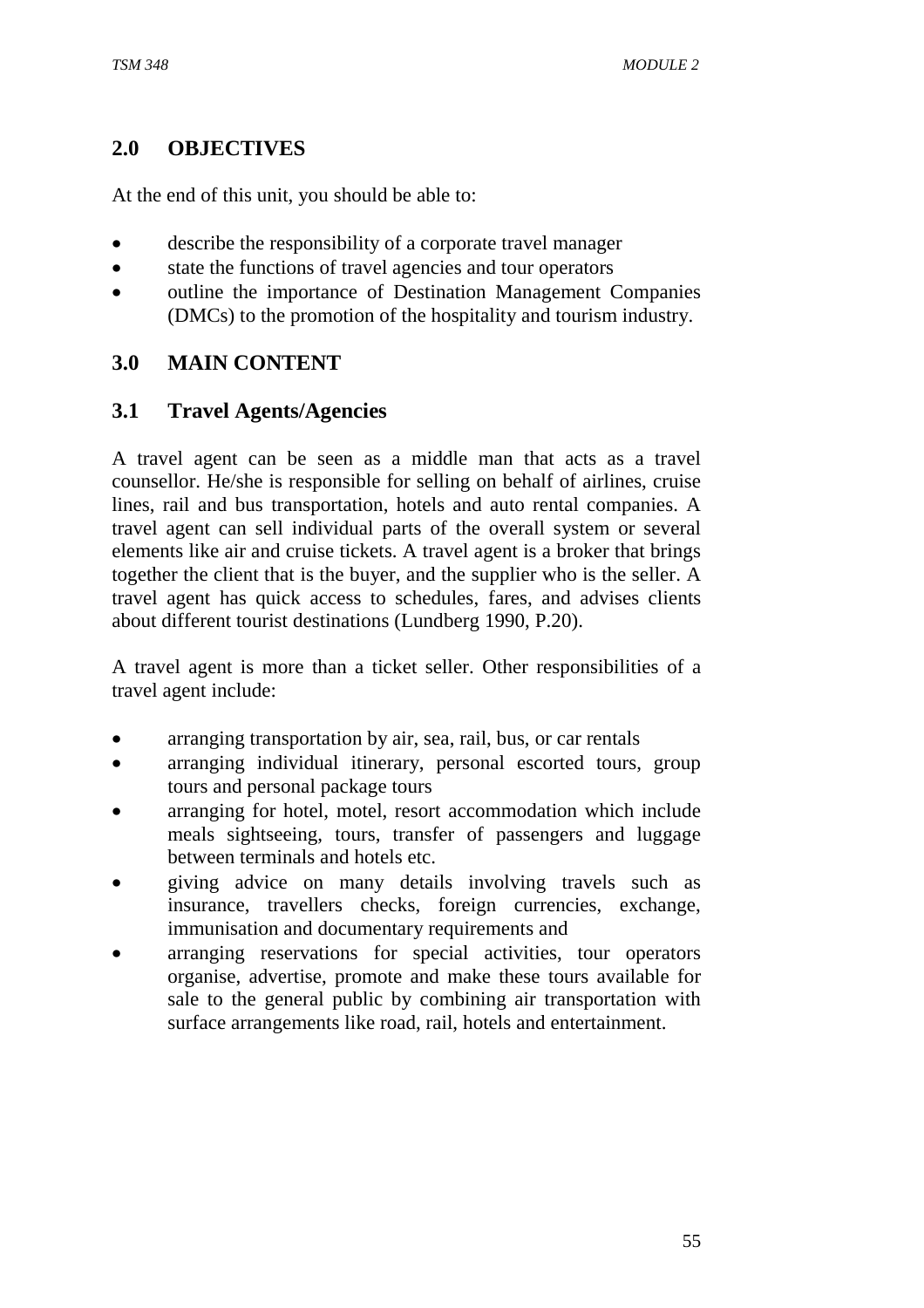# **3.1.1 The Role of State Offices and the Hospitality Industry**

Other organisations under travel agencies are state offices of tourism and city level offices of tourism. The state offices of tourism are charged by their legislative bodies with the orderly growth and development of tourism within the state. These agencies promote information programmes, advertising, publicity and research relationship to the recreation and tourism attractions in the state. Cities have also realised the importance of the "new money" that tourism brings. Many cities have now established Convention and Visitors Bureaus (CVBs) whose main function is to attract and retain visitors to the cities attractions, restaurants, hostels and motels and also transportation. These bureaus are largely funded by the Transient Occupancy Tax (TOT) that is charged to hotel guests. In most cities, the Transient Occupancy Tax ranges from 8 percent to 18 percent.

The balance of funding comes from membership dues and promotional activities. In Nigeria for instance, the Federal Ministry of Culture and Tourism is responsible for the regulation and preservation of the country's tourism and cultural heritage. Another body/organisation saddled with the responsibility of developing tourism in Nigeria is the National Tourism Development Corporation (NTDC). The National Tourism Development Corporation among other primary duties, use the excess from revenue generated from tourism to maintain existing tourism destinations, and also add to the development of tourism. Individuals states in Nigeria also have their own state Tourism Corporation Board. An example of this is the Plateau State Tourism Corporation Board.

### **3.2 The Corporate Travel Manager**

A corporate travel manager is an entrepreneur working within the frame work of a large organisation. A corporate travel manager is employed by a large corporation to improve efficiency and reduce cost. If for example, a large organisation in Nigeria is spending  $\mathbb{N}4$  million for travel and entertainment, in addition to other branches spread across Nigeria and neighbouring countries, the expenditure for travel can get to about  $-M11$  million. A good travel manager will invite interested agencies to submit proposals based on the organisation's travel needs. For example, if there were fifteen initial proposals, they might be shortlisted to eight and may be to a further three; which will be evaluated by the travel manager based on the organisations criteria, technology capabilities, locations/accommodation and ability to give personal service (Fairlie, 1990, P.1)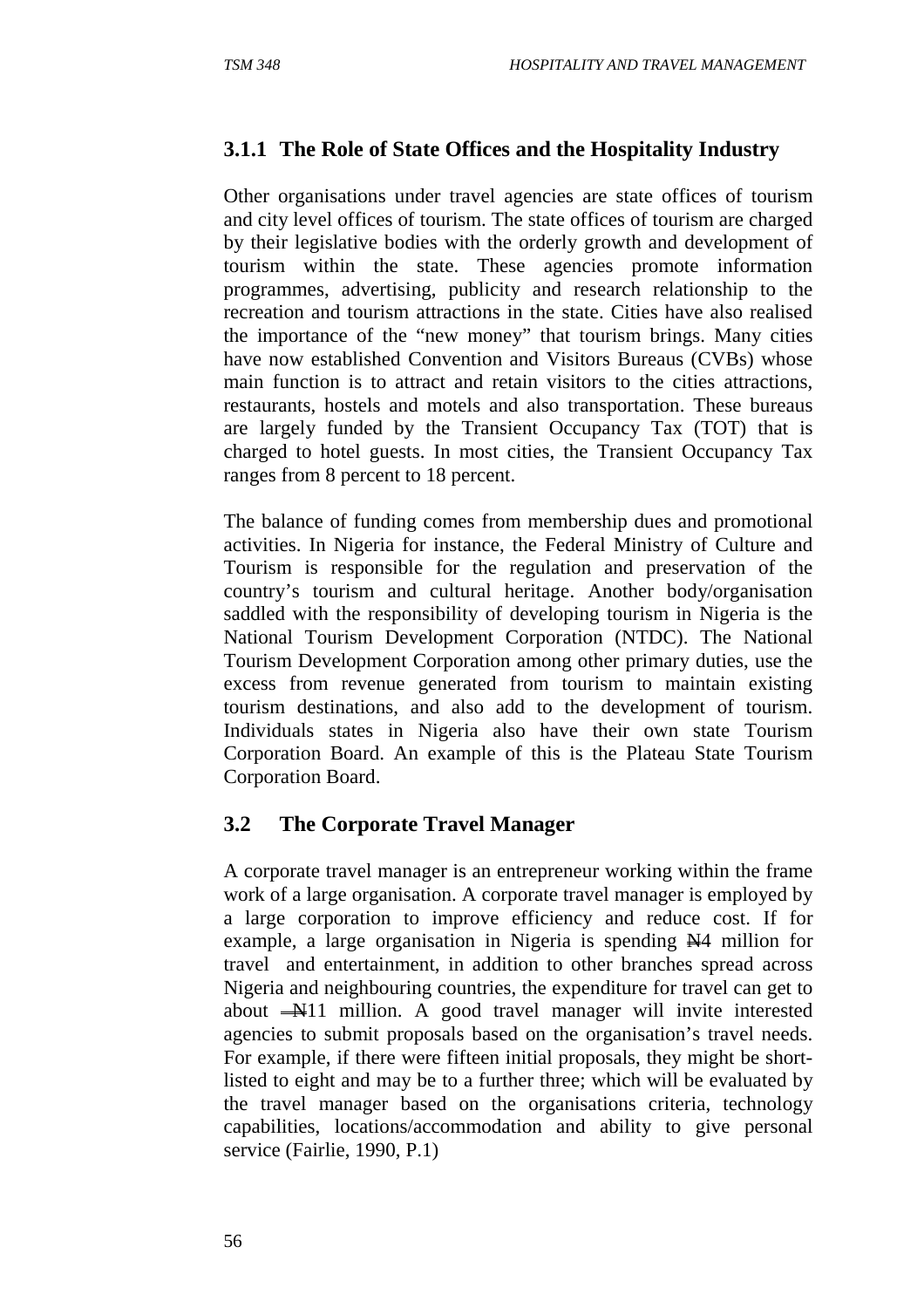Tour wholesalers consolidate the services of airlines and other transportation carriers and ground service suppliers. The tour is sold through a sale channel to the public. Tour wholesale came into operation in the 1960s. The reason was due to airlines inability to fully book their seats. Since vacant seats are perishable just like hotel rooms, there was the need to sell as many seats as possible. When it was close to departure dates, airlines would sell blocks of seats to wholesalers; these tickets were to specific destinations around which a wholesaler built a tour. Three types of wholesalers are, the independent tour wholesalers, airline working together with a tour wholesaler and a retail travel agent who packages tours for his clients. An example is the Tour Wholesaler Industry Study (1996, P. 68).

### **3.2.1 Modeling Travel Motivations**

The satisfaction or dissatisfaction that a tourist experiences during a trip depends on how it is viewed by the traveller. A description of a glorious sunset and majestic mountain for example, sounds appealing to a lot of tourists, especially those on honey moon, while it may be a great bore if an individual is highly gregarious i.e. a person fond of company, and is alone on the trip.

A traveller may love the rains while another despises it. Mountains are one person's delight, while heights make another person dizzy. Anthropologists marvel and revel in a trip to a remote village or on an ecotourism trip of a safari, while city dwellers that enjoy having fun might find the same place dull. There is so much that depends on what the person expects of the experience and how he or she actually experiences it. These are some of the reasons why corporate travel managers are important, because they (corporate travel managers) guide and advise travellers on destinations to choose from.

Corporate travel managers know that travel is an experience and not just a tangible object, that is why it is important to guide a tourist on how, where and when to travel. When travels are embarked on, they might create pleasant anticipation or aversion, excitement and challenges, or fatigue and disappointment. The anticipation, the experience and the memory occur in the mind, leaving no tangible evidence as to why travel was undertaken and why the same trip was experienced in so many different ways by different people. Travel literatures and films often falsify reality or are shot, and so selective that the actual environment is not recognisable by the visitor. For example, phony shot can make a swimming pool look longer than it is or the colour that never exists in nature - all these can create expectations that cannot be realised, and they lead to disappointment.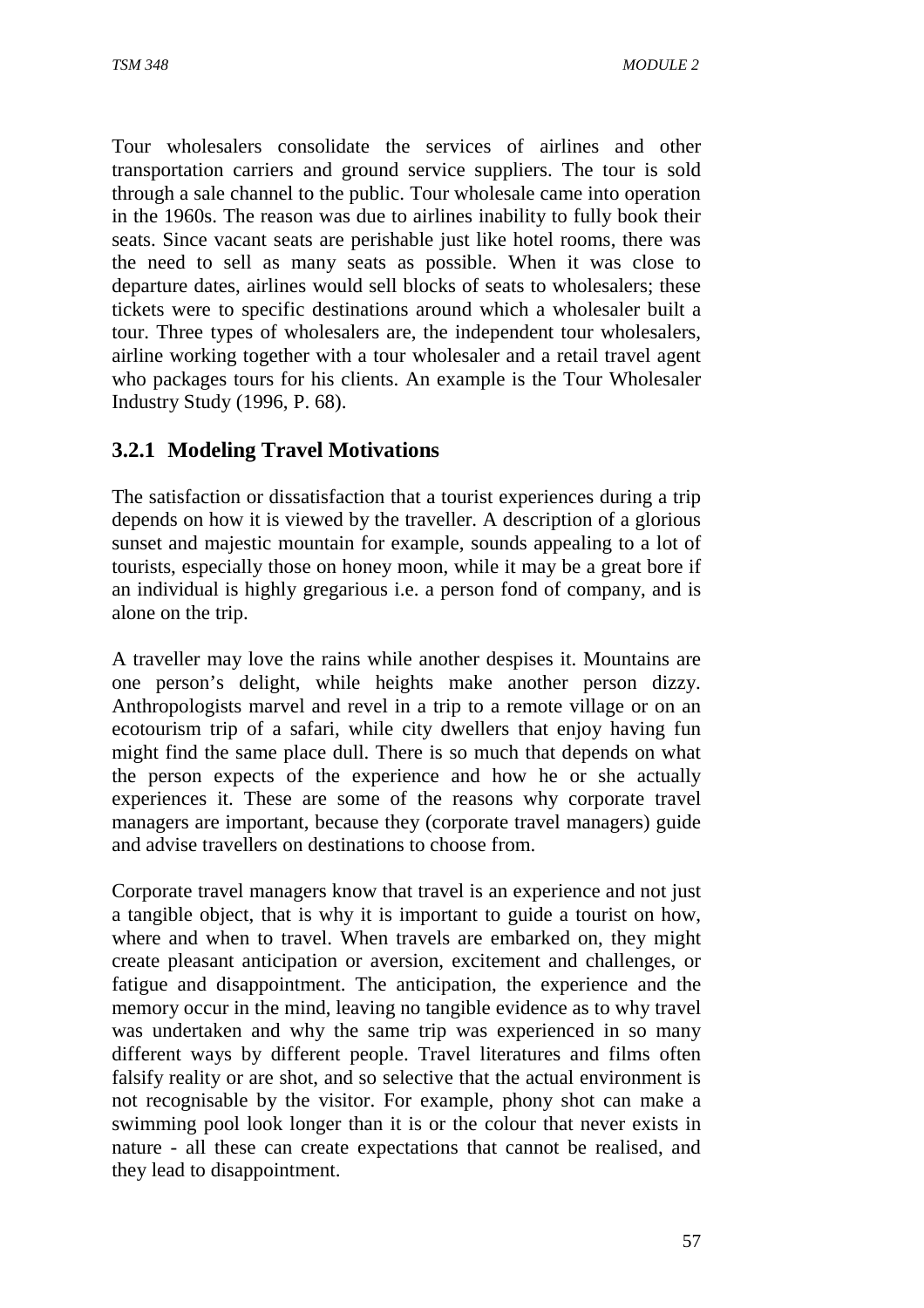Destination managers have an interesting way of modelling travel to motivate the traveller or tourist. An interesting way of modelling travel motivations is to divide them into factors that pull and factors that push. The factors that pull attractions and those that push are personal needs. Disney World in Miami Florida, United States of America, for instance, attracts those motivated by a pull factor. A relaxing week in an African Safari close to a beach, such as is obtained in Kenya and Tanzania, is inspired by a push factor. Still, much travel is likely motivated to some degree by both push and pull factors. For example, a vacation in an isolated mountain cabin, such as Obudu Ranch in Cross River State of Nigeria, would allow for escape, self-discovery, and rest, while at the same time providing scenic beauty. A travel consultant, Arlin Epperson, proposes the push/pull model. He lists push factors as the intangible desires that are generated from within the person. Examples include those shown in fig. 9.1.



**Fig. 9.1: Psychocentric and Allocentric Types of Destinations (The Pull and the Push Factors)**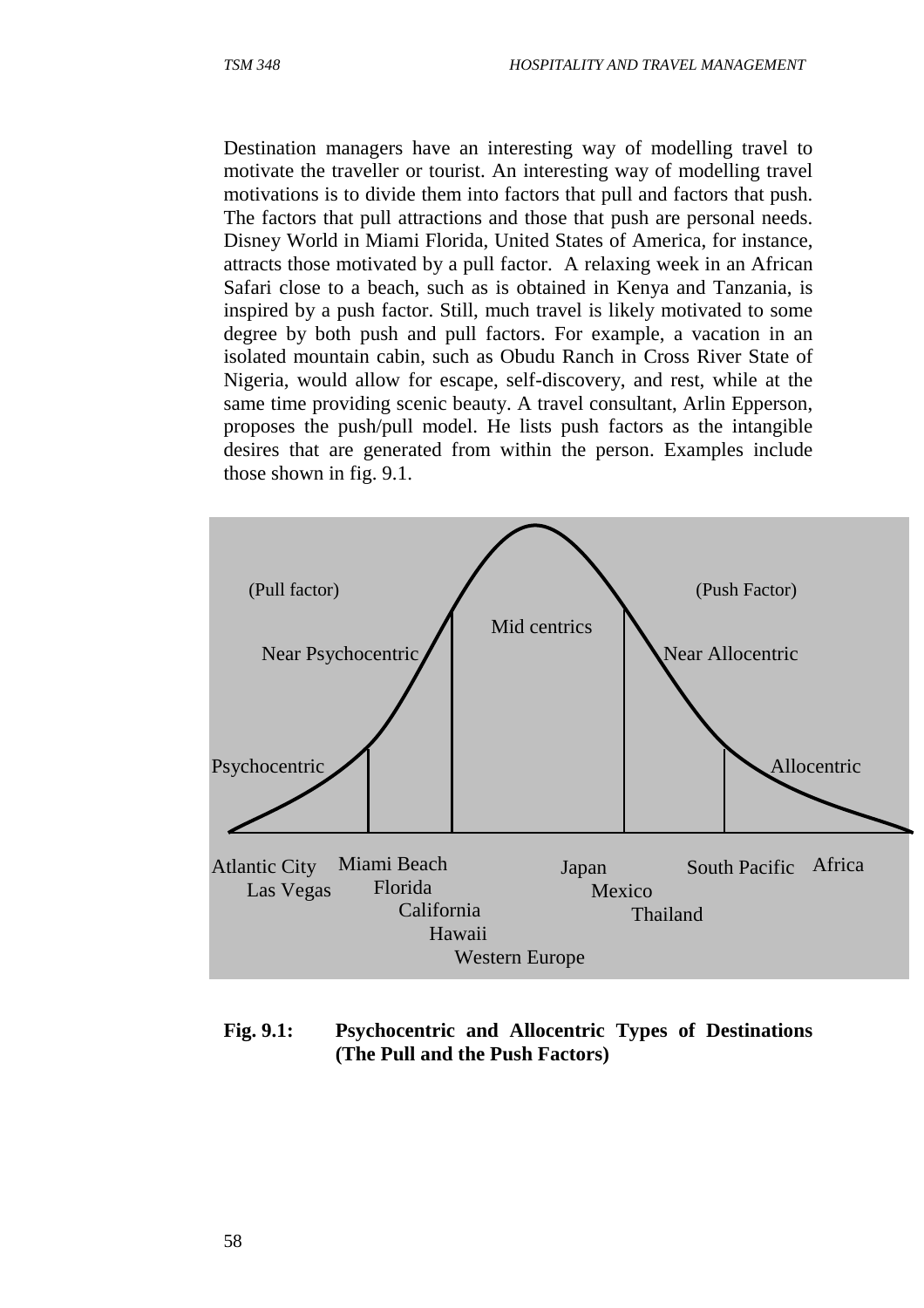Also Stanley Plog, a respected social scientist, has suggested that travellers can be separated into extremes i.e. (i) psychocentrics; those who prefer familiar travel destinations (the pull factor) and (ii) allocentrics i.e. those who prefer new different destinations (the push factor). Most travellers fall between these two extremes. Psychocentrics i.e those under the pull factor travel to well-known destinations that have been visited by millions before. These destinations tend to be constant and predictable. While the allocentrics personality's i.e. the push factors tend to be more adventurous, curious, energetic and outgoing. They will usually be attracted to novel destinations such as those found in the Pacific, Asia and Africa.

### **3.3 Destination Management Companies**

A destination management company can be seen as a service organisation within the travel, hospitality and tourism industry that offers programmes and services to meet the needs of its various clients. A destination management sales manager is responsible for selling the destination to tourists, meeting planners, performance improvement houses, i.e. incentive houses, and conventioneers. The needs of these tourists or a group of conventioneers may be simply an airport pick-up or as complex as an international sales convention with theme parties. Destination Management Companies, (DMCs) work closely with hotels. They book hotel rooms for their clients, and hotels also request Destination Management Companies' expertise in organising theme parties. (Mill and Morrison, 1995, P. 85)

Destination Management Companies do everything for their clients. DMCs organise airport receptions, transportation to hotels, VIP checkin, arrangement of convention venues, organising competition, sports events and sponsoring other programmes that deal with the needs of their clients. Sales managers associated with Destination Management Companies use a number of sources to source for potential clients. The sources include hotels, trade shows, incentive house and meeting planners. Every sales manager of a Destination Management Company works with a team to ensure efficiency. This team usually consists of a special event manager, who takes care of venue arrangements like sound, lighting and staging. The accounts manager assists the manager in budgeting and controlling expenditure. The operational manager supervises, oversees, coordinates everything on site in order to make sure events or anything sold by the destination management companies becomes a success (Kaplan, 1995, P. 142).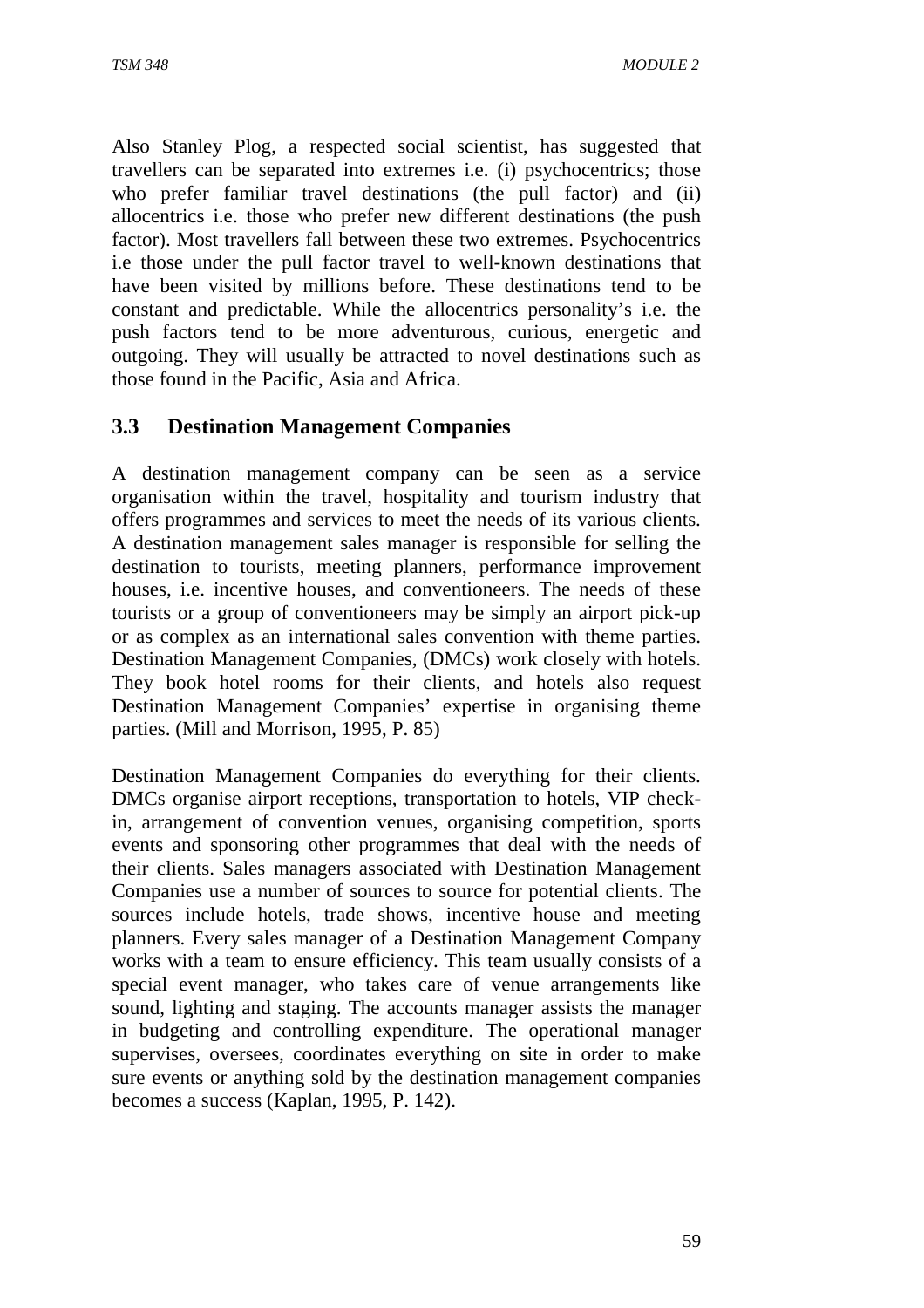#### **SELF-ASSESSMENT EXERCISE**

There are three fundamental analyses in marketing a full house. List and explain them.

### **4.0 CONCLUSION**

The hospitality and tourism industry is an industry that attracts customers to the industry to get the services they require. In order to bring these prospective customers, the hospitality and tourism industry needs a massive promotional programme in order to remain in business. Sometimes the industry relies on travel agents. A travel agent acts as a middle man between the airline/hotels and the traveller. The travel agent sells tickets on behalf of airlines, makes arrangements for hotels, motels and resort accommodation which include meals, sightseeing, tours, transfer of passengers and luggage between terminals and hotels. There are also Destination Management Companies (DMCs). A Destination Management Company is a service organisation within the travel, hospitality and tourism industry. It is responsible for selling the destinations to the tourists.

### **5.0 SUMMARY**

The hospitality and tourism industry needs very good promotion in order to create a form of awareness for the prospective customers. Travellers select destinations for different reasons and that is why promotion has to take place in order to sell. Travel agents and destination management companies are used by the hospitality and tourism industry to help in bringing in the prospective customers.

### **6.0 TUTOR-MARKED ASSIGNMENT**

- i. Discuss the role of travel agents and tour operators in the hospitality and tourism industry.
- ii. What are Destination Management Companies (DMCs) and their functions?
- iii. List the three types of tour wholesalers.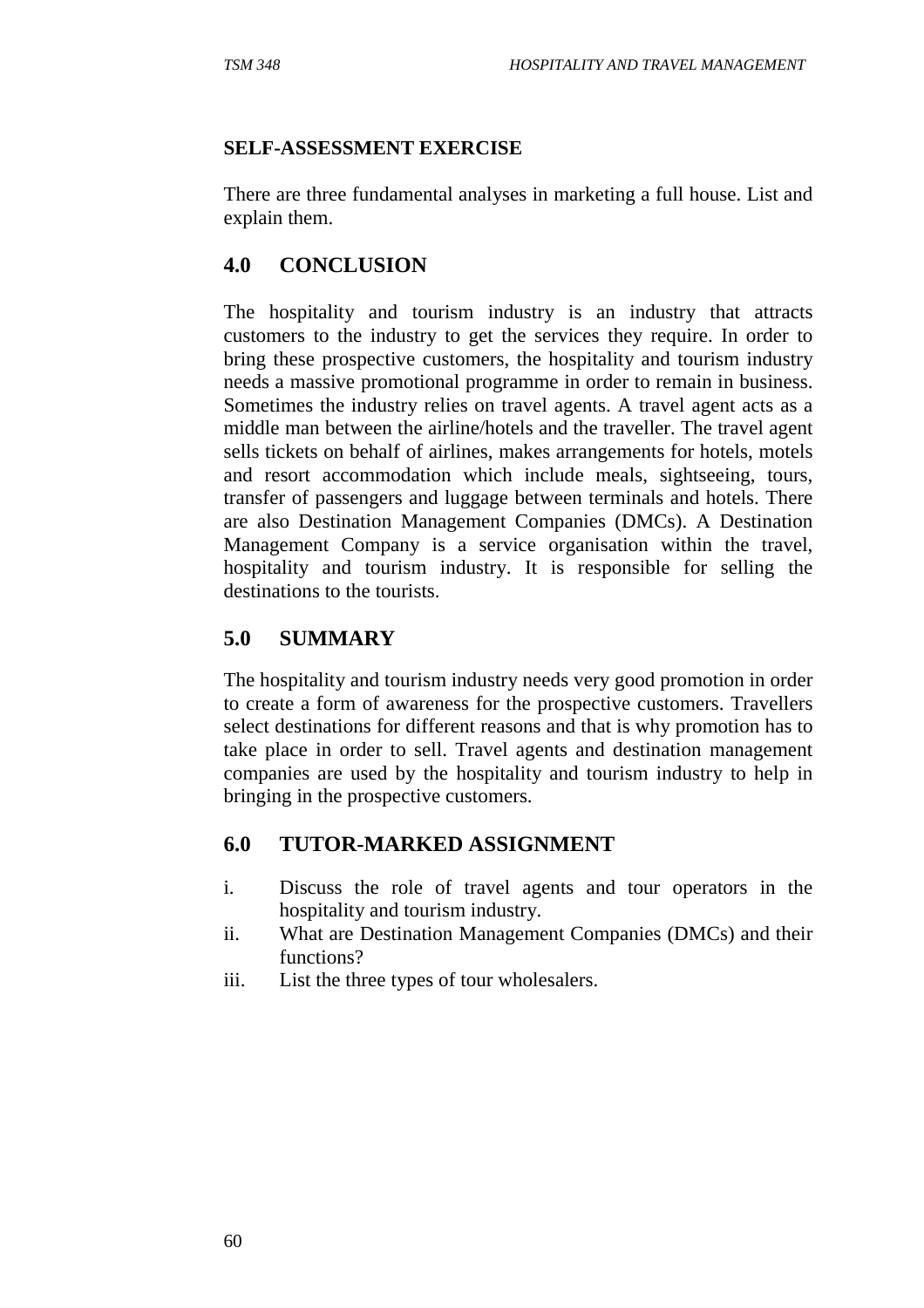### **7.0 REFERENCES/FURTHER READING**

- Fairlie, R. (1996). "Dividing the Pies", *Travel Weekly.* November 8, 1996, P. 1.
- Kaplan, M. (1995). Leisure: *Theory and Policy*. New York: John Wiley & Sons, Inc.
- Lundberg, D. E. (1990). *The Tourist Business*. 6<sup>th</sup>(Ed. ).New York: Van Nostrand Reinhold.
- Mill, R. C. & Morrison, A. M. (1995). *The Tourism System: An Introductory Text*. Englewood Cliffs, New Jersey: Prentice Hall.
- Tour Wholesaler Industry Study, Tocuhe Ross & Co; 1996 p.68 as cited in Mill and Morrison, P. 400.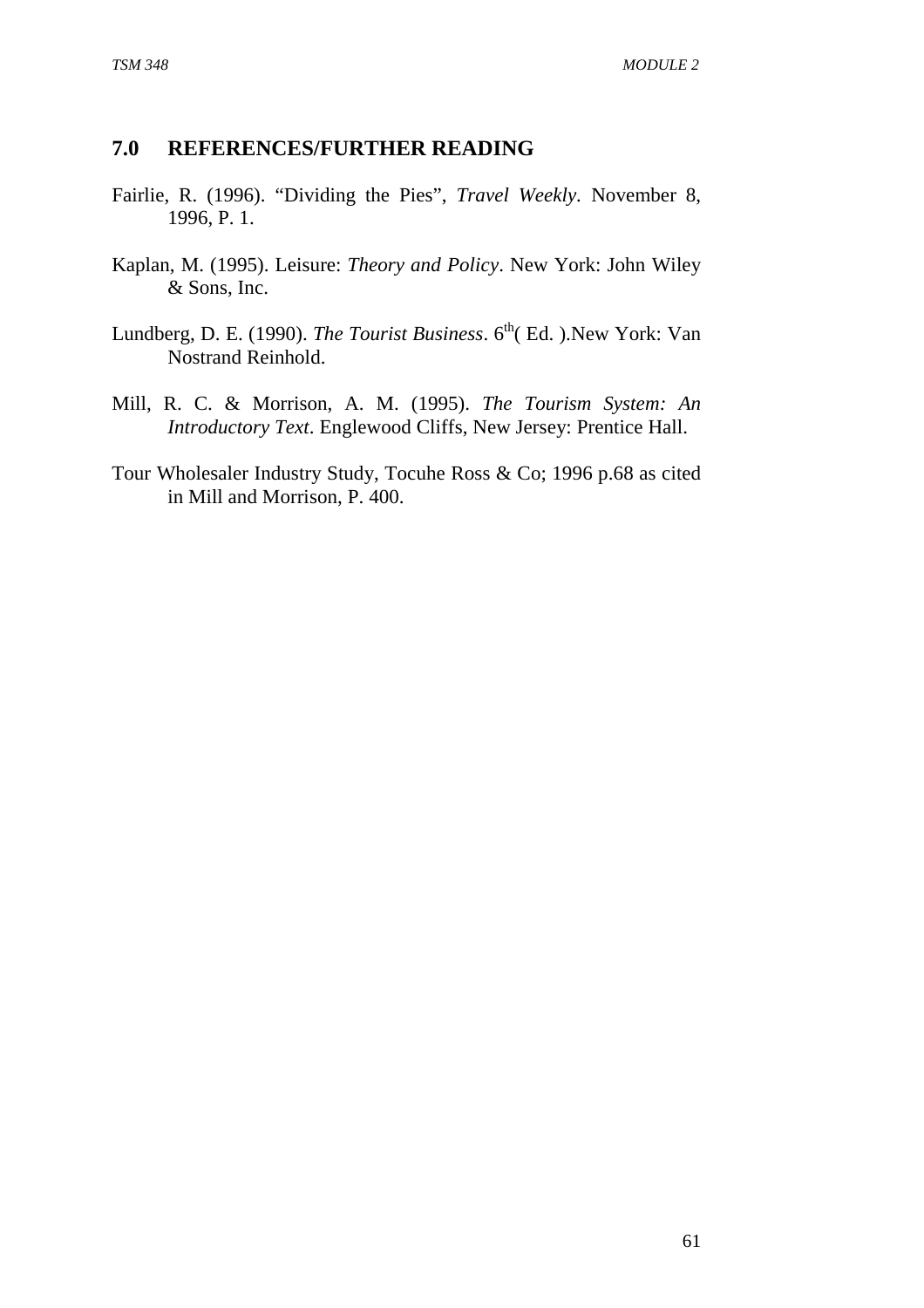### **MODULE 3 CLASSIFICATIONS OF HOSPITALITY SERVICES**

- Unit 1 Marketing a Full House
- Unit 2 Classifications of Hotels and Services
- Unit 3 The Economics of the Hospitality and Travel Industry
- Unit 4 Pricing Systems and the Hospitality and Travel Industry
- Unit 5 Leadership and Management in the Hospitality and Travel Industry
- Unit 6 Labour Relations in the Hospitality and Travel Industry

## **UNIT 1 MARKETING A FULL HOUSE**

### **CONTENTS**

- 1.0 Introduction
- 2.0 Objectives
- 3.0 Main Content
	- 3.1 People, Travel, Accommodation and the Marketing Mix
	- 3.2 People, Product, Package, Price and Promotion
	- 3.3 Performance
		- 3.3.1 Marketing Consortiums
- 4.0 Conclusion
- 5.0 Summary
- 6.0 Tutor-Marked Assignment
- 7.0 References/Further Reading

## **1.0 INTRODUCTION**

Marketing a full house shows the basic principles of marketing as it now exists in other businesses and its application to the hospitality and tourism industry. Marketing is an applied management principle. It is a whole new approach to long range business planning and a truly systematic routine for management planning. There are three fundamental analyses that help us in marketing a full house; such as the hospitality and tourism industry. They are the product analysis, market analysis and competitor analysis. The application of these analyses is an avenue for sales planning. Marketing is all about finding out what customers need and how to sell those needs to the customers' profitability. It is also seen as a way of moving goods to customers' needs, at the time the customers need them and exchanging these goods for money.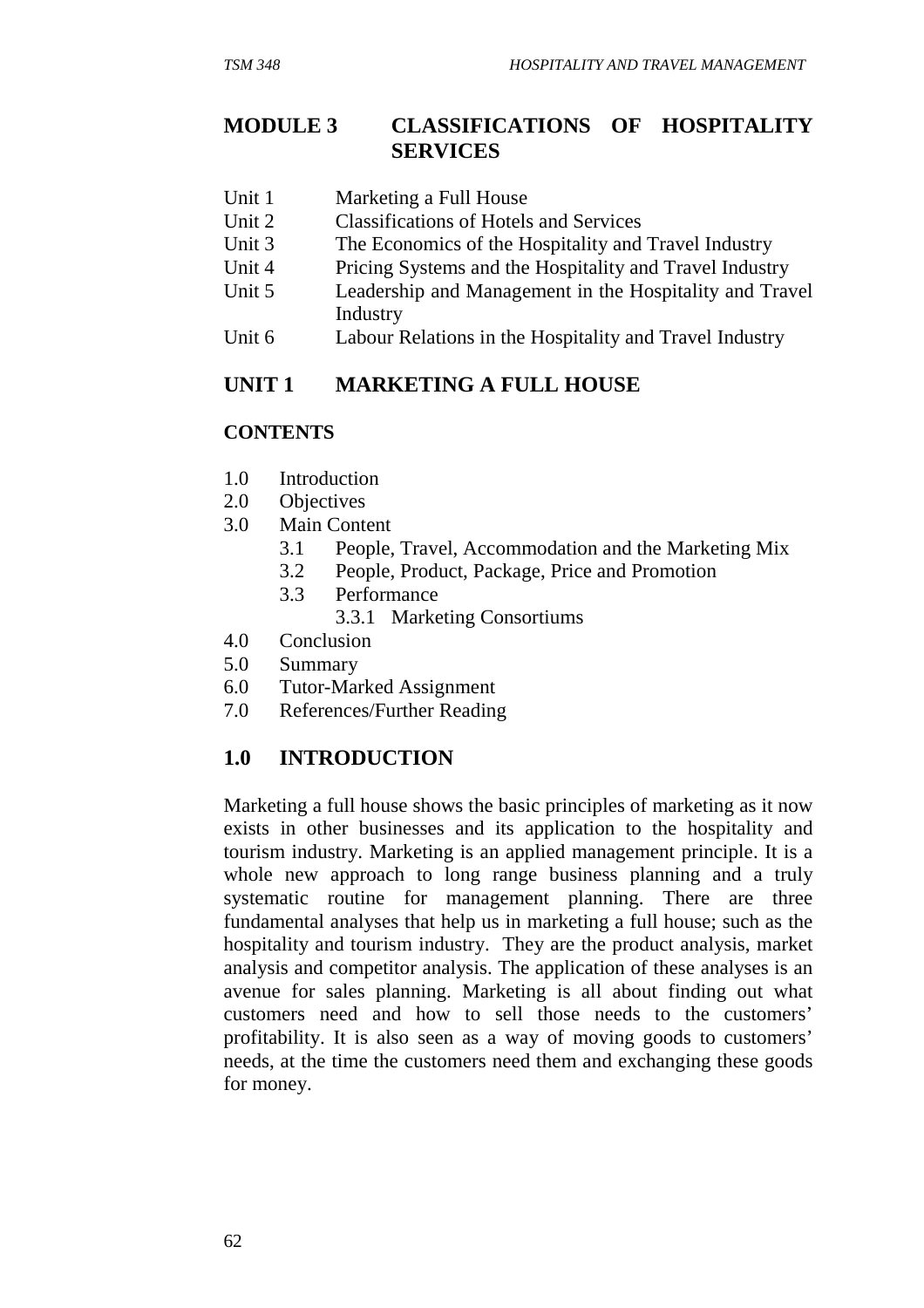The product analysis is where all the facilities, i.e. services, sales, appeal, staff and location of the hospitality and tourism industry are packaged or catalogued together. The market analysis is the selection from all potential sources of businesses for the hospitality and tourism industry. These potential sources are logical prospects for patronage of the full house being the hospitality and tourism industry. Competitor analysis is the packaging or cataloguing of the facilities, services, sales, appeal staff and locations of other establishments that are within your own establishment. The product analysis and competitor analysis might look almost the same in definition but the difference between the two is that the product analysis is the cataloguing of all facilities needed while competitor analysis is the same detailed cataloguing which applies to product analysis but directed to the various establishments that might be or are at competition within your product.

# **2.0 OBJECTIVES**

At the end of this unit, you should be able to:

- explain what marketing means in the hospitality and tourism industry
- discuss the marketing mix and the forces on the marketing mix
- discuss the marketing programme and plan.

## **3.0 MAIN CONTENT**

### **3.1 People, Travel, Accommodation and the Marketing Mix**

In the hospitality and tourism industry, serving people away from home is the main business. People have needs and these needs change constantly and marketing a full house requires a study of people and their needs, because these people are the logical market. The travel industry, which is interwoven with the hospitality and tourism industry, would not be in existence unless people travel due to different reasons; hence travelling is what keeps the hospitality industry in business. Before going down to research on the people that will comprise the hospitality and tourism market, there has to be knowledge about the reasons why people travel, the type of people that travel, the income level they belong to, the type of accommodation they prefer and why they prefer it, and also learning about everything that motivates them to travel. All these will help an organisation in motivating the traveller.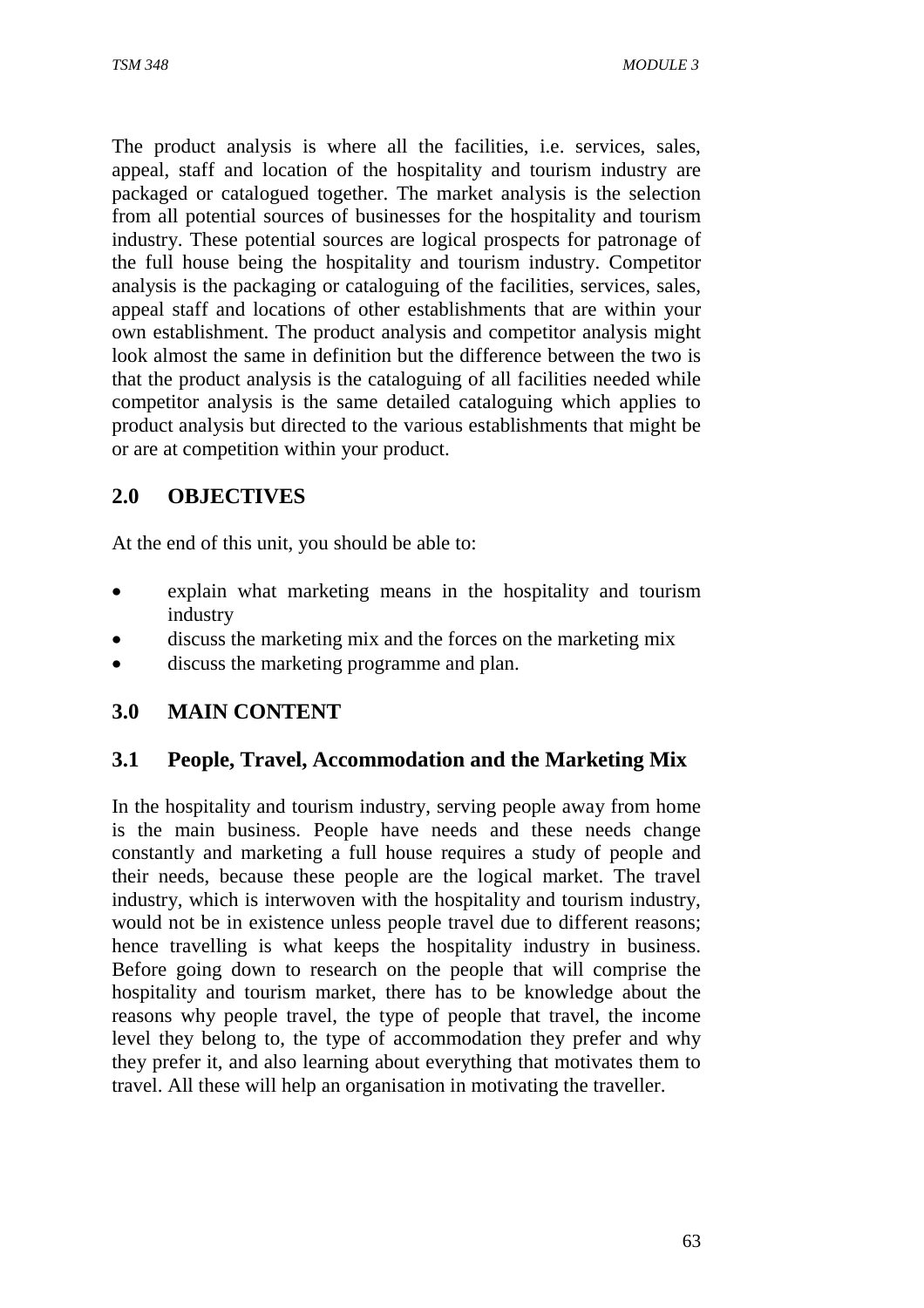You have leant how to approach people who are basically our market, and the reason why these people become the market for the hospitality industry which is travel.You now have to understand how these peoples' travel needs fit into the market form of commercial lodging. One will think that the hospitality industry is all about hotels/motels and restaurants. As asserted by Coffman and Reeckange (2001; p.19) the traveller or tourist is thinking of a complete package which includes lodging, transportation and some other allied services. There are some factors to be noted if an organisation has to keep it up in the hospitality industry. It is hoped that organisations with resort and recreational areas will become more popular destinations. Today, a non-traveller will be a market for the future; people (the market) are getting better educated and so will their attitude towards work and leisure. With the increase in a more educated society, there will be more leisure time that will create a travel boom.

### **3.2 People, Product, Package, Price and Promotion**

People, in general, are the market the hospitality and tourism industry is targeting In order to sell its services to the target market, the other Ps i.e. product, price, package and promotion in marketing must be employed. The product which the industry is to adapt has to be frequently undergoing redesigning to fit the needs of the market. The product is the service the industry delivers; therefore, it has to appeal to the customers. Another is package, which is a simple way of presenting the product's most salable image. It is a way of bringing together all the operating departments to present the greatest appeal to the buyer. Next is the price. In pricing, an organisation needs to establish price structures to conform to the needs and desires of the market, and also on how to structure income to meet the financial requirements of the operation.

Also, pricing might depend on in-seasons or out-seasons, weekdays and weekends, heavily booked or deserted periods, for example, ( Law, 1994, P. 84). Promotion which is the last of the Ps is a method of how to get your prospective customers to buy the product, and also how to get them to spend the maximum amount of money for the varied services of your product, and getting them to return again. With this high labour cost, increasing employee productivity has become a major issue. They are determined by measuring or timing how long it takes to do a giving task and how long it takes for the hotel and tourism organisation to make enough profits to meet the needs of their customers and employees.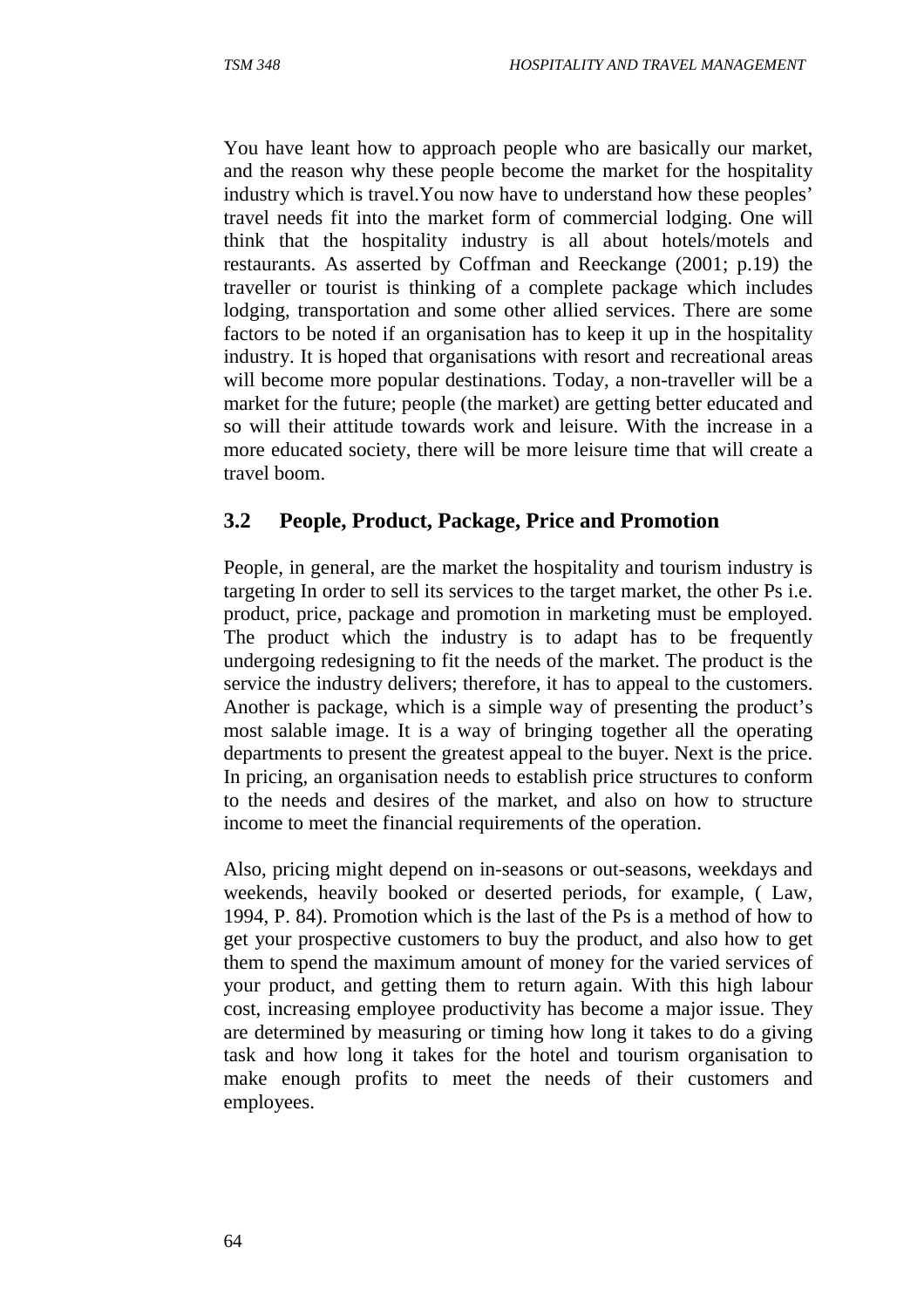In marketing a full house, market assessment is very necessary. Market assessment tries to determine if there is need for a product or service in the market and to assess its potential. This can be achieved by examining the existing market, its size, demographics, key players, customers' wants and needs, and general trends. In marketing a full house, market demand is not easy to quantify. The best market demand is to gather all the available information possible about products and services within the hospitality and tourism industry. There is a considerable variation among the different components within the industry. They include travel and tourism, lodging, food services, leisure and recreation. In order to quantify the market demand, it is important to know the potential users of different components, how they are, and where they are located.

Analysing the competitors' strengths and weaknesses help in knowing the strategies to adopt in marketing a full house. The competitor in the hospitality and tourism industry can be across the street or across the country or even across the world, but most of the time the competitor is so close and stiff, that is why competitor analysis is very important. The market assessment, market demand and competitor analysis, applied together with the marketing mix performance evaluation and other related objectives, is called marketing planning. This is illustrated in Fig.10.1 below.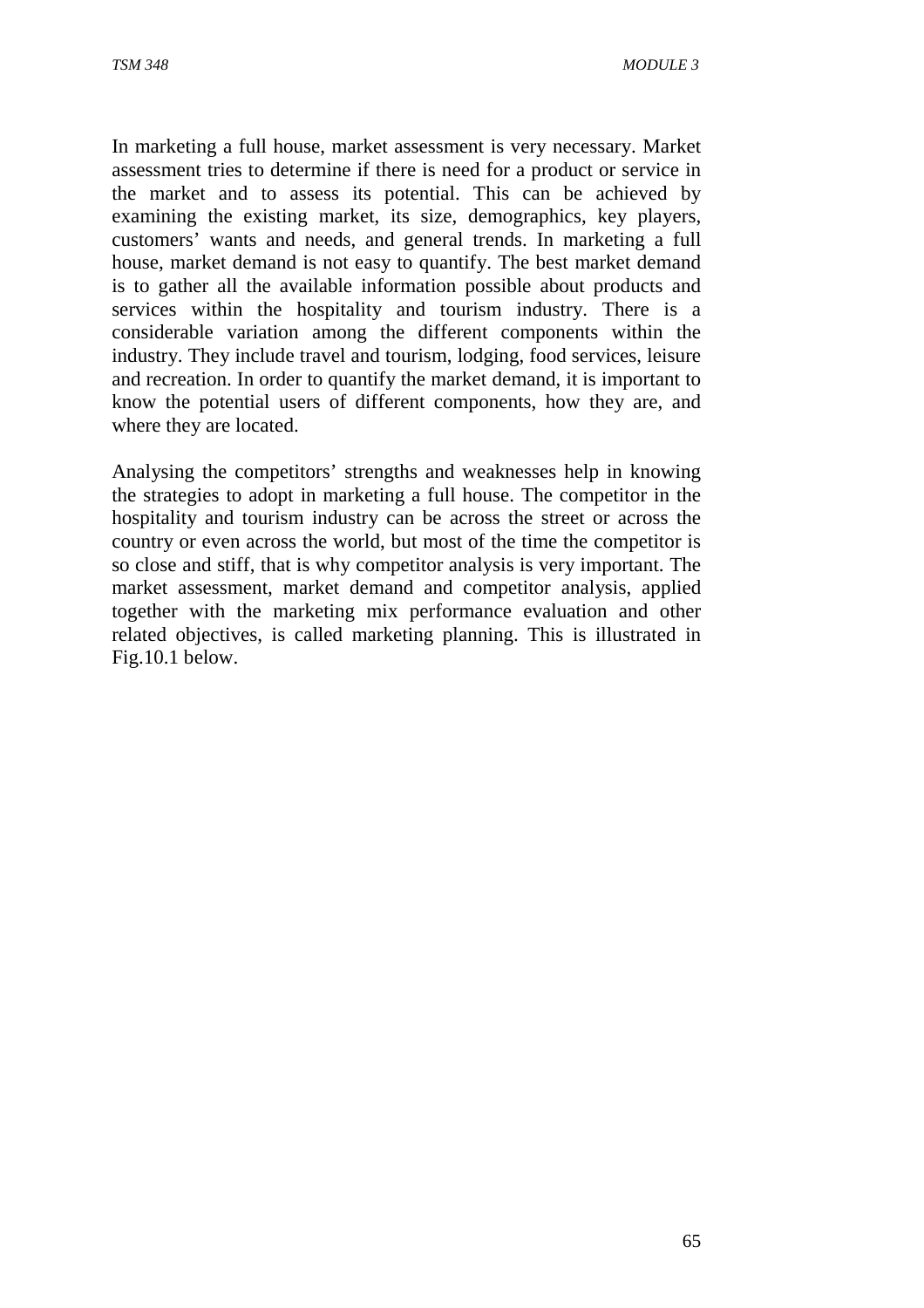

## **Fig. 10.1: Marketing Planning**

Source: Modified from Walker, 2005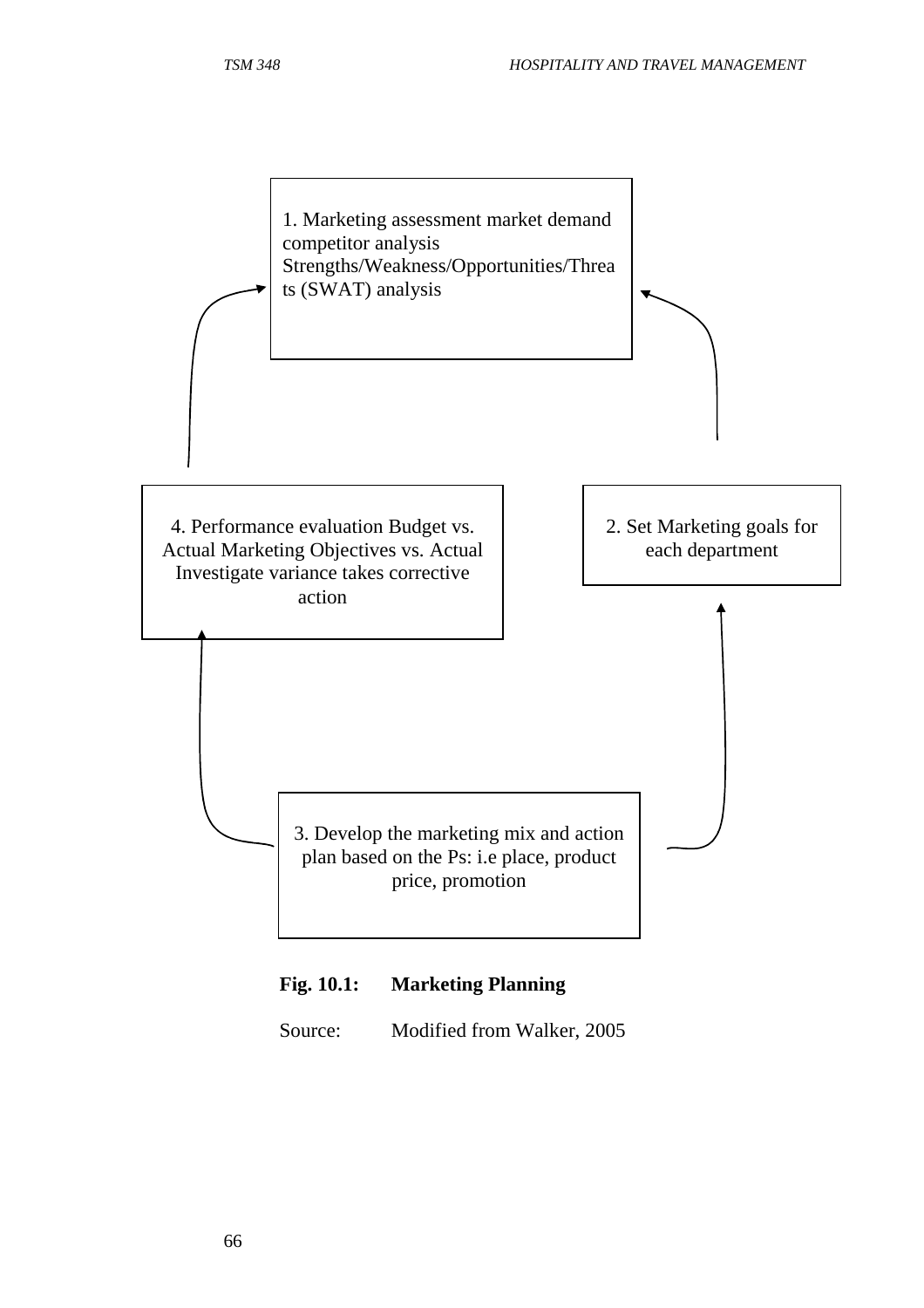## **3.3 Performance**

Performance in any organisation determines the success of that organisation. If the management and ownership of an outfit can design or create a product aimed at the desires and needs of the customer, the product will automatically be successful. This being the case and because marketing is an operational planning aimed at fulfilling the prospective customers needs and desires, there is the need for a marketing committee which must keep the marketing of the programme alive and prosperous. The committee should draft a blueprint, after which all departmental heads are called for a meeting to appraise it on development, and what is expected of each department in order to enhance performance (Morris, 1998, P. 28).

To keep tabs on the performance of your organisation, there should be a performance evaluator. Evaluating operations against expected performance must be ongoing. This is because it allows an organisation to assess its performance. The organisation will be able to know how well it has performed compared to how well it says it would do. By providing performance feedback, the management will be able to plan for future marketing strategies. In the event that expected and actual performances vary, the discrepancy is examined and alternative strategies are developed. When the results and the reasons for variances are established, the final step in the marketing process is to take the necessary corrective action to achieve the organisations goals.

## **3.3.1 Marketing Consortiums**

Marketing consortiums are made up of independent hotels that have a common bond, understanding and goals to achieve, i.e. consortiums refer guests to their other members' hotels. A very good example is the preferred Hotels Association also known as Preferred Hotels and Resorts Worldwide. It is a consortium of 105 independent luxury hotels and resorts, united to compete with the marketing power of chain operations. It provides marketing support services and reservation centres. Preferred Hotels Association has begun preparing for future trends in the hospitality and travel industry. The consortium expects to increase its membership with the re-emergence of independent hotels, resulting from the advent of modern and affordable technologies. A new, quality-driven advertising campaign is being developed while the group was the first to establish an internet site. The association uses Guest Information Network's software to develop a client database. The database is intended to help the association develop custom-tailored services packages, by recording information about clients' preferences, purchasing and consumption patterns. With the decrease in airline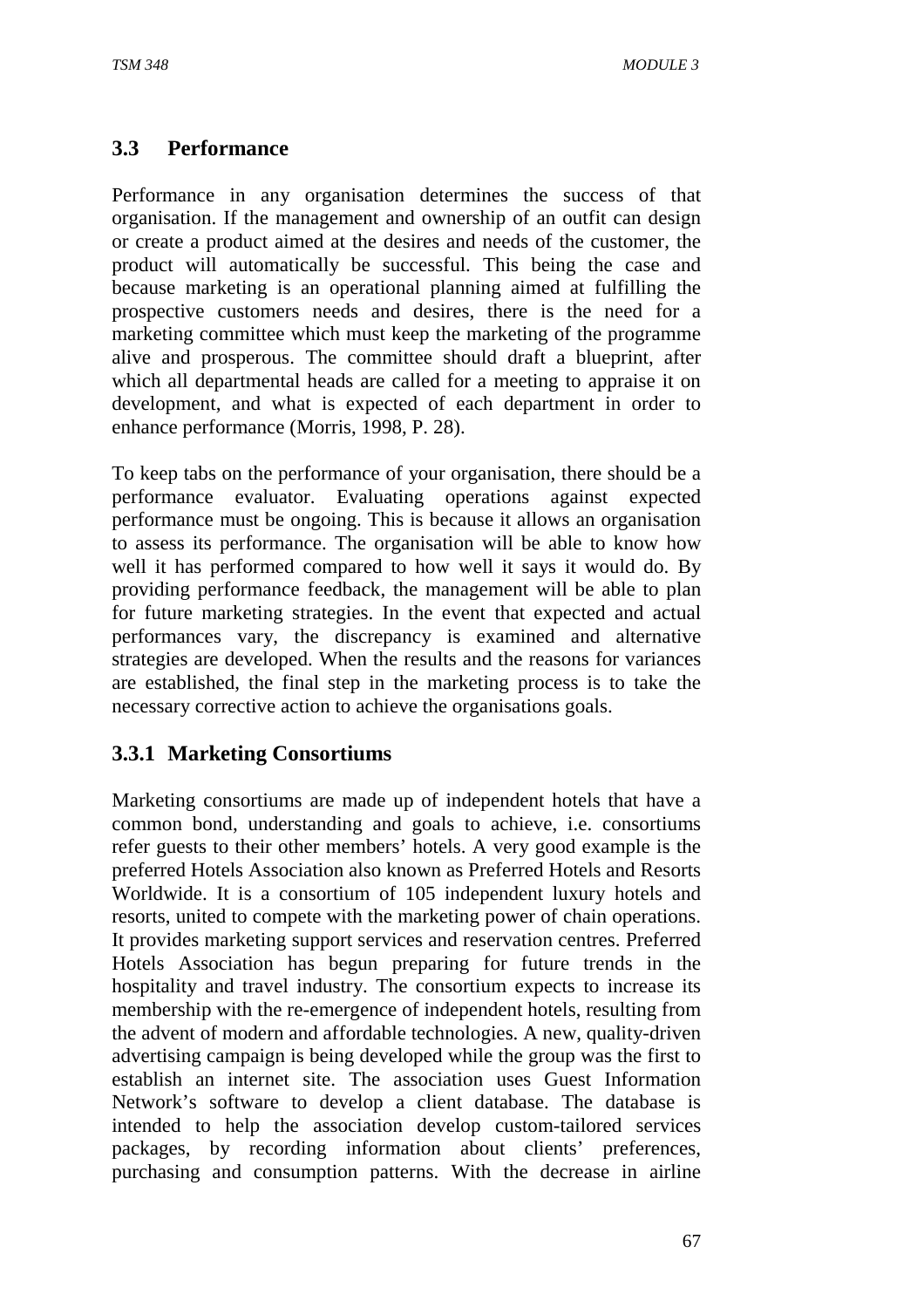commissions, referral organisations, especially those at the luxury end of the airline market are well placed to offer incentives to agents to book their clients with the referral group's hotels. An example is the awarding of trips to the property for every ten rooms booked. Another would be referral hotels to offer, for instance, a 20 percent commission during show periods. In America for example, three luxury Boston hotels i.e. (The Boston Harbour Hotel, Bostonian Hotel and the Charles Hotel) recently joined together.

Preferred Hotels in Texas, the Mansion on Turtle Creek and Hotel Crescent, have launched a major, year-long promotion, which include a tie-in with major retail, credit card, and airline partners. In addition to regional programmes, the referral associations that handle reservations for members have joined Galileo Internationals. Availability Service gives agents access to actual rates and available rooms that may not always be available on the standard Computer Reservation Systems (CRS) database. Luxury Hotels in the World (LHW) were set up in 1928 as Luxury Hotels of Europe and Egypt by thirty eight different hotels, including the Hotel Savoy and the Hotel Royal in Evian. Also, Trauce and Hotel Negresco in Nice, France, were interested in improving their marketing. The organisation worked by having hotels advising their guests to use the establishments of fellow members. It then opened a New York office to make direct contact with wealthy American and Canadian travellers wishing to visit Europe or Egypt. LHW, which is controlled by its European members and always reinvests any profit, acts as an important marketing machine for its members, especially now, with offices around the world providing reservations, sales and promotional services. All the hotels and offices are connected by a central computer reservation system called Resstar. The number of reservations members receive from leading hotel members varies from place to place, but with more than one-hundred hotels waiting to join its membership.

#### **SELF-ASSESSMENT EXERCISE**

List and briefly discuss the different classes of hotels that you have read in this unit.

## **4.0 CONCLUSION**

Marketing in the hospitality and tourism industry is a scientific system of research and planning which establishes the complete operating policy for the individual hotel or restaurant. It reaches a conclusion as to all facilities, size, dimensions, décor and style of operating, pricing, budgets and forecast. In this unit, you learnt about people who travel for different reasons, and thus desire different things ranging from climate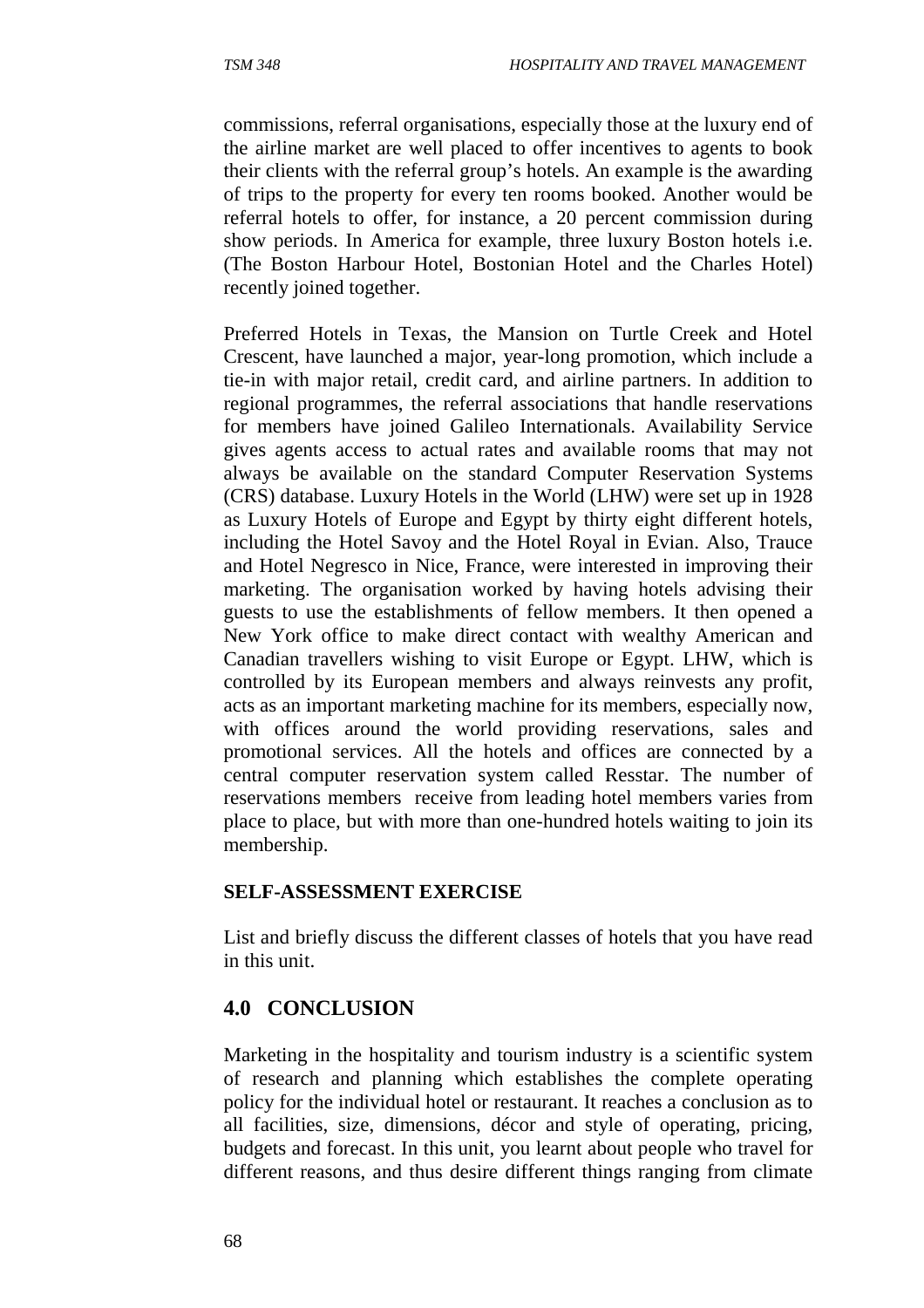to accommodation. Peoples are the industry's market. Therefore, before capturing these peoples for the tourism business or an individual organisation, one has to know the peoples' different needs. That is why you learnt the use of the four Ps in marketing which are product, package, price and promotion. These are in addition to people, which make it the five Ps when analysing marketing a full house with regards to the hospitality industry.

### **5.0 SUMMARY**

Marketing can be seen as a way of moving goods to the customer at the right time he wants it and exchanging those goods for money. The process of achieving this in a competitive environment is to adhere to certain laid down principles. That is the reason this unit discussed about the marketing mix which comprises of people, product, package, price and promotion. To succeed in the field, you should know the different things different people want, the type of products to sell, how to package the products to appeal to people, suitable price unit and how to promote the product.

### **6.0 TUTOR-MARKED ASSIGNMENT**

- i. Briefly discuss what you understand by the term market assessment.
- ii. Write short notes on people, product, package, price and promotion.

### **7.0 REFERENCES/FURTHER READING**

- Coffman, D. C. & Recknage, J. H. (2001). (Ed.) Ithaca, New York: Cornel University Press.
- Griffin, R. W. & Ebert, J. R. (2004).  $(6^{th}$  Ed). Business. Upper Saddle River, New Jersey: Prentice Hall.
- Law, D. (1994). "Making Diversity Work". *Restaurants and Institutions, 208, 4.*
- Morris, A. M. (1998). *Hospitality and Travel Marketing. Albany, New*  York: Delma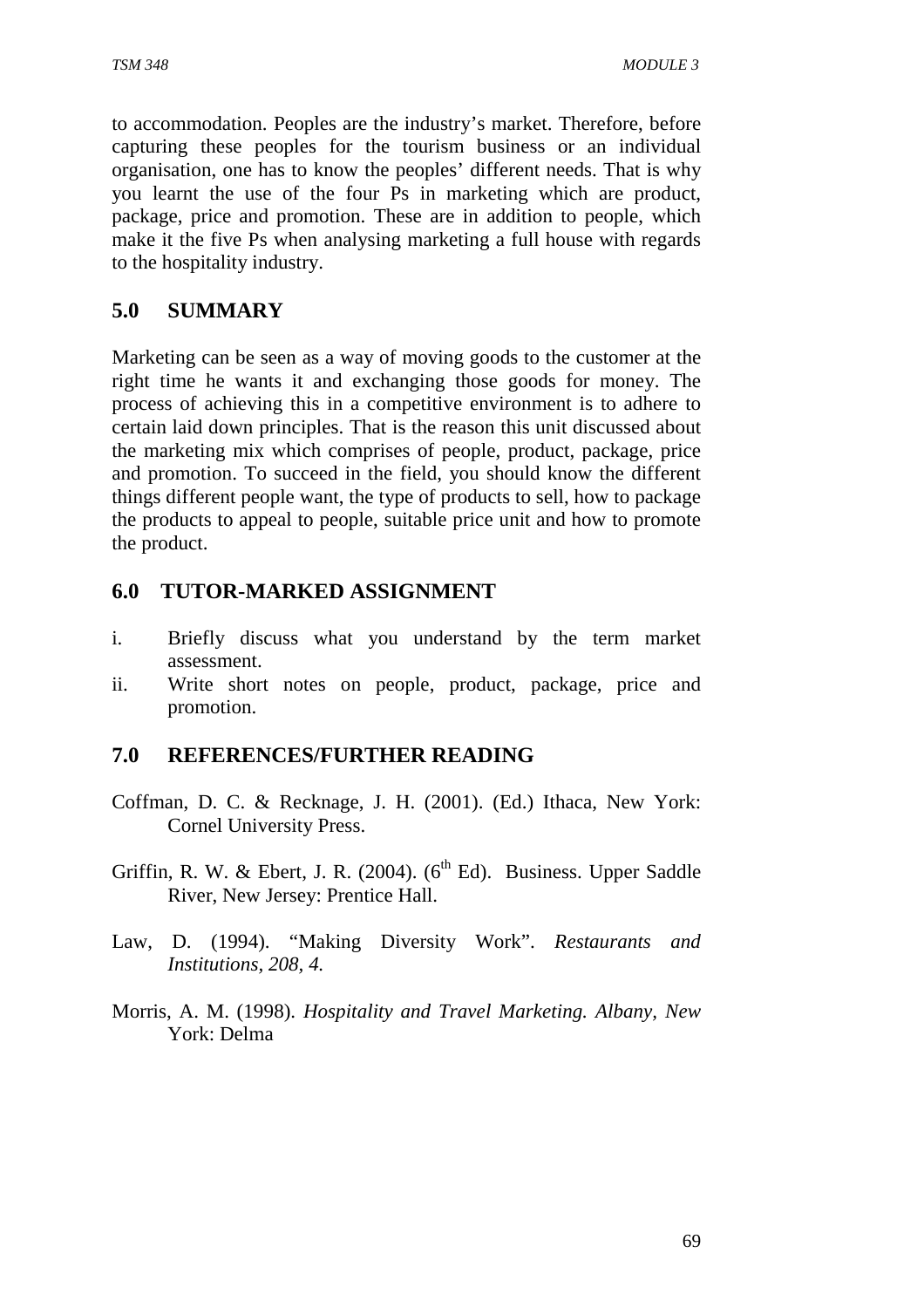#### **UNIT 2 CLASSIFICATIONS OF HOTELS AND SERVICES**

#### **CONTENTS**

- 1.0 Introduction
- 2.0 Objectives
- 3.0 Main Content
	- 3.1 Hotel Classification
		- 3.1.1 Franchising in the Hospitality Industry
	- 3.2 City Centre, Resort, and Airport Hotels
	- 3.3 Accommodation and Food Service Sectors
		- 3.3.1 Integration in the Hospitality Industry
		- 3.3.2 Hospital Catering Services
- 4.0 Conclusion
- 5.0 Summary
- 6.0 Tutor-Marked Assignment
- 7.0 References/Further Reading

#### **1.0 INTRODUCTION**

The hospitality and tourism industry, like any other industry, has different classifications.,segments and sectors. Hotels can be classified according to location, price and type of services they offer. Examples of these are as follows.

- City centre hotels whose characteristics include luxury, first class, midscale, economy and suites
- Resort hotels, characterised by luxury, midscale, economy, suites, condominium and time share convention
- Airport hotels, which are midscale, luxury, economy and suites.
- Free way hotels and the normal hotels are midscale, economy and suites
- Casino hotels, which constitute of luxury, midscale, and economy.

Hotels are also segmented according to price and this segment is called diamond or star. The segment is divided into five as follows: (i) one, diamond/star hotels which have simple roadside appeal and offer basic accommodation needs. (ii) Star/diamond hotels that have an average road side appeal. They also have some kind of landscaping and a noticeable interior decoration. (iii) Star hotels have levels of sophistication through higher services and comfort. (iv) Star or diamond hotels have very good roadside appeal and very good services that the guests require. (v) Five star hotels, which are at the peak of this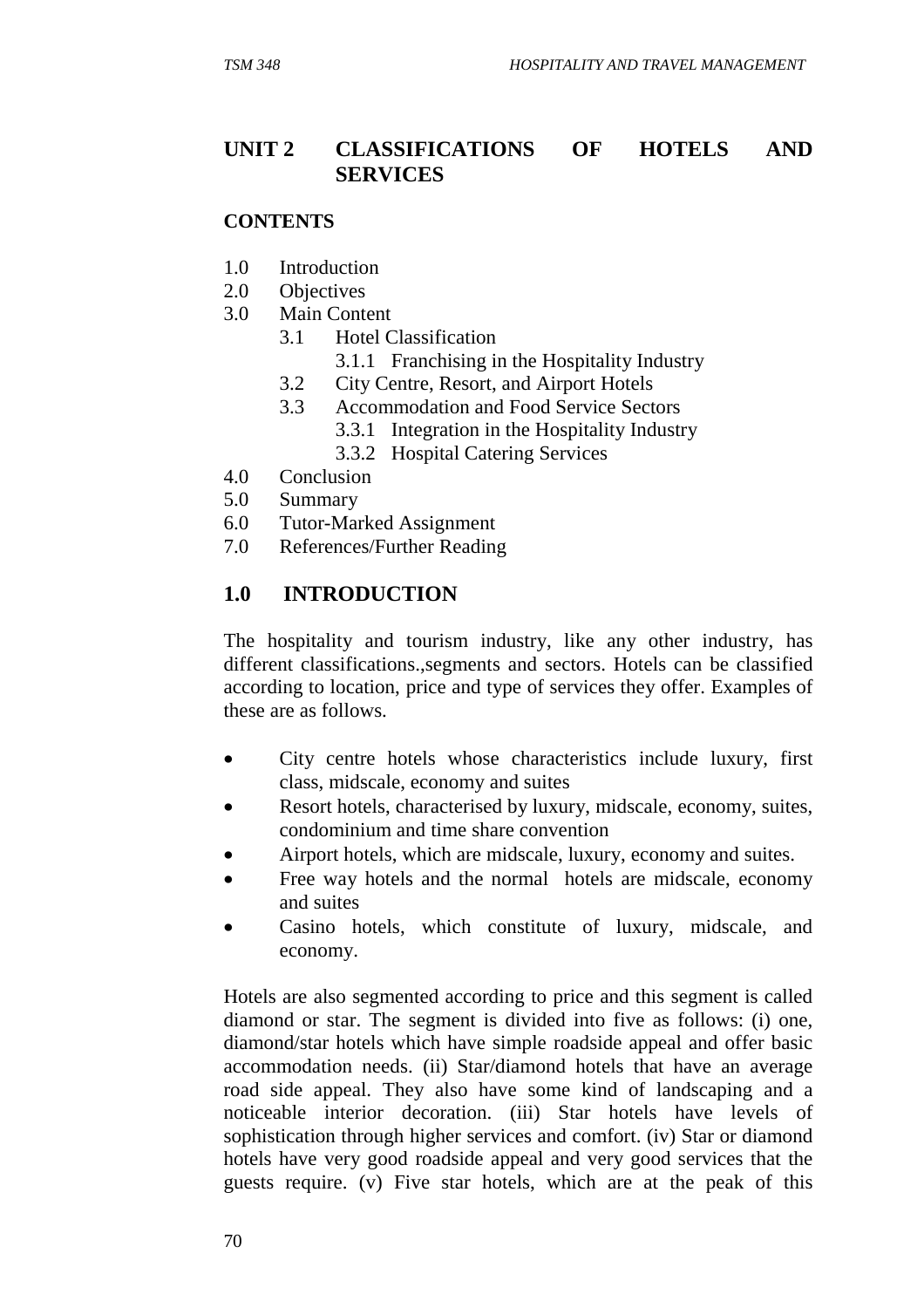segment, have the highest level of services and a sophisticated interior decoration. Also, landscaping with an excellent roadside appeal. Another way to classify hotels is by the degree of service offered. We have the full service hotels, economy hotels, extended stay hotels and all suites hotels.

## **2.0 OBJECTIVES**

At the end of this unit, you should be able to:

- classify different hotels.
- differentiate between accommodation and food sector
- state the peculiarities between city centres, resorts and airports.

### **3.0 MAIN CONTENT**

### **3.1 Hotel Classification**

As we have seen in our introduction, another way to classify hotels is by the degree of service they offer. We have the full service hotels, economy hotels, extended stay hotels and all suite-hotels. Now, you will learn about these classifications one after the other. The first is the full service hotels, which offer a wide variety of services and facilities, like what you expect to get in any luxury or five star/diamond hotel. Services and facilities include a variety of food and beverages outlets, restaurants and bars, meeting, convention and catering services and also business features like a business centre, secretarial services, fax, internet etc. The second class of hotel, is the economy or budget hotel. These types of hotels do not offer the services of the full-service hotels but they have clean reasonably sized and furnished rooms. They usually sell rooms without meals or meeting places, and this enables them to offer rates at about 30 percent lower than other hotels.

The third in this classification is the extended stay hotels. These hotels cater for guests who stay for an extended period of time. People take advantage of the reduction in the rates based on the length of their stay. Most of the guests that patronise the extended – stay hotels are business people, professional or technical people or families that are relocating. Some properties or hotels in this class have shopping services and kitchen facilities on their premises, while some properties may offer a business centre and recreational facilities. The fourth in this classification is the all-suite hotels. These properties provide a closer-tohome feeling for guests who are relocating and are yet to get an apartment. People attending seminars or work, relocated project that makes it necessary for one to stay for about a week or more. The all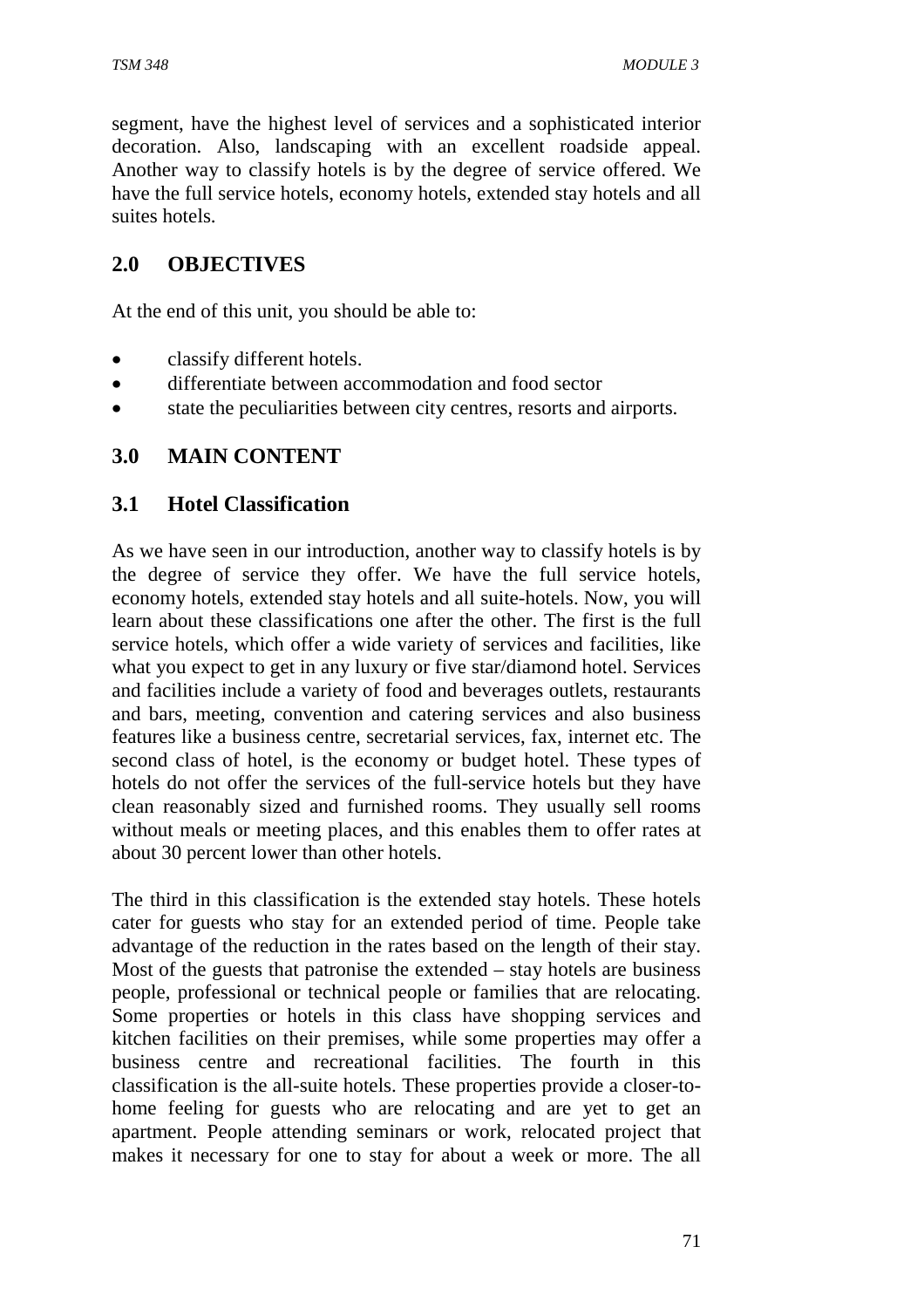suite hotels have larger space for the same amount of money as the regular hotel, (see Lundberg, 1994, P.25).

# **3.1.1 Franchising in the Hospitality Industry**

Franchising in the hospitality, travel and tourism industry is a concept that allows a company to expand more rapidly by making other people to invest their money, rather than acquiring their own financing. The company that wants to become a franchise grants certain rights to interested organisations for a fee. These grants and rights include the use of its trade mark, signs, proven operating system, operating procedures and possibly reservation system. In return, the franchisee agrees to sign the franchise contract to operate the restaurant or hotel as the case may be, in accordance with the guidelines set by the franchisor.

Franchising is a way of doing business to bring benefits to both the franchisor, who wants to expand his or her business at a fast pace, and the franchisee who has the financial backing but lacks specific expertise and recognition. Some typical examples of franchising in the hospitality and travel industry, and also the earliest development were in 1907, when the Ritz development company franchised the Ritz- Carlton name in New York City, United States of America. One of the first persons to franchise his hotels was Howard Johnson in 1927. This allowed for a rapid expansion at first on the east coast of America, and later to the Midwest, and finally in the Western State of California in the mid 1960s.

Today, there are more than 900 restaurants in the chain of franchising. Among the most popular, largest, and the most successful hotel in Nigeria and indeed the world, are the Hilton and Sheraton Hotels and Towers. These hotels began their franchise names in the 1960s. Franchising has become the primary growth and development strategy of hotels and motels. The world's largest franchisor of hotels with 5, 300 hotels is the Hospitality Franchise System (HSF) of Parsippany in New Jersey.. It ranks second with 3,130 franchised hotels. It is a subsidiary of the Blackstone Group, New York Holiday Inn worldwide is now the third largest franchisor with 2, 082 hotels.

Franchising provides benefits to both the franchisor and franchisee. Some of the benefits to the franchisee are:

- a set of plans and specifications from which to build
- national advertising
- centralised reservation system
- participation in volume discounts for purchasing furnishings, fixtures and equipment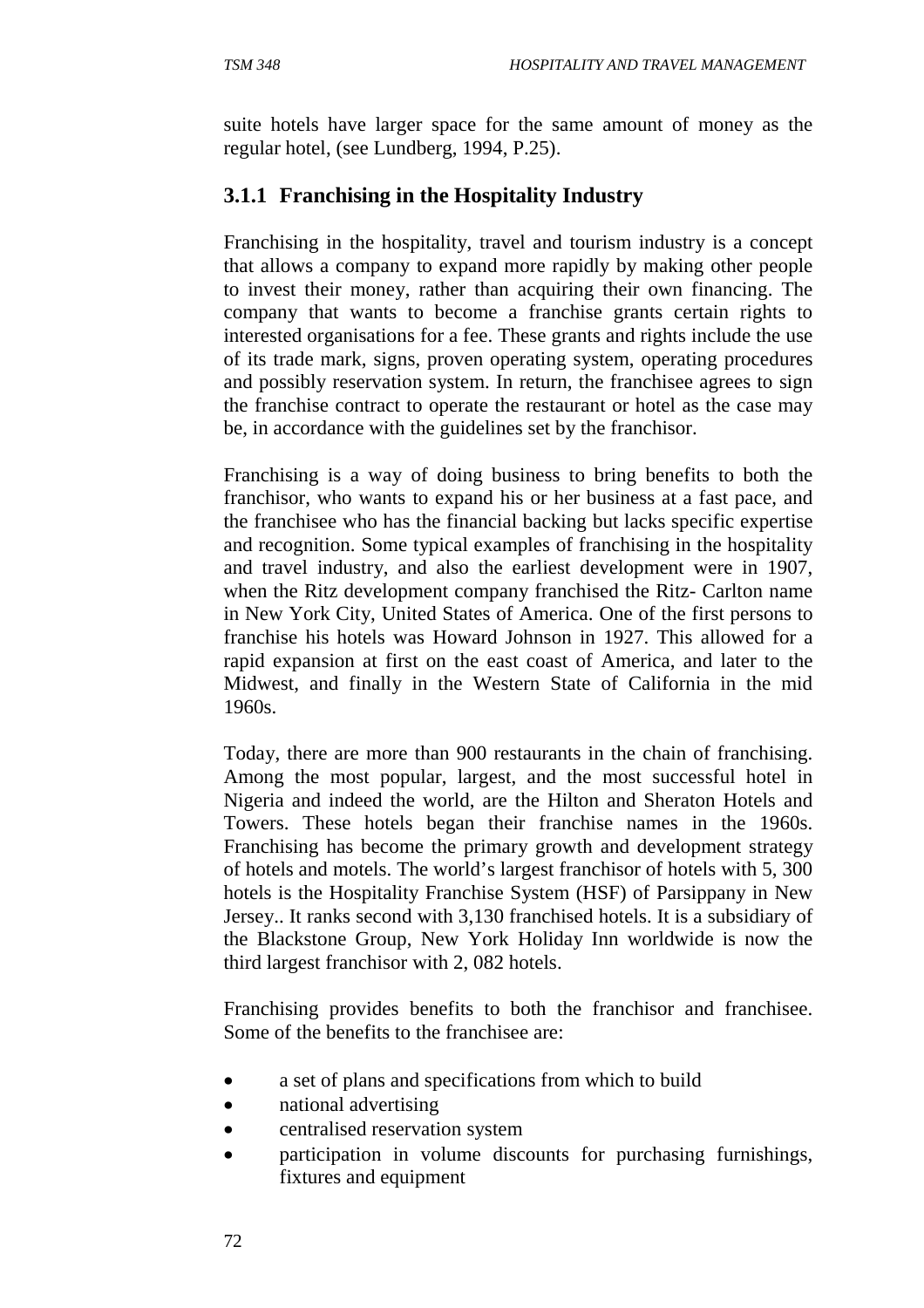- listing in the franchisor directory, and
- law fee percentage charged by credit card companies.

However, there are also disadvantages to the franchisee limitations of the central reservations, which are only about 25 percent, and also high fee involved in joining and operating a franchise.

The table below shows an example of franchising in the hospitality industry in the United States of America

| Company                            | <b>Hotels Franchised</b> | <b>Total Hotels</b> |
|------------------------------------|--------------------------|---------------------|
| HFS Inc.                           | 5,300                    | 5,300               |
| <b>Choice Hotels International</b> | 3,310                    | 3,197               |
| Promus Cos                         | 683                      | 809                 |
| <b>Marriott International</b>      | 604                      | 1,268               |
| Carlson Hospitality worldwide      | 416                      | 437                 |
| Accor                              | 343                      | 2,465               |
| <b>ITT Sheraton Corp</b>           | 204                      | 413                 |
| Hilton Hotels Corp.                | 204                      | 245                 |
| <b>Best Western International</b>  | N/A                      | 3,654               |

**Table 11:1: Top Ten franchised management companies, USA.** 

Source: Modified from Walker, 1999

### **3.2 City Centre, Resort, and Airport Hotels**

City centre hotels meet the standard needs of the traveller, either for business or pleasure. This is due to their central location and also a range of other services they offer. There are in addition to accommodation, services like butter services, secretarial services like the fax machines, telephone and computers, 24 hour room service, a lounge, bar, meeting and convention rooms among many other services and facilities. The city centre hotels together with convention centres have been one of the catalysts of inner city revitalisation (Baily, M; 2001, P. 29).

Resort hotels are more like pioneer hotels. They were among the earliest hotels because they came with the railway system. They were built to accommodate travellers. Some resorts focus on sporting activities like golf, skin and fishing. With the improvement in travel by automobiles and the invention of air travel, more of these exotic locations have become accessible to tourists. Air port hotels have an advantage of enjoying patronage because of the large number of travellers that travel by air. These hotels are usually in the 200-to-600-room category and some run twenty four hour services which include room service and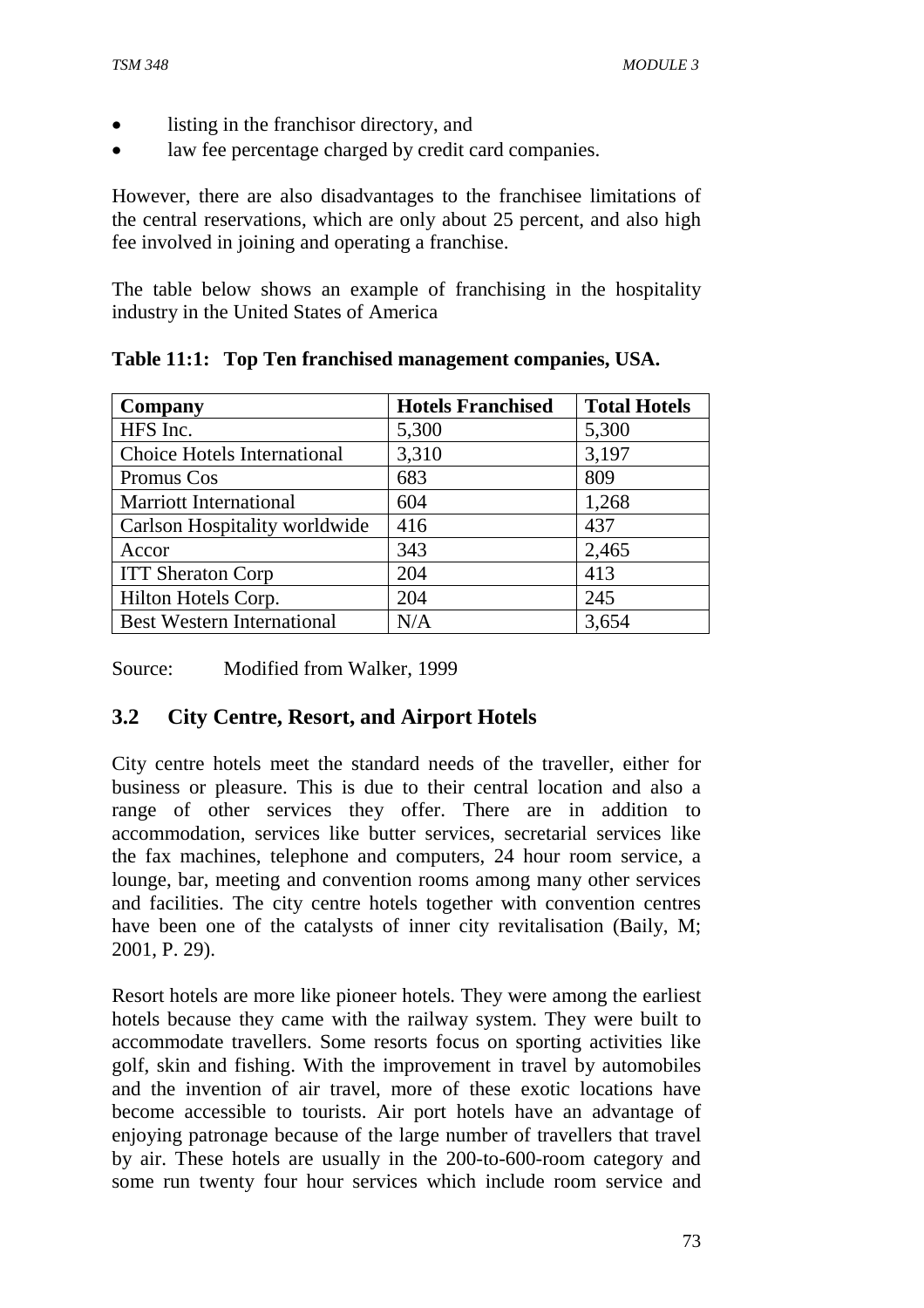extended restaurant hours for guests that still feel they are in a different time zone.

### **3.3 Accommodation and Food Service Sectors**

The demand of accommodation came as a result of people travelling, and as travel increased, the need for more accommodation to cater for a large number of people became necessary. The industry began in a small way with inns and taverns, to bed and breakfast, and private hotels. It had to evolve bigger and became more sophisticated in order to serve the increasing number of travellers,, due to the progress made by the travel industry, and also for the more educated population. The type of customers served by the accommodation sector can be divided into people that travel for business or pleasure, and those that stay away from home on a temporary basis, like students in hostels. Basically, the travelling customers are served by the commercial hotels and the nontravelling by the not-for-profit sector. At present there is an organisation called, the Hotel Booking Agents Association (HBA), which was formed in 1997 with only four members. There are about 36 members presently and they are booking more than 300 million clients a year.

The food service sector came into the hospitality and tourism industry due to the need to offer travellers something to eat while sleeping away from home. Gradually, the food sector has seen a lot of reasons why people choose to eat outside. There are several reasons for this convenience. These factors include all those people who are away from home for one reason or another, for example, either shopping or travelling, or during a lunch break in schools and offices. There is a saying that variety is the spice of life, and so, people usually want to try new foods or drinks in different restaurants. There are some people who may want to impress their guests or friends by taking them out and the business are usually a way of sealing a deal. The third factor is labour: some people might be tired or better still have a desire for another person to cook and serve a meal for them, and even wash their plates. This is an influence on people choosing to eat outside. The fourth factor is cultural heritage: it has become part of man to celebrate special events like anniversaries and birthdays by eating out with loved ones. The fifth factor can be called impulse: sometimes for no particular reason, people would decide to eat outside their homes. See also the International Hotel Association, (2003, P. 27).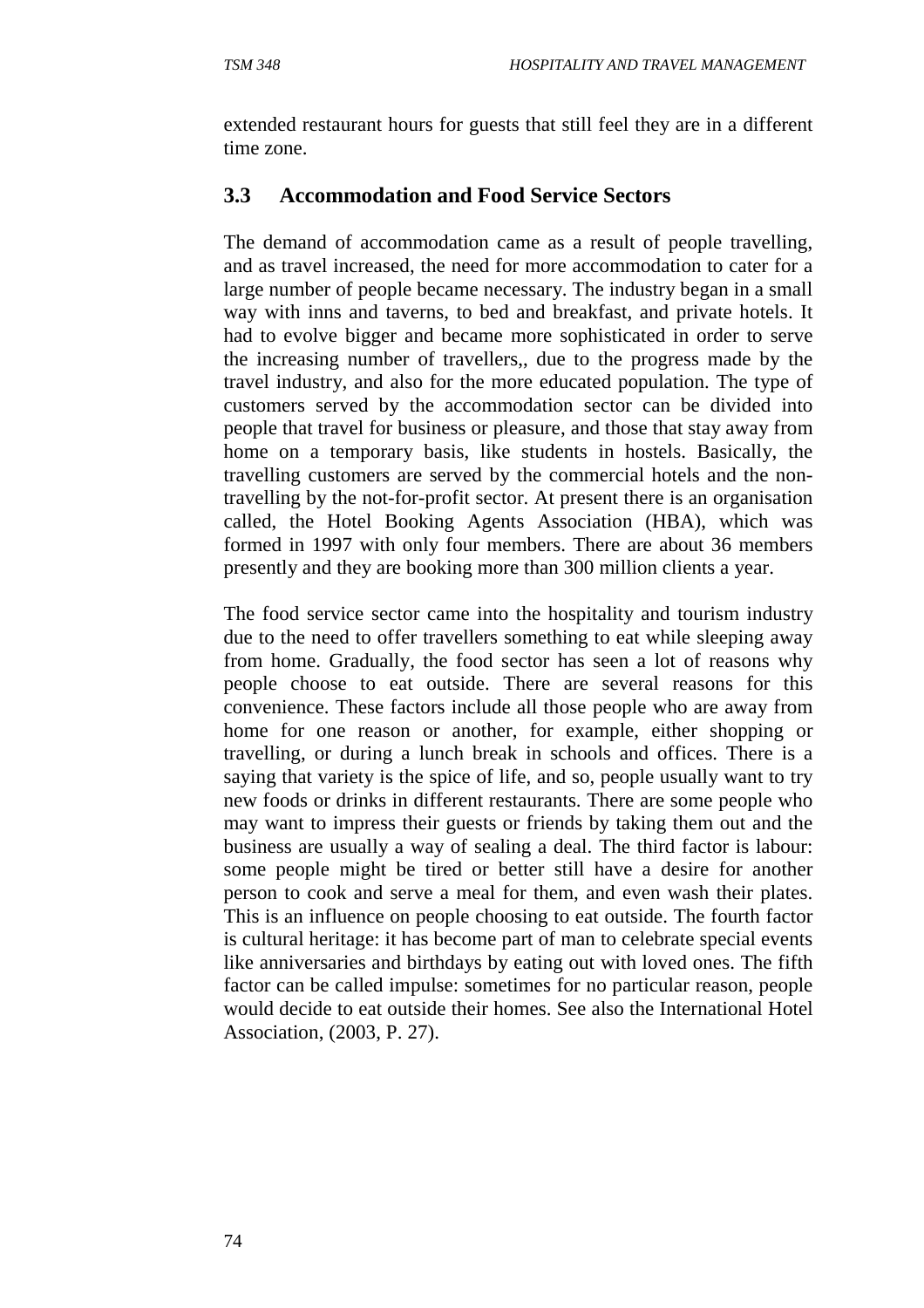In the food service industry, you can identify five main types of front-ofhouse service style. First, there is the table service, which includes silver service, plate service and family service. This type of service is for customers sitting under a laid cover. Second, there is the assistant service. This is a combination of table service in which customers move around to pick what they prefer because there are varieties of food and drink items. They offer trays to make it easier for people to serve themselves and pay at a bill point. Four, there is the single point service. Examples of a single point service include take away, kiosk, vending and bar. Customers are usually served at a single point as the name implies.

Finally, there exist the specialised spots or where food and drinks are served in places not really designed for food service consumption. Examples of these are hospitals, airlines, home delivery and the like. The food service industry also started at a very humble beginning to become an industry to reckon with. Within this industry, there are restaurants, food service operators in hotels, motor way and roadside dining, licensed trade food service, fast food, employee feeding, welfare catering, travel catering and outside catering (Eyster, 2003, P. 1).

## **3.3.1 Integration in the Hospitality Industry**

Integration in the hospitality industry which is a trend that began a few years ago is in two ways. These are the vertical integration and the horizontal integration. The vertical integration is a trend that started some years ago. Vertical integration means that a business organisation may increase its operation by taking over or merging with similar business organisations involved in the same business. For example, Sheraton or Nicon Noga Hotel can take over or merge with Hill Station Hotel in Jos. Horizontal integration on the other hand, implies that a business organisation takes over or merges with another business organisation that is involved in a completely different business undertakings. For example, airlines that acquire and own hotels. Lodging companies realise that guests' accommodation needs are not just at one level; rather they seem to vary in price and facilities.

### **3.3.2 Hospital Catering Services**

Catering services that are provided in hospitals particularly in industrialised economies such as those of the United States of America and the United Kingdom, are basically the same type of services that residential hotels provide for their guests. Such services include food and beverage, cleaning and laundry, pottering, security and transport. This situation is not the same in Nigeria and other developing economies because of the level of our development.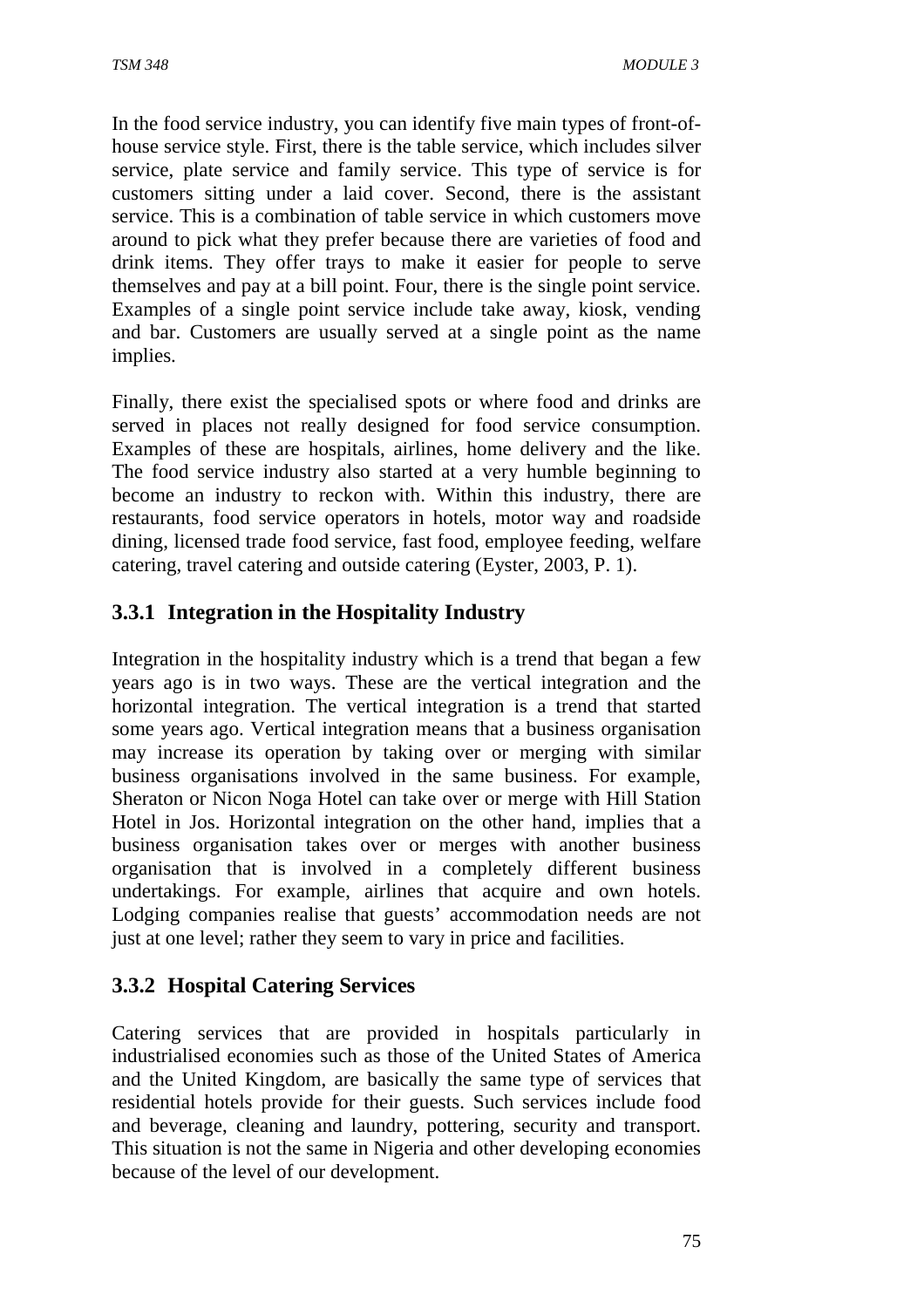The importance of providing catering services in the health services sector especially the hospital segment is based on three major reasons.

- To control the spread of diseases and infection by cleaning all the areas within and the surroundings of the hospital.
- To keep the hospital buildings and their surroundings in a condition of absolute serenity by using the right materials and equipment on a regular basis.

Finally, the overall hospital environment must be kept alive and bright by the employees of the hospital for the benefit of both the staff and patients. This is very important because the hospitals accommodate two main groups of the society – the sick and the infirm who are incapable of looking after and taking care of themselves, and the healthy, who are workers.

#### **Fig. 11:2: Depicts a Typical Organsational Chart for Hospital Catering Services**



### **HOSPITAL SENIOR MANAGEMENT TEAM**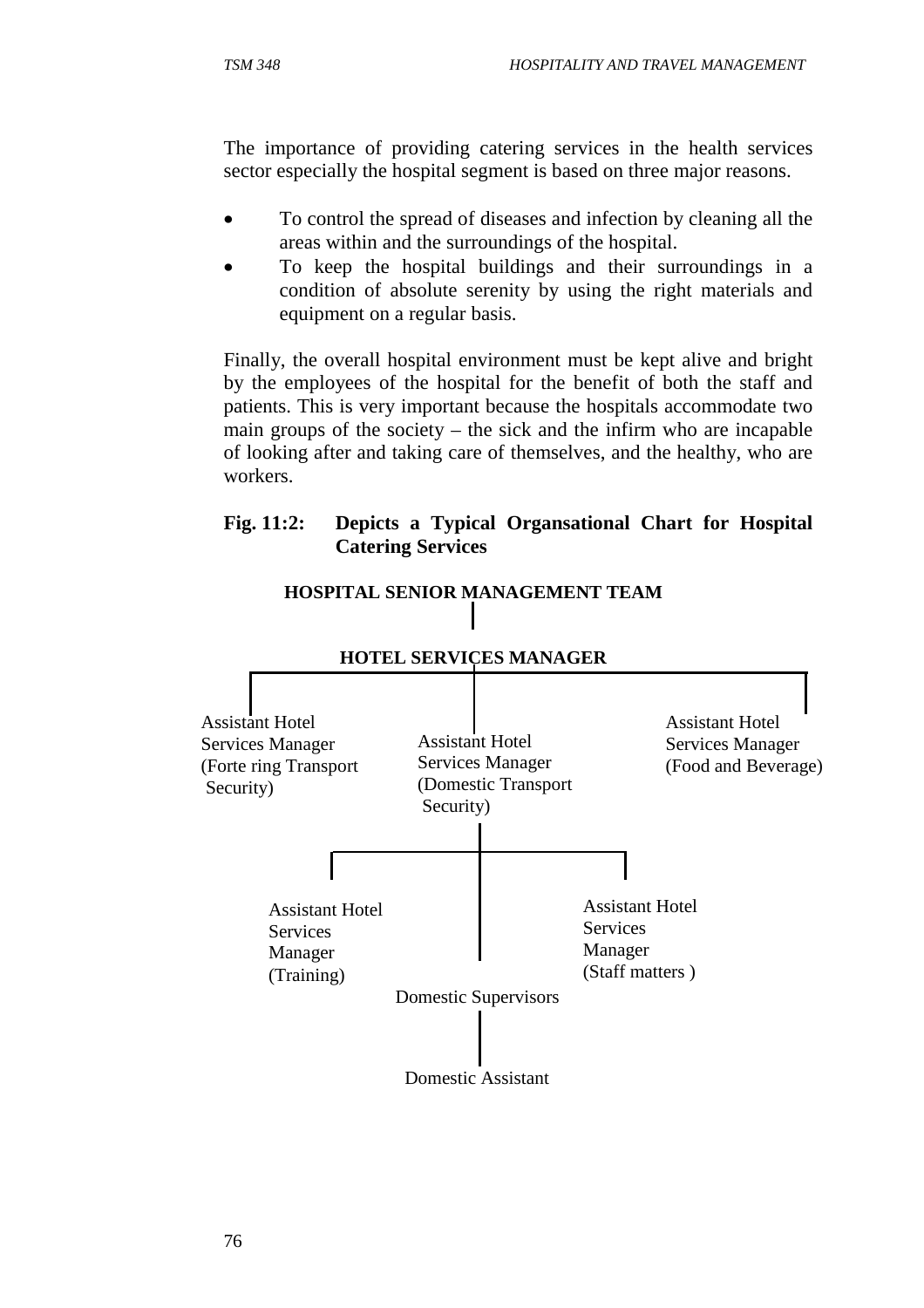#### **SELF-ASSESSMENT EXERCISE**

What are the roles travel agents and tour operators as wholesalers play?

## **4.0 CONCLUSION**

Accommodation demand has made the industry to grow. As more establishments keep springing up in the industry, the awareness of the accommodation market available, is essential to the manager of a successful accommodation outfit. People stay away from home for a number of reasons. There are people who principally stay away from home because of business, while some stay away for leisure and also for institutional reasons.

As travellers and people who stay away from home get more educated and more exposed, they expect their accommodation providers to have a wide range of products and services available to them. In the same way the accommodation industry came up, so did the food service industry. In this unit you have seen how the food sector came into being and the reason why people eat outside, and the various factors that influence customers, which include enjoyment of meals outside their homes.

## **5.0 SUMMARY**

This unit has taught you the two main sectors in the hospitality and tourism industry. These are the accommodation and the food sectors. The accommodation sector was to assist weary travellers to rest and gradually it became something done for leisure, as transportation from the origin to the tourists' destinations became very easy and luxurious. The food sector started in the same way. It used to be very hard for people to eat outside, but now the trend has changed, and almost everybody alive has eaten outside at least once in his or her life time.

## **6.0 TUTOR-MARKED ASSIGNMENT**

- i. How has globalisation affected the hotel and tourism industry?
- ii. Write short notes on resorts, city centre and airport hotels
- iii. In what ways do hotel cater for the needs of business and leisure travellers?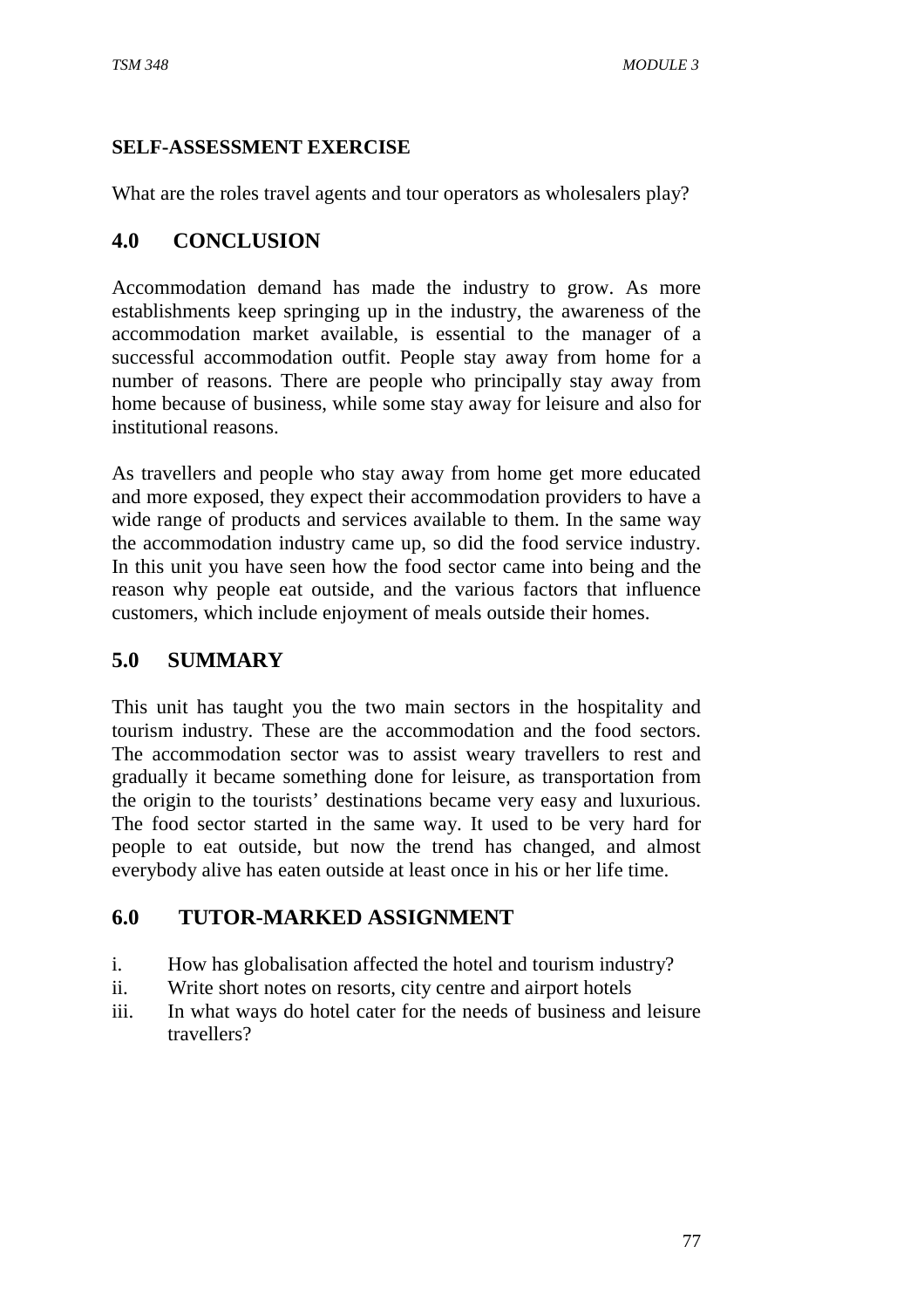#### **7.0 REFERENCES/FURTHER READING**

- Baily, M. (2001)."Travel Business: Rooms at the Top" *Asian Business.*  27, 9 September, 2001.
- Eyster, J. (2003) ."The Revolution in Domestic Hotel Management Contracts", *The Cornel Hotel and Restaurant Administration Quarterly.* 34,1, February, 2003.
- Landberg, D. E. (1994). (4<sup>th</sup> Ed.) *The Hotel and Restaurant Business.* New York: Van Nostrand Reinhold.
- The International Hotel Association, Paris. "The Management Game: How to keep One Step Ahead", *Hotels.* 27, 6, May 2003.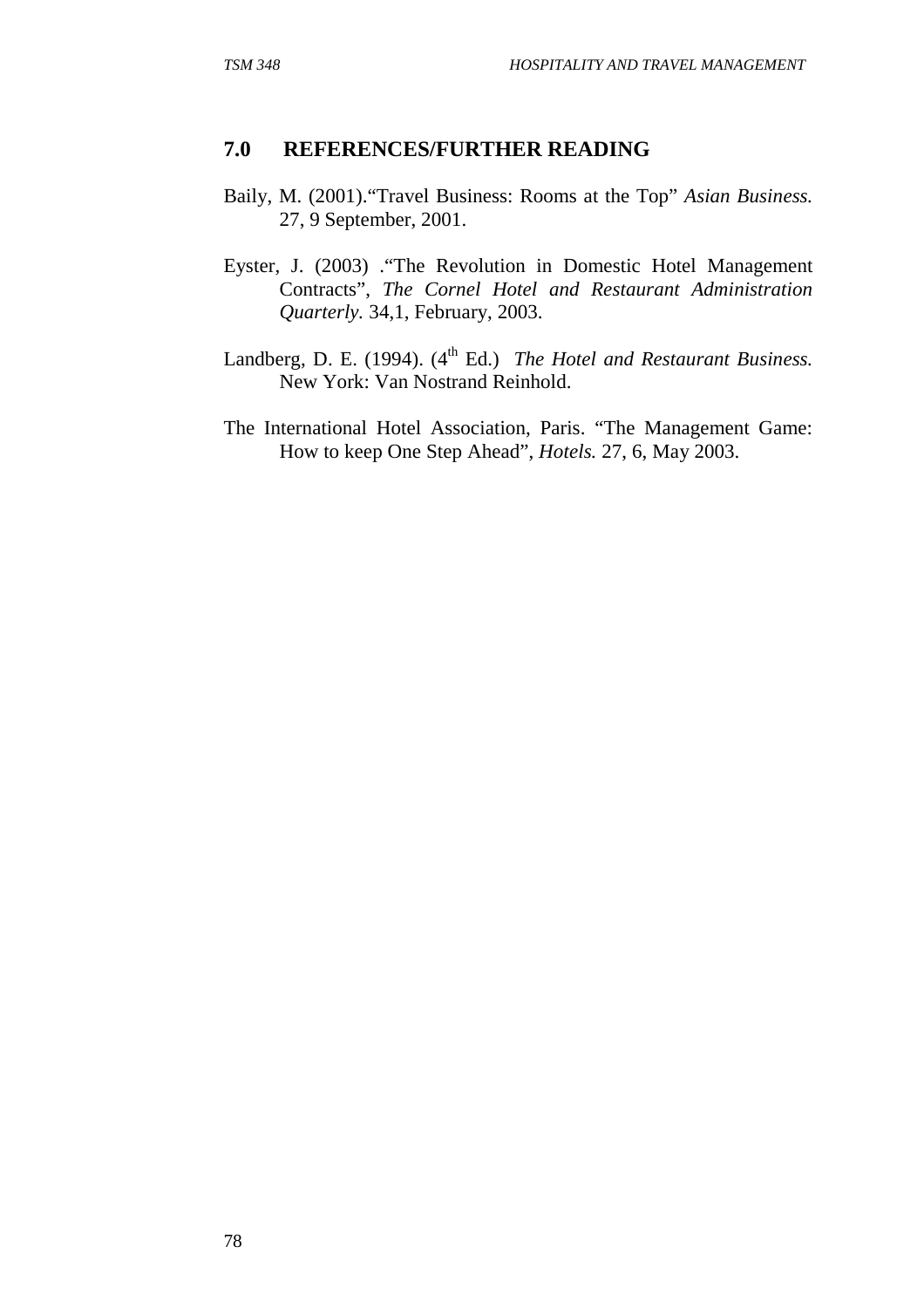## **UNIT 3 THE ECONOMICS OF THE HOSPITALITY AND TRAVEL INDUSTRY**

### **CONTENTS**

- 1.0 Introduction
- 2.0 Objectives
- 3.0 Main Content
	- 3.1 The Growth of the Industry
	- 3.2 Needs and Travel Patterns
		- 3.2.1 Ethnic Restaurants
	- 3.3 The Economic Impact
- 4.0 Conclusion
- 5.0 Summary
- 6.0 Tutor-Marked Assignment
- 7.0 References/Further Reading

## **1.0 INTRODUCTION**

Tourists produce a lot of economic impact beyond their expenditure. A tourist spends money on travelling, accommodation and feeding. The money spent by the tourist is recycled by the hospitality and tourism business to buy more goods, thereby generating more use of the money. Meanwhile, the employees of the industry that serve the tourist spend most of their money locally, on various goods and services within the industry. This chain reaction continues until there is a leakage i.e. when the money is used to buy commodity outside the industry. Domestic and international travellers spend about \$500 billion on travel-related expenses. These expenses include accommodation, food and entertainment. In the United States, the hospitality and tourism industry supports more than 200 million jobs worldwide and this figure represents about 12 percent of the global workforce. It employs about one out of every ten workers, making it the largest employer and also the largest industry.

In the hospitality and tourism industry, there is what is called the holiday market. This market is characterised by a hunger to escape from climate, work pressure, the need to change the environment away from the familiar scenery and sometimes even the people around you. Preferred destinations could offer outdoor recreation and sports, entertainment, celebrating festivals, swimming and sun-tanning, hiking and biking or sometimes just touring through the country. This need for holiday making is just like the need for variety in the food we eat, sometimes it might just be anywhere. The holiday market then cannot be ignored as an economic booster to the industry.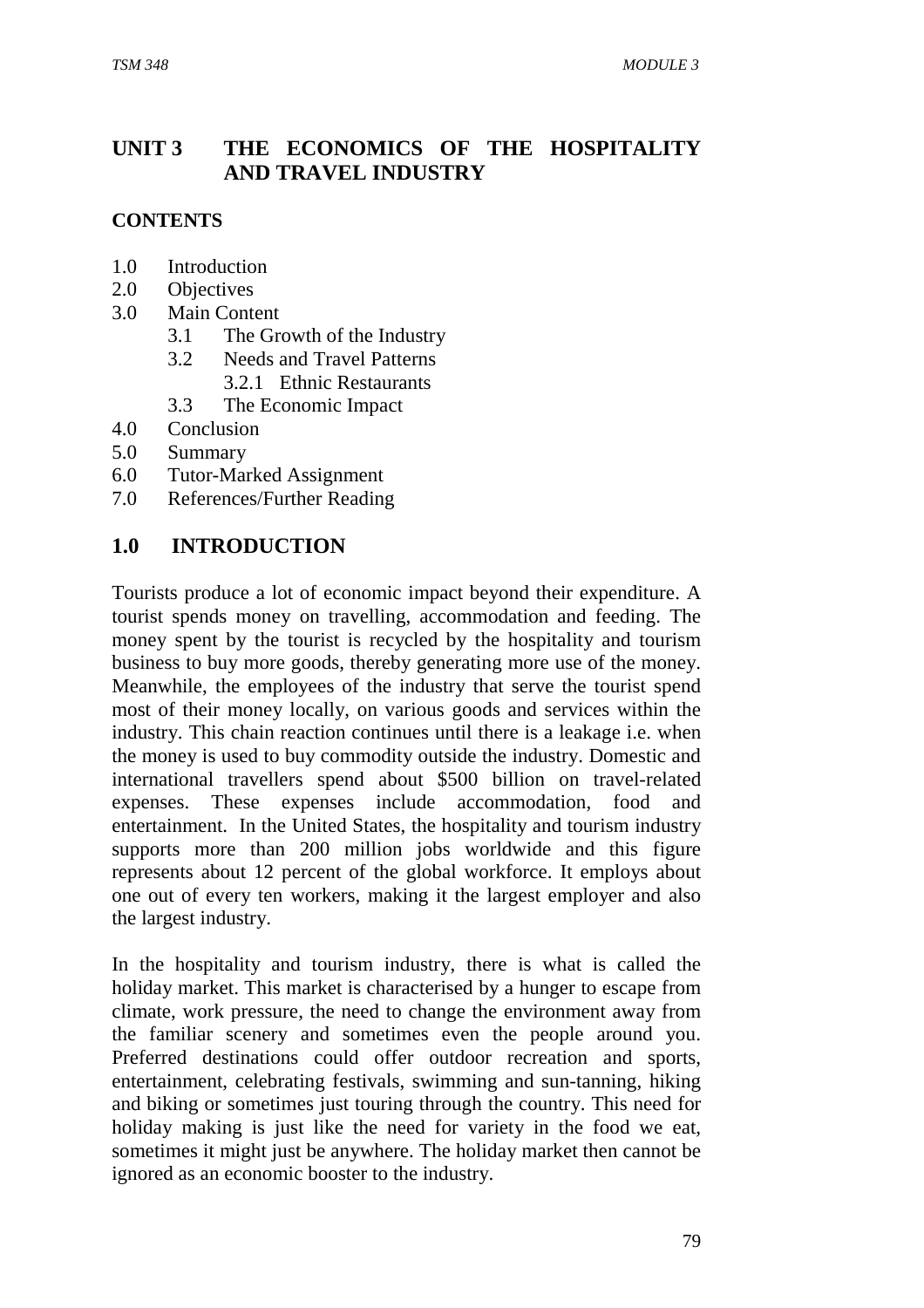## **2.0 OBJECTIVES**

At the end of this unit, you should be able to:

- explain the term tourism and why people are usually motivated to travel
- explain growth in the hospitality and tourism industry
- discuss the impact of changing travel patterns and changing modes of travel in the industry.

### **3.0 MAIN CONTENT**

### **3.1 The Growth of the Industry**

The hospitality industry which comprises the management of hotels, motels, clubs restaurants, fast food establishments and also the travel industry, has seen a very rapid growth from its humble beginning as a noble way of catering for the needs of travellers, to becoming the biggest industry in the world. The travel industry relates closest to the hospitality industry, that is why it is always connected to the tourism industry. It is because of travelling that the hospitality and tourism industry is in business. The travel industry has gone through an evolution and that has caused fundamental changes in the hospitality and tourism industry. (Lumberg, 2000, p.26).

During the early 1900s, the majority of hotels were located close to rail stations because the primary mode of transportation was by rail. By the late 1940s and 1950s, when the automobile was used by an increasing number of people, the hotels then were located in areas around the highways and the system of building automatically changed to suit the family, since the automobile encouraged family travelling. It also had to be built to make provision for car parks. The most interesting part of the hotel evolution was with the invention of the airplane. The industry witnessed a rapid growth and because of the speed of travel and the number of people an aircraft carries, hotels had to adjust. Hotels had to be larger to cater for tourists and business men; also, some hotels were built in close proximity to the airport.

### **3.2 Needs and Travel Patterns**

There are many reasons that create the need for people to travel. There are two major reasons why people travel; these are for pleasure and business. Some of the reasons why people travel for pleasure are visiting friends and relation, sports, enlightenment, education, shopping, festivals, attractions, eco-tourism, etc. (Harssel, 2004, p.89). The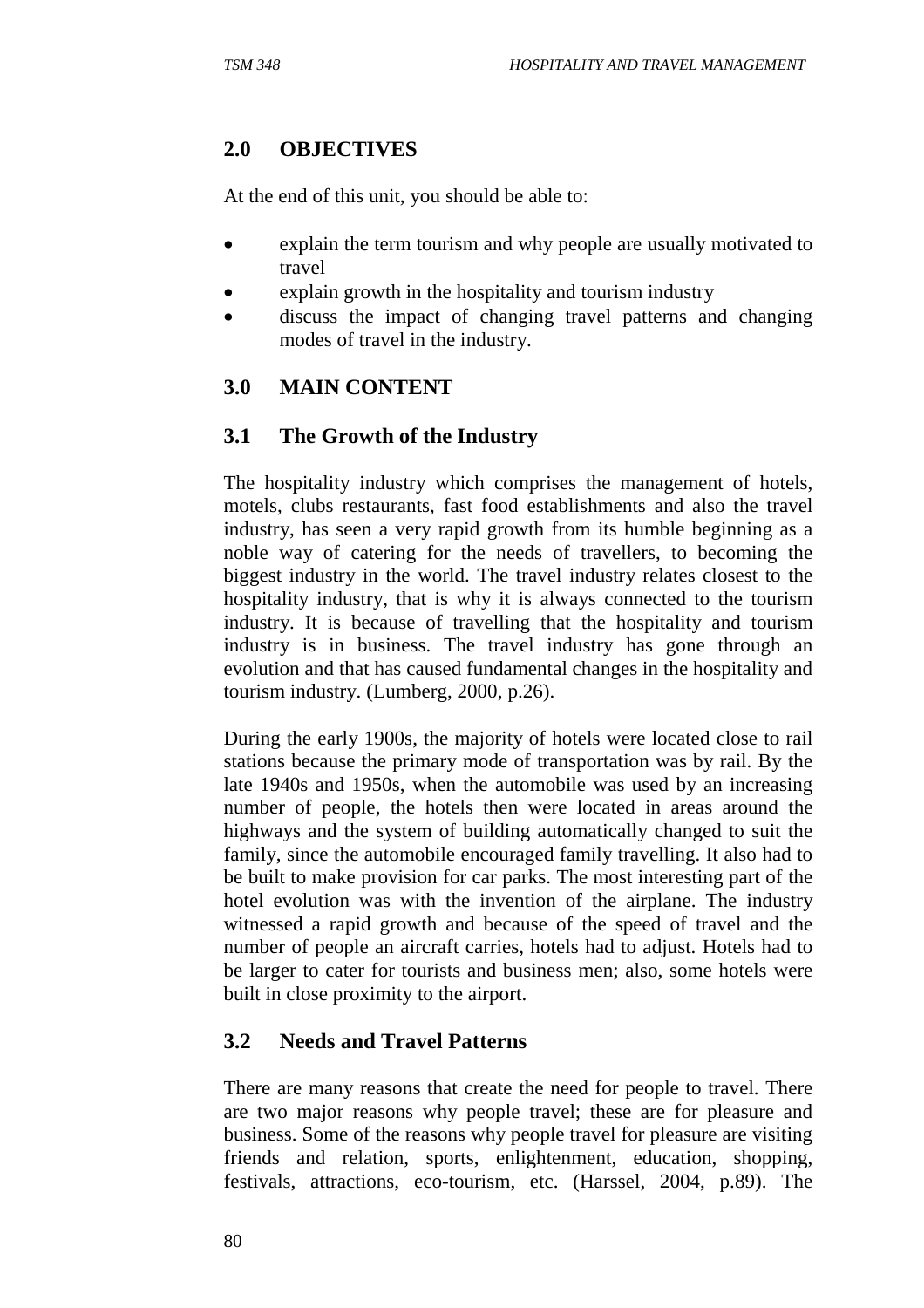motivation of pleasure travel can be classified under five sets of basic needs:

- physiological needs; food, water, oxygen, etc
- safety needs; security, stability, order, protection
- love needs; affection, identification, belonging
- esteem needs; self respect, prestige, success
- self actualisation needs; self fulfillment.

There are other motivations in travelling which we can classify into four groups, namely; the physical motivator, which comprises of physical rest, sporting and beach activities, healthful and relaxing entertainment. Cultural motivation, this includes the desire and knowledge of other people's culture, for example their music, art, folklore dances, paintings and religion. Interpersonal motivation, this includes the desire to meet friends and new people. The status and prestige motivator, this motivational factor is the desire for recognition, attention, appreciation and good reputation.

The second major reason why people travel is for business. About half of all airline travel is done by business travellers. Business varies according to the destination, therefore a good portion of business travel can be mixed with pleasure. For example a trip to Europe can involve contacting a potential customer, but it can also allow for sightseeing. Although the business travellers do not stay as long as the leisure travellers, they tend to spend more money and also travel further. Business travel has increased in recent times because of the increasing number of convention centres and more efficient ways of travel. Also business travellers have given a boost to hotels, restaurants and auto rental companies. Most hotels located near convention centres or conference halls run a higher occupancy. For most organisations, the third highest controllable expense is the business travel and entertainment.

### **3.2.1 Ethnic Restaurants**

Ethnic restaurants are known by other names but are seldom referred to as ethnic restaurants. They exist all around us and we usually patronise them. These ethnic restaurants also bring about global culturalisation. Apart from technology, migration and other elements that bring about a common culture to the different areas of the world, the ethnic restaurant is another integral part of this element that brings people of different cultures together, in order to appreciate a particular culture. Majority of them are independently owned and operated. The owners and their families provide something different for the adventurous dinner, or a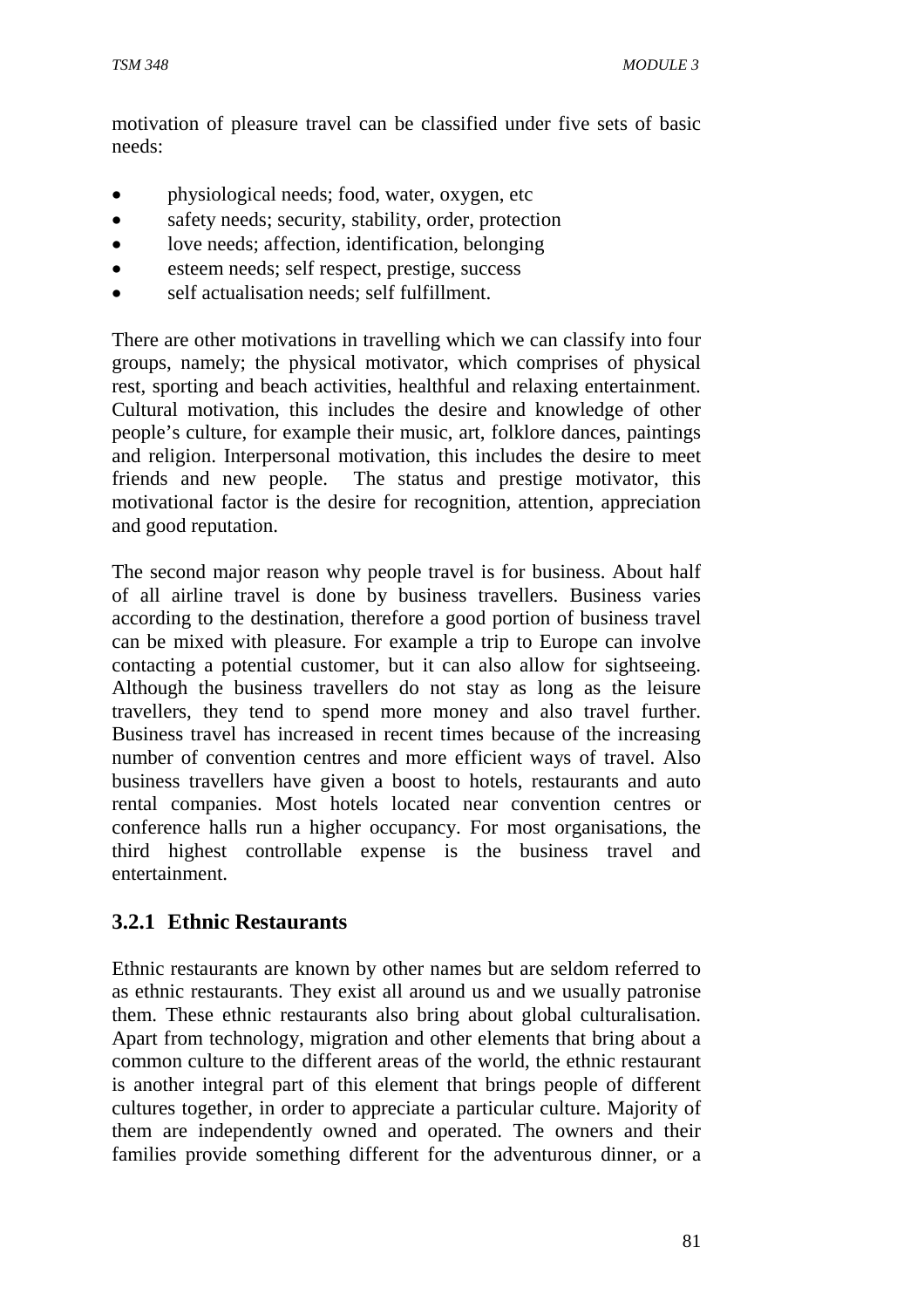taste of home for those of the same ethnic background as the restaurants or their owners.

The traditional ethnic restaurants sprang up to cater for the taste of the various immigrant groups, most prominent were the Chinese, Italians and Mexicans. Perhaps the fastest growing segment of the ethnic restaurants is in the United States of America, but popularity wise, it is that of Mexicans. Mexican food is heavily represented in the southwestern states of the United States of America. However, because of the near market saturation, its chains are spreading easily. There are also a great variety of ethnic restaurants in major cities all over the world and their popularity is on the increase. For instance, in every city in Nigeria and any part of the world, one can easily find Chinese, Italian restaurants and French spots. There are cities that also cultivate and sell special raw food stuffs to particular nationalities, instead of importation, and this makes it easier for the foreign nationals to just go to the market, buy and prepare their dishes. Examples can be found in the Lebanese shops. They are lucky enough to be able to buy fresh ingredients and spices for meals. Another very good example is found in the streets of London, where there are numerous Nigerian restaurants to choose from.

### **3.3 The Economic Impact**

The World Travel and Tourism Council in Brussels is an organisation that is undertaking the study from Whorton Economic Forecasting Association. Their export put the total gross output for travel and tourism at \$3.8 trillion in 1978 and estimated that it would be \$7.1 trillion in 2007, or more than ten percent of the world Gross National Product (GNP). The World Travel and Tourism Council says the study grows about twice as fast as the world GNP (Dittmer, et al; 2003, p.350). The total world spending of the industry that takes place in Europe is about 13 percent while 30 percent is on the North American continent. International arrivals, according to the World Tourism Organisation (WTO) in 1996 were 592 million, and it is estimated that the figures will reach 702 million in the year 2000; 1 billion in the year 2010 and 1.6 billion by 2020.

There was an estimated 46 million oversea residents that visited the United States in 1994. All the states published their own tourism economic impact study. Examples are – New York estimated its tourism revenue to be \$36.7 billion; Florida was about \$49.3 billion; Texas, \$31 billion and California was a little above \$50 billion. In Hawaii, the biggest industry is the tourism industry with revenues of \$21.9 billion.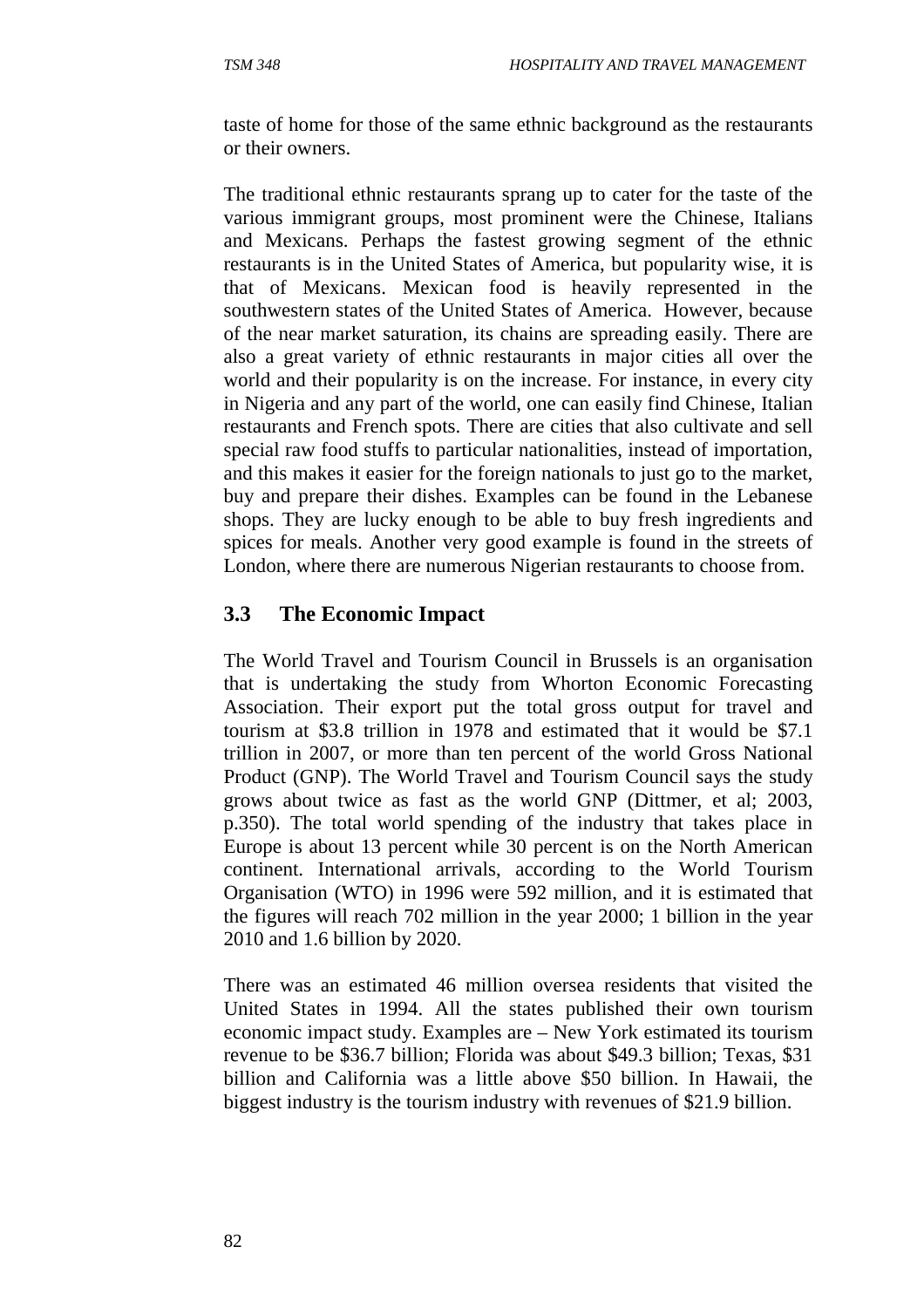#### **SELF-ASSESSMENT EXERCISE**

Why is the hospitality and travel industry regarded as the largest industry in the world?

### **4.0 CONCLUSION**

Tourism can be defined as the idea of attracting, accommodating and pleasing groups or individuals travelling for pleasure or business. The development of tourism started a long time before the industrial revolution and continued to improve and the means of transportation also improved. The hospitality and tourism industry is the world's largest industry and employer. It also affects other industries like the public transport industry and produces secondary impacts on businesses that are indirectly affected. Physical needs and desires make people to pick up interest in meeting new people, and experiencing other people's culture are some of the reasons that make people travel. From a social and cultural perspective, tourism can further increase international understanding and economically improve a poor country.

### **5.0 SUMMARY**

In this unit, you have learnt that, hospitality and tourism industry has the idea of attracting, accommodating and pleasing people travelling for business or pleasure. The travel industry has a fundamental effect on the growth and development of the hospitality and tourism industry. Tourism improves the economy of poor countries.

### **6.0 TUTOR-MARKED ASSIGNMENT**

- i. What is the impact of changing travel patterns and modes on the travel industry?
- ii. Briefly discuss the economic impact of tourism.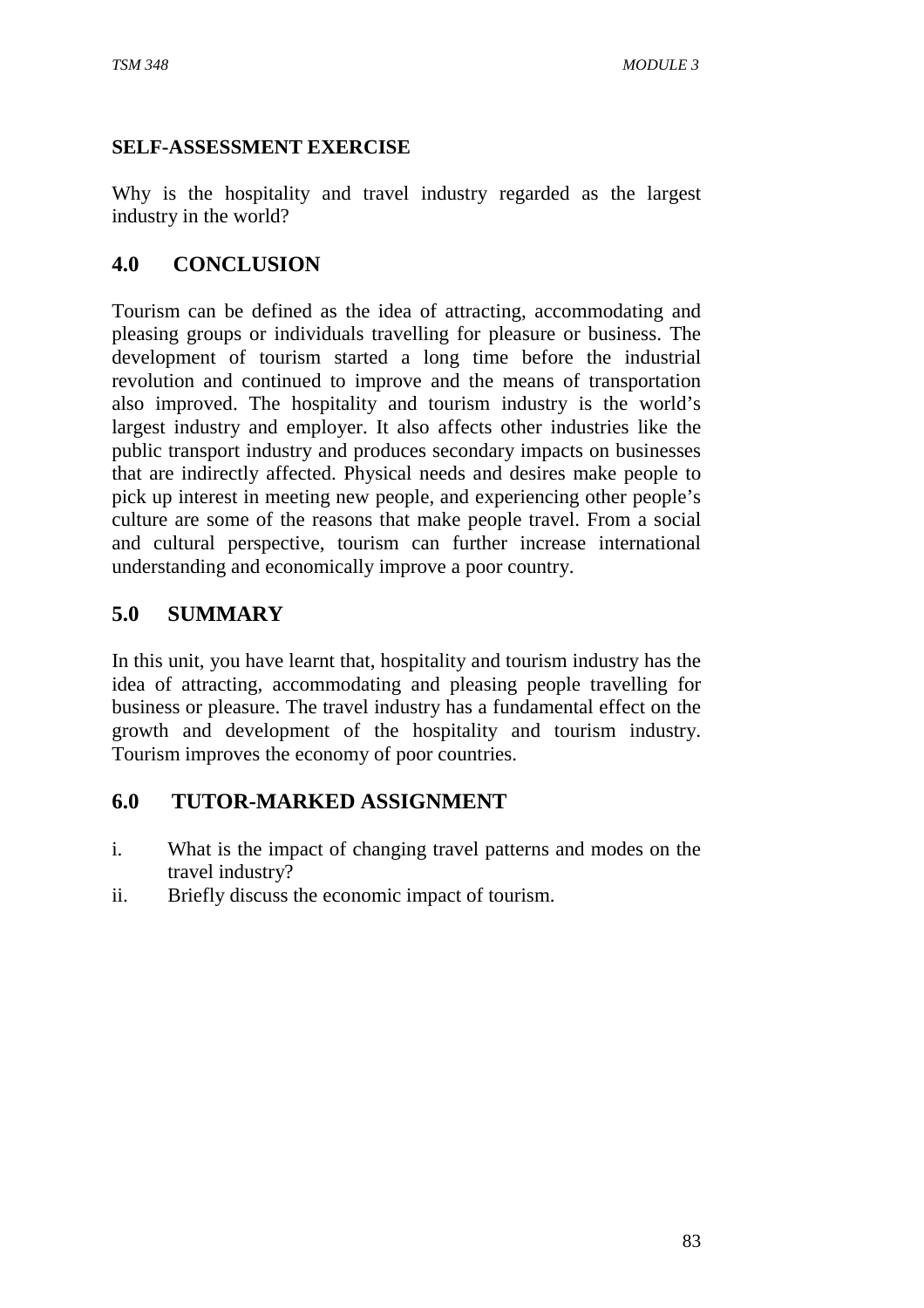### **7.0 REFERENCES/FURTHER READING**

- Dittmer, P. R. & Griffen, G. G. (2003). *The Dimensions of the Hospitality Industry; an Introduction.* New York: Van Nostrand Reinhold.
- Harssel, J. V. (2004). (5<sup>th</sup> Ed.) *Tourism: An Exploration*. Englewood Cliffs, New Jersey: Prentice Hall.
- Lumberg, D. E. (2000). (7<sup>th</sup> Ed.) *The Tourist Business*. New York: Van Nostrand Reinhold.
- World Tourism Organisation (WTO) Vol. 232, No. 13, July, 2007.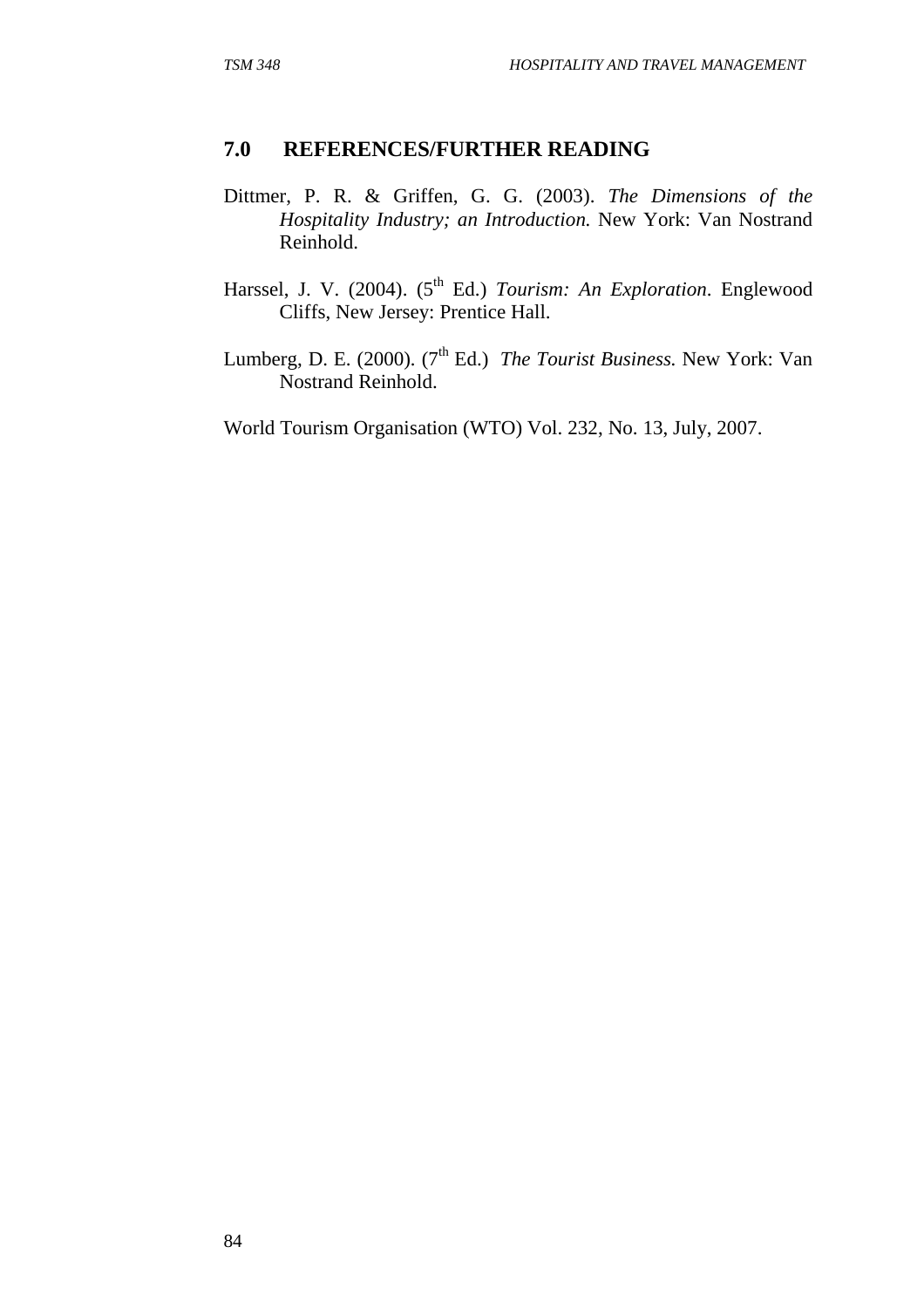### **UNIT 4 PRICING SYSTEMS AND THE HOSPITALITY AND TRAVEL INDUSTRY**

#### **CONTENTS**

- 1.0 Introduction
- 2.0 Objectives
- 3.0 Main Content
	- 3.1 Supply Characteristics
		- 3.1.1 The Pricing Structure
	- 3.2 Demand Characteristics
	- 3.3 Market Structure
		- 3.3.1 The Impact of Price on the Life Circle of the Product
- 4.0 Conclusion
- 5.0 Summary
- 6.0 Tutor-Marked Assignment
- 7.0 References/Further Reading

#### **1.0 INTRODUCTION**

The analysis of the Pricing Systems in the context of the hospitality and tourism industry can be carried out from two perspectives. The first is to establish a single price for a single item or commodity e.g. hotel accommodation or air fare at a given period of time. This is because, for simplicity, to the literature's most familiar form, we assume that the hospitality and tourism industry is a single – product industry. The second perspective is to perceive pricing as a system and as a combination of interacting factors and to some extent circumstances. However, rather than being constrained only by a single pricing structure that clears the market for a single commodity at any particular given time, the approach here considers multiple forces that interact on the issue of providing services characterised by the hospitality and tourism industry. This is because price is not assumed to be an independent variable determined by factors of supply and demand, but as a dependent variable that is affected by supply and demand factors. The pricing systems are very complex. Here the issue is mainly concerned with the economic sides that affect price and are also affected by price. As we all probably know, prices are a function of the interaction of supply and demand which is what really matters. In other words, you should be interested in knowing the economic characteristics of both supply and demand.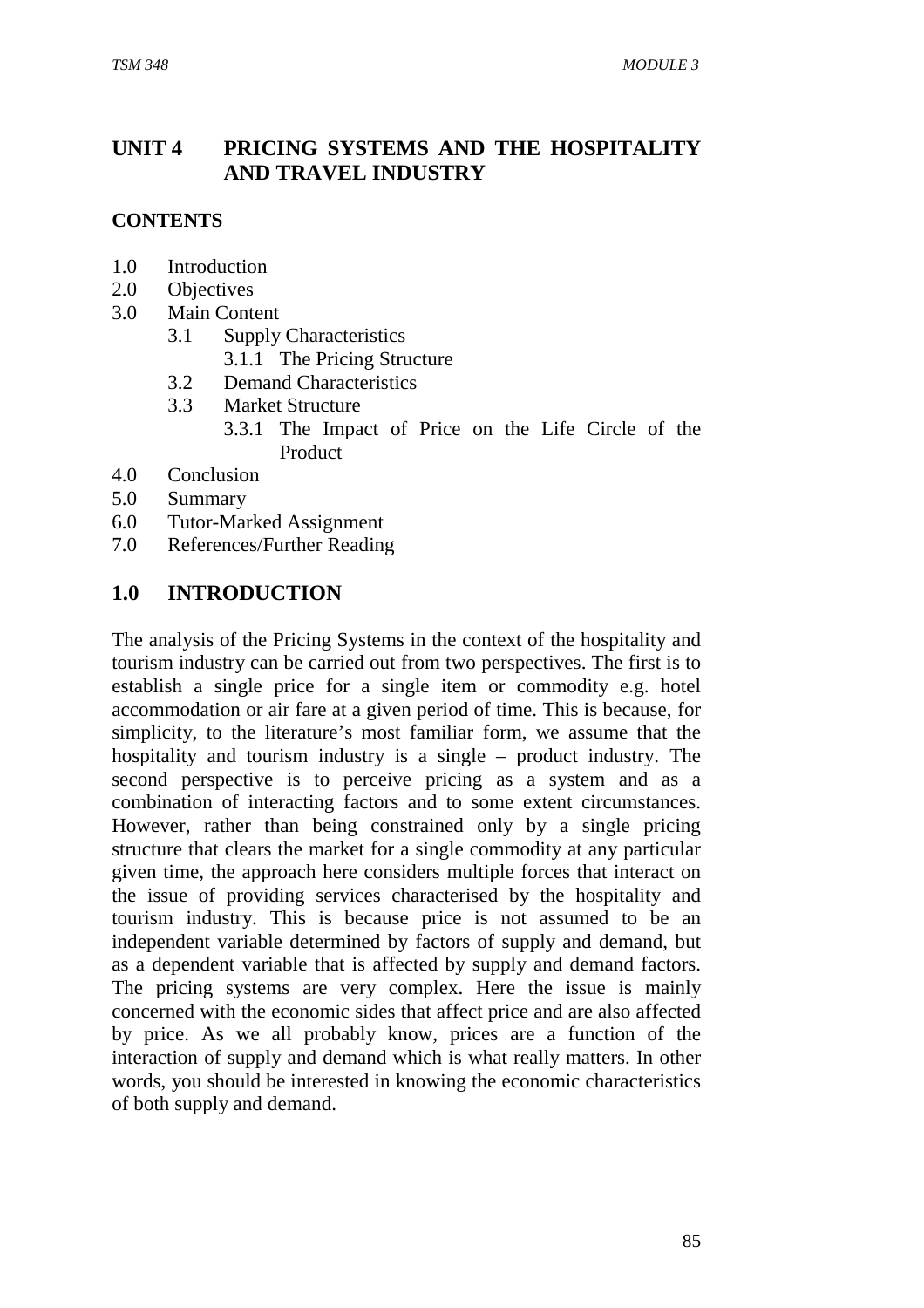### **2.0 OBJECTIVES**

At the end of this unit, you should be able to:

- discuss pricing systems in the context of two perspectives
- name the characteristics of supply and demand
- compare market structure and pricing decisions.

# **3.0 MAIN CONTENT**

## **3.1 Supply Characteristics**

Traditional economic theory has it that supply is determined by the production costs and the structure of the market within which a firm operates, and which in turn affects the amount of profits over costs that are charged. Supply normally reflects the cost of production within a time frame. These costs are assumed to be the prices of factors of production which include labour, capital, entrepreneurship and other resources. Costs are sub-divided into fixed and variable and/or average and marginal (Baumol et al, 2002, p.15). As is true of other industries, the services of the hospitality and tourism industry reflect within a timeframe, prices of the factors of production where costs are paired as fixed variable and/or average and marginal.

There are a number of characteristics that make the hospitality and tourism industry services unique though complicated. These are briefly discussed as follows: (i) capital – intensive and fixed costs. The hospitality and tourism industry is a capital-intensive industry. Substantial amounts of capital are invested in structures (buildings), equipment and internals. These costs are usually greater than labour costs because of their indivisibility. However, if capital costs are efficiently and effectively managed per unit, costs can decrease thus resulting to increases in profit.(ii) continuity and reliability factors. The hospitality and tourism industry must operate for 24 hours a day, 30 days a month and 365 days a year in order to sustain and maintain high levels of reliability. Therefore the service must be on a continuous basis. (iii) labour and responsibility. Because of the requirement for continuity and reliability, the hospitality and tourism labour is quite different from those of other industries, since its services are based on a 24-hour schedule throughout the year.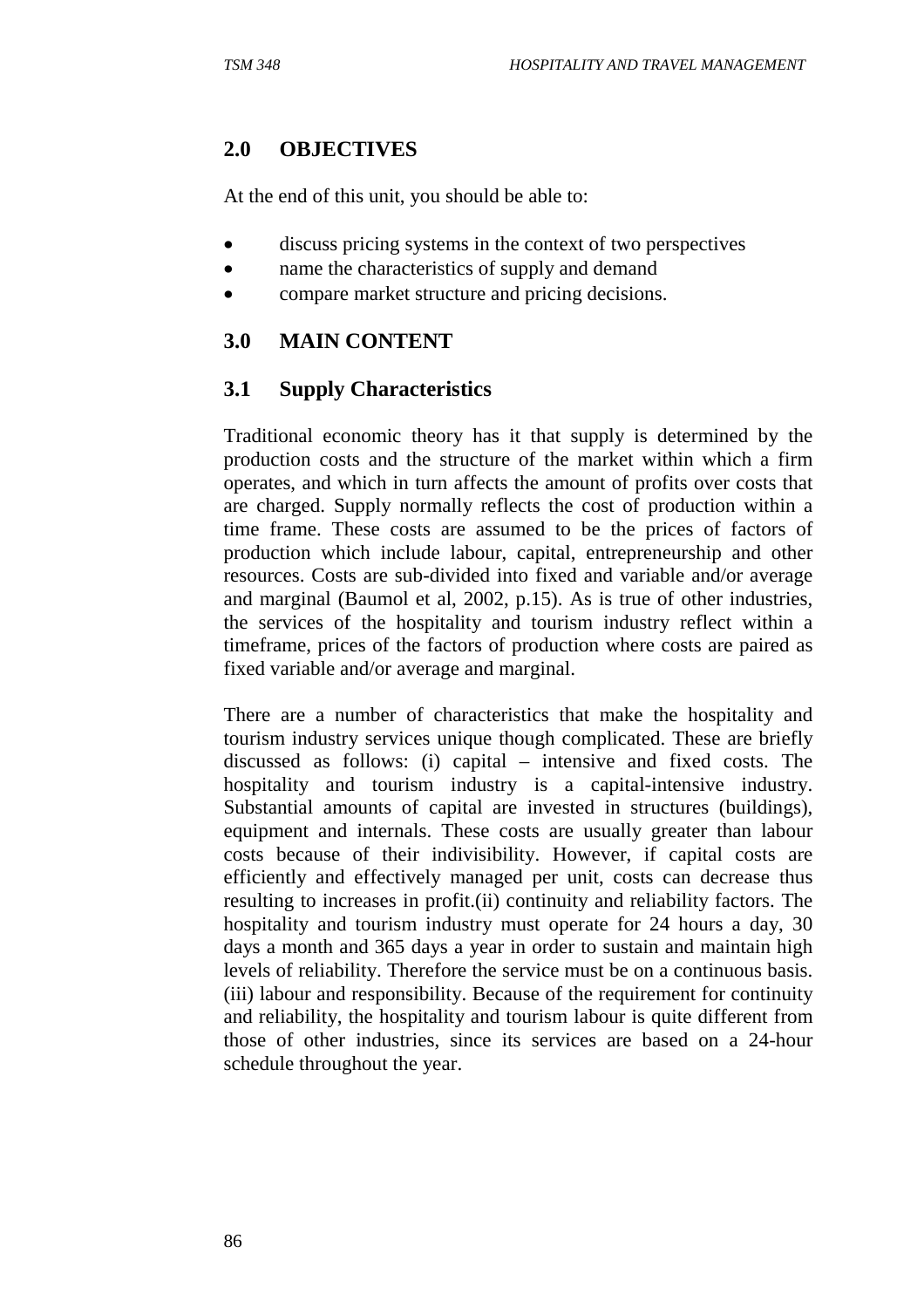Another major characteristic of the hospitality and tourism industry is that it operates within the constraints of a number of three main cycles namely; long planning cycle which is usually done well in advance of both long production and capital cycles. For example, changes in capacity with regard to both supply and demand require long term planning which has to be carefully considered.

A long production cycle is essential particularly with regards to the construction of a hotel, hiring of employees, services to be rendered and maintenance of the structures and infrastructure. The capital cycle which is the last one is based on a long-term basis since a hotel cycle is over 50 years. Also, sink or sunk cost is a characteristic of the hospitality and tourism in the sense that, it is a substantial amount of capital costs involved to start up production and a subcategory of fixed costs which can be referred to as the existence of a few alternatives for a given capital asset. These points have been pointed out by Arrow (1992, p.29), and Heal (2005, p.25)

### **3.1.1 The Pricing Structure**

Individual firms place strong emphasis on efforts to market their services by way of product differentiation. However, price action will sometimes be undertaken, and price is an important part of the marketing effort. Therefore, it is worthwhile to concern ourselves with the economics of the pricing decision in passenger transportation. The economics of pricing in passenger transportation involves three interrelated concepts; "differential pricing" the "contribution theory" and the "incremental concepts". In all instances, these applied economic concepts are used only as guidelines, and managerial judgements are the final decision making factors as to price making decisions. Pricing can start in a very simple manner, the oligopoly possesses considerable market power and can maximise the demand curve by creating several price structures (Douglas and James, 2002, p.657-669).

This economic power is reinforced by legal price-making and bureau of conference rate-making. Giving the legal power and if the firms indeed move in concert with parallel action, the industry can establish not one but several separate supply curves. Graphically, this is illustrated in Fig.13.1. and literally, this development has resulted to three prices for three supply curves. Here the firm will offer three separate services at three separate prices, and take advantage of a larger portion of the demand curve than a single price would permit. The implication here is that the firm has what is called "differential price" and several classes of services are supplied, each slightly different from the other and each at a separate price. This essentially is what is done when first class, tourist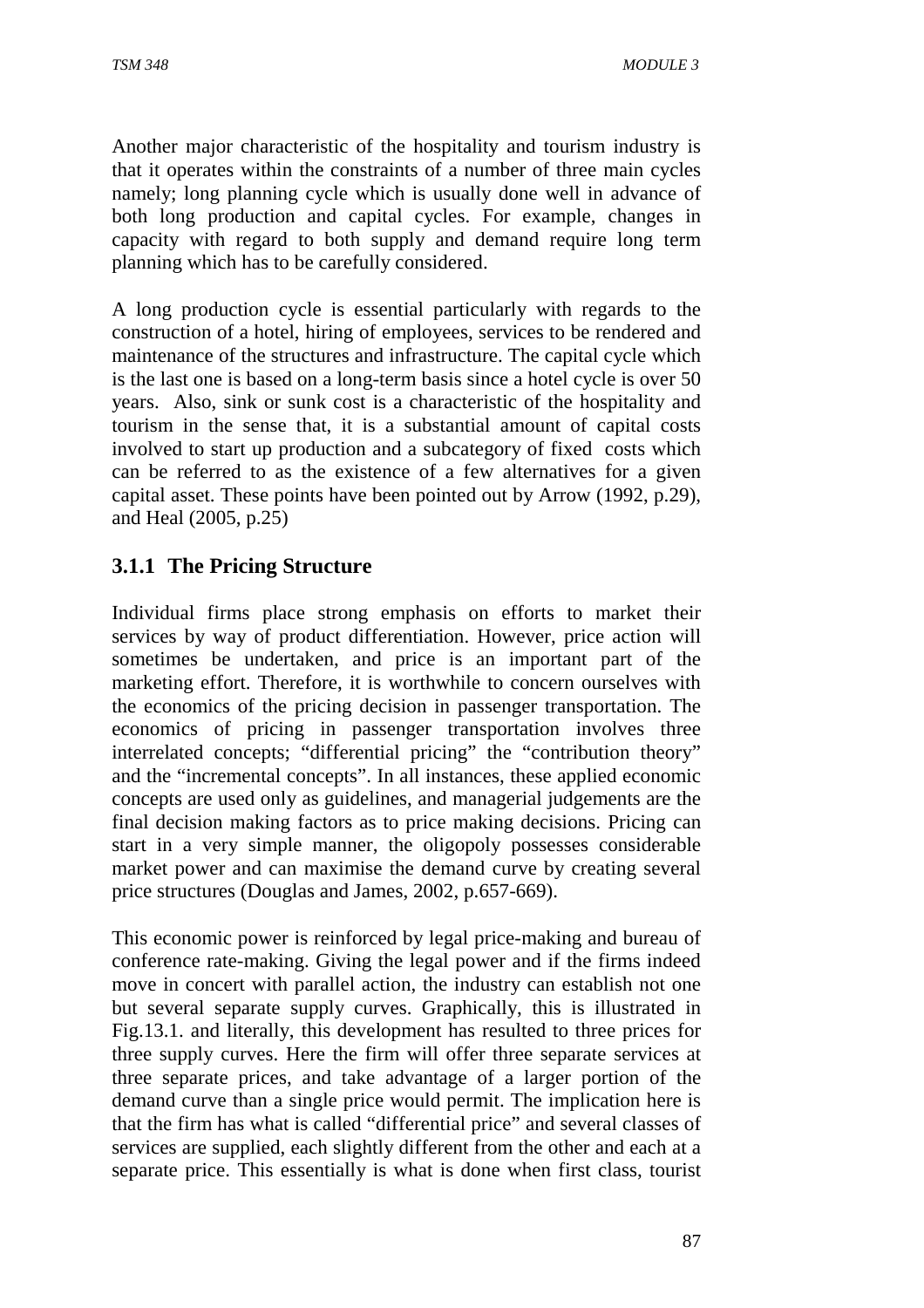class and economy class services are offered by an airline. Many factors are used to classify customers, but basically they turn on the various elasticity of demand noted earlier (Leasing and Dwight, 2004, p.101). When considering factors of potential substitutability, management can establish a low price where potential substitutability is high, an intermediate price, and also a high price where potential substitutability can be low.



Quantity of Output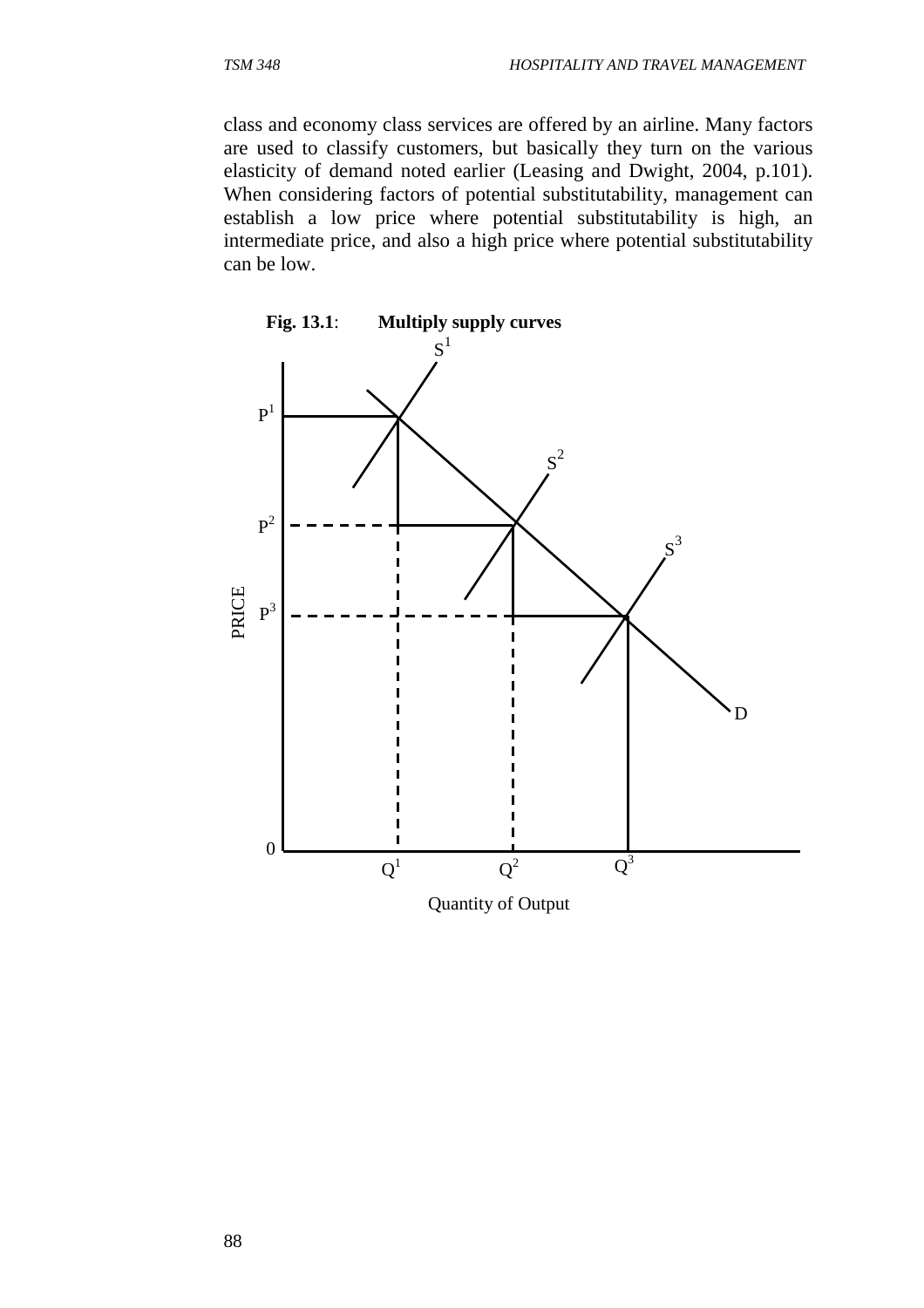Based on the demand analysis above and as already pointed out, demand should be segmented, which implies that no single demand supply curve exists in this case, also, there is the potential likelihood of elasticity and substitutability. This situation is shown in figure 13.2 below which graphically demonstrates that a different demand curve does exist for each class e.g. first class or second class. Furthermore, there is the involvement of many supply curves, which implies that each type of service is represented by a supply curve and specific differentiated price.



**Fig. 13.2**: **Differential Pricing with Varying Degrees of elasticity and kinked demand curves**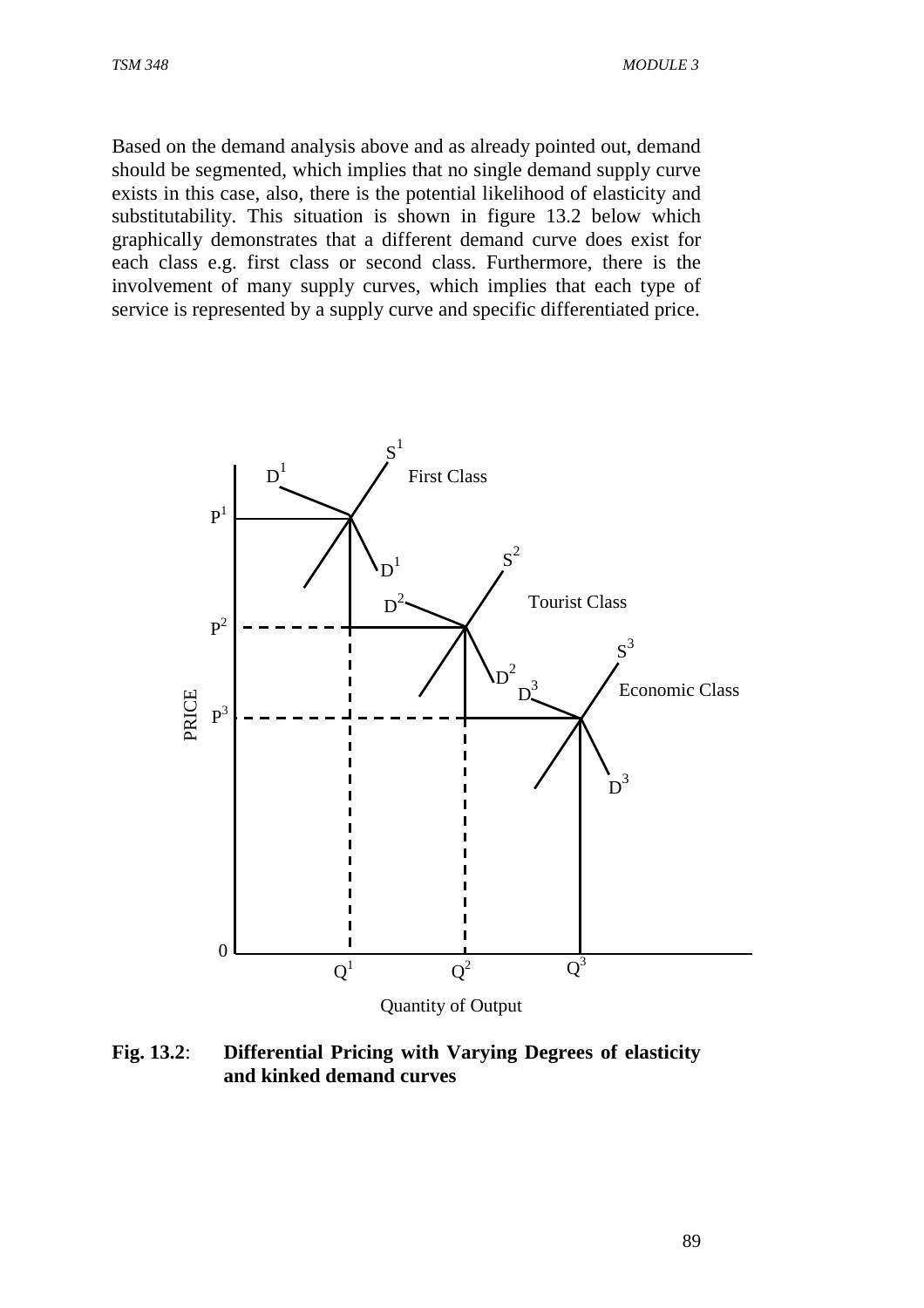### **3.2 Demand Characteristics**

As in supply, there are also a number of characteristics that are features of demand when considering pricing in the hospitality and tourism industry. These are instantaneous extreme variability, multiplicity, intermodal and intramodal competition, and elasticity and interclass competition, and elasticity demand. As it is obtainable in many service industries, the demand for the services of the hospitality and tourism industry can both be immediate and instantaneous. Instances of these are being experienced in hotel reservations, pleasure cruises, and air flights.

Instantaneous demand can cause problems for the industry as a whole or the firm or agency supplying the services. When faced with such problems there is need for management to provide sufficient capacity to handle the situation "just in case and to be sure". Demand can also be extreme and variable as all service providing industries suffer from "peaks" and "valleys" or high seasons and low seasons. In other words, the demands vary during the hours of the day, days of the week, and weeks of the month as well as the seasons of the year. This situation can lead to the multiplicity of demand which may be segmented and carefully analysed not only on the basis of "peaks" and "valleys", but also on the basis of frequency, motivation and responses to price. Other characteristic of demand for services of the hospitality and tourism industry are intermodal and intramodal. The former demand is based on the availability and opportunity to substitute one mode of accommodation or flight as the case may be with another. This type of demand takes cognizance of price and services of competitors. In the case of the latter, the competition is within the same firms or agencies that provide the services. Although in this case the price element matters but the conditions of services count more. A further characteristic of demand is interclass, which is based by specific agencies e.g. a five star versus a-three star hotel. Note that no single demand is made or involved but rather it is specific for the service and the class.

#### **3.3 Market Structure**

Market structure can be referred to as a system and model whose attributes can be predicted. Economists have always classified the market structure based on the characteristics of pure competition, monopolistic competitions, oligopoly and pure monopoly (See Table 13.3 below). The behaviour of a firm or industry can be predicted once the structure of the market has been established. Furthermore, economists have taken cognizance of three major factors while considering classifying market structure. These are entry-exit behaviour, number of sellers and buyers, and product characteristics. Also, models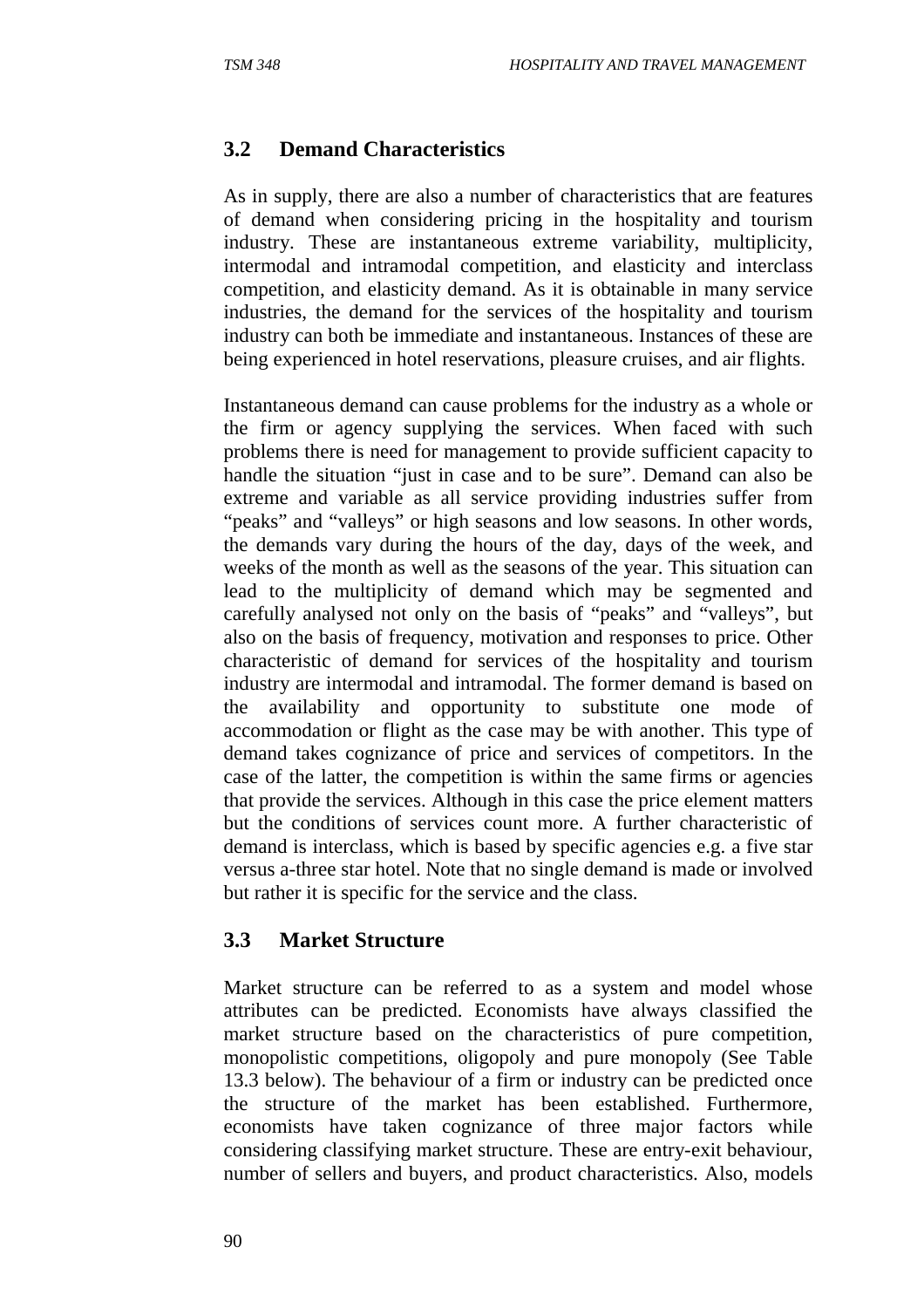of economic behaviour have been theorised and developed by economists and applied to practical business and economic situations.

The figure below shows a simplified market structure.

| <b>Market Structure</b>     | <b>Number of Product</b><br><b>Firms</b> | <b>Characteristic</b>       | $-Exit$<br>Entry<br><b>Characteristics</b> |
|-----------------------------|------------------------------------------|-----------------------------|--------------------------------------------|
| Pure competition            | Many                                     | Homogenous                  | Free                                       |
| Monopolistic<br>competition | Many                                     | Differentiated              | Relatively easy                            |
| Oligopoly                   | Few                                      | Homogenous<br>differentiate | Relatively<br>Difficult                    |
| pure monopoly               | One                                      | Indifferent                 | Closed                                     |

#### **Table 13.3: Characteristics of market Structure**

Because the hospitality and tourism industry belongs to only one type of market structure i.e. Oligopoly, we are constrained to carry out an analysis of the other three market classifications. Accordingly, an Oligopoly has the following elements or characteristics. (i) It has few firms, (ii) Its products are differentiated, and (iii) There is free entry and exit, though sometimes difficult. Also, economists have established an economic theory known as kinked demand which has been demonstrated for industry through a demand curve.

Incidentally, no firm has an individual demand curve, only when such a firm has differentiated products as it is in the case of the firms in the hospitality and tourism industry. This is because in this industry, products are differentiated particularly by the services the firms in the industry provide, which are normally distinctive though competitive in nature. A major feature of the kinked demand is the firms' price policy in which a decrease and increase in price by any of the firms will equally be matched by all its competitors, although such a change can lead to little share in the shape of the overall market. This is because price is an important element of marketing. Fig 13.4 below depicts a kinked demand curve of a typical oligopolistic industry such as the hospitality and tourism.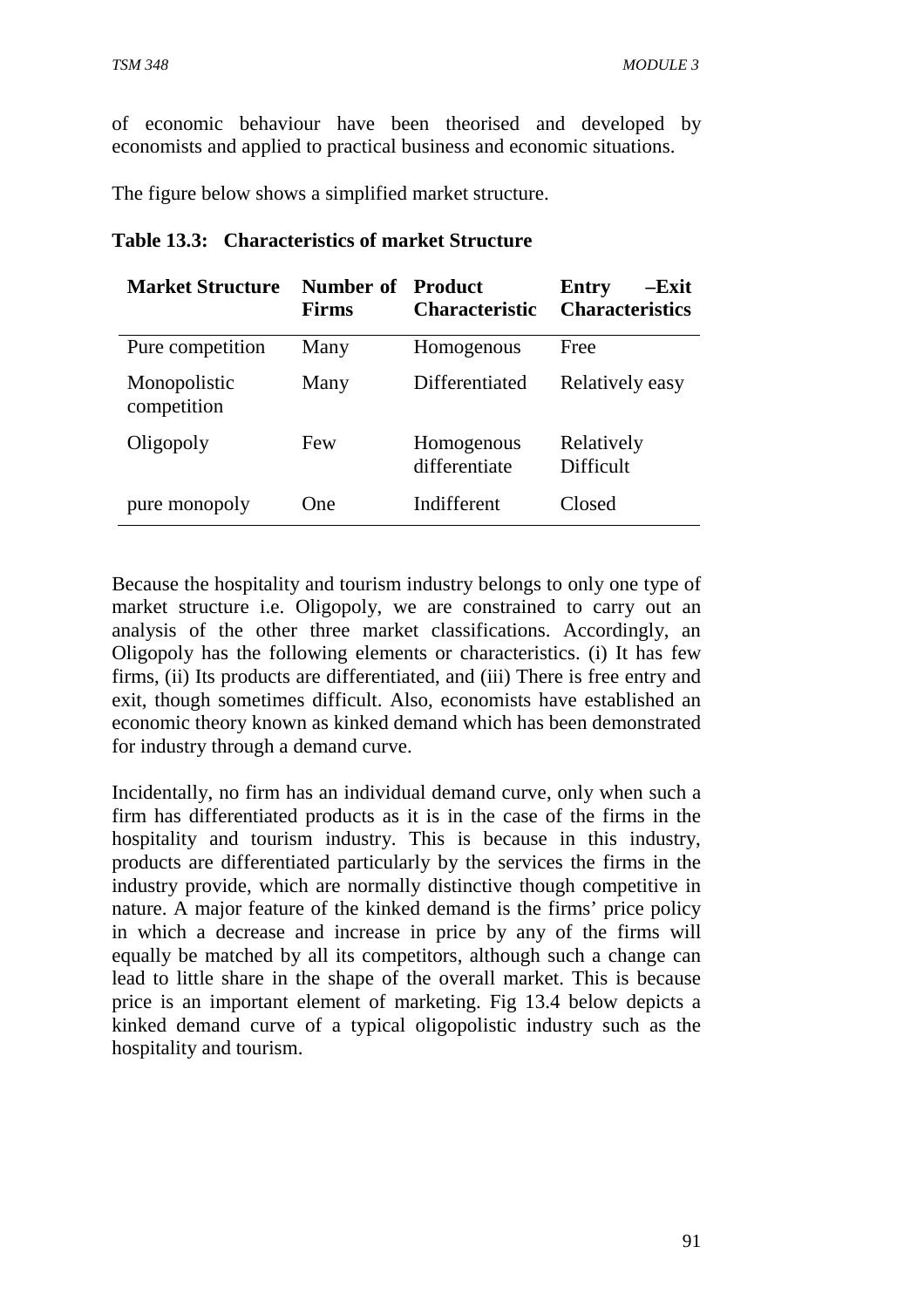

#### **Fig. 13.4**: **Kinked Demand Curve of Oligopolistic Industry**

#### **3.3.1 The Impact of Price on the Life Cycle of the Product**

All products and services are at some stage in the product life cycle, just as humans, go through the life cycle from birth/introduction, growth, maturity and the declining stage. An example of a product that was introduced a few years ago and had a very quick growth rate, an early maturity, and rapid decline was the disco. However, to a large extent, sports bars and coffee houses have taken over disco clubs. Price plays an important role in purchasing decisions, as it has been learnt from experience. Accordingly, a lot of guests are price sensitive, as the old saying goes, there is no loyalty that a small amount of money will not change. This simply means that if the other restaurant across the road offers the same services or product for a small amount less, then they will still get the business. Things like value are usually linked with price. People only purchase a particular product or services if they feel that they are good in value, thus the closer the price is to value, the more likely the guest will be satisfied and will return. Pricing in the hospitality and travel industry in recent years has had an interesting effect on consumer behaviour. About two decades ago, hospitality enterprises increased prices and still found out that guests kept coming. This was because most businesses were liberal with expense accounts that enabled executives to stay in better hotels and entertain clients in expansive restaurants. In the late 1980 for instance, tax deductions of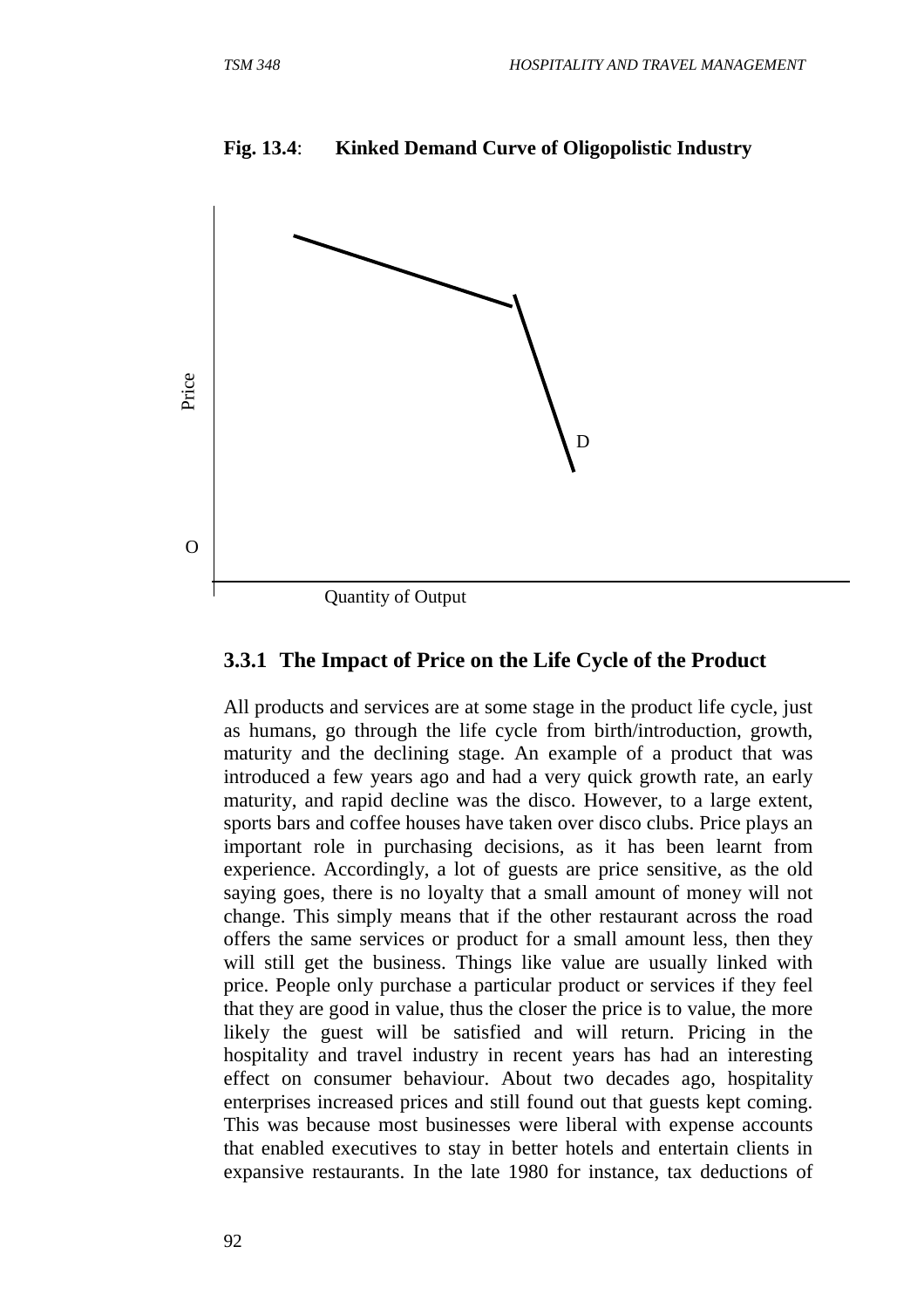business expenses for restaurant meals were reduced to about 80 percent, combined with the recession. These measures had a profound effect on restaurants. Business dropped off as guests that were spending money on dining down played it to mid-priced restaurants, while the mid price clientele moved into the quick service sector. Fig 13.5 shows the stages in the product life cycle



**Fig.13.5: Product Life cycle** 

# **SELF-ASSESSMENT EXERCISE**

What do you understand by the term "market structure"?

# **4.0 CONCLUSION**

The analysis of the pricing system is usually carried out from the context of two perspectives by establishing a single price for a single commodity and perceiving pricing as a combination of interacting factors. Price is considered as dependent rather than an independent variable that is affected by the factors of supply and demand. This implies that the pricing system is indeed a complex one. With regard to supply, quite a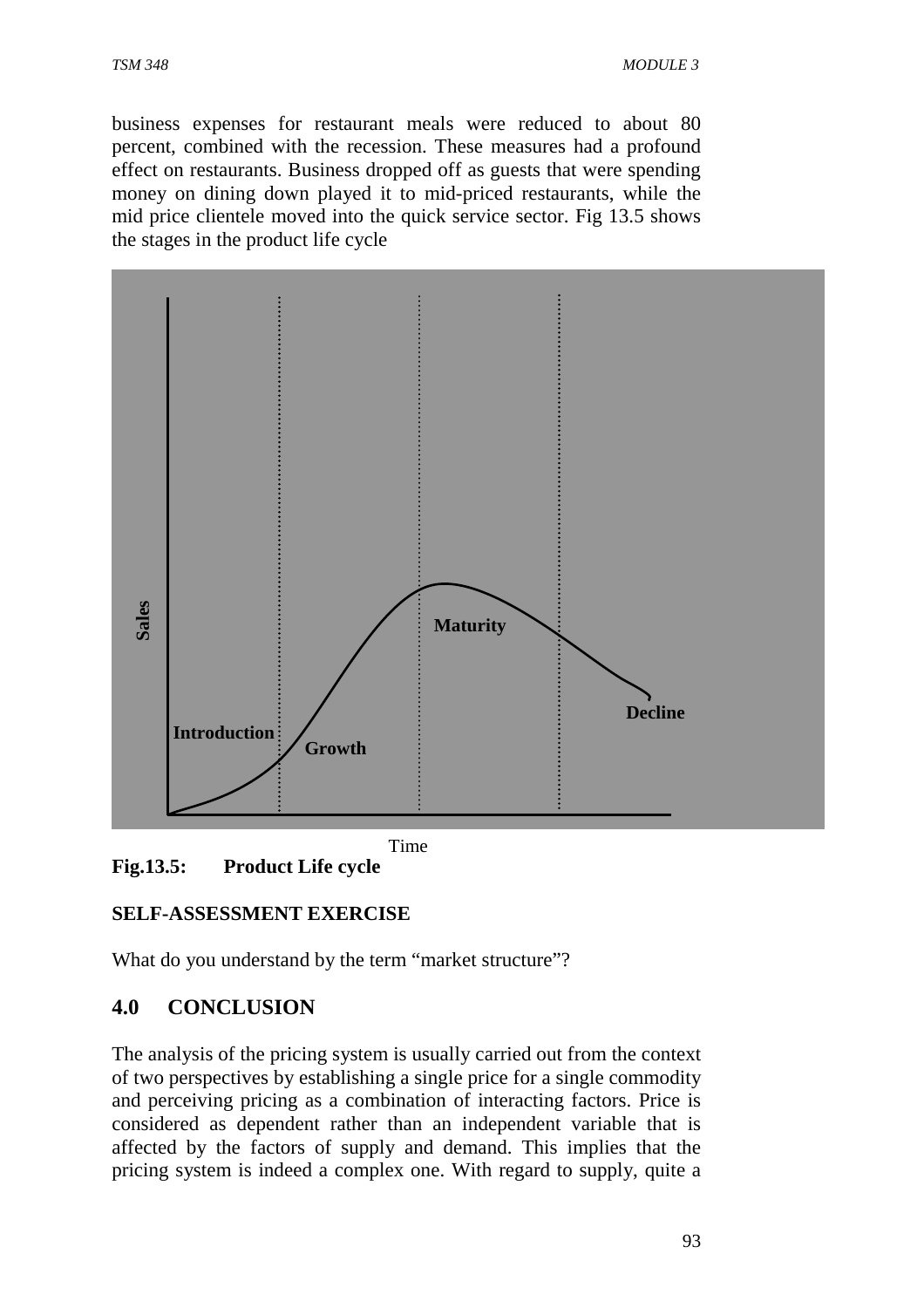number of characteristics are noted to influence the supply of services by the hospitality and tourism industry. Supply reflects the costs of production in each given time dimension. The demand side of the services of the hospitality and tourism also has a number of major features that have impact on the pricing of such services. Finally, market structure, which is a model that contains some attributes that can be predicted is characterised by three factors namely, number of sellers and buyers, entry-exit behaviour and product characteristics.

## **5.0 SUMMARY**

In this unit, you have learnt the importance of the pricing systems in the hospitality and tourism industry which have been analysed from two perspectives. Prices have been found to be a function of the interaction of supply and demand. The unit has also revealed that supply and demand have peculiar characteristics which reflect the costs of production and pricing considerations, respectively. Also, the unit has analysed market structure based on its characteristics namely, pure competition, monopolistic competition, oligopoly and pure monopoly. The hospitality and tourism industry which is our subject of focus is oligopolistic in nature.

#### **6.0 TUTOR-MARKED ASSIGNMENT**

- i. Briefly discuss the nature of the pricing systems.
- ii. What are the characteristics of supply and demand in the hospitality and tourism industry?
- iii. Discuss the various types of market structure

## **7.0 REFERENCES/FURTHER READING**

- Arrow, K. J. (1992). The Limits of Organisation. New York: www. Norton.
- Baumol, W. J., Panzar, J. C. & Willig, R. D., (1992). *Contestable Markets and the Theory of Industry Structure*. New York: Harcourt Brace Jovanovich, Inc.
- Halvorsen, R. & Smith, T. (2001). *A Test of Quarterly Journal of Economics,* 106, 123-40
- Heal, G. M. (1995). "Depletion and Discounting a Classical Issue in the Economics of Exhaustible Resources." *In Environmental and Natural Resource Mathematics. Providence, RI: American Mathematical Society, 33-43.*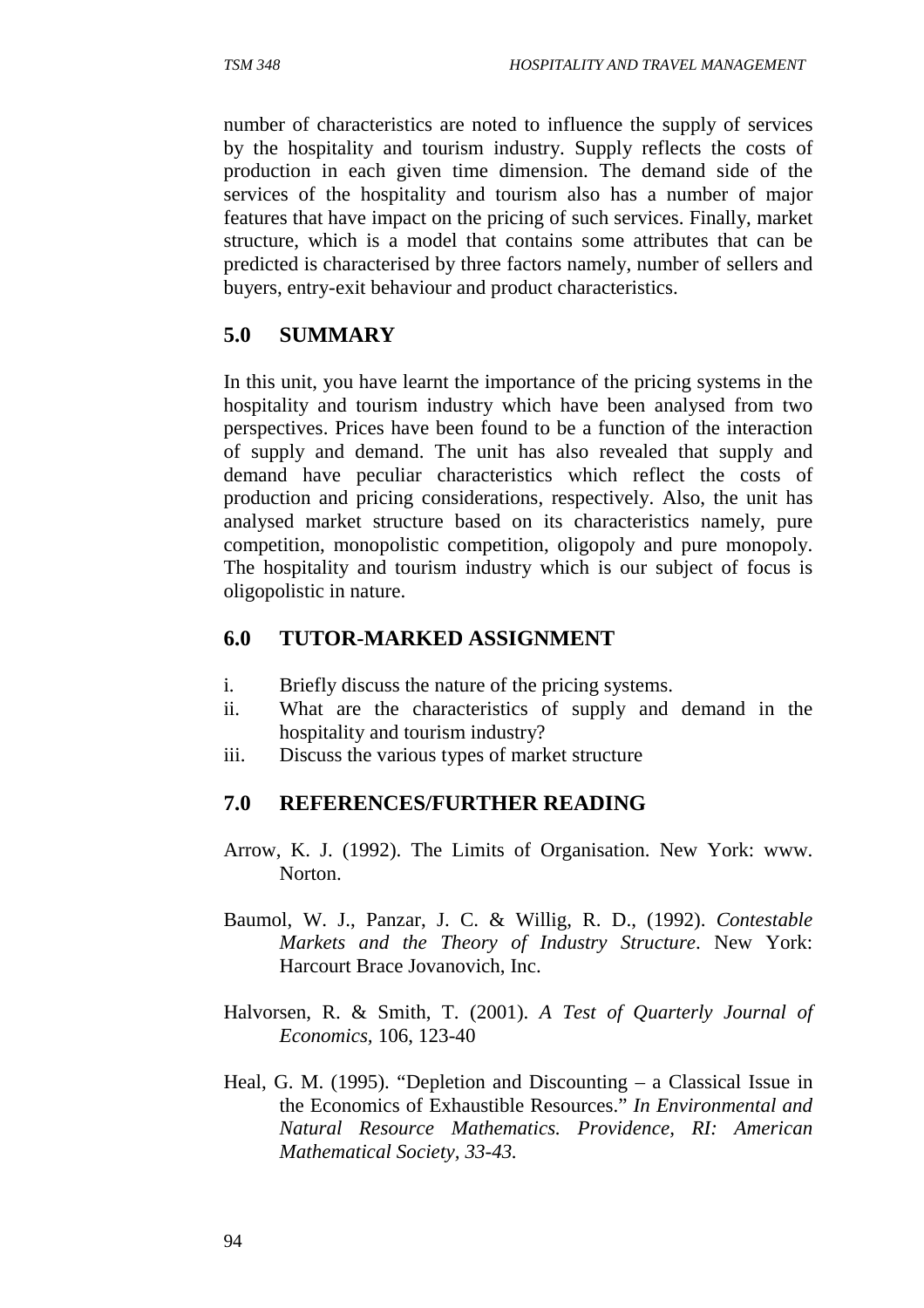# **UNIT 5 LEADERSHIP AND MANAGEMENT IN THE HOSPITALITY AND TRAVEL INDUSTRY**

## **CONTENTS**

- 1.0 Introduction
- 2.0 Objectives
- 3.0 Main Content
	- 3.1 Leadership in the Industry
	- 3.2 The Distinction between Leadership and Management
	- 3.3 Management Skills
		- 3.3.1 Corporate Philosophy
- 4.0 Conclusion
- 5.0 Summary
- 6.0 Tutor-Marked Assignment
- 7.0 References/Further Reading

## **1.0 INTRODUCTION**

Leadership can be described as a social influence process that can occur in nearly any interaction among people, while management is the formal process in which organisational objectives are achieved through the efforts of subordinates. Leadership has a broader scope than management which became the vogue about one hundred years ago with its narrow focus on achieving organisational goals. Modern management was invented to help new railroads, still mills and auto companies to achieve what every good entrepreneur dreamed of. Without this management, those complex enterprises were bound to be chaotic in ways that threatened their very existence.

Although managers have the power by virtue of the positions they hold, organisations seek managers who are leaders by the virtue of their personalities and experience. That is why leaders are preferred, because leading is the process by which a person with vision is able to influence the behaviour of others in a desired way.

## **2.0 OBJECTIVES**

At the end of this unit, you should be able to:

- explain the term leadership
- describe the characteristics and attributes of leaders
- differentiate between leadership and management
- identify managerial skills and functions.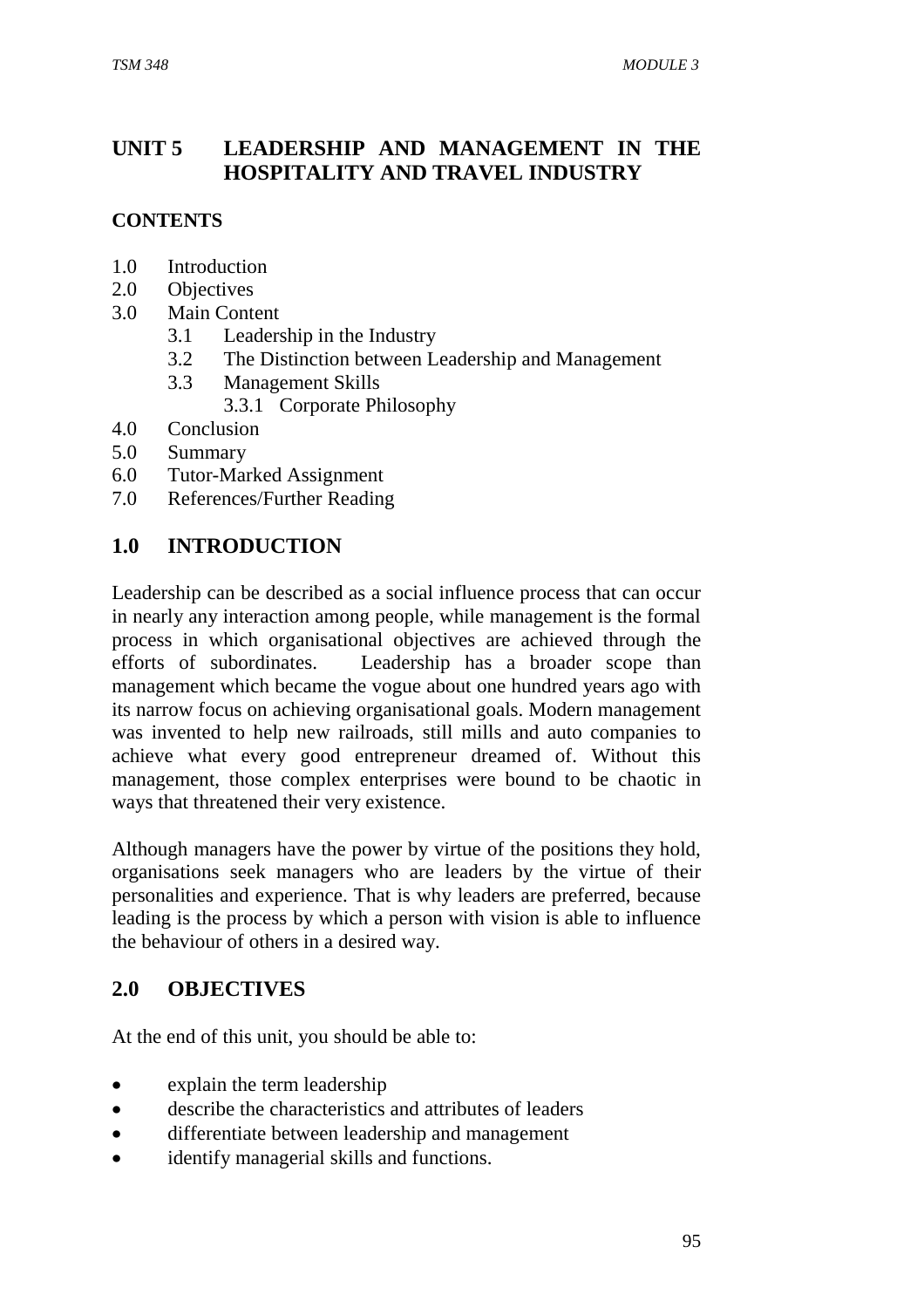## **3.0 MAIN CONTENT**

#### **3.1 Leadership in the Industry**

Leadership goes back to many centuries, however, it has come into prominence as the hospitality and tourism industry, and other industries strive for perfection in the delivery of goods and services in a competitive environment. Leaders can be identified by certain characteristics. These characteristics include bearing, courage, decisiveness, dependability, endurance, enthusiasm, initiative, integrity, judgement, justice, knowledge, loyalty, tactfulness and unselfishness.

Leaders know what they want and why they want it. They communicate with others to gain their cooperation and support. In addition, the leadership traits are also identifiable practices common to leaders. Leaders challenge a process, they are active not passive, they search for opportunities of the experiment. Also, leaders inspire a shared vision, create a vision, envision the future and enlist others. Leaders enable others to act and they are not alone, they foster collaboration and strengthen others, they model the way, plan and set examples. They encourage the heart, share the passion, recognise individual contributions and celebrate accomplishment (Bennis, 2005, p.45). Leadership theory and practice had evolved over time to a point where current practitioners may be identified as transactional or transformational leaders. Transactional leadership can be viewed as a process by which a leader is able to bring about desired actions from others by using certain behaviours, rewards or incentives, while a transformational leader is one who inspires others to reach beyond themselves and do more than they originally thought.

#### **3.2 The Distinction between Leadership and Management**

As we have seen earlier on, management is the formal process in which organisational objectives are achieved through the efforts of subordination. Leadership on the other hand is the process by a person with a vision who is able to influence the behaviour of others in a desired way. A more comprehensive distinction between the two as shown by Robins, (2001, p. 153) is as follows.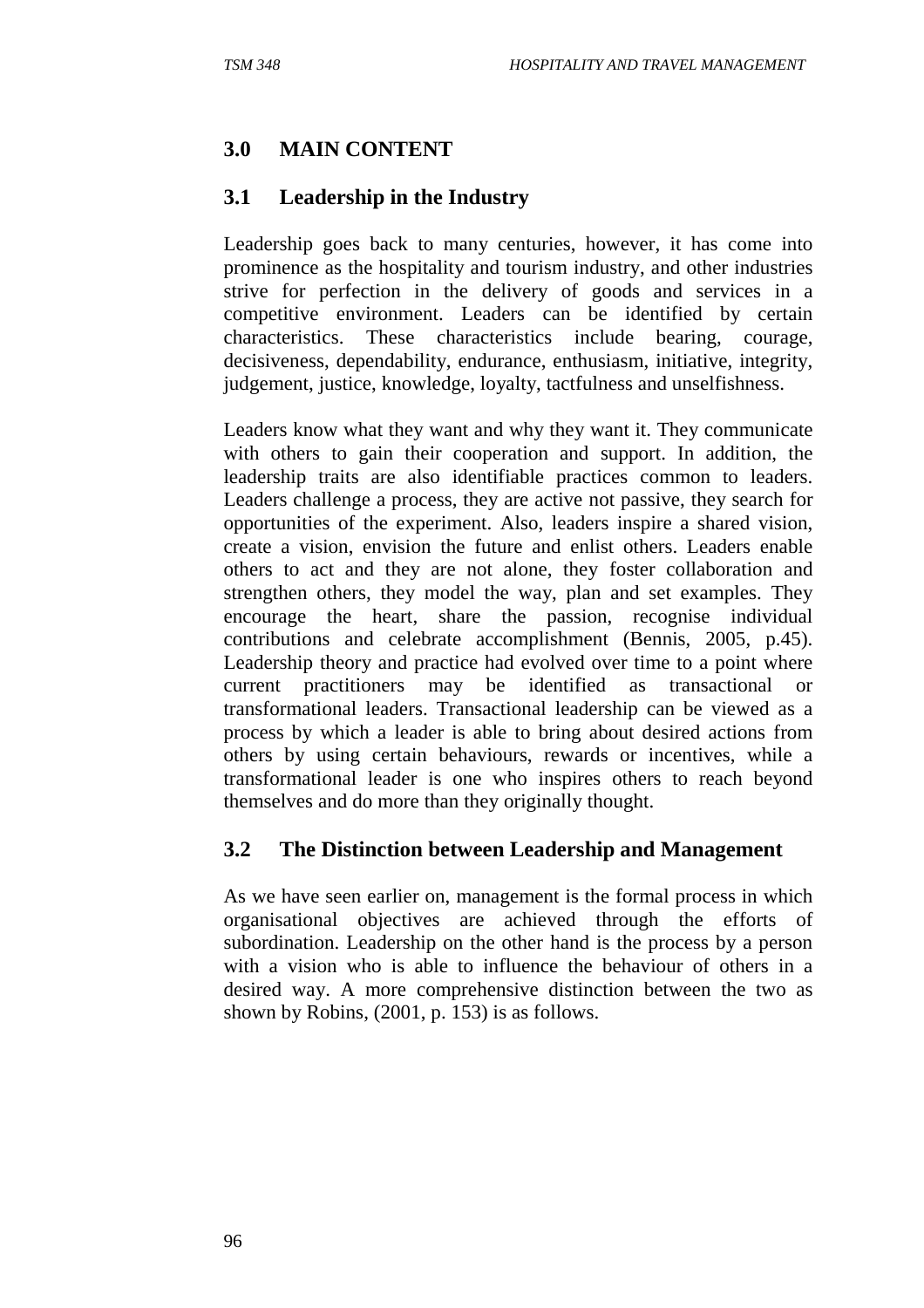| The manager                         | The leader                     |
|-------------------------------------|--------------------------------|
| * administers                       | * innovates                    |
| * is a copy                         | * is an original               |
| * maintains                         | *develops                      |
| * focuses on systems and structures | * focuses on people            |
| * relies on control                 | * inspires trust               |
| * has a short-range view            | * has a long-range perspective |
| * asks how and when                 | *asks what and why             |
| * has an eye on the bottom line     | * has eyes on the horizon      |
| * initiates                         | * originates                   |
| * accepts the status quo            | * challenges it                |
| * does things right                 | * does the right thing         |

Leadership focuses on style and ideals, while management focuses on the method and process. Leadership does not produce consistency and order, it produces movement. As pointed out by Kotler, (1990, pp.18- 20), the following suggestions outline an approach to become a hotel leader not just a manager: enhance career development – good bosses recognise that most of their workers want to improve.

- Be decisive Hotel Managers are confronted with dozens of decisions everyday and they need their best judgement.
- Follow through never promise what you cannot deliver and never build false hopes.
- Select the best a boss good or bad is carried forward by work of his or her subordinate.
- Empower employee  $-$  give people the authority to interact with the customers. The more they feel important the better they work.

The more sophisticated a company is, the more programmed decisions are made.

Good decision makers follow eight major steps.

- a. Identification and definition of problem
- b. Identification of decision criteria
- c. Allocation of weights to criteria
- d. Development of alternatives
- e. Analyses of alternatives
- f. Selection of alternatives
- g. Installation of alternatives
- h. Evaluation of effectiveness.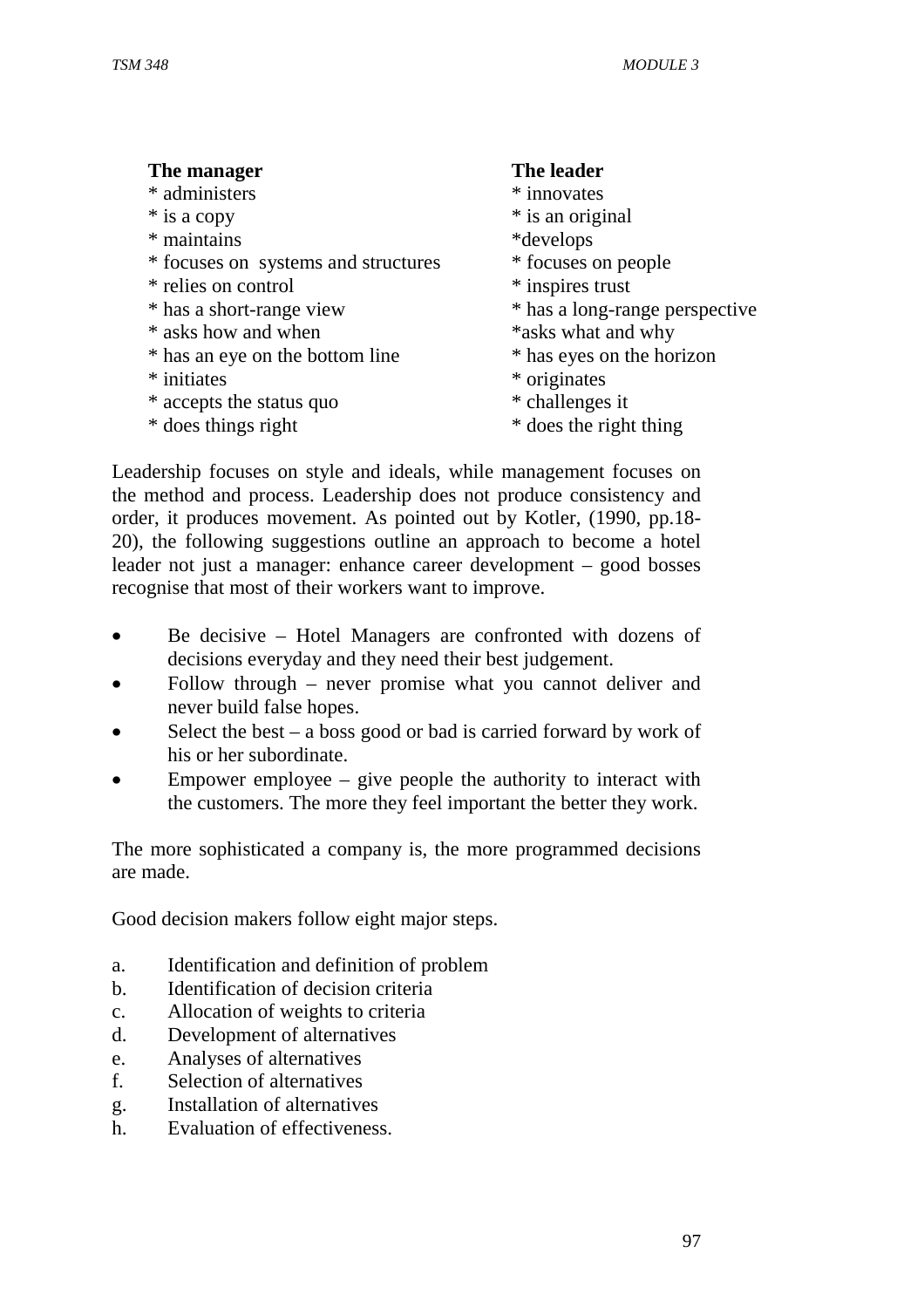

#### **Fig. 14.1: Illustrates the Decision-Making Process the Eight Set Decision-Making Processes**

Source: Modified from Robins, 2004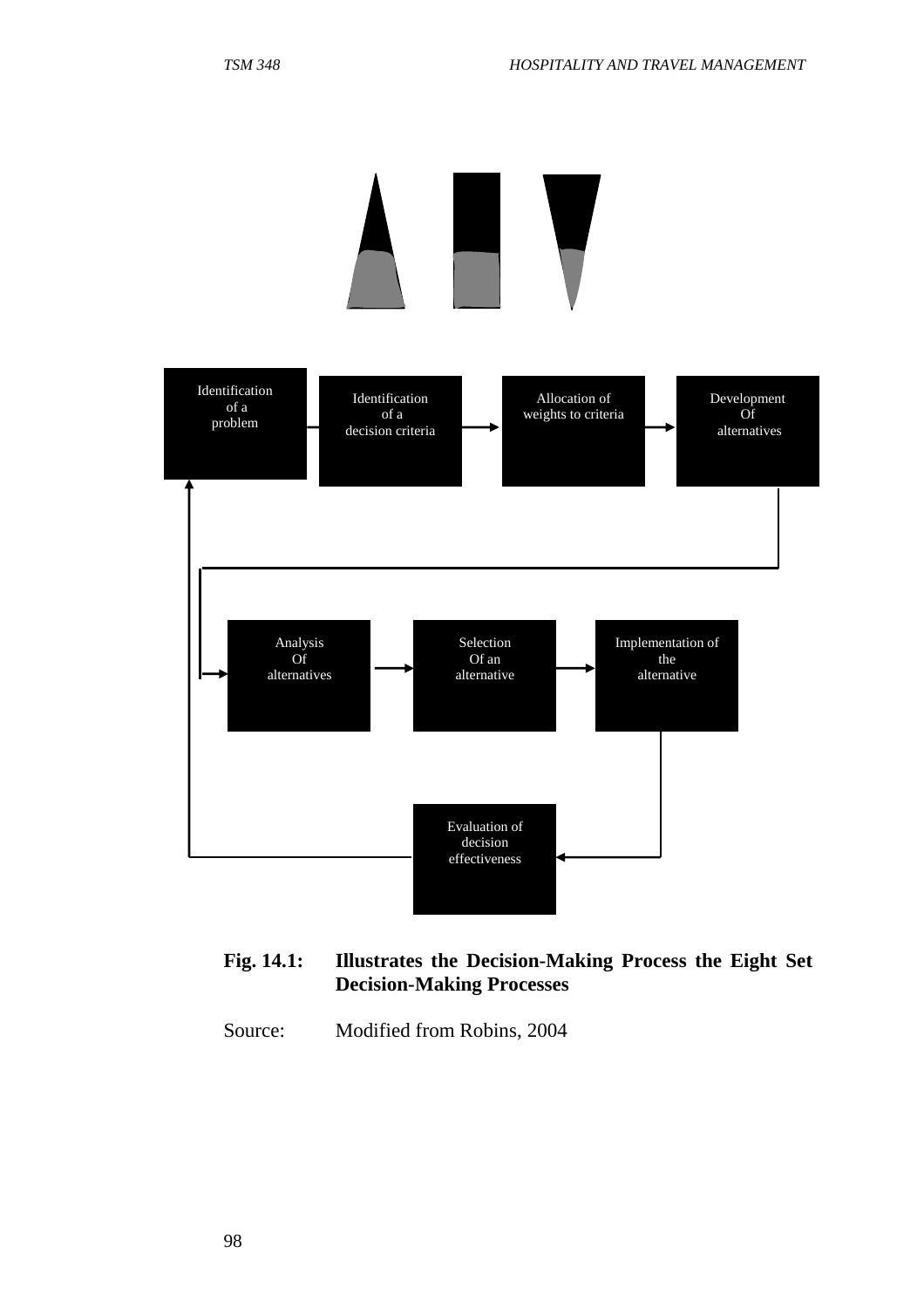# **3.3 Management Skills**

Managers forecast, plan, organise, make decisions, communicate, motivate and control the efforts of a group to accomplish its goals. Management creates the direction the organisation should follow in order to achieve its goals. Managers get the necessary resources for the task to be accomplished and they supervise and monitor group and individual progress toward goal accomplishment (Fisher and Berinstein, 1991, p. 90). Top managers like presidents and chief executive officers of large organisations, like a five star hotel, e.g., Hilton, Sheraton and Holiday Inn Hotels, tend to focus on most of their own strategic planning. They also spend time in organising and controlling the activities of the cooperation. Most top managers do not really get involved in the day-to-day running of the organisation; there are subheads to different departments and other supervisors. One will not expect the owner of Hilton for example to pull a shift at a restaurant in one of the Hilton branches.

In addition to managements' functions of forecasting, planning, organising, communicating, motivating and controlling, there are other major skill areas. These are conceptual, human and technical. Conceptual skills enable top managers to view the organisation as a complete entity and still understand how it is split into departments in order to achieve its goals. The ability to build teams and work with others is a human skill that successful managers need to cultivate. They need to lead, influence, communicate, supervise and evaluate employees' performances. Managers need to have the technical skills to understand and use techniques, methods, equipment and other technical procedures. (White and Bedner, 2001, pp. 405:415).

# **3.3.1 Corporate Philosophy**

Corporate philosophy is changing from one managers planning, organising, implementing, and measuring to that of managers counseling associates, giving them the resources, and helping them to think for themselves. The outcome is a participatory management style, which results in associative empowerment, increased productivity and guest and employee satisfaction. Corporate philosophy has strong links to quality leadership and the Total Quality Management (TQM) process; corporate philosophy embraces the values of an organisation. These include ethics, morals, fairness and equality. The new paradigm in the corporate hospitality and travel industry is the shift in emphasis from the production aspect of the business, to focus on the guest-related services. Successful organisations are those who are able to impart their corporate philosophies to employees and guests alike. Disney Corporation in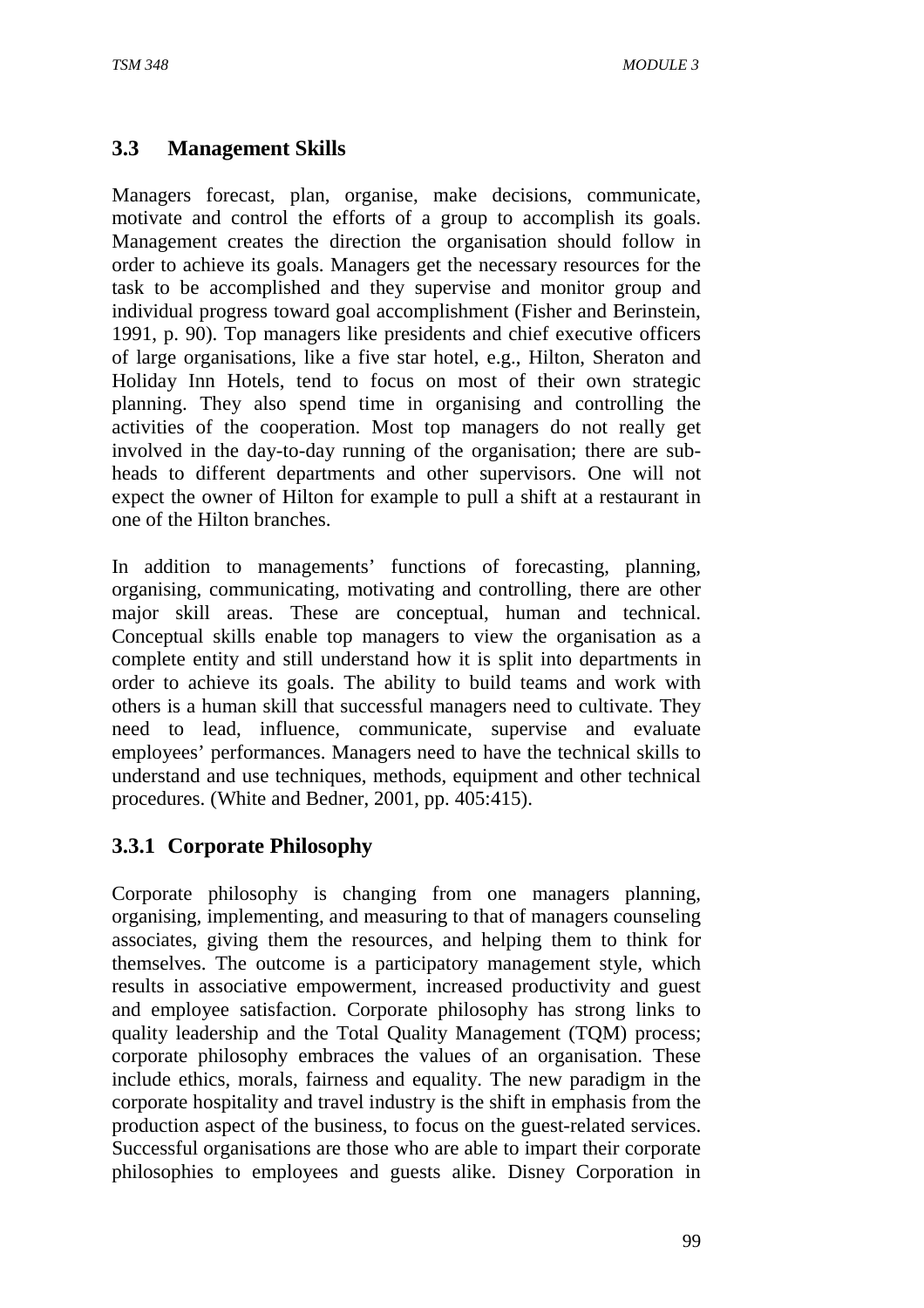Miami, Florida, United States of America, is an excellent example of a corporation that has a permeating corporate philosophy. There are no set formulae for a corporate philosophy. However, to be truly effective, a corporate philosophy must be unique to that particular organisation. The general and common organisational denominators of a successful corporate philosophy are the following.

- A clear statement of purpose.
- A definition of the responsibilities of the business
- Adherence to principles ahead of profits

The most important element in maintaining an organisation's image is the practice of making corporate philosophy part of the daily lives of the people involved in its corporation. Keeping the philosophy alive begins at the top and is conveyed to every level, so that people at the bottom are committed and involved.

#### **SELF-ASSESSMENT EXERCISE**

Outline the points that suggest an approach of becoming a hotel leader

## **4.0 CONCLUSION**

Leadership is defined as a way by which a person is able to influence the activities and outcomes of others in a desired way, while management is a process in which organisational goals are achieved through the efforts of subordinates. Managers have to forecast, plan, organise and control the efforts of their subordinates in order to achieve certain goals. The most effective leaders share a number of skills which are related to employees. They include being decisive, they follow through, they select the best, they empower employees, seek support and enhance career development.

# **5.0 SUMMARY**

Leaders influence the activities of people around them. They innovate, develop and also focus on people. Leaders also inspire trust and have a long range of perspectives. On the other hand, managers administer, maintain and focus on systems and structures. A good hotel manager has to combine his managerial qualities with leadership qualities in order to succeed. Leadership does not just produce consistency and order, it also produces movement. Leaders and managers that have leadership qualities have three important factors that make them stand out of the crowd; these are charisma, individual consideration and intellectual stimulation.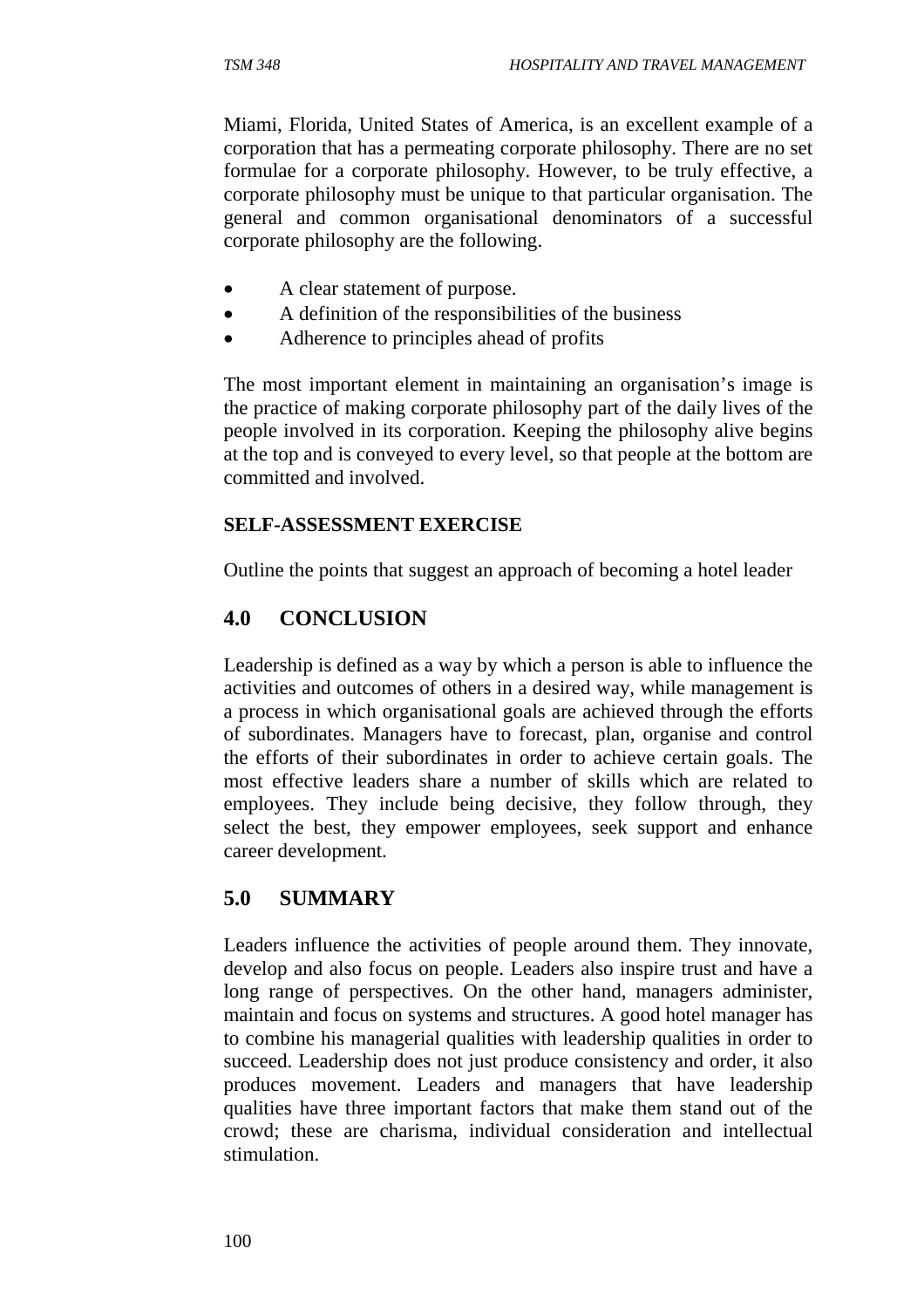## **6.0 TUTOR-MARKED ASSIGNMENT**

- i. Explain the term leadership and the qualities of a good leader.
- ii. Briefly discuss the difference between transactional and transformational leadership in an organisation such as the hospitality and tourism industry.
- iii. Enumerate the main steps that are necessary in decision making in an organisation.

## **7.0 REFERENCES/FURTHER READING**

- Bennis, W. (2005). On Becoming a Leader. Reading, Mass: Addison Wesley
- Fisher, W. P. & Bernstein, C. (1981). *Lessons in Leadership: Perspectives for Hospitality Industry Success.* New York: Van Wostrand Reinhold.
- Kotter, J. P. (1990). *A Force for Change: How Leadership Differs from Managemen*t. New York: Free Press.
- Robbins, S. P. (2001). (3<sup>rd</sup> ed.) Management Englewood Cliffs, New Jersey: Prentice Hall.
- White, D. D. & Bednor, D. A. (2001), *Organisational Behaviour: Understanding and Managing People at Work*. Second Edition.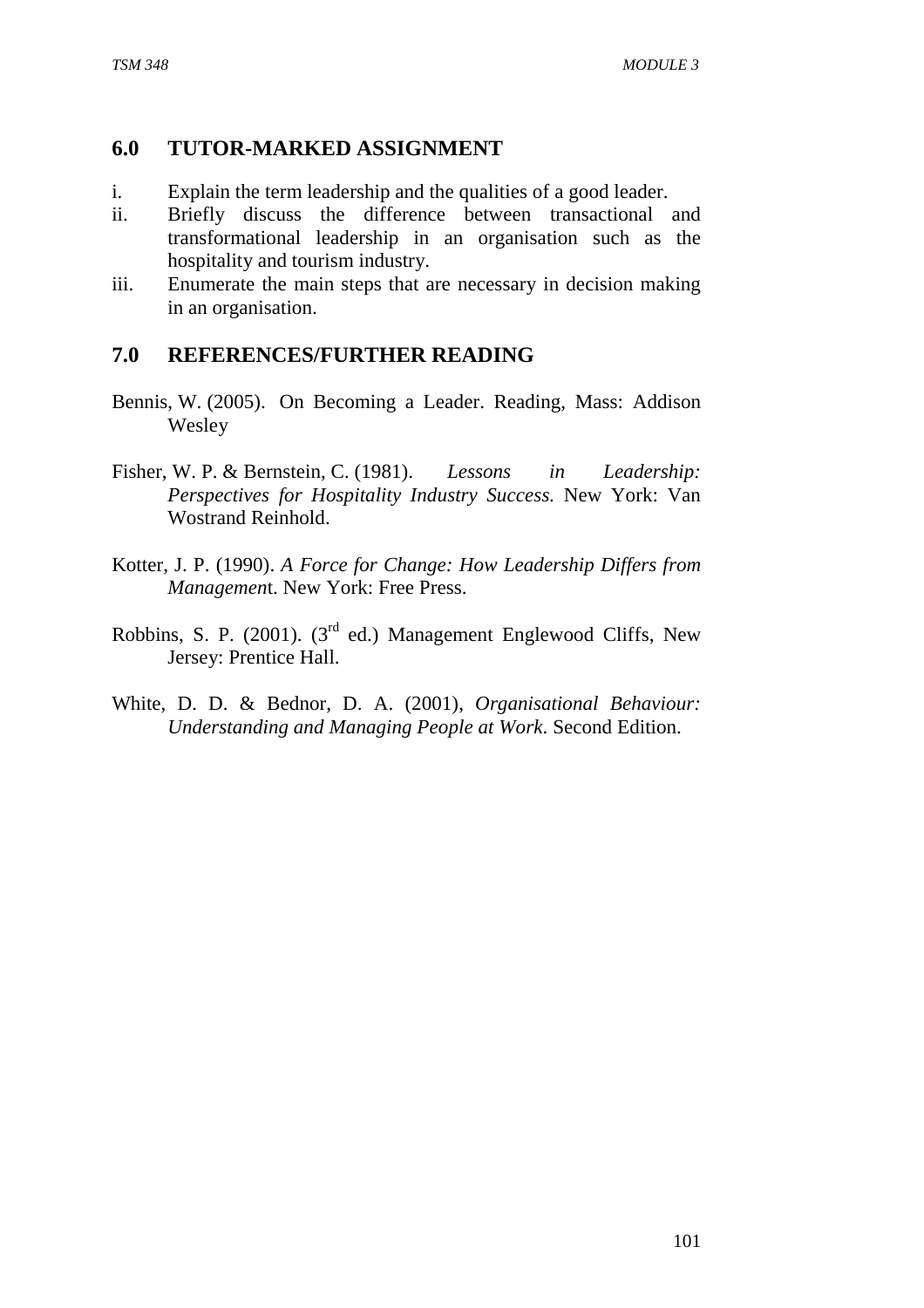# **UNIT 6 LABOUR RELATIONS IN THE HOSPITALITY AND TRAVEL INDUSTRY**

#### **CONTENTS**

- 1.0 Introduction
- 2.0 Objectives
- 3.0 Main Content
	- 3.1 Development and Growth of Labour Unions
	- 3.2 Unions of Hotel, Catering and Institutional Management
	- 3.3 Managing Campaign Tactics
		- 3.3.1 Harmonisation between Employers of Labour and Labour Unions
- 4.0 Conclusion
- 5.0 Summary
- 6.0 Tutor-Marked Assignment
- 7.0 References/Further Reading

# **1.0 INTRODUCTION**

In understanding labour relations in the hospitality and tourism industry, you need to understand the word labour. Labour means different things to different people. For example, to a news paper editor, labour means that the union of employees is about to embark on strike, while the economist would regard labour as a commodity for which there is demand and of which there is supply. However, to really understand the term labour, it can be explained as those employee associations which are formed and organised to improve wages and working conditions. Labour unions are meant to protect the interest of employees.

In the early fourteenth century, workers, who combined as a group to ask for improvement in their conditions of employment, were punished by law courts for engaging in what was regarded as a criminal conspiracy. It was around the nineteenth century that the British parliament decided that the act was not a criminal conspiracy. Freedom from such medieval restraints on the right of workers to organise a protest to any injustice against them came in 1842, in Massachusetts Supreme Court. The court ruled that the act of the union formation was not illegal and from then on, union growth started to spread to almost every trade and establishment.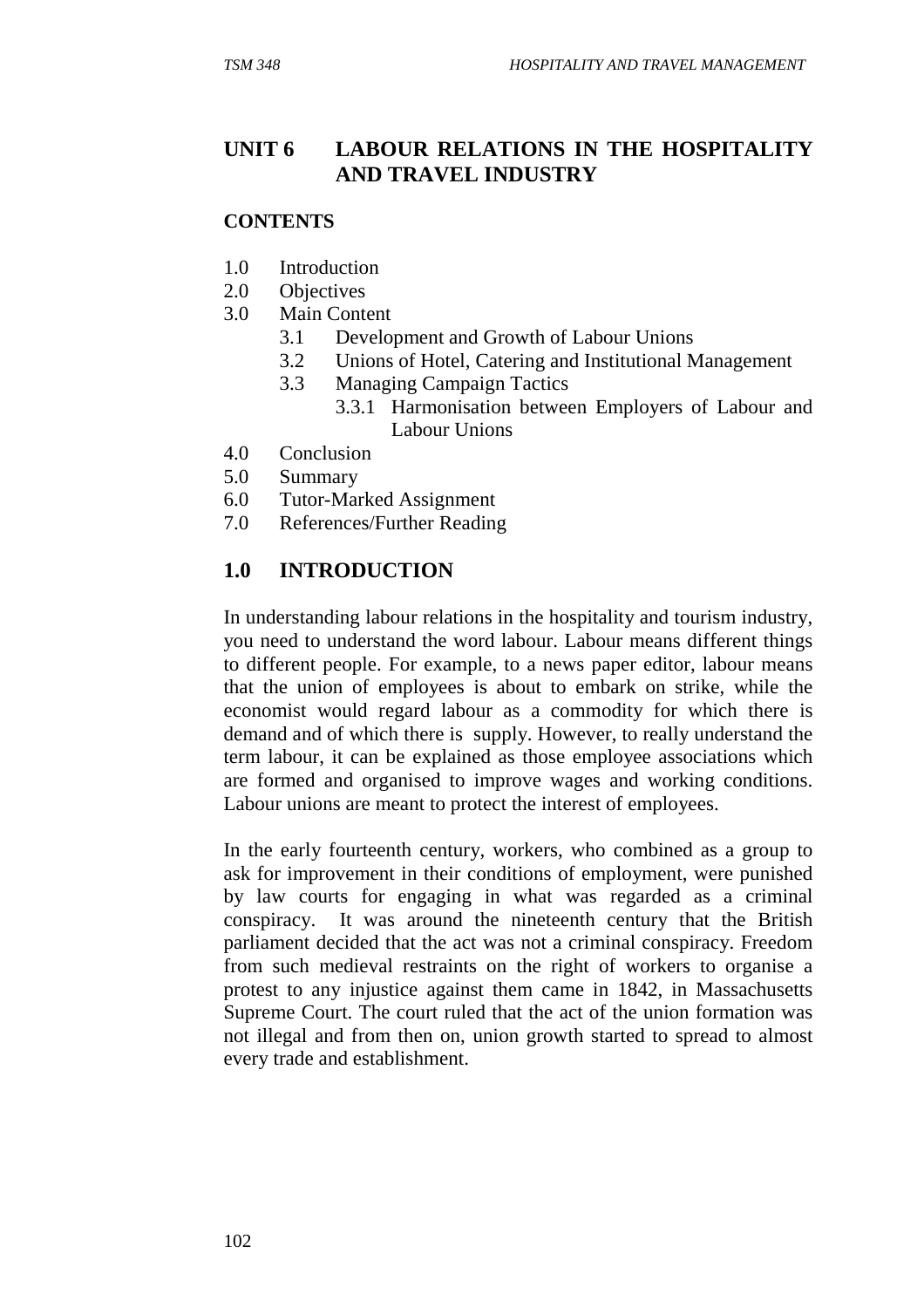## **2.0 OBJECTIVES**

At the end of this unit, you should be able to:

- explain the developments and growth of labour union
- list the main functions of the labour union
- describe bargaining power and process
- discuss strategies, tactics and trade off involved in the negotiation of agreements.

## **3.0 MAIN CONTENT**

#### **3.1 Development and Growth of Labour Unions**

The growth and development of labour unions as noted in the introduction started in the fourteenth century, and then it was a punishable offence by some law courts. It was in the middle of the nineteenth century that the British parliament decided that labour unionism was not a criminal conspiracy. In the United States, during the colonial era, the doctrines and laws were the same against criminal conspiracy. It was felt that protests by employees against employers would lead to public mischief and private injury. It was also felt that it was going to terrorise employers (see Shrank, 1999, p. 200).

Freedom from such medieval restraints on the right to organise any form of protest or demonstration against injustice came in 1842. The Supreme Court in Massachusetts, United States of America, ruled that the formation of union groups was not illegal. The union still faced another legal battle; they needed an order of the court to cease or desist from some actions, then congress decided to intervene, and in 1983 it passed Norris-LaGuardia Act, making peaceful picketing, peaceful assembly, payment of salaries and other union economic weapons that were not enjoyed by the union.

In 1860, there was a need for higher wages and shorter working hours. The advent of the civil war in the United States of America brought a new dimension in union membership growth, due to labour shortage caused by enrollment in the army. By the end of the war, national and international unions became noticeable with about 13 unions in existence between 1860 and 1865, and by 1879, there were more than fifty national unions (Sloane and Witney, 1997, p. 80).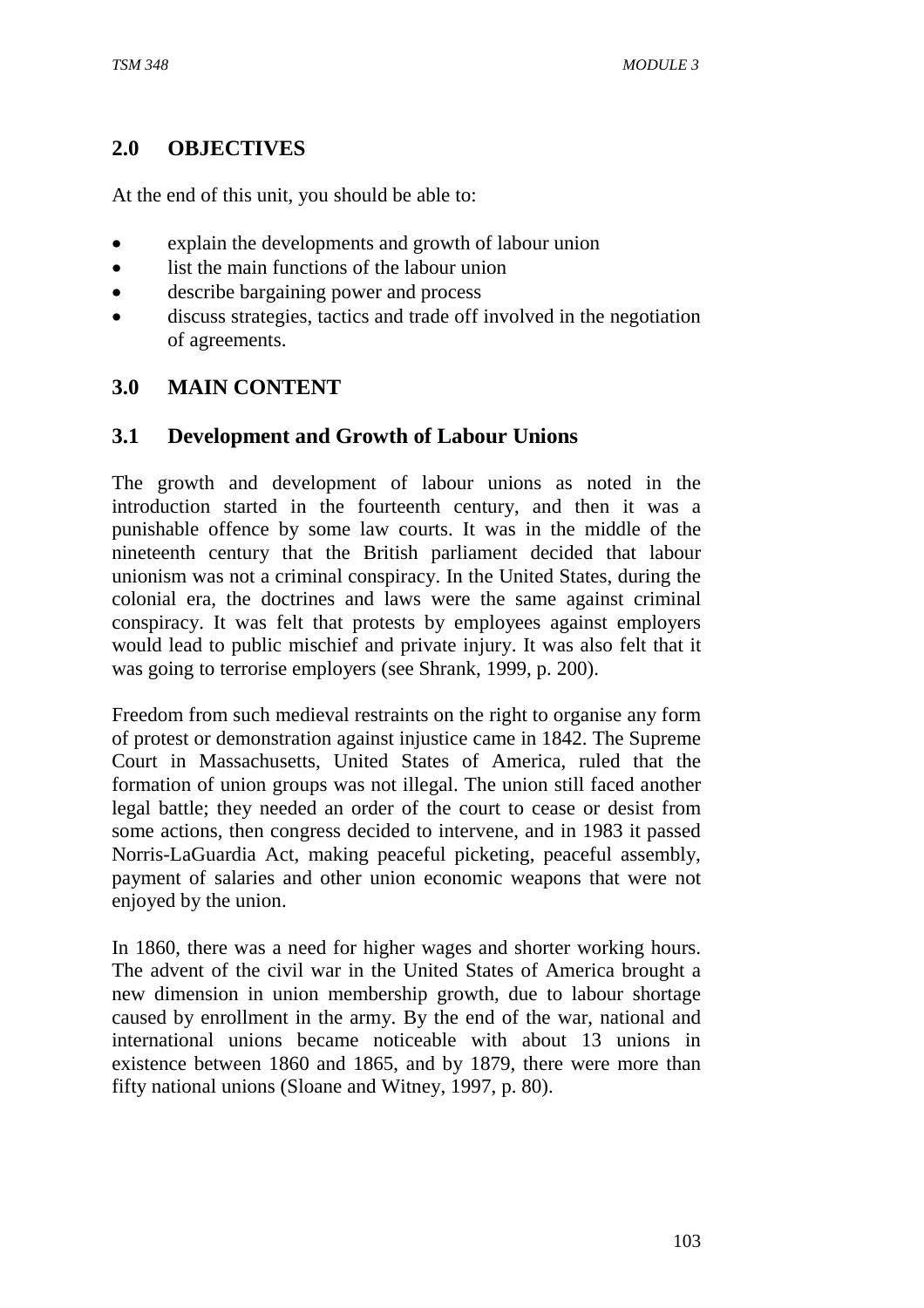

**Fig. 15.1: Membership of the Hotel and Restaurant Employees and Bartenders' International Union, AFL-CIO, 1891- 1980** 

104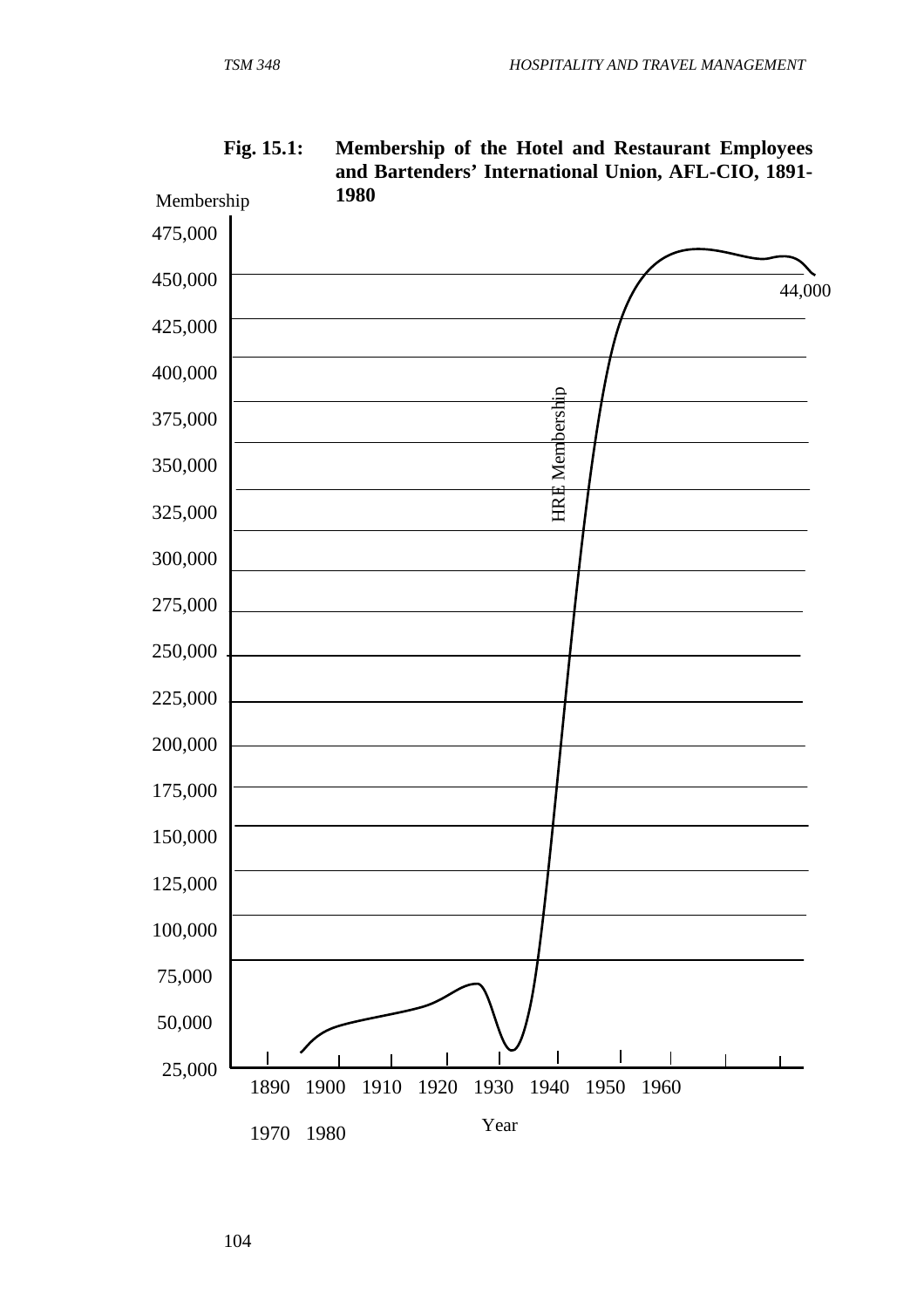# **3.2 Unions of Hotel, Catering and Institutional Management**

The first local union of people in the Hotel and Catering Industry was formed in Chicago, USA, in 1866. It was called "Bartenders and Waiters Union Chicago". The members of the union who were mostly Germans were affiliated with the knights of labour in 1886, and around that time, other local unions of waiters and cooks were formed in San Francisco, St. Louis, New York and Brooklyn, USA. By the end of 1886, the waiters and bartenders group joined in the growing protest against the arbitrary leadership of the knights. (Boas and Chain 1986, p.106).

When the Columbus Convention that founded the American Federation was held in December 1886, all in attendance had the intention of looking for ways to unite their forces along economic lines, and it was granted a national charter in 1891. In all major cities in which collective bargaining contracts were obtained, management's side of the agreement took the form of multi-employer bargaining, generally through a local hotel association. The most powerful unit in the union structure is the international union, located in Cincinnati Ohio, USA.



## **Fig. 15.2: Structure of the Hotel and Restaurant Employees International Union**

Source: Lane, 2004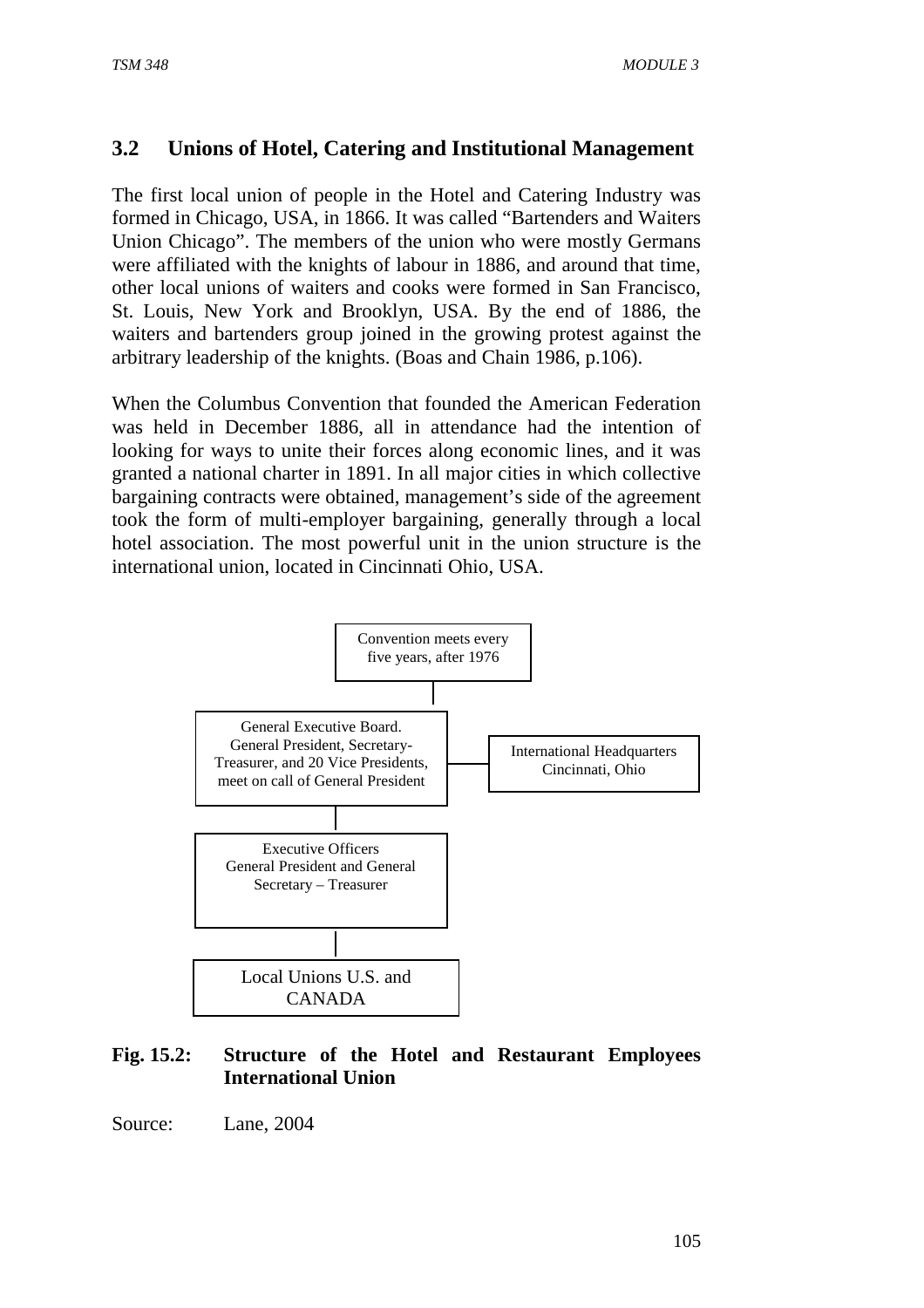# **3.3 Managing Campaign Tactics**

The first political activity of the international body of the union was in 1935 when the Wagner Act, otherwise known as the National Labour Relations Act, was established. The Act sought "to protect the exercise by workers of full freedom of association, self organisation and designation of representatives of their own choosing, for the purpose of negotiating the terms and conditions of their employment, or other mutual aid or protection." The act also established election procedures that allowed employees to choose their own bargaining representatives. It also declared certain employer practices unfair. As pointed out by Shrank (1997: p. 56), these were as follows:

- to interfere with employees to exercise their rights to selfdetermination
- to dominate or interface with the formation of labour organisation
- to discriminate or give terms and conditions in order to encourage or discourage membership in any labour organisation
- to discriminate against an employee who files charges or is a witness before the National Labour Relation Board (NLRB) in respect of alleged employer violations and
- to refuse bargaining with the representatives of employees (see Beeler and Kurishenbaum, 1999, p.27).

About ten years after the Wagner Act was passed, labour unions in the United States recruited about 10 million members, and the hotel and restaurant employees international membership rose from 80,000 to 320,000. The Taft-Hartley act was introduced in 1947, because the Wagner Act had not included "unfair labour practices" of unions, also known as the Labour Management Relations Act. By 1959, it was perceived by congress that there were corrupt practices going on in the field of labour management, and that existing laws were inadequate to prevent the corrupt practices. As a result, congress passed the Landrum-Griffin Act, also known as Labour Management Reporting and Disclosure Act. This act granted to each union member the right to:

- nominate candidates for union office
- vote in an election
- attend union meetings
- participate in union meetings and vote on union business (Lane and Hartesvelt, 1993, p. 114).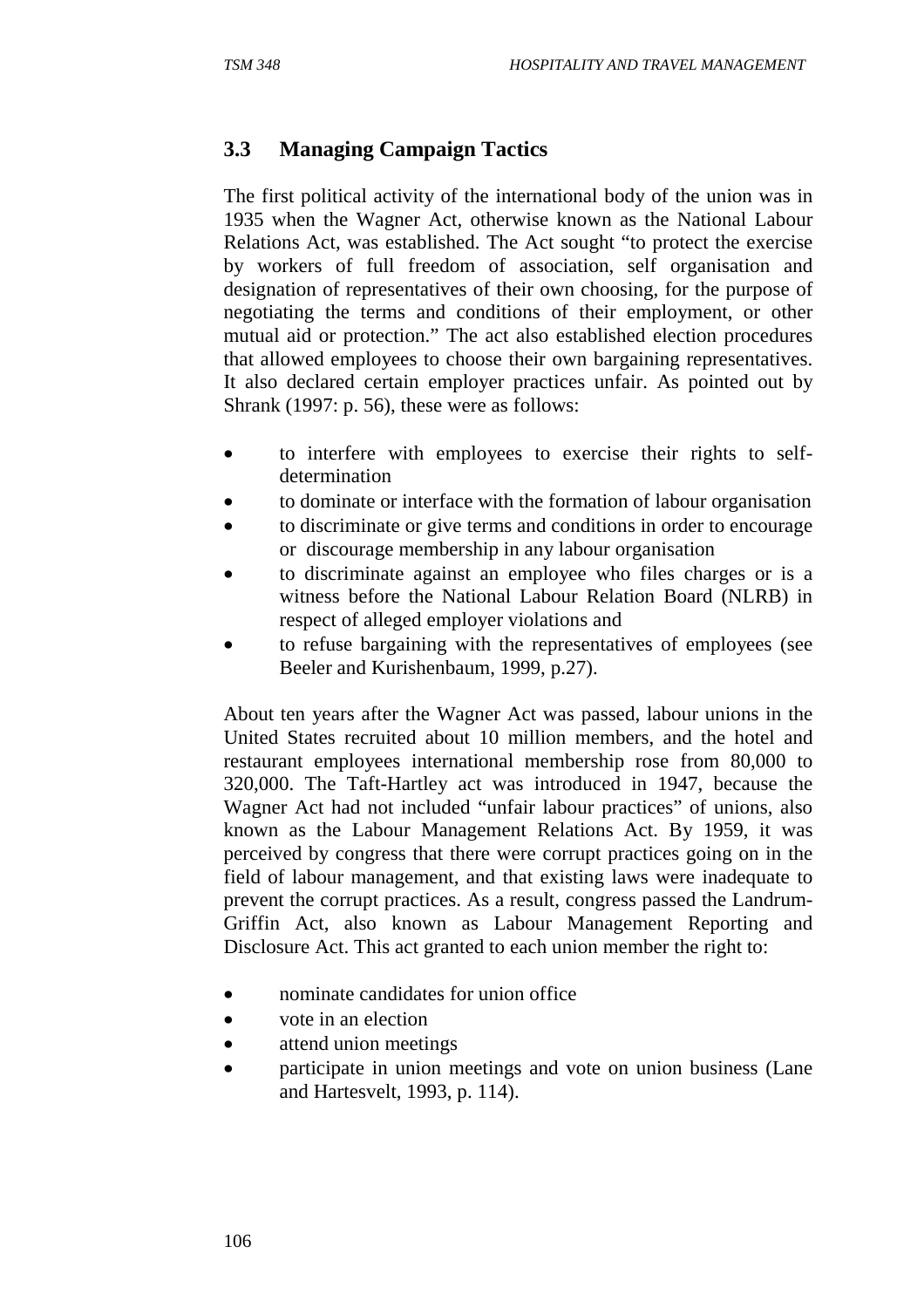## **3.3.1 Harmonisation between Employers of Labour and Labour Unions**

Despite the rigour labour union organisations face in organising campaigns, there are important rules of thumb which the hospitality and tourism industry employers bear in mind, as they seek to avoid any disruption of their operations while an organising campaign is in progress. Giving the dimensions of most union-management relationships today, it would not be unreasonable to suppose that the first thing any hotel or restaurant employer does in these circumstances is to consult an experienced labour lawyer. Indeed, failure to obtain competent legal advice is a mistake few business organisations can afford to make. Nonetheless, part experience suggests that employer union confrontations sometimes occur unexpectedly, that ,"first aid" in this form should be acceptable things employers are supposed to do and things they are not supposed to do in order to avoid conflict with labour unions.

At this juncture, perhaps a few pieces of advice are important to employers of labour as stated below.

• Do not get provoked into arguments with union sympathizers. Do not promise any rewards if the election beats the union, don't call individuals into your office to discuss union organisation. Never interfere with the right of any employee. Do not ever announce your refusal as an employer to bargain with the union, and do not predict that you will lose business because of unionization, or that the hotel will shut down. Do not ask employees what they think about union and do not bribe anyone. Never change working conditions of employment unless you can document a valid reason for making such change. Avoid threatening employees or promising benefits depending on how employees vote. The things that put employees in the good books of labour unions include giving your personal opinion of the union, its leaders and organisers, but be extra careful not to engage in libel or slander. Always warn employees to carefully read anything the unions asks them to sign, and advise them that they do not have to sign documents, and that they can vote in any election held whether they sign documents or not. Caution that a union may force an employee out on strike even though he or she is happy with an offer the employer has made. Let employers tell employees that hotels and restaurants provide jobs, and unions cannot prevent layoffs if they become necessary. Employers should urge employees to report union coercion to supervisors, and inform employees that they do not have to talk to union organisers if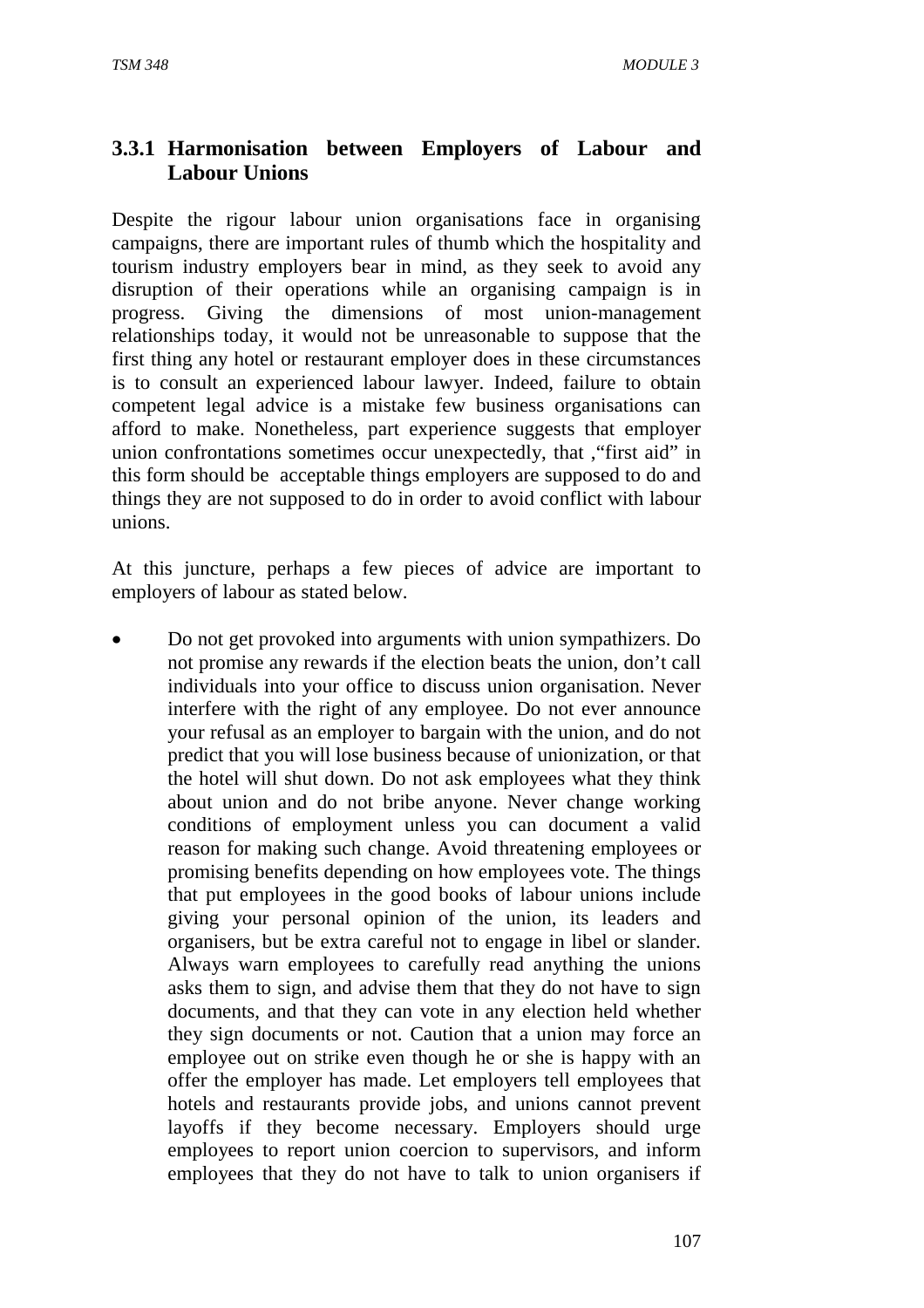they do not want to. Recognition by a hotel or restaurant employer of a union representing employees of his or her establishment is simply the first step in building a joint, cooperative relationship between the two parties. Once the dust has settled, in the event of a strike action, a peaceful demonstration or any consequence of the differences between the two parties, the primary concern of the parties should be to engage in collective bargaining process. Whatever concrete demands a union may seek from a hotel or restaurant employer, the fundamental of every union is to negotiate with the employer and sign an agreement covering wages and working conditions, on terms that are agreeable to both parties. This is called the collective bargaining process.

#### **SELF-ASSESSMENT EXERCISE**

Briefly discuss the Landrum-Griffin Act that was passed in 1959.

## **4.0 CONCLUSION**

In this unit, you have learnt that labour means those employee associations that are formed in order to improve the wages and working conditions of workers. Labour unions had a hectic beginning, and in the initial stage faced stiff persecutions, until the early  $19<sup>th</sup>$  century. The membership growth around 1860 was necessary due to shortage in labour, caused by the enrolment of people into the army to help fight the civil war in the United States of America. Between 1935 and 1947, three acts were passed by congress in order to give labour autonomy and powers to challenge any indiscrimination and injustice against employees.

## **5.0 SUMMARY**

In this unit, you have seen how labour is an organisation that looks after the interest of workers. It is used to protect employees from injustice, indiscrimination and any unfair treatment by exploiters of labour. In the early stage of the formation of the union, it faced a lot of negative pressures but gradually, congress saw to it that the union should be autonomous and be an independent body

## **6.0 TUTOR-MARKED ASSIGNMENT**

- i. Trace the evolution of labour unions of hotels, catering and institutional management.
- ii. How do labour unions achieve their aims and objectives?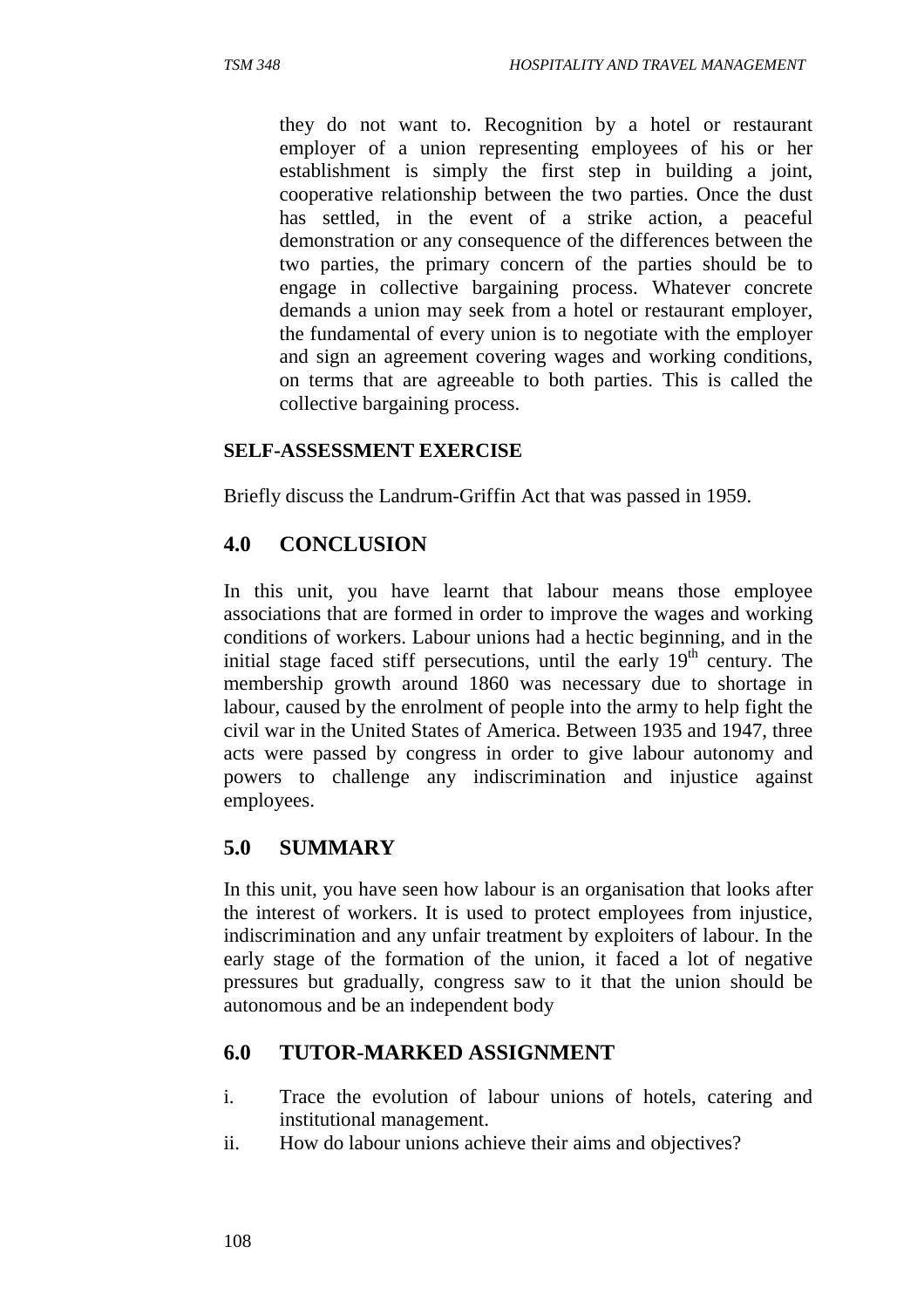# **7.0 REFERENCES/FURTHER READING**

- Beerler, D. & Kurshenbaum, H. (1999). *Roles of the Labour Leaders*. Chicago: Roosevelt University Press.
- Boas, M. & Chain, S. (1986). *Big Mac- The Unauthorised Story of McDonald's* .– New York: E. P. Dutton.
- Lane, H. E. & Hartsvelt, M. (1999). *Essentials of Hospitality Administration*. Englewood Cliffs, New Jersey: Prentice Hall.
- Shrank, R. (1997). *In Ten Thousand Working Days*. Cambridge: M. I. T. Press.
- Sloane, A. A. & Witney, F. (1997) (6th Ed.).*Labour Relations*. Englewood Cliffs, New Jersey: Prentice Hall.